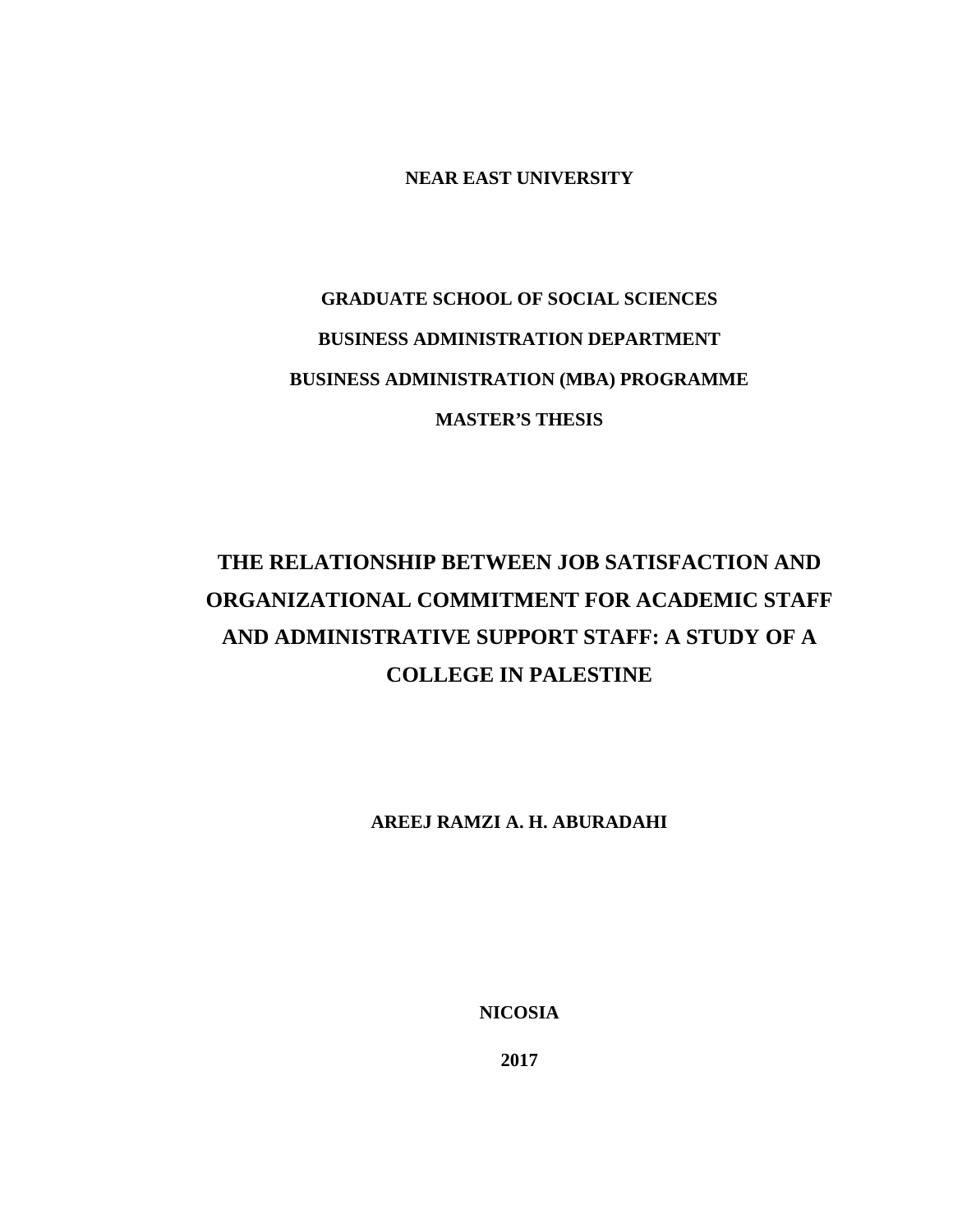**NEAR EAST UNIVERSITY**

# **GRADUATE SCHOOL OF SOCIAL SCIENCES BUSINESS ADMINISTRATION DEPARTMENT BUSINESS ADMINISTRATION (MBA) PROGRAMME MASTER'S THESIS**

## **THE RELATIONSHIP BETWEEN JOB SATISFACTION AND ORGANIZATIONAL COMMITMENT FOR ACADEMIC STAFF AND ADMINISTRATIVE SUPPORT STAFF: A STUDY OF A COLLEGE IN PALESTINE**

**PREPARED BY AREEJ RAMZI A. H. ABURADAHI 20146783**

**THESIS SUPERVISOR**

**ASSOC.PROF.DR. SERIFE EYÜPO LU** 

**NICOSIA**

**2017**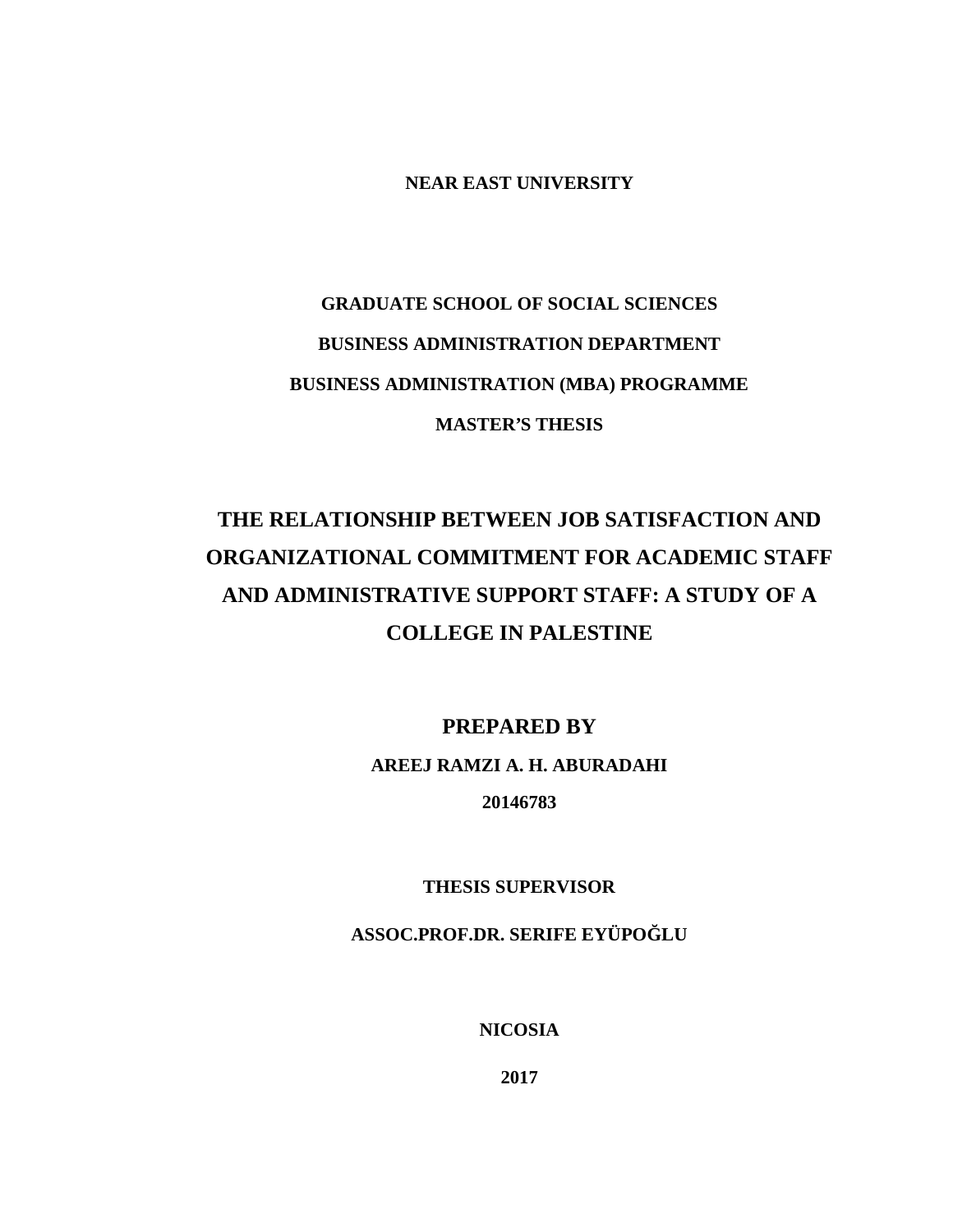## **NEAT EAST UNIVERSTITY**

## **THE GRADUATE SCHOOL OF SOCIAL SCIENCES**

**Business Administration Master Program**

**Thesis Defense**

**The Relationship between Job satisfaction and organizational commitment for Academic staff and Administrative Support staff: a study of a college in Palestine**

**We certify the thesis is satisfactory for the award of degree of Masters of Business Administration**

**Prepared by:**

**Areej Ramzi A. H. Aburadahi**

**Examining Committee in Charge**

**Assoc. Prof. Dr. Serife Eyüpoğlu Near East University**

**Department of Business Administration**

Assoc. Prof. Dr. Tülen Saner Near East University

**School of Tourism and Hotel Management**

**Dr. Berna Serener Near East University** 

**Department of Human Resource Management**

**Approval of the Graduate School of Social Sciences** Assoc. Prof. Dr. Serife Eyüpo lu **Acting Director**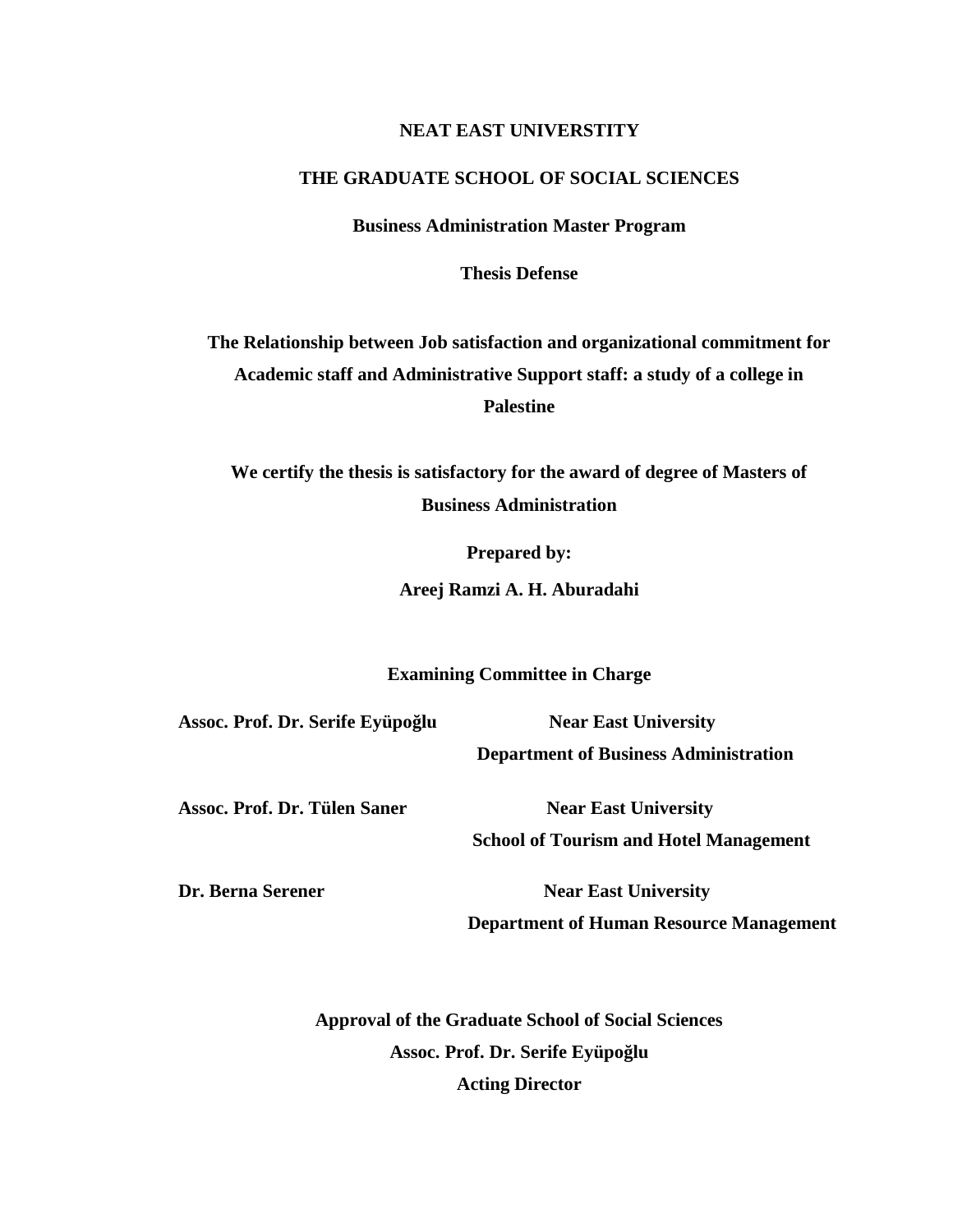### **REFERENCES**

- Akfopure, R.R., Ikhifa, O.G., Imide, O.I., & Okokoyo, I. E. (2006). "Job satisfaction among educators in colleges of education in Southern Nigeria". Journal of Applied Sciences, 6(5), 1094-1098.
- Allen, N.J. and Meyer, J.P. (1990) 'The Measurement and Antecedents of Affective, Continuance and Normative Commitment to the Organization', Journal of Occupational Psychology, 63, 1–18.
- Al-Smadi Marwm , Qblan's Yahay (2015). Assessment of Job Satisfaction among Faculty Members and its Relationship with Some Variables in Najran University Journal of Education and Practic. Vol.6, No.35, 2015.
- Anchani, King chan, (1986) "Communication, job satisfaction and organizational commitment at business college faculty" Dissertation Abstract International. Vol.46. No-12. p.3774.
- Awang, Z., Ahmad, J. H. & Zin, N. M. (2010). Modelling Job Satisfaction And Work Commitment Among Lecturers: A Case of UiTM Kelantan. Journal of Statistical Modeling and Analytics,1(2), 45-59.
- Ayeni, C. O., & Phopoola, S. O. (2007). 'Work Motivation, Job Satisfaction, and Organizational Commitment of Library Personnel in Academic and Research Libraries in Oyo State, Nigeria', Library Philosophy and Practice 2007.

Abu- Nada, S. (2007). The relationship between some personal variables and leadership types, on the one hand, and the organizational commitment and the feeling of organizational justice, on the other, in some Palestinian Ministries in Gaza Strip. Master thesis, Islamic university, Gaza, Palestine.

- Bahari bin Mat (1997),'Kepuasan Kerja Dikalangan Guru-Guru Sekolah Menengah Di Felda Jengka', Unpublish Masters Desertation, Universiti Utara Malaysia
- Bateman, T.S. and Strasser, S. (1984). A Longitudinal Analysis Of The Antecedents Of Organizational Commitment, Academy of Management Journal, 27, 95-112.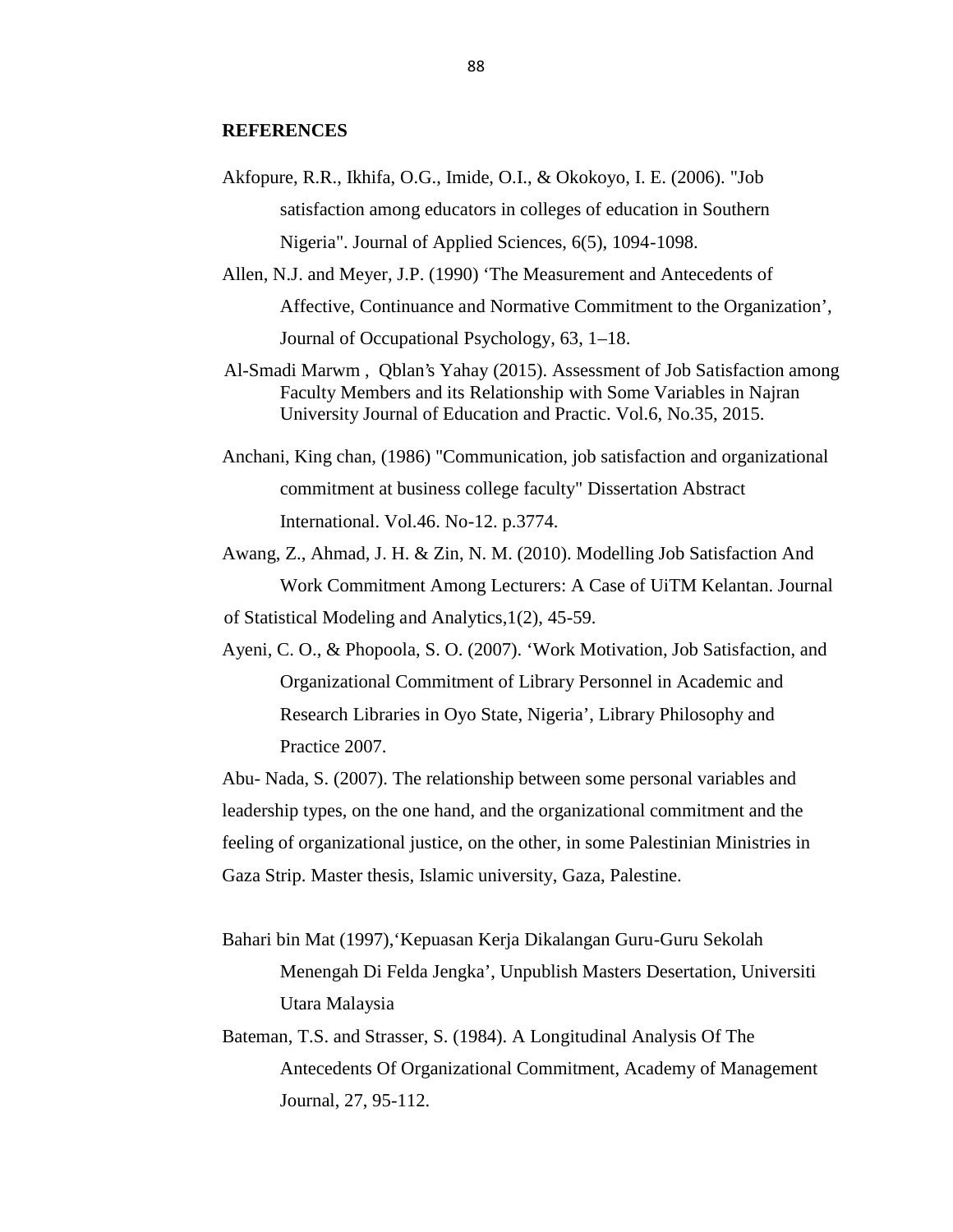- Becker, T. E., Randal, D. M., & Riegel, C. D. (1995). The Multidimensional View Of Commitment And Theory Of Reasoned Action. A Comparative
- Berry, J. L., (1977) Research in Higher Education, 7: 269 280.

Evaluation: Journal of Management,21(4), 17-638.

Bhuian, S. N. & Menguc, B. (2002). An Extension And Evaluation Of Job Characteristics, Organizational Commitment And Job Satisfaction In An Expatriate, Guest Worker, Sales Setting. Journal of Personal Selling & Sales Management, 22(1), 1-11.

Boles, J., Madupalli, R., Rutherford, B., & Wood, J. A. (2007). The Relationship Of Facets Of Salesperson Job Satisfaction With Affective Organizational Commitment. Journal of Business & Industrial Marketing, 22, 311-321. Bowling, N.A. (2007). Is the Job Satisfaction-Job Performance Relationship Spurious: A Meta-Analytic Examination. Journal of Vocational Behavior, 71, 167-185.

- Bruner, M., C., (1994). The overall job satisfaction of faculty members in selected rural community colleges. (Ed. D. East Texas State University, IN.
- Cohen, A. (1996). On The Discriminant Validity Of The Meyer And Allen Measure Of Organizational Commitment: How Does It Fit With The Work Commitment Construct. Educational & Psychological Measurement, 56(3), 494-593.

Cote, S., & Heslin, P. (2003). 'Job Satisfaction and Organizational Commitment'.

Chandrashekharan, N. (2006). Towards Logistics Effectiveness In India. Materials Management Review, 10.

- Cranny, C., Smith, P., & Stone, E. (Eds.). (1992). Job Satisfaction: How People Feel About Their Jobs And How It Affects Their Performance. New York: Lexington Books.
- Currivan D.B. (1999). The Causal Order Of Job Satisfaction And Organizational Commitment In Models Of Employee Turnover. Human Resource Management Review, 10534822, Winter 99, 9(4). Dissertation Abstract International.55(2), 187-A.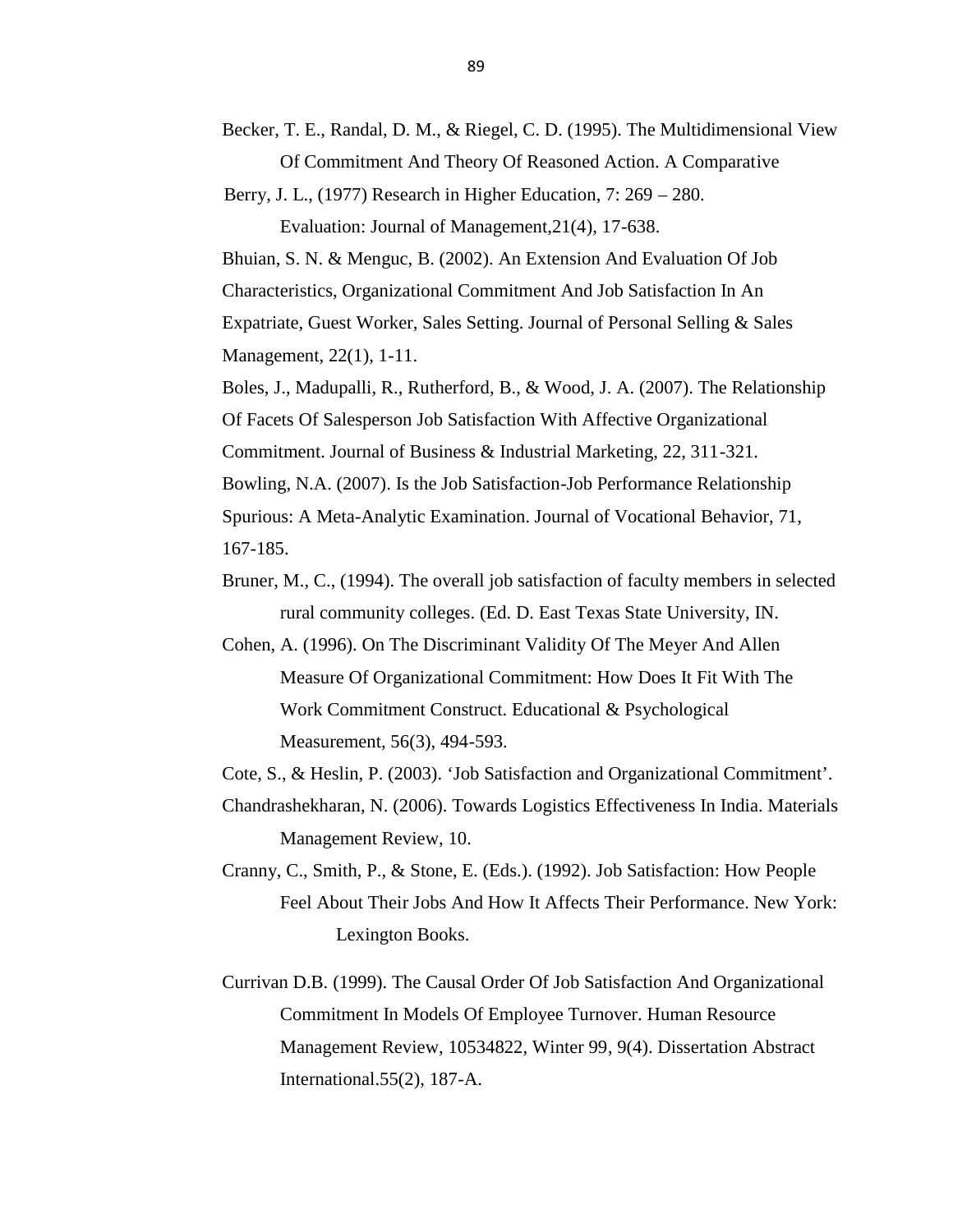- Carry L., Cooper and Denek Tomington, (1979) "Strategies for Relieving Stress at work, "Personnel Management", Vol. 11. No.6.
- Carengi Foundation for the Advancement of teaching change, 1985; 17: No. 4, 31- 34.
- Colardarci, T., (1992). Teacher's of efficiency and commitment to teaching. Journal of Experimental Education, 60(4), 323-373.
- Davis, Keith and Newstrom, John, (1985). Human behavior at work: organizational behavior, 7th ed. McGrow- Hill Book Company, New York. 158
- Dubinsky, A. J., Micheals, R. E., Kotabe, M., Chae, U. L. and Hee-Cheol, M., (1990). Influence Of Role Stress On Industrial Salespeople's Work Outcomes In The United States, Japan, And Korea. Journal of International Business Studies, First Quarter, 77-99.
- Eyupoglu, Saner's study (2009). "Job satisfaction: Does rank make a difference?". African Journal of Business Management Vol.3 (10), pp. 609-615, October,http://www.academicjournals.org/ajbm DOI: 10.5897/AJBM09. Academic Journals
- Friedman, L., A., (1991). High and low burnout school culture aspects of teacher burnout. Journal of Educational Research, 84(6), 325-332.
- Feinstein, A. (2002). A Study Of Relationships Between Job Satisfaction And Organizational Commitment Among Restaurant Employees.William F. Harrah College Of Hotel Administration University Of Nevada, Las Vegas.
- Fiorita, J. A., Bozeman, D. P., Young, A., Meurs, J. A. (2007). Organization Commitment, Human Resource Practices, And Organization Characteristic. Journal Of Managerial Issues 19(2), 186-207.
- George, Jenniffer M., and Gareth R. Jones. (1999). Organizational behavior, 2Ed, Addison- Wesley Publishing company, Inc.
- Gillett, K., et. Al, (1997) Administrators in north Carolina community colleges: A comparative study by gender Eric, ED 49073.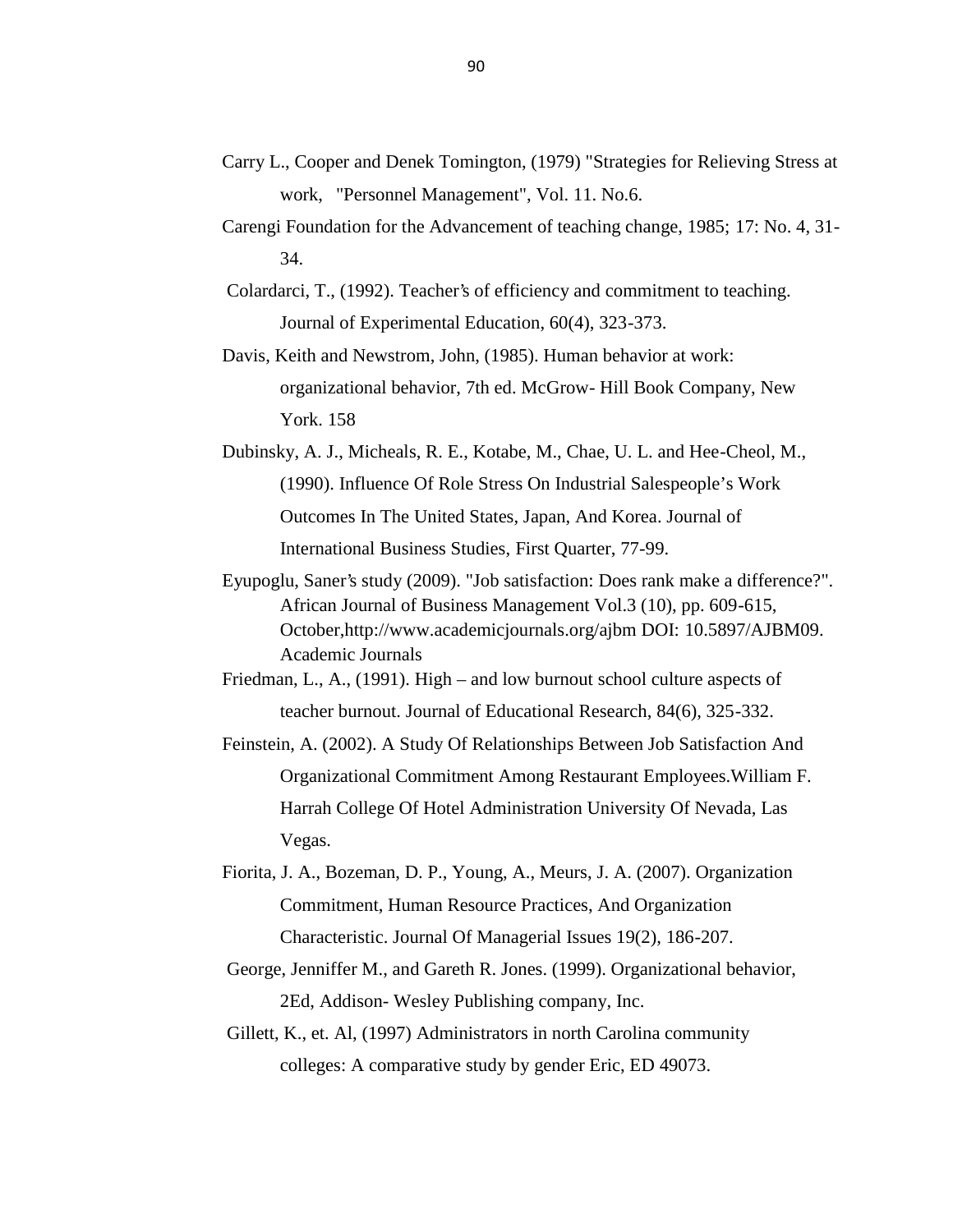- Glick, N., L., (1991). Satisfaction among academic administration at selected American colleges and universities Dissertation Abstract International, 52(2), 736A.
- Gregersen H., and Stewart (1992). Antecedents to commitment to a parent company and a foreign operation. Academy of Management Journal, 35(1): 65-90.
- Gautam, T., R. Van Dick, U. Wagner, N. Upadhyay, and A.J. Davis, 2005, "Organizational Citizenship Behaviour And Organizational Commitment In Nepal", Asian Journal Of Social Psychology, 8, 305-314.
- Getahun, S. B., Sims, Hummer, D. (2008). Job Satisfaction And Organizational Commitment Among Probation And Parole Officers: A Case Study. A Professional Journal, 3(1).
- Glisson, C. and Durick, M. (1988), "Predictors Of Job Satisfaction And Organizational Commitment In Human Service Organizations", Administrative Science Quarterly, 33, 1, 61-81.
- Gunlu, E., Aksarayli, M. & Percin, N. S. (2009). Job Satisfaction And Organizational Commitment Of Hotel Managers In Turkey. International Journal of Contemporary Hospitality Management, 22(5), 693-717
- Herbert, G., (1980). Personal human resources management I Illihois: Richard lewin, INC.
- Hickman, Craig. And Silva, Michael. (1984). Creating excellence American Library, New York.
- Hoppock, R., (1935). Job Satisfaction, Harper. New York. 159
- Hoy, W.,K., & Miskel, C.,W., (1978). Educational administration: theory into practice (5th ed). McGraw- Hill, New York.
- Wood Leith, K and Jantzi, D., (1994). Transformational leadership and teachers' commitment to change. In Richard Sager and Bruce
- G. Barnett (eds) the principal a transformed leader. California Corwing, press, Inc. Luthans, Fred. (1992). Organizational behavior , 6Ed, New york, McGraw – Hill, Inc. 124.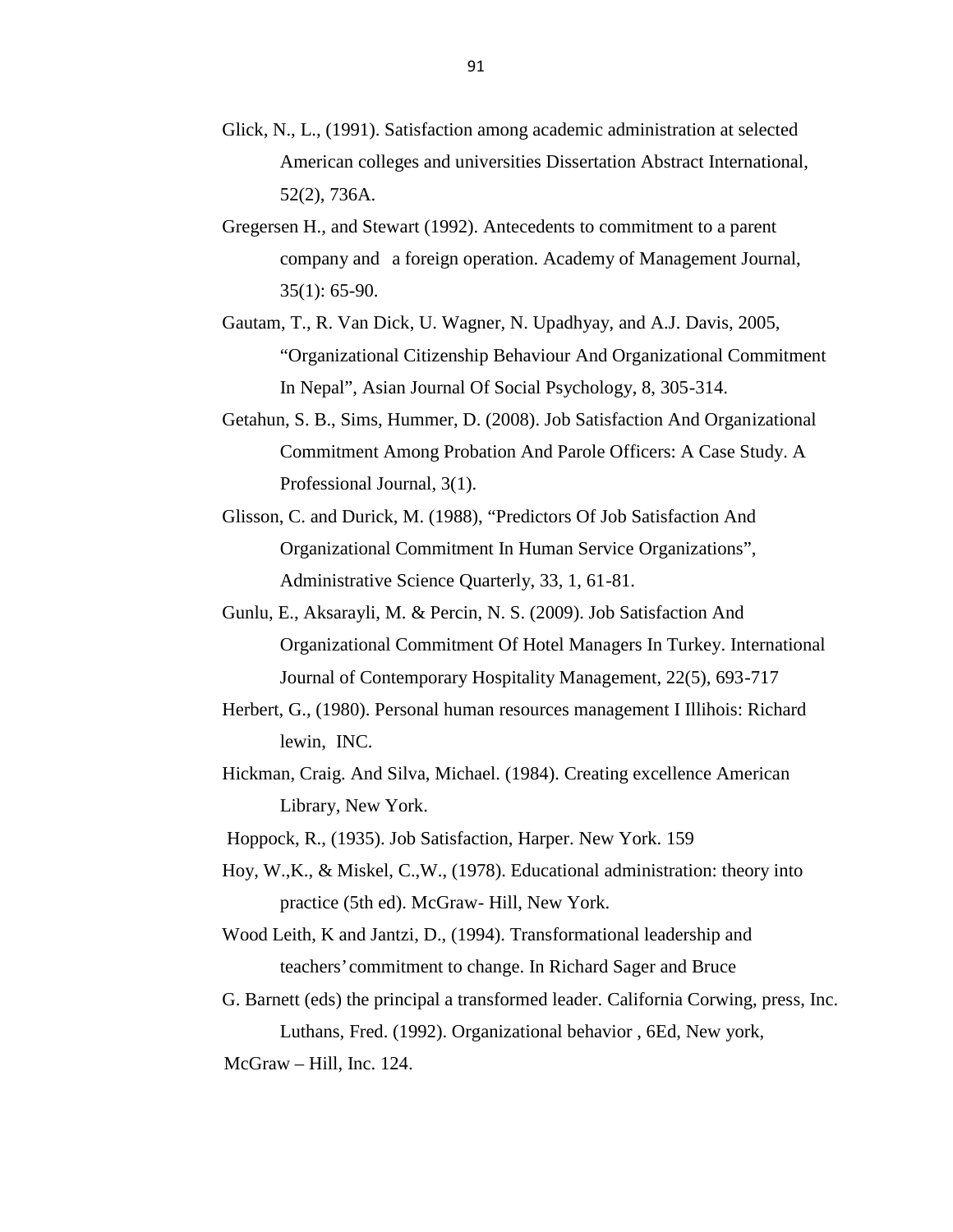- Hackett, R. D., Bycio, P., & Hausadorf, P.A. (1994). Further Assessment Of Meyer And Allen's 1991 Three Components Model Of Organizational Commitment. Journal of Applied Psychology 79, 340-350.
- Hellriegel, D., Slocum, J. W., & Woodman, R. W. (2001). Organizational Behaviour (9th ed.) Ohio: South-Western Publishing.
- Hodson, R. (1991). Workplace Behaviors: Good Soldiers, Smooth Operators, and Saboteurs. Work and Occupations, 18(3), 271-290.
- Irving, P. G., Coleman, D. F., & Cooper, C. L. (1997). Futher Assessment Of A Three Component Model Of Occupational Commitment: Generalizability And Differences Across Occupation. Journal Of Aplied Psychology, 444- 452.
- Joolideh F. & Yeshodhara K. (2008). Organizational Commitment Among High School Teacher Of India And Iran. Journal Of Educational Administration, 47(1), 127-136.
- Judge, T. A., Thoresen, C. J., Bono, J. E., & Patton, G. K. (2001). The Job Satisfaction-Job Performance Relationship: A Qualitative And Quantitative Review. Psychological Bulletin, 127(3), 376-407. Kim, W.G., Leong, J.K. and Lee, Y. (2005), "Effect Of Service Orientation On Job Satisfaction, Organizational Commitment, And Intention Of Leaving In A Casual Dining Chain Restaurant", Hospitality Management, 24, 171-93.
- Llies, R., & Judge, T. A. (2004). An Experience-Sampling Measure Of Job Satisfaction And Its Relationships With Affectivity, Mood At Work, Job Beliefs, And General Job Satisfaction. European Journal of Work and Organizational Psychology, 13(3), 367-389.
- Lambert, E. G. (2004). Organizational citizenship behavior and commitment among correctional staff. Criminal justice and behavior 35(1). Lau, C.M. and Chong, J. (2002). The Effects Of Budget Emphasis, Participation And Organizational Commitment On Job Satisfaction: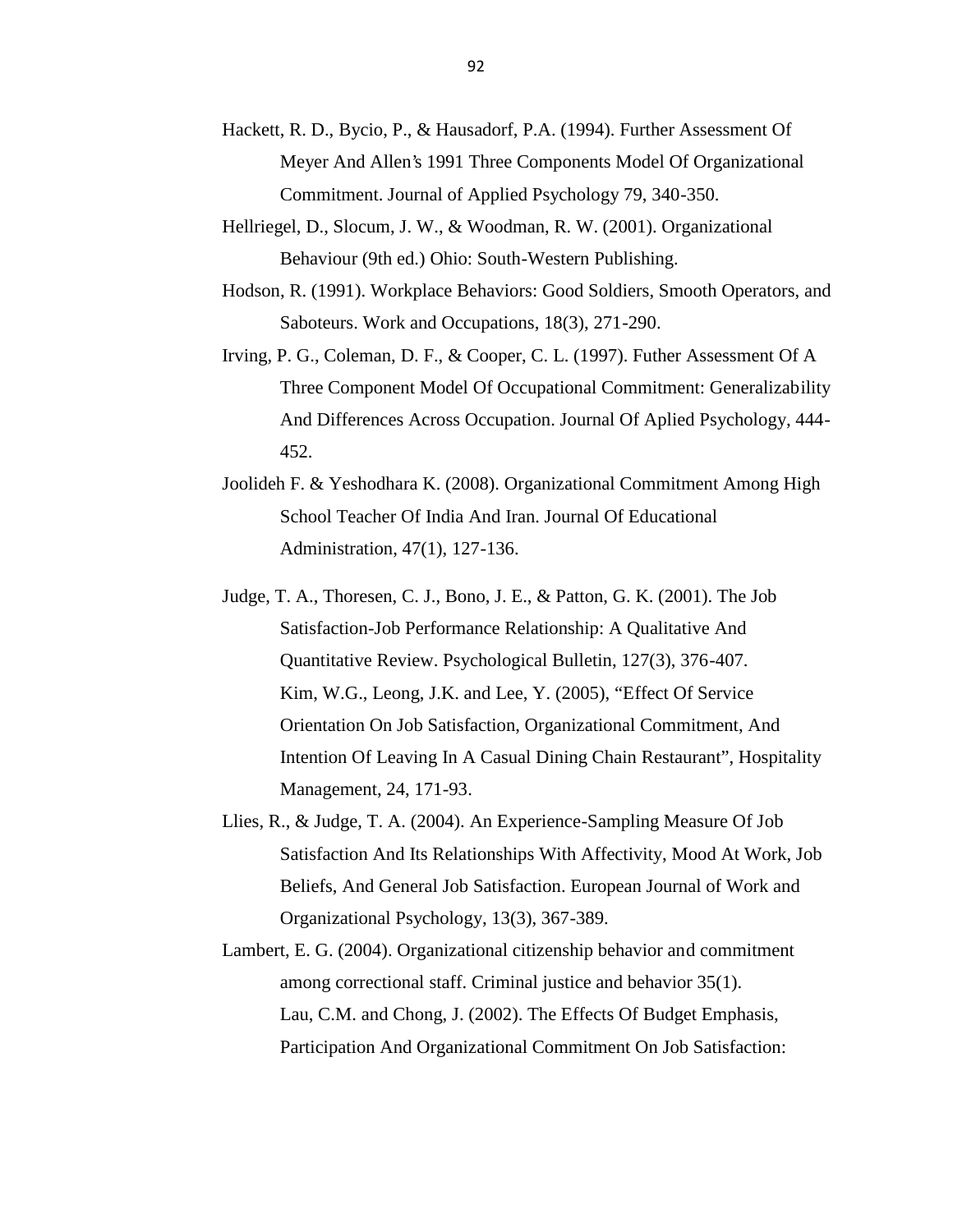Evidence From The Financial Services Sector, Advances In Accounting Behavioral Research, 5, 183-211.

- Linz, J. S. (2003).Job Satisfaction Among Russian Workers. Michigan State University, East Lansing, Michigan, USA. Locke, E. A. (1976). Organizational Behavior: Effect in the Workplace. Annual Review of Psychology.
- Lok P. & Crawford J. (2001). Antecedents Of Organizational Commitment And The Mediating Role Of Job Satisfaction. Journal Of Managerial Psychology, 16(8), 594-613.
- Luthans, F. (1998). Organisational Behaviour. (8th ed). Boston: Irwin McGraw- Hill.
- Luchak, A. A., Pohler, D. M., & Gellatly, I. R. (2008). When Do Committed Employees Retire? The Effects Of Organizational Commitment On Retirement Plans Under A Defined-Benefit Pension Plan. Human Resource Management, 47(3), 581-599
- Marsh, Robert, and Mannari, Hirosh (1977).Organizational commitment and Turnover: A prediction Study Administrative Science quarterly. Vol 22, P.p57- 75.
- Maslow, A., (1943). A theory of human motivation. Psychological Review, vol. 50, 370-396.
- Morris, J., and J., Sherman, (1981). Generaliz ability of an organizational commitment model, Academy of Managment Journal, 24: 512-525.
- Mowday, Richard T.,& steers, Richard M., (1979). The measurement of organizational commitment. Journal of Vocational Behavior, 14, 224- 247. 160
- Malhorta, N. & Mukerjee, A. (2004). The relative influence of organizational commitment and job satisfaction on service quality of customer contact employees in banking call centre. Journal of services marketing 18(3), 162-174.
- Meyer, John P., Stanley, David J., Herscovitch, Lynne, Topolnytsky, Laryssa. (2002). Affective, Continuance, And Normative Commitment To The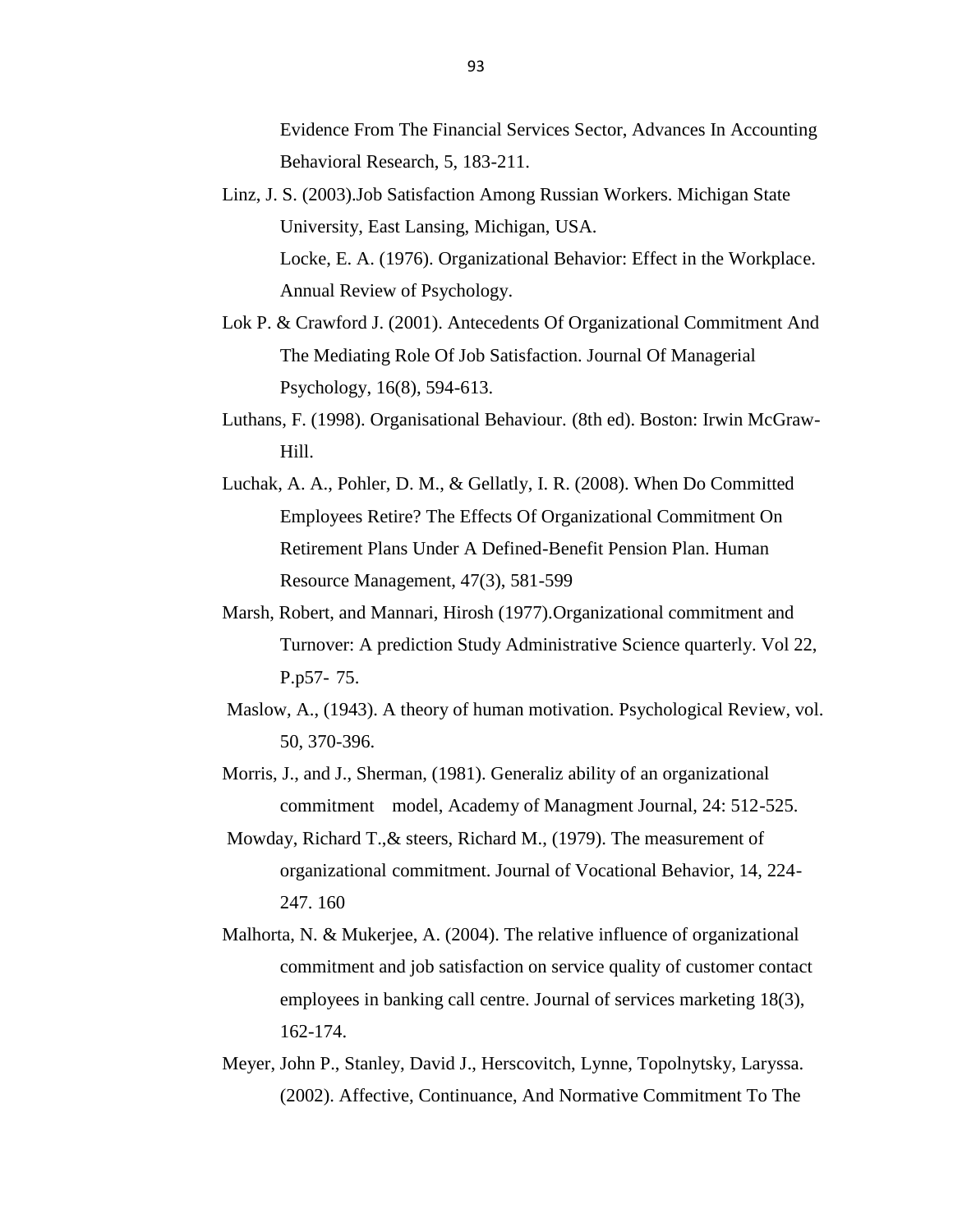Organization: A Meta-Analysis Of Antecedents, Correlates, And Consequences. Journal of Vocational Behavior, 61, 20-52 .

- Mowday, R., Porter, L., & Steers, R. (1982). Employee—Organization Linkages: The Psychology Of Commitment, Absenteeism, And Turnover. New York: Academic Press.
- Murray, L. P., Gregoire, M. B., & Downey, R. G. (1991), "Organizational Commitment Of Management Employees In Restaurant Operations", Hospitality Research Journal,14, 339-348.
- Naisbitt, J. & Aburdene, P. (1985). Reinventing The Corporation. New York: Warner Books.
- Nor Salina Saidin (1994 / 1995), 'Kepuasan Kerja Di Kalangan Pensyarah Di Unversiti Malaya, Latihan Ilmiah, Sarjana Muda Ekonomi.
- Okpara, J. O. (2004). 'Job Satisfaction and Organizational Commitment: Are There Differences Between American And Nigerian Managers Employed In The US Mncs Innigeria? Academy of Business & Administrative Sciences, Briarcliffe College, Switzerland.
- Porter, L., steers, R., Mowday, R., and Boulian, P., (1974) Organizational commitment, Job satisfaction, and Turnover Among Psychiatric Technicians. Journal of Applied Psychology, P.59.
- Petty, G., and Hatcher, L., M., (1991). Job satisfaction of faculty from technical institutes community colleges, and universities. Journal of Studies in Technical Centers 13(4) 361-367.
- Reyes, Pedro, Imber Michaed (1992). Teachers perceptions of the Fairness of their work and their commitment, job satisfaction, and morale: implications for teacher evaluation, Journal of Personal Examination in Education, V5, n3p. 291-302.
- Rozenholtz, S., (1990). Workplace conditions that affect teacher quality and commitment: teacher induction programs. The Elementary School Journal, 89, (4), 421-439.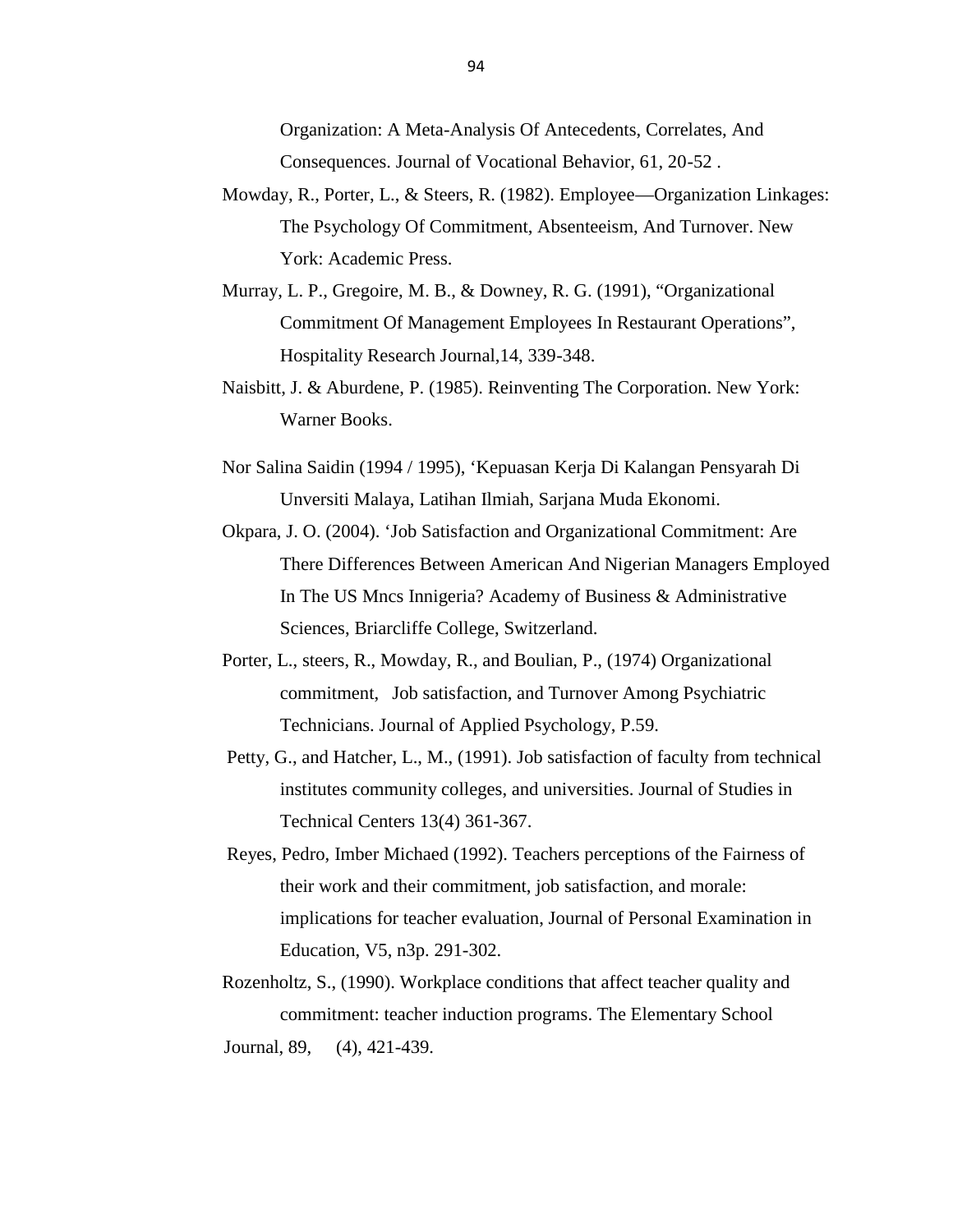Rozenholtz, S., J., and Simpsom, C., (1990). Workplace condition and the rise and fall of teacher' commitment. Sociology of Educations, 63, 244-257. Rosin, H. M., & Korabik, K. (1991). Workplace Variables, Affective Responses, And Intention To Leave Among Woman Manager. Journal Of Occupational Psychology, 64, 317-330.

- Shuman, J., T., (1982). The relationship between organizational climate, leader behavior, and teacher job satisfaction in government secondary schools for boys in Ramallah district. Unpublished thesis of Master of Arts in Education, Birzeit University.
- Samad, S. (2007). Assessing the Effects of Job Satisfaction and Psychological Contract on Organizational Commitment among Employees in Malaysian SMEs. The 4th SMEs IN A Global Economy Conference 2007.
- Saari, L. M. & Judge, T. A. (2004). Employee Attitudes And Job Satisfaction. Human Resource Management, 43, 395-407
- Sekaran, U. (2003). Research Methods For Business: A Skill Building Approach. New York : John Wiley & Sons.
- Sekaran, U. (2006). Research Methods For Business: A Skill Building Approach. (4ed.). New Delhi: Sharda Ofsett Press
- Swailes, S. (2002). Organizational Commitment: A Critique Of The Construct And Measures. International Journal Of Management Reviews, 4(2), 155- 78.
- Steers R., M., (1977). Antecedents and outcomes of organizational commitment to organization, Administrative Sciences Quarterly, 22: 143-150.
- Smith, P., Kendall. L., and Tlullin, C., (1969) the Measurement of satisfaction in work and retirement, Chicago: Rand Mchally.
- Tarter, C.,J., and Hoy, W.,K., (1989). Principal leadership and organizational commitment: the principal must deliver. Planning and Changing, 1(3), 130-139. Vroom, V., (1964). Work and motivation. John wiley & Sons, New York.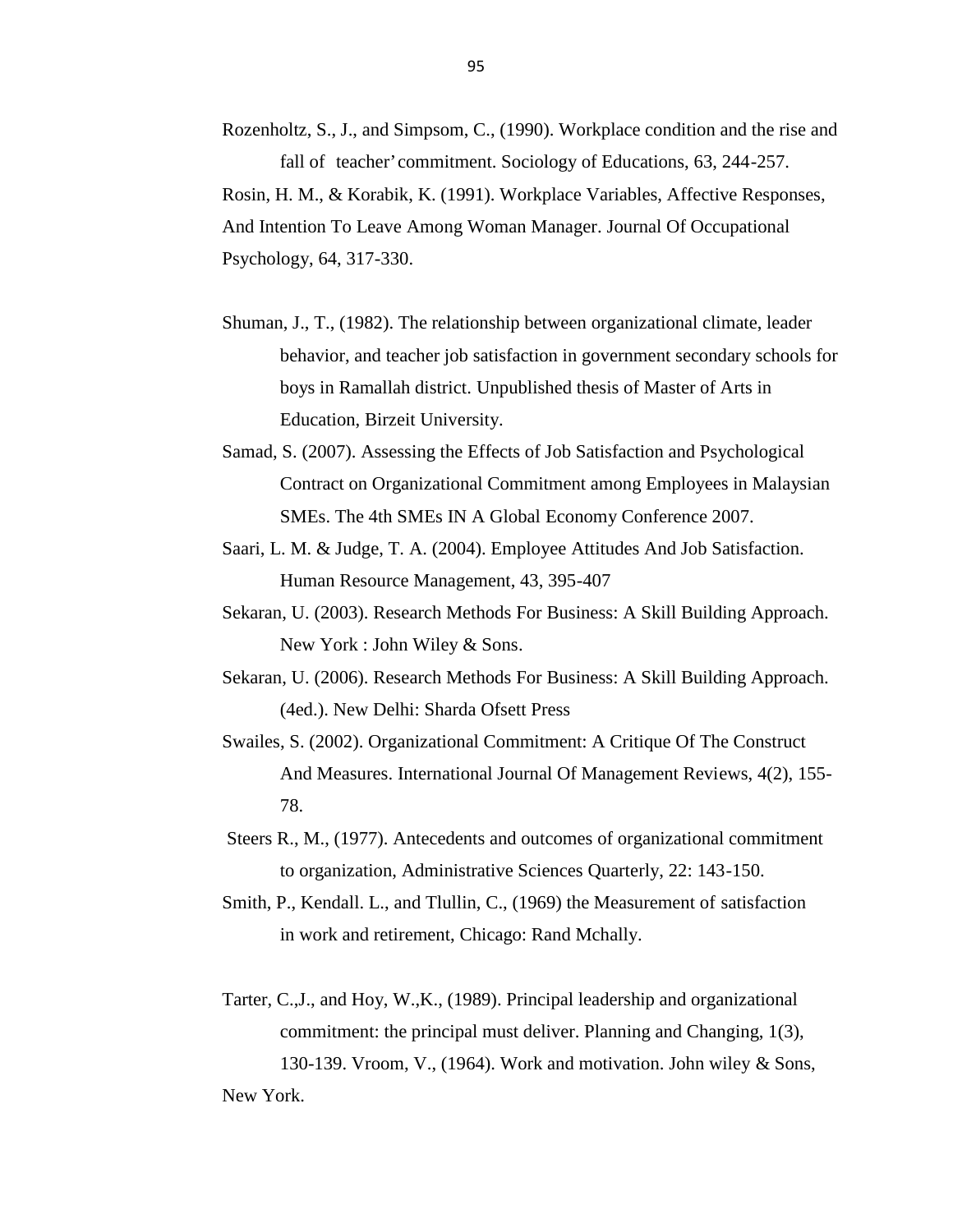Taqi (2002) Measuring the ability of demographic factors and work pressure in predicting the level of organizational commitment in the Kuwaiti health organizations.

Tülen Saner, erife Zihni Eyüpo lu.(2012). " The Age and Job Satisfaction Relationship in Higher Education". Procedia - Social and Behavioral SciencesVolume 55, 5, Pages 1020-1026 3rd. International Conference on New Horizons in Education - INTE 2012.

- Wild, R., and Dawson, J. A. (1972). The Relationship Of Specific Job Attitudes With Overall Job Satisfaction And The Influence Of Biographical Variables. Journal Of Management Studies, 9, 150-157.
- Wilson DC, Rosenfield RH (1990). Managing Organizations. London: McGraw- Hill.
- Wong, Y. T., Ngo, H. Y., & Wong, Y. T., (2002). Affective Organizational Commitment Of Workers In Chinese Joint Ventures. Journal Of Managerial Psychology.

Zikmund, W. G., Babin, B. J., Carr, J. C. & Griffin, M. (2010). Business Research Methods (8ed.). Canada: South Western.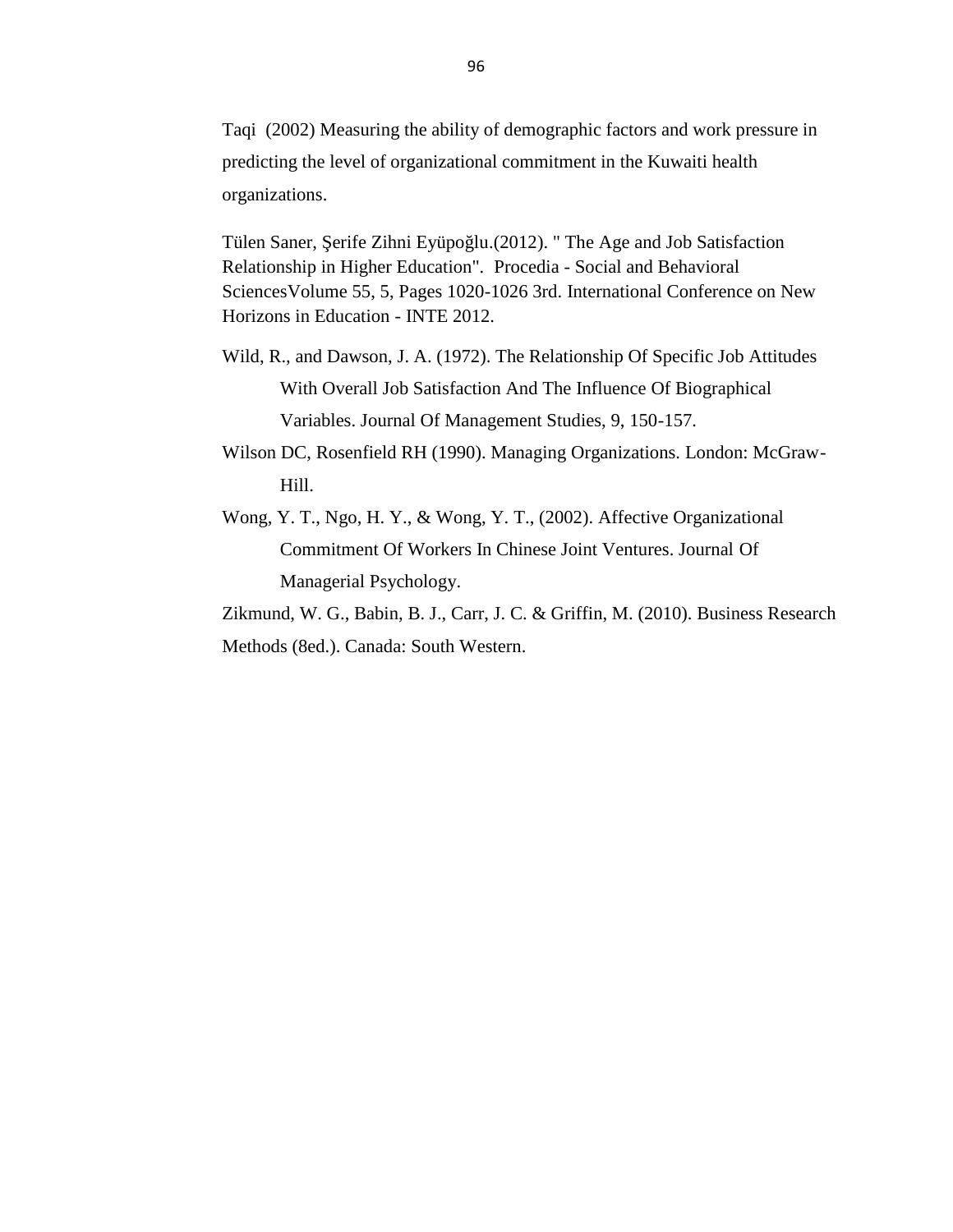## **APPENDEX**

#### **THE QUESTIONNAIRE**

Dear Respondent,

This questionnaire is part of a master thesis study and it aims to measure whether the job satisfaction of employees working in an educational institution influences their organizational commitment to the institution. The questionnaire consist of three parts. Part 1 is demographical information, part 2 measures job satisfaction, and part 3 measures organization commitment. Please answer as honestly as possible and it is important that you respond to all of the statements. The information collected will be used for research purposes only. Thank you for your time.

> **Best Regards Areej AbuRadahi**

| 1) Age                    |                   |                       |                     |
|---------------------------|-------------------|-----------------------|---------------------|
| $1. \Box 20 - 29$<br>than | $2. \Box 30 - 39$ | $3. \Box 40 - 49$     | $5.\Box$ 50 or more |
| 2) Gender                 |                   |                       |                     |
| $1. \square$ Male         |                   | 2. $\square$ Female   |                     |
| 3) Marital Status         |                   |                       |                     |
| 1. □Married               | 2. □Not married   |                       |                     |
| 4) Position               |                   |                       |                     |
| $1. \Box$ Administrative  |                   | 2. $\square$ Academic |                     |

## **Part One: Demographical Information**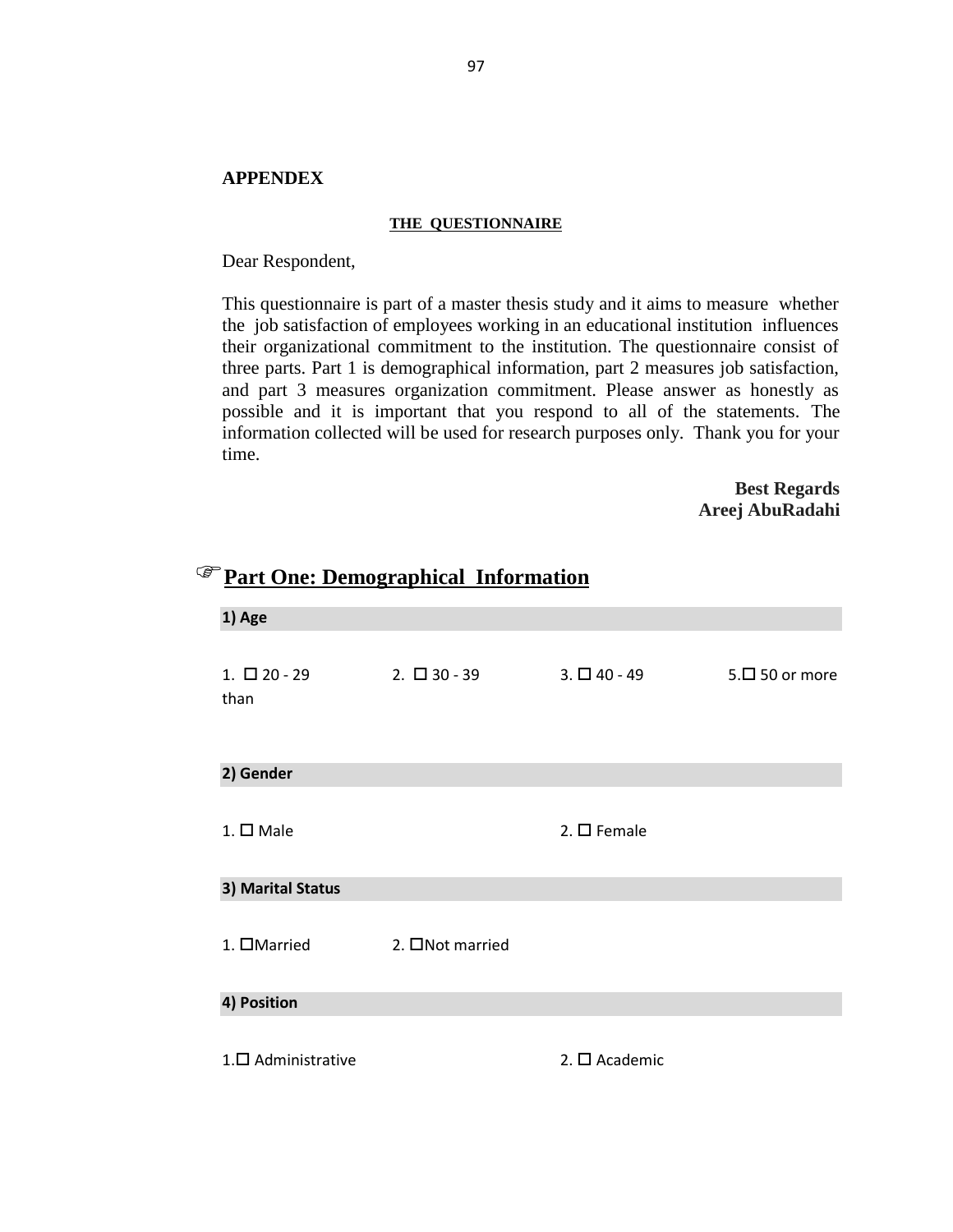#### **5) Years of experience in your current job**

 $1.\Box$  less than  $1 \quad 2.\Box$  1 to  $4 \quad 3.\Box$ 5 to  $9 \quad 4.\Box$  10 to  $14 \quad 5.\Box$  15 to  $19 \quad 6.\Box$  20 or more

#### **6) Years of experience in the sector**

1.  $\Box$  less than 1 2.  $\Box$  1 to 4 3.  $\Box$  5 to 9 4.  $\Box$  10 to 14 5.  $\Box$  15 to 19 6.  $\Box$  20 or more

#### **7) Monthly salary**

- 1.  $\Box$  less than 1000\$
- 2. □ 1000\$ to 1499\$
- 3. □ 1500\$ to1999\$
- 4. □ 2000\$ or more

## **8) Qualification**

1. Diploma 2. D Graduate degree 3. D Master Degree 4. D PhD degree

5. Other (please specify).............................

## **Part Two Job SATISFACTION**

Please use the rating scale below to indicate how satisfied you feel about each of the below listed aspects of your job (The Minnesota Satisfaction Questionnaire, Weiss et al., 1967). Please answer as honestly as possible. It is important that you respond to all the statements.

| Very dissatisfied | <b>Dissatisfied</b> | <b>Neither</b><br>satisfied nor<br>dissatisfied | <b>Satisfied</b> | <b>Very satisfied</b> |
|-------------------|---------------------|-------------------------------------------------|------------------|-----------------------|
|                   |                     |                                                 | 4                |                       |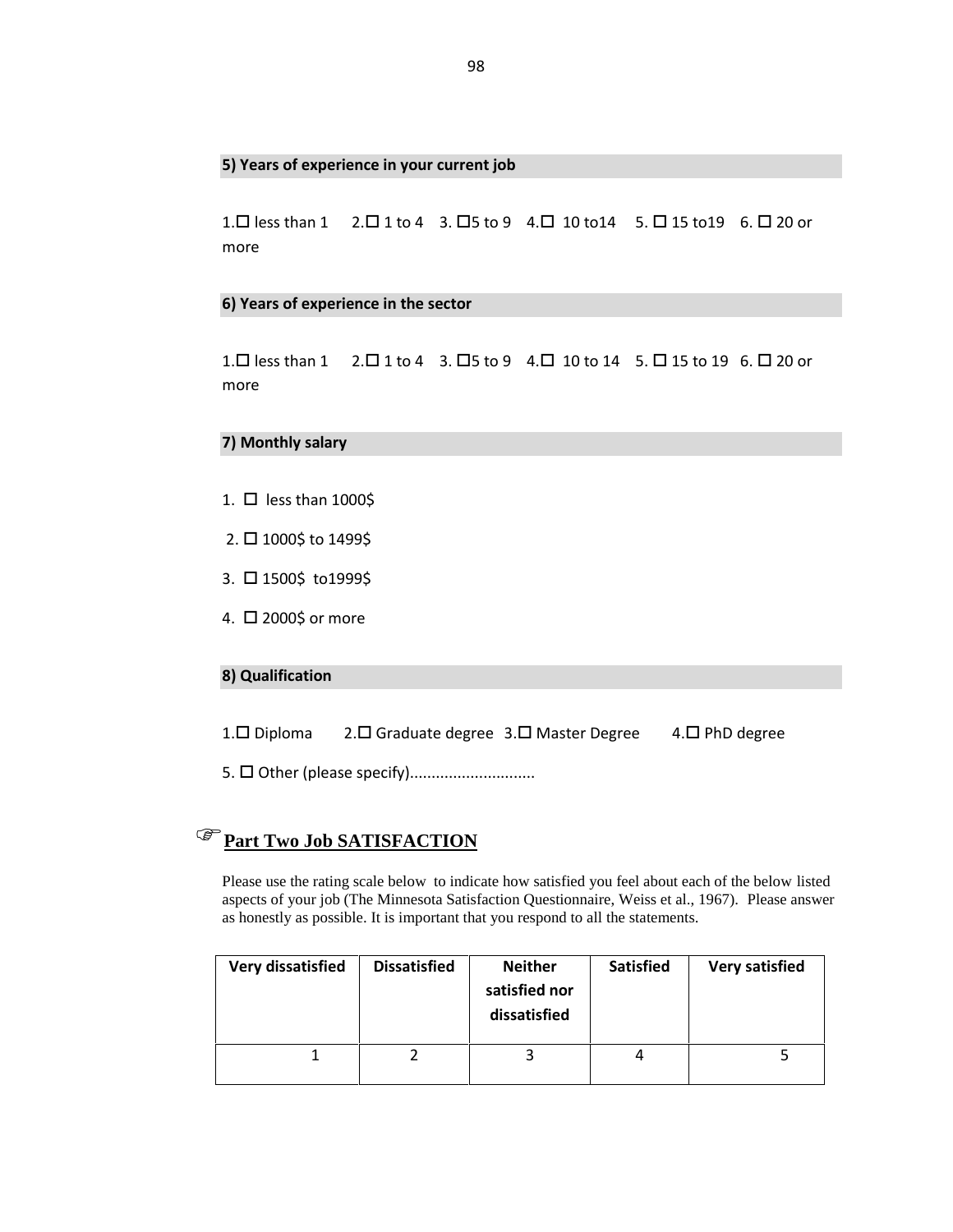| 1. Being able to keep busy all the time (Activity) | $\mathbf{1}$ | 2              | 3              | 4              | 5 |
|----------------------------------------------------|--------------|----------------|----------------|----------------|---|
| 2. The chance to work alone on the job             | $\mathbf{1}$ | $\overline{2}$ | 3              | 4              | 5 |
| (Independence)                                     |              |                |                |                |   |
| 3. The chance to do different things from time to  | $\mathbf{1}$ | $\overline{2}$ | $\overline{3}$ | $\overline{4}$ | 5 |
| time (Variety)                                     |              |                |                |                |   |
| 4. The chance to be somebody in the community      | $\mathbf{1}$ | $\overline{2}$ | 3              | $\overline{4}$ | 5 |
| (Social Status)                                    |              |                |                |                |   |
| 5. The way my boss handles his/her subordinates    | $\mathbf{1}$ | $\overline{2}$ | 3              | 4              | 5 |
| (Supervision/human relations)                      |              |                |                |                |   |
| 6. The competence of my supervisor in making       | $\mathbf{1}$ | $\overline{2}$ | 3              | 4              | 5 |
| decisions (Supervision/technical)                  |              |                |                |                |   |
| 7. Being able to do things that don't go against   | $\mathbf{1}$ | $\overline{2}$ | $\overline{3}$ | $\overline{a}$ | 5 |
| my conscience (Moral values)                       |              |                |                |                |   |
| 8. The way my job provides for steady              | $\mathbf{1}$ | $\overline{2}$ | 3              | 4              | 5 |
| employment (Security)                              |              |                |                |                |   |
| 9. The chance to do things for other people        | $\mathbf 1$  | $\overline{2}$ | 3              | 4              | 5 |
| (Social service)                                   |              |                |                |                |   |
| 10. The chance to tell people what to do           | $\mathbf{1}$ | $\overline{2}$ | $\overline{3}$ | $\overline{4}$ | 5 |
| (Authority)                                        |              |                |                |                |   |
| 11. The chance to do something that makes use of   | $\mathbf{1}$ | $\overline{2}$ | 3              | 4              | 5 |
| my abilities (Ability)                             |              |                |                |                |   |
| 12. The way company policies are put into          | $\mathbf{1}$ | $\overline{2}$ | 3              | 4              | 5 |
| practice (Policies and practices)                  |              |                |                |                |   |
| 13. My pay and the amount of work I do             | $\mathbf{1}$ | $\overline{2}$ | $\overline{3}$ | 4              | 5 |
| (Compensation)                                     |              |                |                |                |   |
| 14. The chances for advancement in this job        | $\mathbf{1}$ | $\overline{2}$ | 3              | 4              | 5 |
| (Advancement)                                      |              |                |                |                |   |
| 15. The freedom to use my own judgment             | 1            | $\overline{2}$ | 3              | 4              | 5 |
| (Responsibility)                                   |              |                |                |                |   |
| 16. The chance to try my own methods of doing      | $\mathbf{1}$ | $\overline{2}$ | 3              | $\overline{4}$ | 5 |
| the job (Creativity)                               |              |                |                |                |   |
| 17. The working conditions (Working conditions)    | $\mathbf{1}$ | 2              | 3              | 4              | 5 |
| 18. The way my colleagues get along with each      | $\mathbf{1}$ | $\overline{2}$ | 3              | 4              | 5 |
| other (Co-workers)                                 |              |                |                |                |   |
| 19. The praise I get for doing a good job.         | $\mathbf{1}$ | $\overline{2}$ | 3              | 4              | 5 |
| (Recognition)                                      |              |                |                |                |   |
| 20. The feeling of accomplishment I get from the   | $\mathbf{1}$ | $\overline{2}$ | 3              | 4              | 5 |
| job (Achievement)                                  |              |                |                |                |   |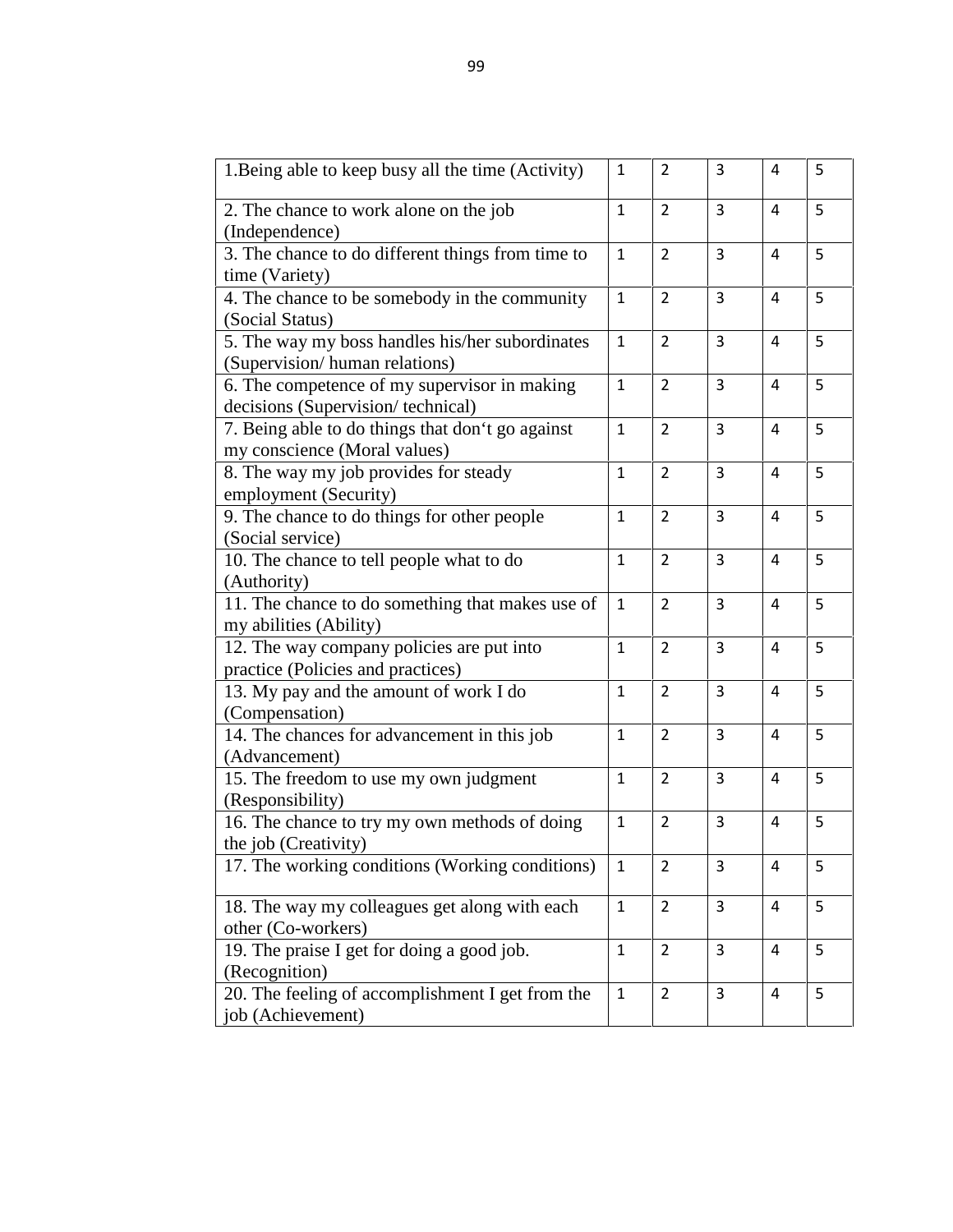## **Part Three: ORGANIZATIONAL COMMITMENT**

| definitely disagree | <b>Mostly</b><br>disagree | <b>Neither Agree</b><br>nor Disagree | <b>Mostly</b><br>Agree | <b>Definitely Agree</b> |
|---------------------|---------------------------|--------------------------------------|------------------------|-------------------------|
|                     |                           |                                      |                        |                         |

| 1) Affective Commitment Scale Items                                                        |              |                |                |   |   |
|--------------------------------------------------------------------------------------------|--------------|----------------|----------------|---|---|
| 1. I would be very happy to spend the rest of my<br>career with this organization.         | $\mathbf{1}$ | $\overline{2}$ | 3              | 4 | 5 |
|                                                                                            |              |                |                |   |   |
| 2. I enjoy discussing about my organization with<br>people outside it.                     | $\mathbf{1}$ | $\overline{2}$ | 3              | 4 | 5 |
| 3. I really feel as if this organization's problems are<br>my own.                         | $\mathbf{1}$ | $\overline{2}$ | $\overline{3}$ | 4 | 5 |
| 4. I think that I could easily become as attached to                                       | $\mathbf{1}$ | $\overline{2}$ | 3              | 4 | 5 |
| another organization as I am to this one.                                                  |              |                |                |   |   |
| 5. I do not feel like 'part of the family' at my                                           | $\mathbf{1}$ | $\overline{2}$ | $\overline{3}$ | 4 | 5 |
| organization.                                                                              |              |                |                |   |   |
| 6. I do not feel 'emotionally attached' to this<br>organization.                           | $\mathbf{1}$ | $\overline{2}$ | $\overline{3}$ | 4 | 5 |
| 7. This organization has a great deal of personal                                          | $\mathbf{1}$ | $\overline{2}$ | $\overline{3}$ | 4 | 5 |
| meaning for me.                                                                            |              |                |                |   |   |
| 8. I do not feel a 'strong' sense of belonging to                                          | $\mathbf{1}$ | $\overline{2}$ | $\overline{3}$ | 4 | 5 |
| my organization.                                                                           |              |                |                |   |   |
| 2) Continuance Commitment Scale Items                                                      |              |                |                |   |   |
| 9. I am not afraid of what might happen if I quit                                          | 1            | $\overline{2}$ | 3              | 4 | 5 |
| my job without having another one lined up.                                                |              |                |                |   |   |
| 10. It would be very hard for me to leave my                                               | $\mathbf{1}$ | $\overline{2}$ | $\overline{3}$ | 4 | 5 |
| organization right now, even if I wanted to.                                               |              |                |                |   |   |
| 11. Too much in my life would be disrupted if I                                            | $\mathbf{1}$ | $\overline{2}$ | 3              | 4 | 5 |
| decided to leave my organization now.                                                      |              |                |                |   |   |
| 12. It wouldn't be too costly for me to leave my                                           | $\mathbf{1}$ | $\overline{2}$ | $\overline{3}$ | 4 | 5 |
| organization now.                                                                          |              |                |                |   |   |
| 13. Right now, staying with my organization is a<br>matter of necessity as much as desire. | $\mathbf{1}$ | $\overline{2}$ | 3              | 4 | 5 |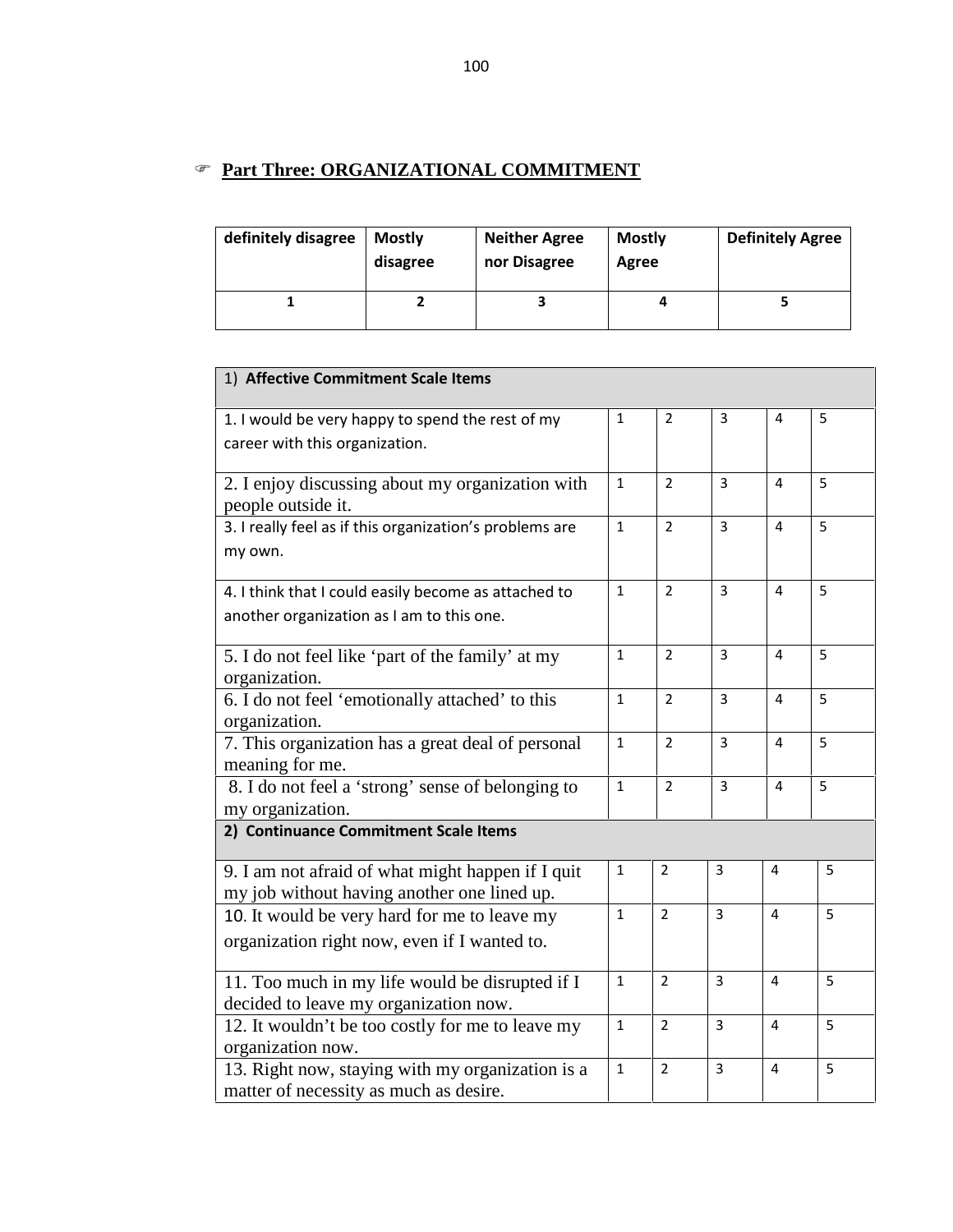| 14. I feel that I have very few options to consider<br>leaving this organization.                                                                                                                                 | 1            | $\overline{2}$ | 3 | 4              | 5 |
|-------------------------------------------------------------------------------------------------------------------------------------------------------------------------------------------------------------------|--------------|----------------|---|----------------|---|
| 15. One of the few serious consequences of leaving<br>this organization would be the scarcity of available<br>alternatives.                                                                                       | $\mathbf{1}$ | $\overline{2}$ | 3 | $\overline{4}$ | 5 |
| 16. One of the major reasons I continue to work for<br>this organization is that leaving would require<br>considerable personal sacrifice-another organization<br>may not match the overall benefits I have here. | 1            | $\overline{2}$ | 3 | 4              | 5 |
| 3) Normative Commitment Scale Items                                                                                                                                                                               |              |                |   |                |   |
| 17. I think that people these days move from<br>company to company too often.                                                                                                                                     | 1            | 2              | 3 | 4              | 5 |
| 18. I do not believe that a person must always be<br>loyal to his or her organization.                                                                                                                            | 1            | 2              | 3 | $\overline{4}$ | 5 |
| 19. Jumping from organization to organization does<br>not seem at all unethical to me.                                                                                                                            | 1            | $\overline{2}$ | 3 | 4              | 5 |
| 20 One of the major reasons I continue to work in<br>this organization is that I believe loyalty is important<br>and therefore feel a sense of moral obligation to<br>remain.                                     | $\mathbf{1}$ | $\overline{2}$ | 3 | 4              | 5 |
| 21. If I got another offer for a better job elsewhere I<br>would not feel it was right to leave my organization.                                                                                                  | 1            | 2              | 3 | 4              | 5 |
| 22. I was taught to believe in the value of remaining<br>loyal to one organization.                                                                                                                               | $\mathbf{1}$ | $\overline{2}$ | 3 | 4              | 5 |
| 23. Things were better in the days when people<br>stayed in one organization for most of their careers.                                                                                                           | $\mathbf{1}$ | $\overline{2}$ | 3 | 4              | 5 |
| 24. I do not think that to be a 'company man' or<br>'company woman' is sensible anymore.                                                                                                                          | $\mathbf{1}$ | $\overline{2}$ | 3 | 4              | 5 |

## **The end**  $\bigcirc$  and  $\bigcirc$ **Thank you for your time**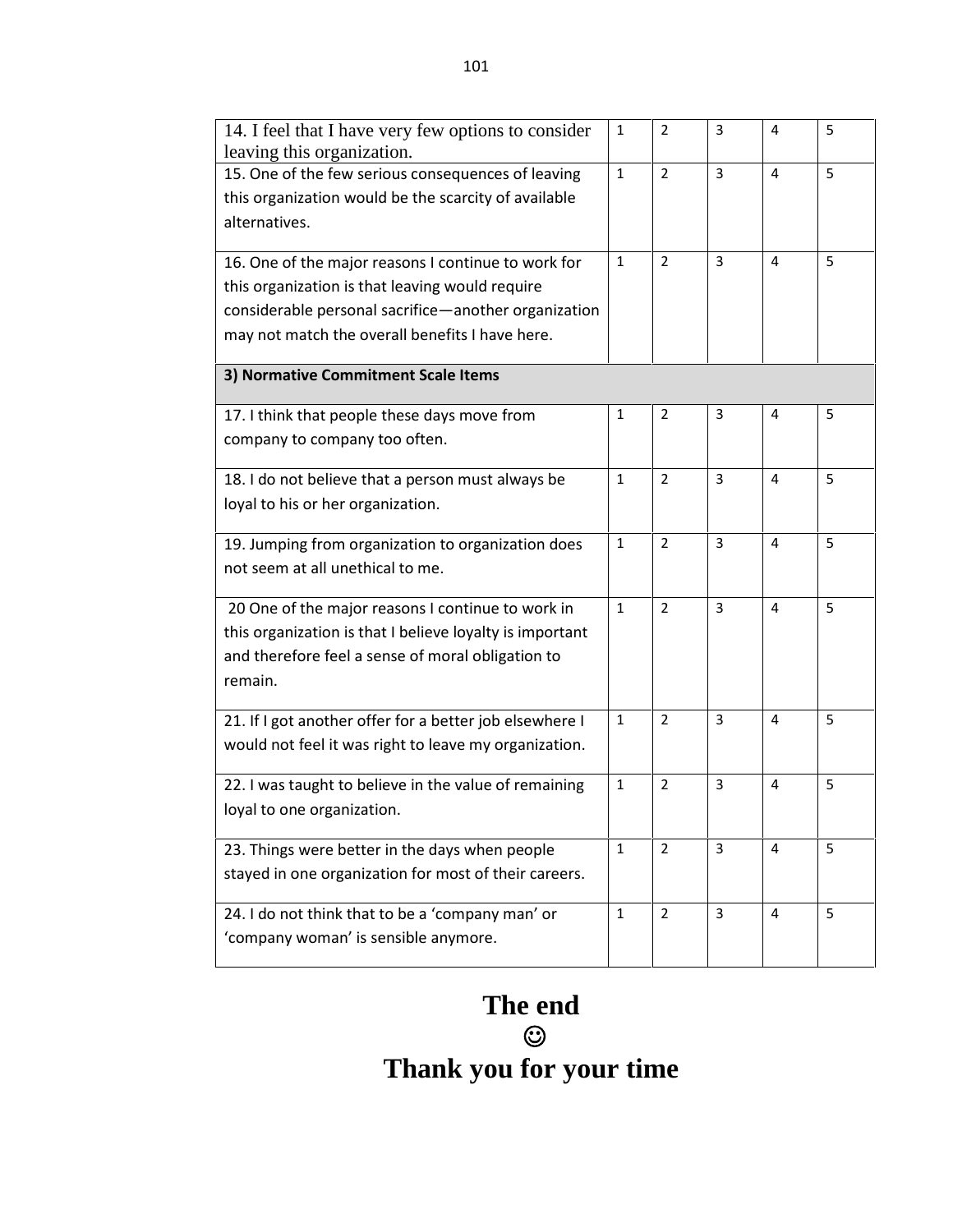## **ABBREVATIONS**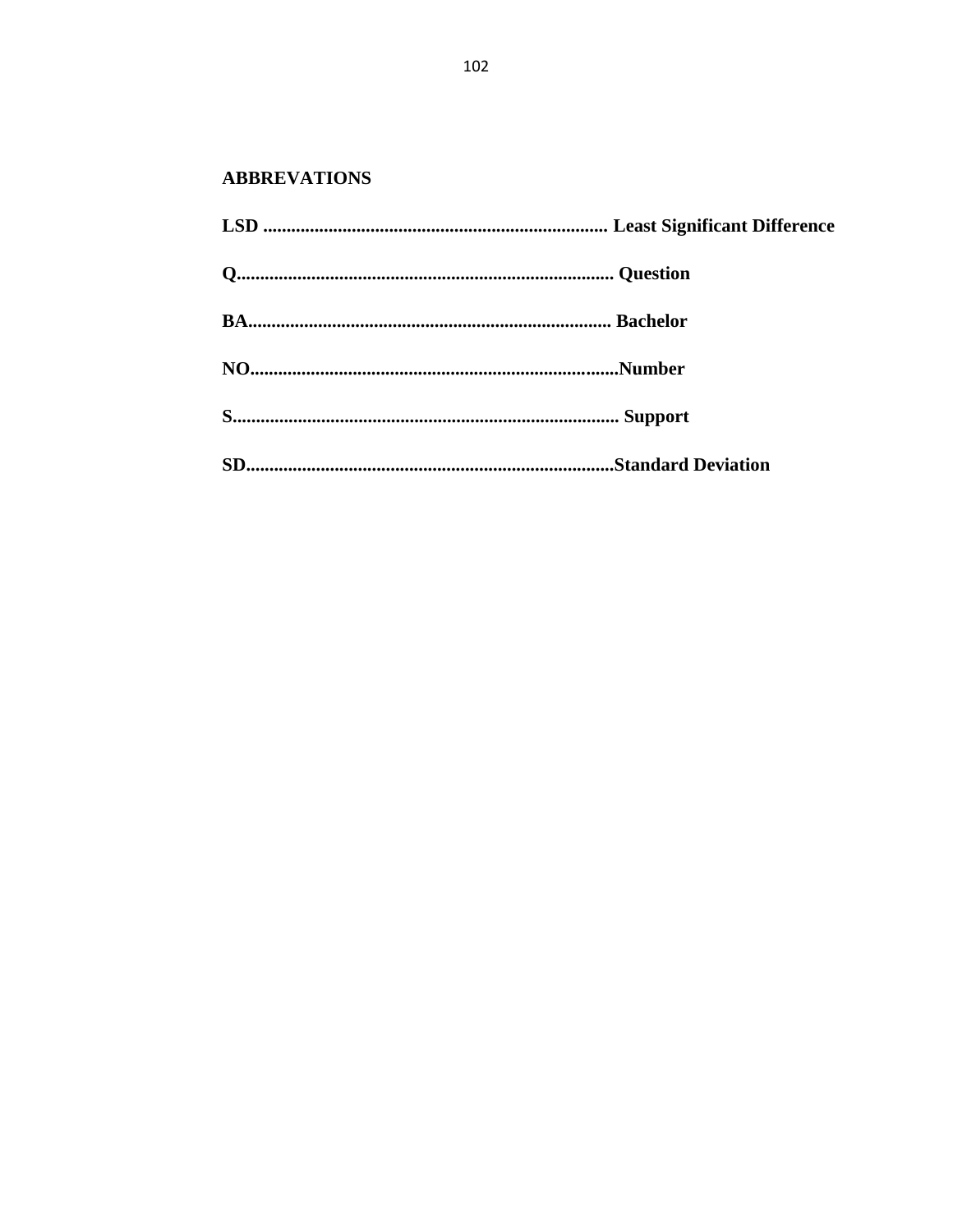## **ACKNOWLEDGMENT**

I would like to extend my deepest gratitude and appreciation to all who have helped and supported me to finish this research, without their assistance, this work would not have reached its end… Thank you

I would like to express my sincere gratitude, thanks and appreciation to my supervisor Assoc. Prof. Dr. Serife Zihni Eyupoglu for her valuable time, assistance, guidance and encouragement during this study.

I would also thank my colleagues at Palestine Technical College for their infinite support, encouragement, advice, and constructive suggestions. For their help and support during the period of this research.

My sincere thanks and love goes to my beloved family. My parents, sisters and my only brother. who have been the source of encouragement, unlimited patience and endless assistance.

To all my friends, without them it would not have been possible to make it and reach its end for their advice, help, love and support during this research.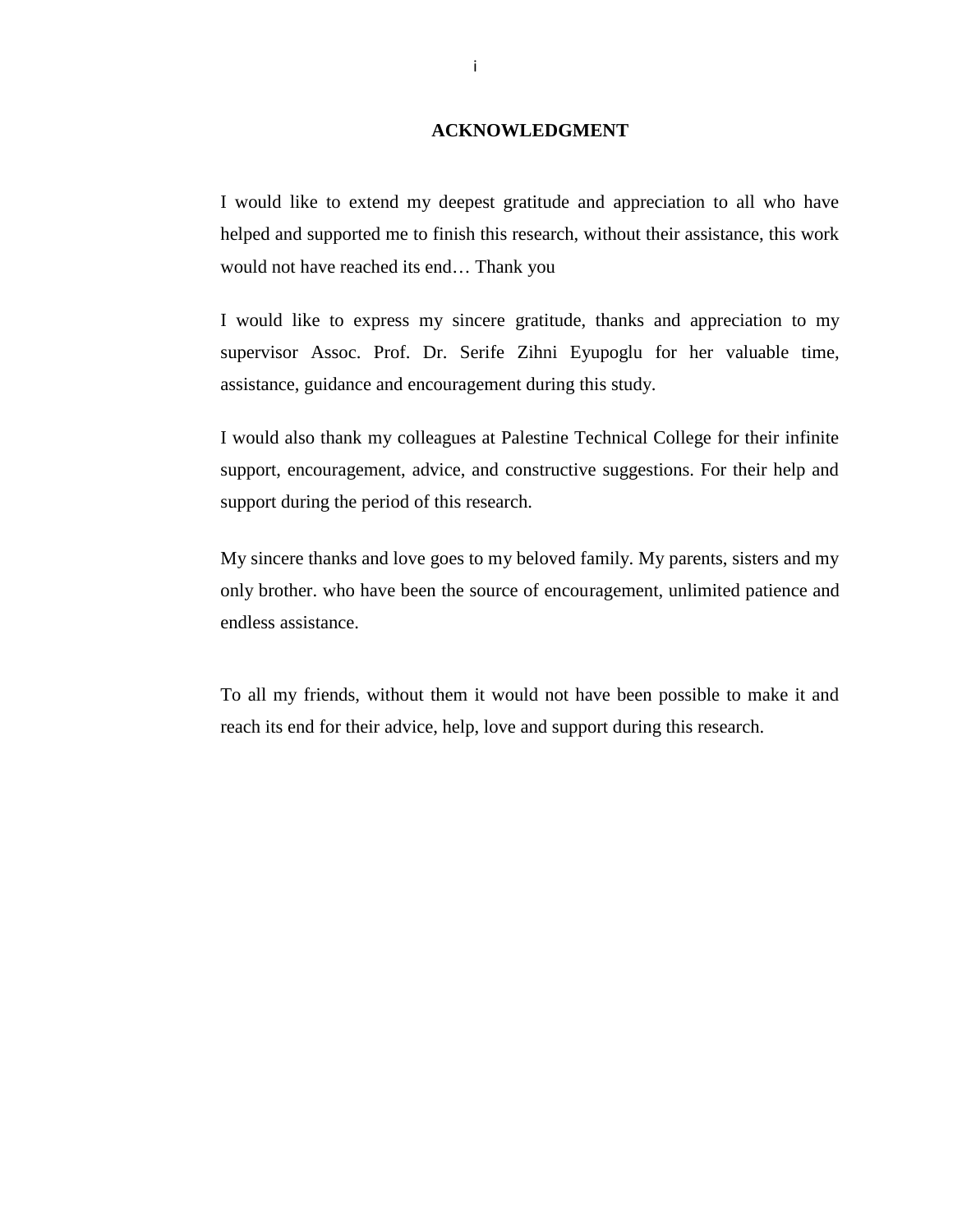## **ABSTRACT**

This study examined the relationship between job satisfaction and organizational commitment among Palestine college academic staff and administrative support staff. It also identified the most important factors that contribute in raising the level of their satisfaction and commitment. and test the effect of some demographic variables (such as Gender, Marital status, Position, Qualification, Age, years of experiences in the current job, years of experiences in the sector, and Monthly salary) on level of job satisfaction and organizational commitment.

The sample of this study was 164 employees out of 168 staff, selected on a stratified random base, and distributed according to the nature of work, and level of education.

The questionnaire was the main tool for collecting the needed data, It was designed especially for this aim, and divided into 3 main parts:- the first one meant to collect personal data, the second part: included questions on job satisfaction, the third part included questions on employees level of organizational commitment.

SPSS was the main statistical analysis program of the collected data, descriptive analysis such as frequencies, statistical means, and percentage, were drawn, in addition to some tests such as one way ANOVAs, T- test, Least Significant Difference (LSD) test, and the significant level used in this study was 0.05.

Findings indicated there is a relationship between organizational commitment and job satisfaction and a neutrals' estimate level of organizational commitment and a slightly estimate job satisfaction among Palestine technical college staff. In addition, there is a significant difference on organizational commitment and job satisfaction level among Palestine college staff, related to following demographical variables: (Age, Qualification, years of experience in the current job, and years of experience in the sector, Position, Monthly salary of these staff). Also there is no and very little significant differences on commitment level and satisfaction of these staff related to (Gender, Marital Status).

**Keywords:** Job Satisfaction, Organizational Commitment, Higher Education in Palestine, Palestine Technical College Ramallah, Academic Staff, Administration Support Staff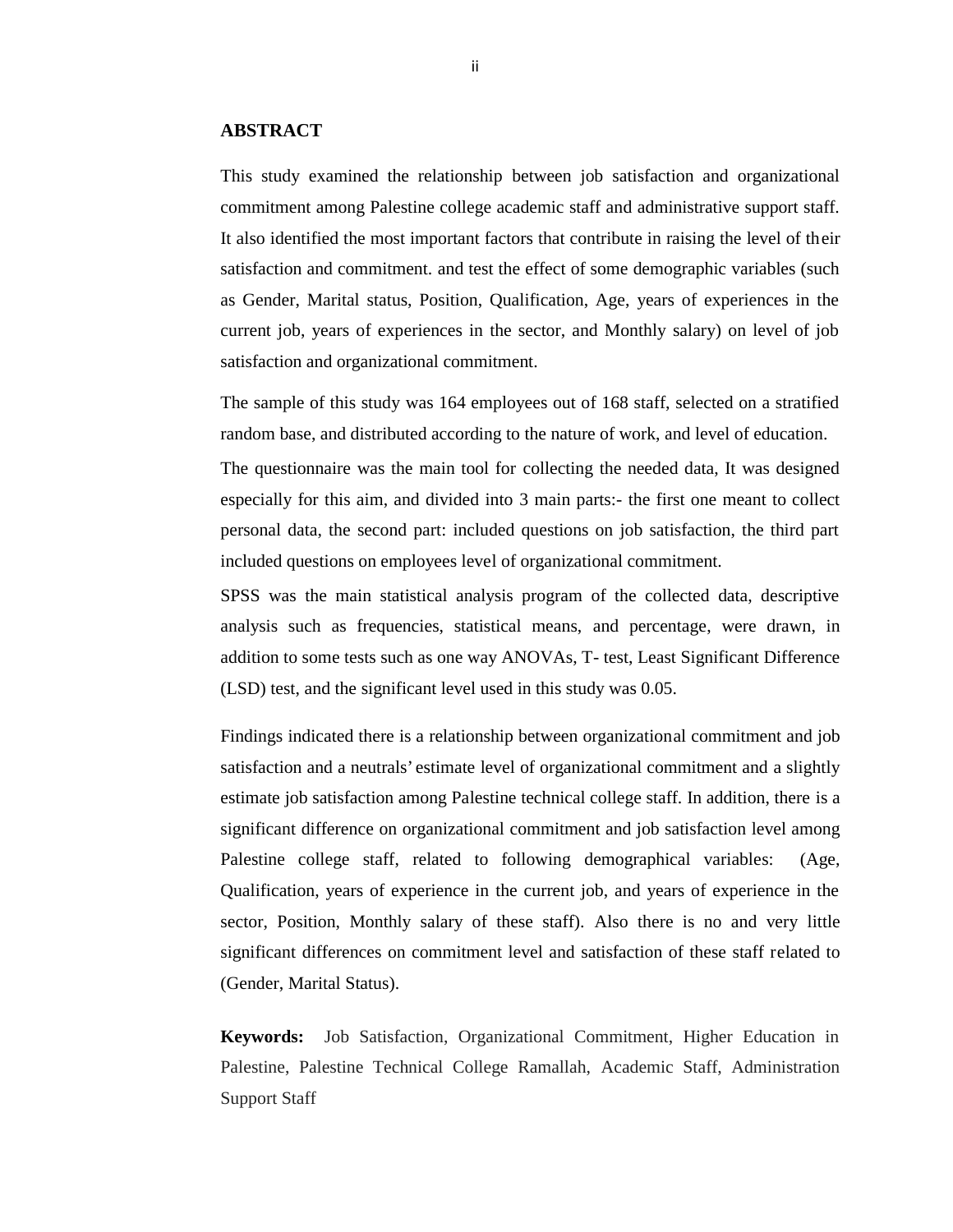**الملخص** 

تناولت هذه الدراسة العلاقة بین الرضا الوظیفي والالتزام التنظیمي بین أعضاء هیئة التدریس في كلیة فلسطین وموظفي الدعم الإداري، كما حددت أهم العوامل التي تساهم في رفع مستوى رضاهم الوظیفي والتزامهم التنظیمي ، واختبار تأثیر بعض المتغیرات الدیموغرافیة (مثل كما الجنس، الحالة الاجتماعیة، الوظیفة، المؤهل العلمي، العمر، سنوات الخبرة في الوظیفة الحالیة، سنوات من الخبرة في قطاع العمل ، والراتب الشهري) على مستوى الرضا الوظیفي والالتزام التنظیمي لدیهم.

وكانت عینة الدراسة مكونة من 164 موظفا من أصل 168 موظفا، تم اختیارهم على بطریقة طبقیة عشوائیة، وزعت وفقا لطبیعة العمل، ومستوى التعلیم.

وكان الاستبیان الأداة الرئیسیة لجمع البیانات اللازمة، وقد تم تصمیمه خصیصا لهذا الهدف، و هو مقسم إلى3 أجزاء رئیسیة: - الجزء الأول یهدف إلى جمع البیانات الشخصیة، والجزء الثاني: تضمن أسئلة حول الرضا الوظیفي، الجزء الثالث وشمل على الأسئلة عن مستوى الالتزام التنظیمي لدى العاملین .واستخدم برنامج التحلیل الإحصائي SPSS لتحلیل البیانات التي تم جمعها، وتم استخدام التحلیل الوصفي مثل التكرارات ، والنسبة المئویة، وتحلیل النزعة المركزیة، بالإضافة إلى بعض الاختبارات مثل ANOVAs، اختبار تي ، واختبار (LSD (، كان مستوى الكفاءة المستخدمة في هذه الدراسة .0.05

وأشارت النتائج أن هناك علاقة بین الالتزام التنظیمي والرضا الوظیفي كما أشارة إلى مستوى عال من الالتزام التنظیمي والرضا الوظیفي بین الموظفین كلیة فلسطین التقنیة، وأن هناك فروق ذات دلالة إحصائیة على مستوى الالتزام التنظیمي والرضا الوظیفي بین موظفي كلیة فلسطین بالمتغیرات الدیموغرافیة (العمر، المؤهل العلمي، سنوات من الخبرة في العمل الحالي، وسنوات من الخبرة في هذا القطاع، والوظیفة والراتب الشهري لهؤلاء الموظفین)، وأیضا لم كان هناك فورقات قلیلة جدا ذات دلالة إحصائیة عن مستوى الالتزام والارتیاح من هؤلاء الموظفین المتعلقة ب (الجنس، الحالة الاجتماعیة)

**الكلمات المفتاحیة :** الرضا الوظیفي، الالتزام الوظیفي ، التعلیم العالي الفلسطیني، كلیة فلسطین التقنیة رام االله للبنات، الكادر الأكادیمي، كادر الدعم الإداري.

iii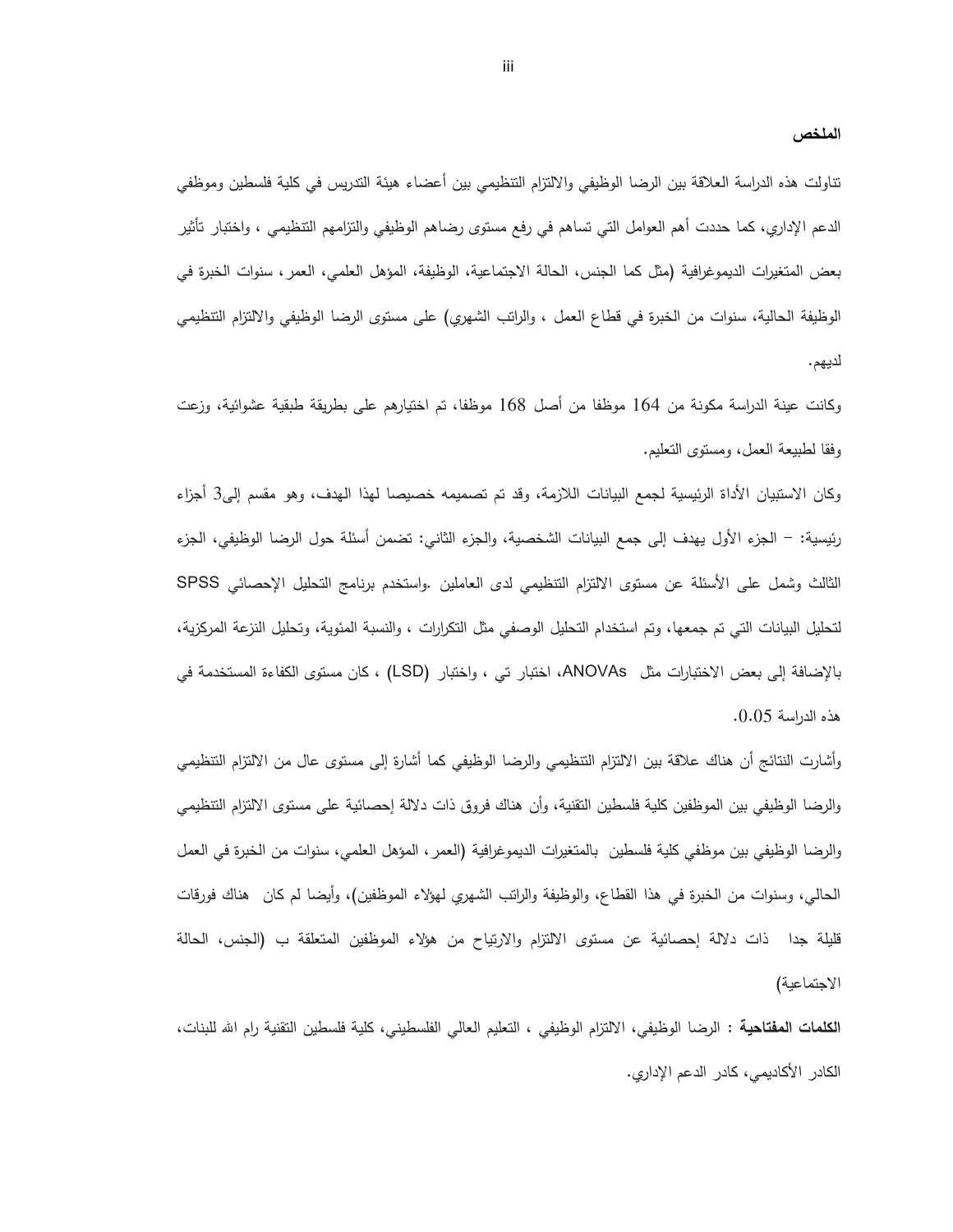## **TABLE OF CONTENTS**

| ii          |
|-------------|
| iii         |
|             |
| -1          |
| $\mathbf 1$ |
| 1           |
| 3           |
| 4           |
| 6           |
| 7           |
| 7           |
| 9           |
| 9           |
| 9           |
| 9           |
| 9           |
| 10          |
| <b>10</b>   |
| 10          |
| 11          |

12

**12**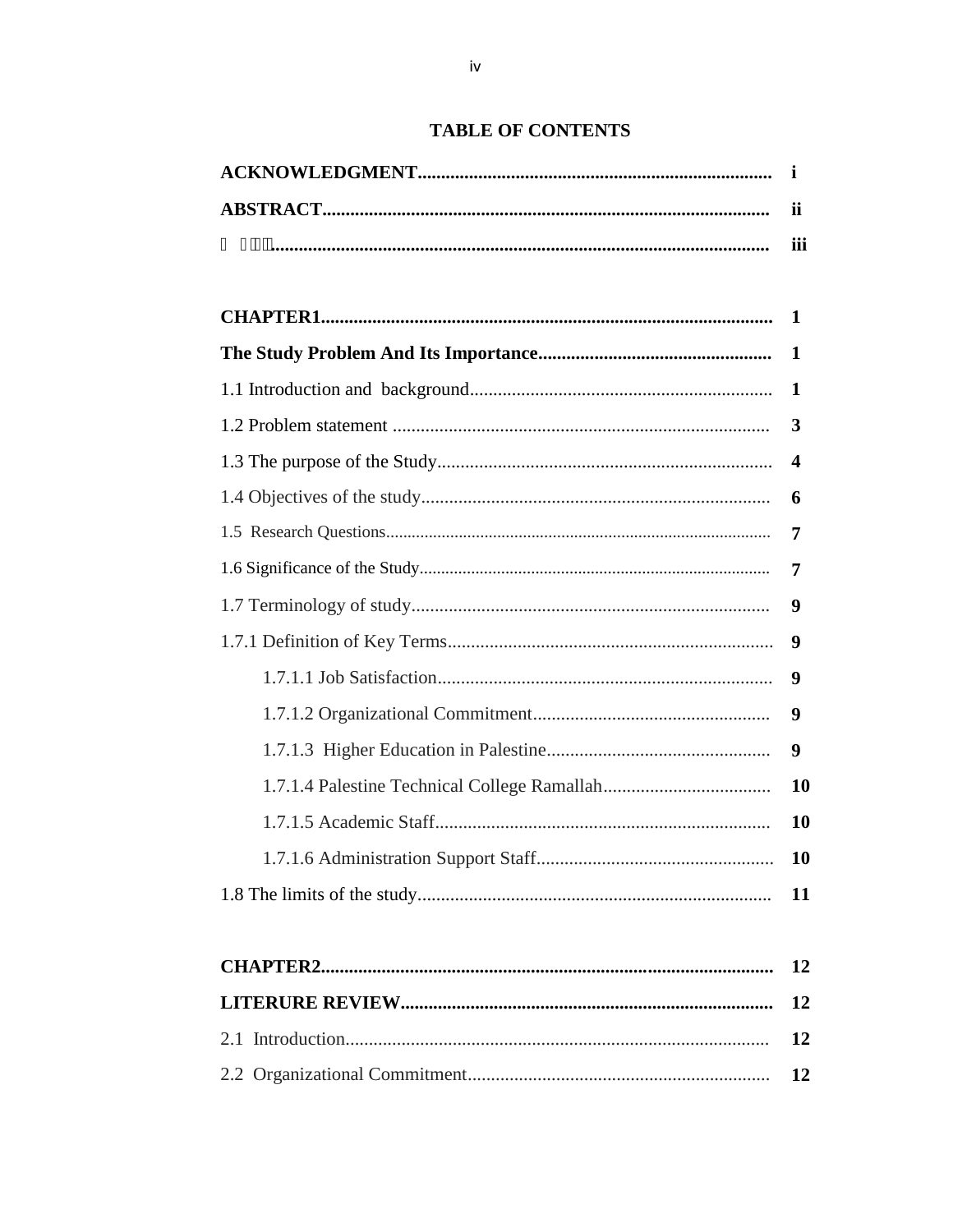|                                                                       | 16 |
|-----------------------------------------------------------------------|----|
| 2.4 The link between job satisfaction and organizational              |    |
|                                                                       | 18 |
| 2.5 Job Satisfaction and Organizational Commitment in Institutions of |    |
|                                                                       | 20 |
|                                                                       |    |
|                                                                       | 25 |
| <b>METHOLDOLOGY AND PROCEDURES OF THE STUDY</b>                       | 25 |
|                                                                       | 25 |
|                                                                       | 25 |
|                                                                       | 25 |
|                                                                       |    |

| 36 |
|----|
| 36 |
| 36 |
|    |
|    |
|    |
|    |
|    |
|    |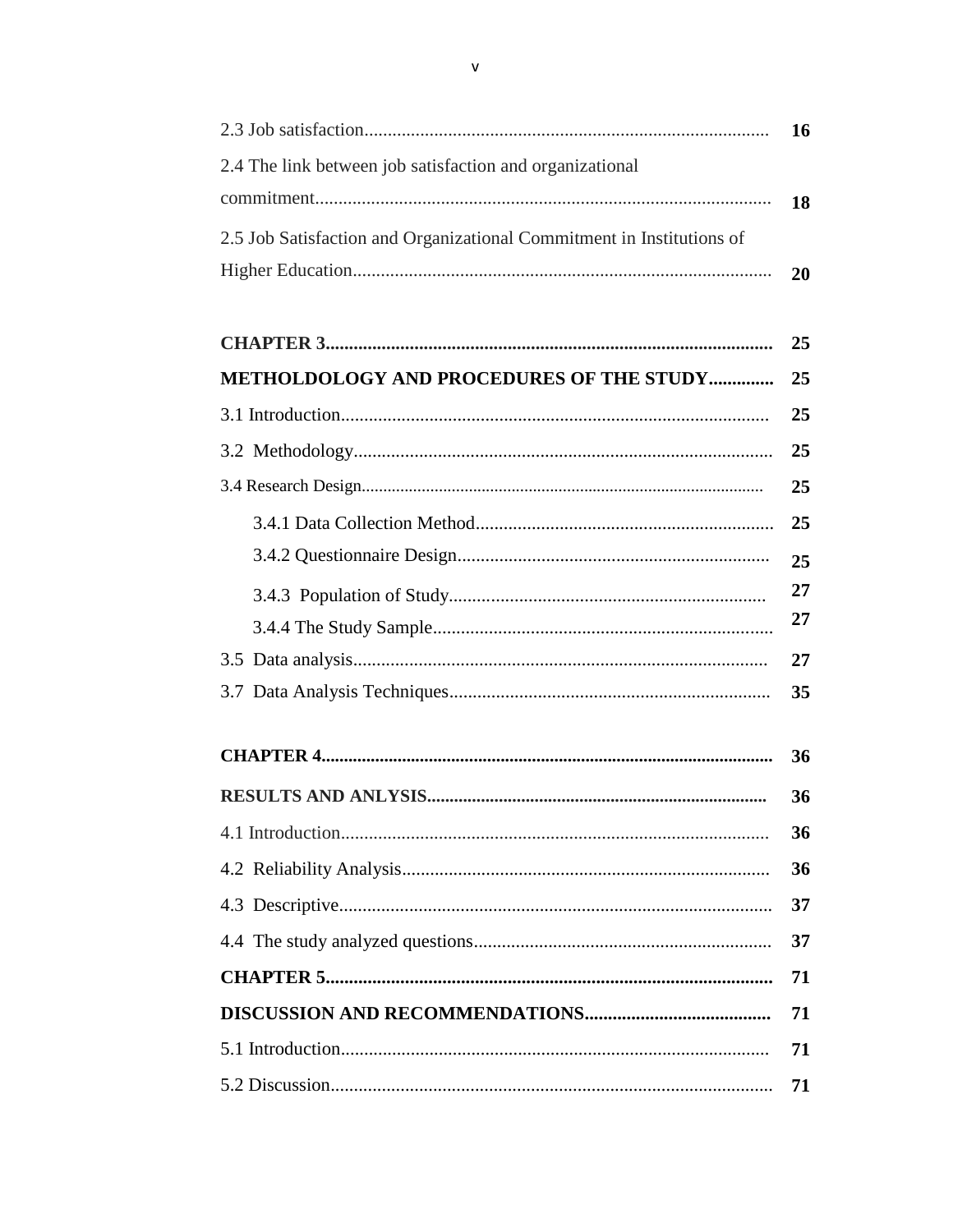| 71  |
|-----|
| 72  |
| 74  |
| 76  |
| 78  |
| 79  |
| 85  |
| 86  |
| 87  |
| 87  |
| 87  |
| 88  |
| 97  |
| 102 |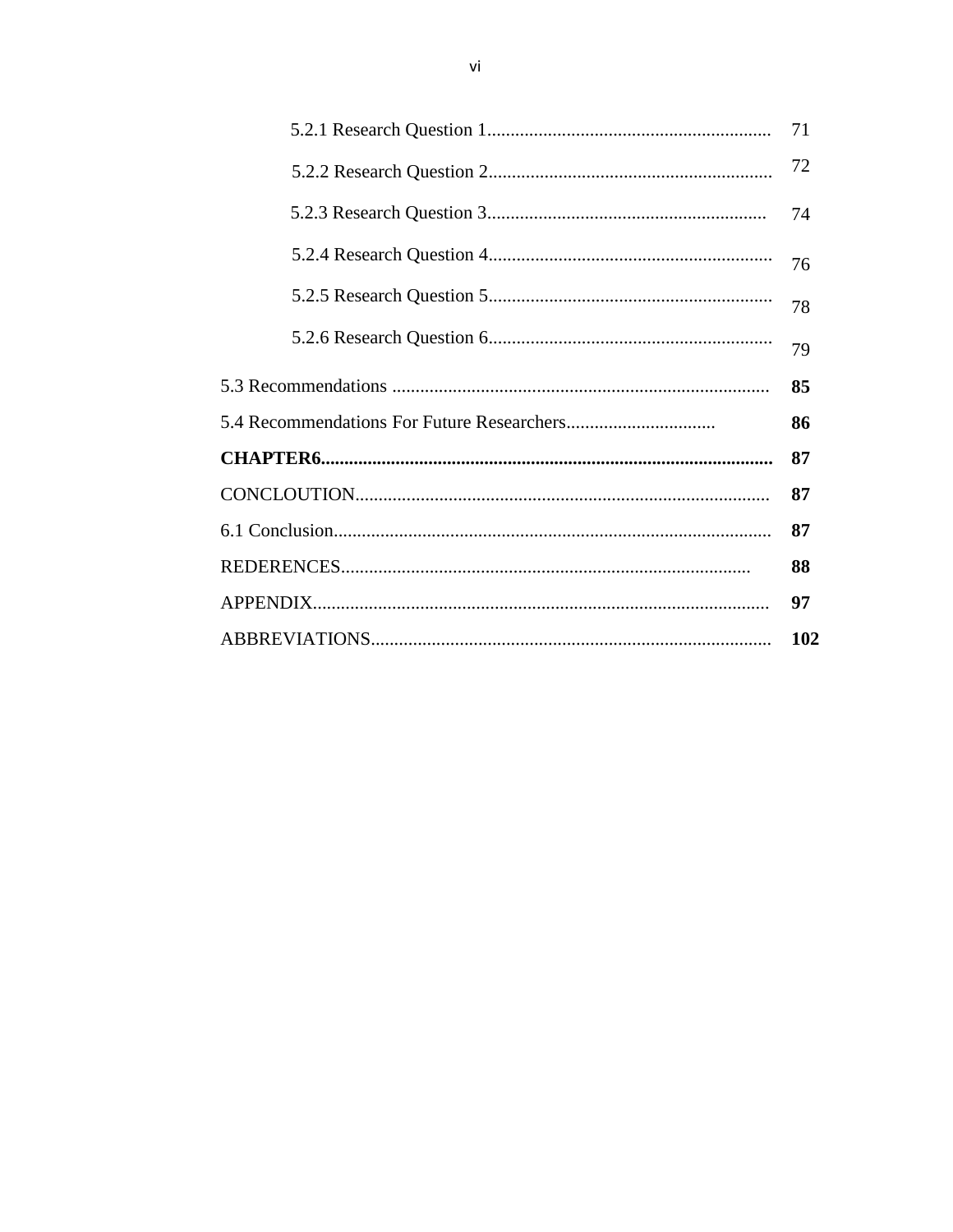## **LIST OF TABLES**

|                                                                              | 26 |
|------------------------------------------------------------------------------|----|
|                                                                              | 26 |
|                                                                              | 26 |
| Table 3.4: distribution of the sample according demographical variables      | 27 |
|                                                                              | 35 |
|                                                                              | 35 |
| Table 4.3: Averages, SD depending on the job satisfaction of Academics       |    |
|                                                                              | 36 |
| Table 4.4: Averages, SD depending on the Affective commitment of Academic    |    |
|                                                                              | 37 |
| Table 4.5: Averages, SD depending on the Continuance commitment of           |    |
|                                                                              | 38 |
| Table 4.6: Averages, SD depending on the Normative commitment of             |    |
|                                                                              | 39 |
| Table 4.7: Averages, SD depending on the Organizational commitment of        |    |
|                                                                              | 40 |
| Table 4.8 : Averages, SD depending on the job satisfaction of administrative |    |
|                                                                              | 41 |
| Table 4.9 : Averages, SD depending on the Affective commitment of            |    |
|                                                                              | 43 |
| Table 4.10 : Averages, SD depending on the Continuance commitment of         |    |
|                                                                              | 44 |
| Table 4.11 : Averages, SD depending on the Normative commitment of           |    |
|                                                                              | 45 |
| Table 4.12 : Averages, SD depending on the Organizational commitment of      |    |
|                                                                              | 46 |
| Table 4.13 : Pearson's Correlation Coefficients of the Study                 |    |
|                                                                              | 47 |
| Table 4.14 : Test results (T- test) depending on Gender                      | 47 |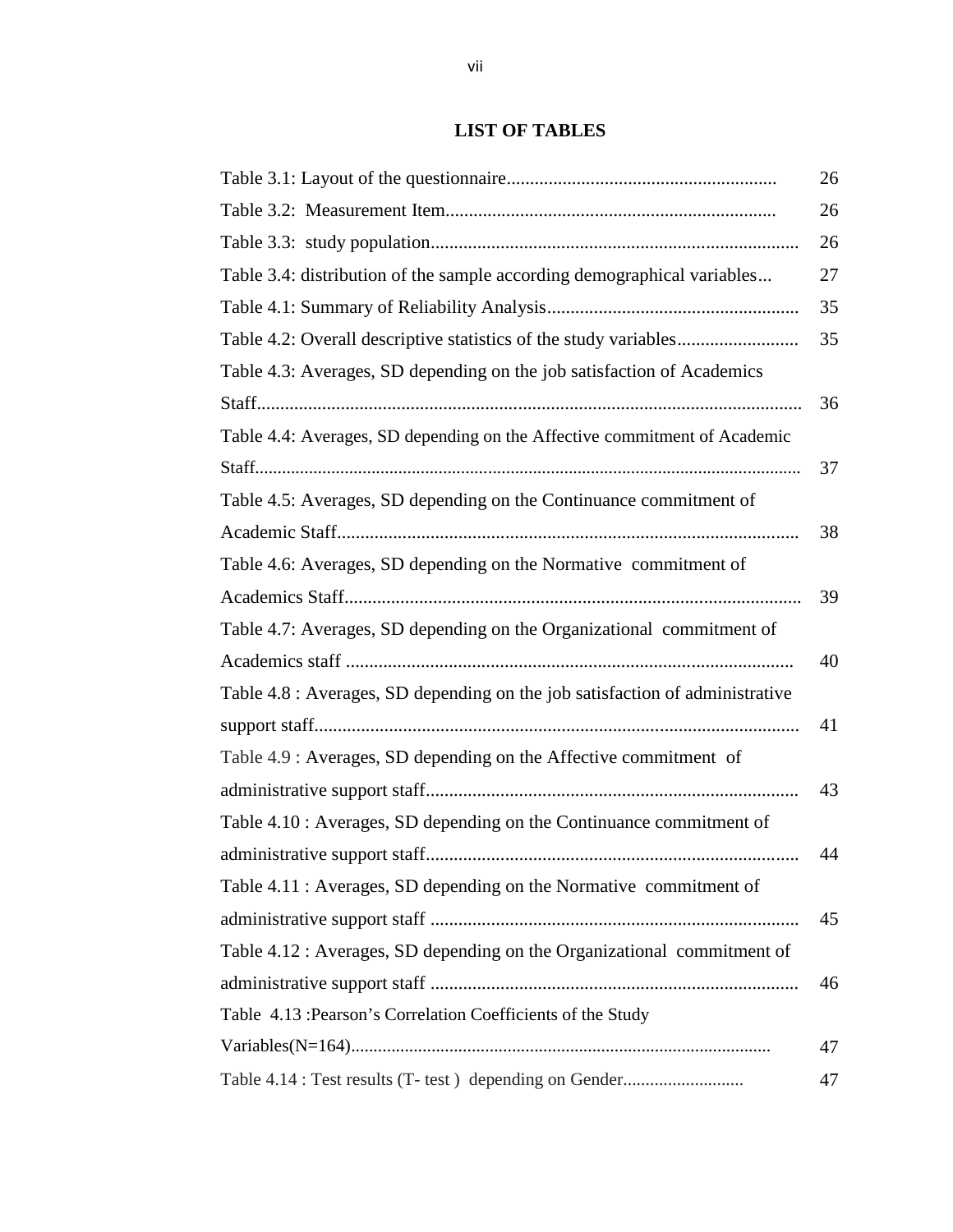|                                                                            | 48 |
|----------------------------------------------------------------------------|----|
| Table 4.16 : Results One way ANOVAs analysis Qualification variable        | 49 |
| Table 4.17 : (LSD) Test depending on the field Affective commitment        | 50 |
| Table 4.18: (LSD) Test depending on the field Continuance commitment       | 50 |
| Table 4.19 : (LSD) Test depending on the field Normative commitment        | 51 |
|                                                                            | 52 |
|                                                                            | 53 |
| Table 4.22 : Test results (Mean and SD) depending on Year of Experience in |    |
|                                                                            | 54 |
| Table 14.23 : Results One way ANOVAs analysis depending Year               |    |
|                                                                            | 54 |
|                                                                            | 55 |
| Table 4.25 : (LSD) Test depending on the field Affective commitment        | 56 |
| Table 4.26 : (LSD) Test depending on the field continuance commitment      | 57 |
| Table 4.27 : (LSD) Test depending on the field Normative commitment        | 58 |
| Table 4.28: (LSD) Test depending on the field organizational commitment    | 58 |
| Table 4.29 : Test results (Mean and SD) depending on Year of Experience in |    |
|                                                                            | 59 |
| Table 4.30 : Results One way ANOVAs analysis depending Year Experience     | 59 |
|                                                                            | 60 |
|                                                                            | 60 |
| Table 4.32 : (LSD) Test depending on the field Affective commitment        | 61 |
| Table 4.33 : (LSD) Test depending on the field Normative commitment        | 62 |
| Table 4.34 : (LSD) Test depending on the field organizational              |    |
|                                                                            | 62 |
| Table (4.35): Test results (Mean and SD) depending on Age                  | 63 |
| Table (4.36): Results One way ANOVAs analysis depending Age                | 64 |
| Table 4.37 : (LSD) Test depending on the field Continuance commitment      | 65 |
| Table 4.38 : (LSD) Test depending on the field Normative commitment        | 65 |
| Table 4.39 : Test results (Mean and SD) depending on Monthly Salary        | 66 |
| Table 4.40 : Results One way ANOVAs analysis depending Monthly             |    |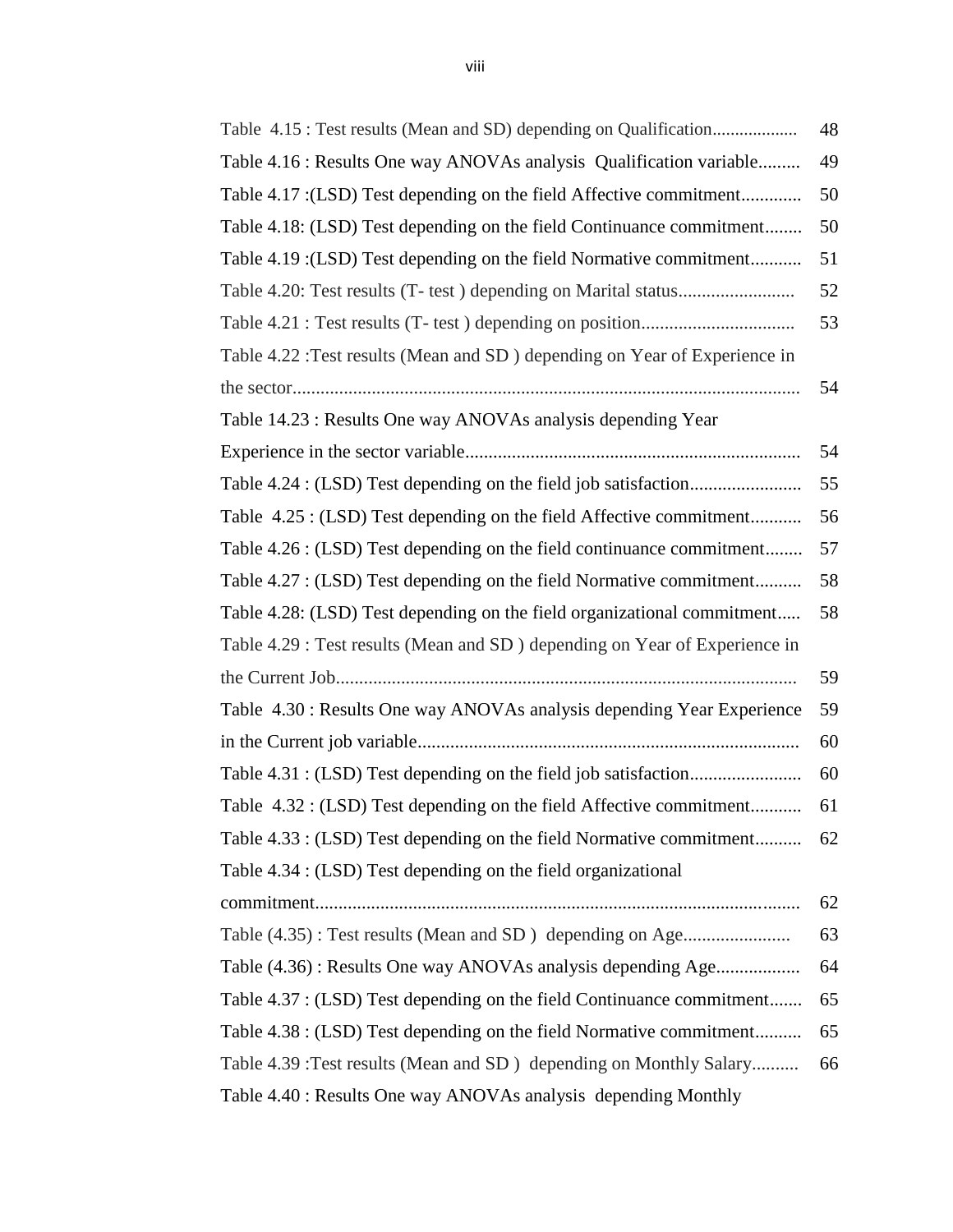|                                                                         | 66   |
|-------------------------------------------------------------------------|------|
|                                                                         |      |
| Table 4.42 : (LSD) Test depending on the field Affective commitment     | - 68 |
| Table 4.43: (LSD) Test depending on the field continuance commitment 68 |      |
| Table 4.44 : (LSD) Test depending on the field Normative commitment     | - 69 |
| Table 4.45: (LSD) Test depending on the field organizational            |      |
|                                                                         | 70   |
| Table 5.1 : Averages, SD depending on the Organizational commitment of  |      |
|                                                                         | 72   |
| Table 5.2 : Averages, SD depending on the Organizational commitment of  |      |
|                                                                         | 76   |
| Table 5.3 : Pearson's Correlation Coefficients of the Study             |      |
|                                                                         | 78   |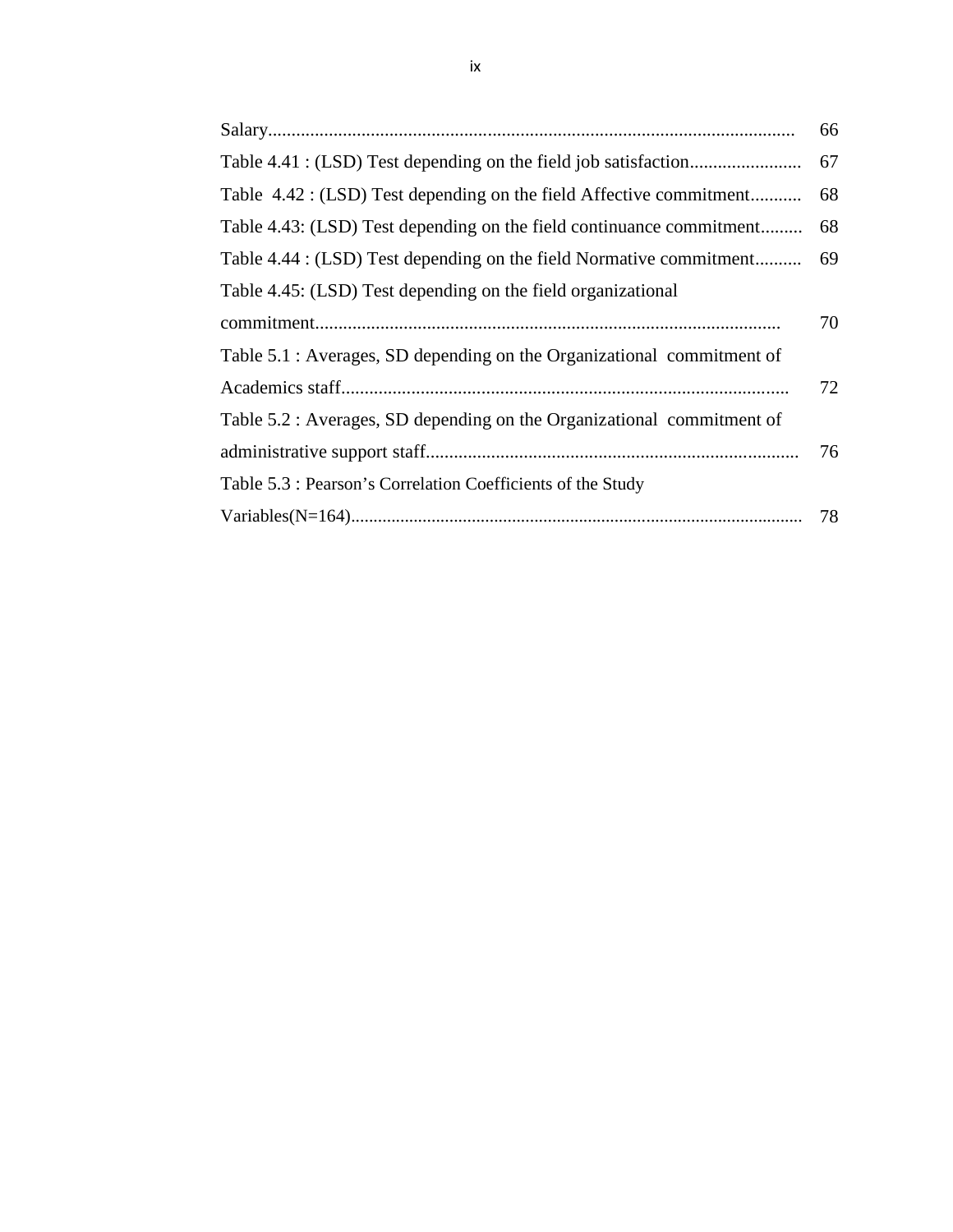## **Chapter 1**

## **The Study Problem and Its Importance**

## **1.1 Introduction and Background**

Deemed universities of the most important educational institutions in the present era, because the important role of university education in the life of developed and developing nations a like where he sees (Dyke) that universities in these countries are considered the conscience the nation, as it contribute to preparing the leaders in various fields making its role in influencing the pivotal community, and of great importance (Jarbawi, 1986).

The university representing summit educational pyramid, not just being the end of formal education system known, but also because they have a dangerous mission in the influence the young thinking and affiliation, and from college graduates stand out community leaders in various scientific fields, economic, administrative, cultural, and through of them prosperity of society (Ammar, 1996).

Confirms Al-buthaina and Arabi, (1993) that the university is the most part important in the educational process because it focuses on the success of the educational process, and their ability to achieve their goals, depend primarily on the adequacy of teaching the staff members, in addition to the availability of administrative necessary capabilities.

In past years, interest increasing in the studies of incentives, job satisfaction or dissatisfaction with the teaching in institutions of higher education academic staff, has this interest appeared because of a greater sense of the importance of teaching staff in shaping the future of the societies. and the power they hold in the development and transfer targets the goals of higher education institutions, as well as the popular belief that the faculty members are satisfied with their work more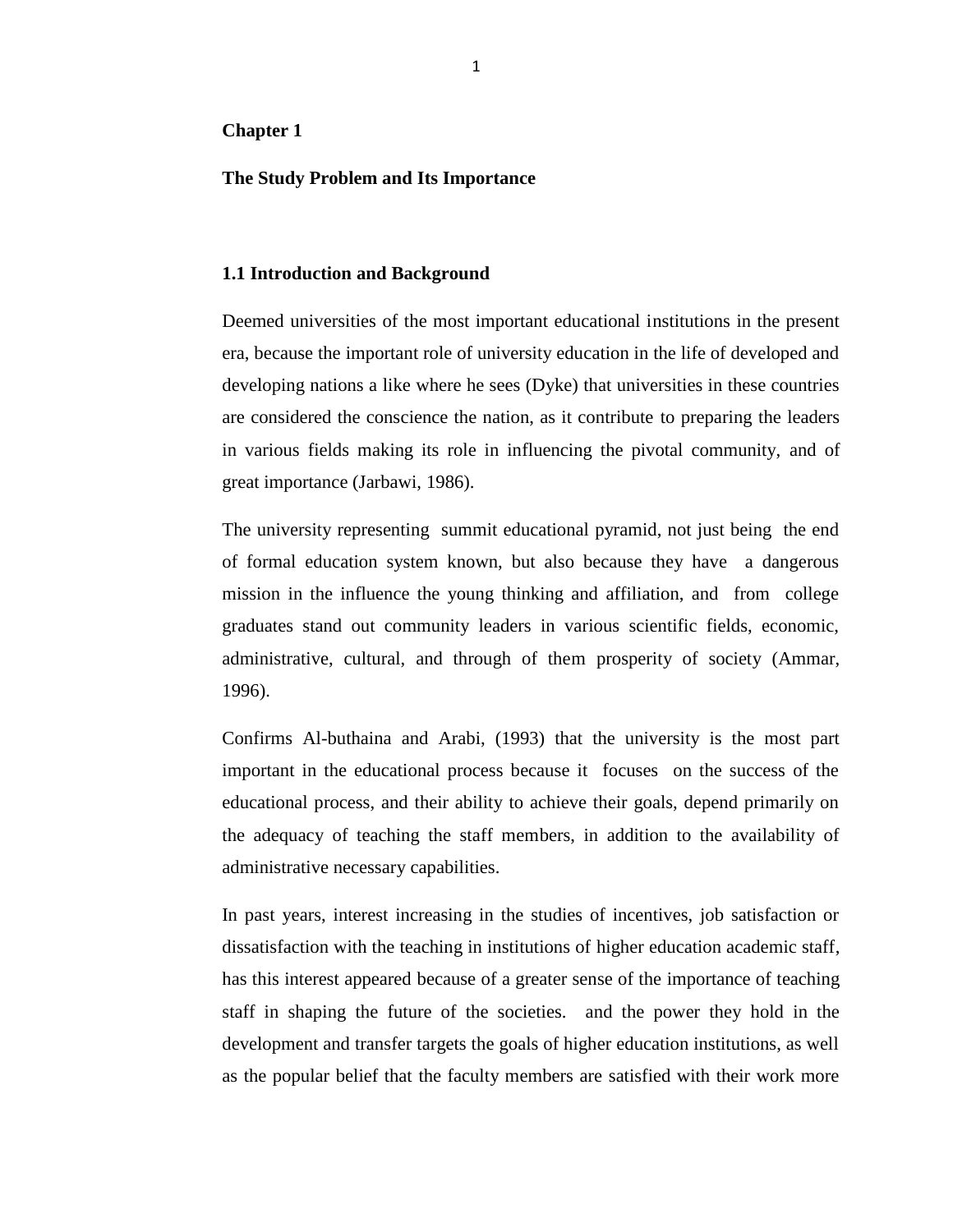able to carry out their duties and a higher level of efficiency than their colleagues who are dissatisfied (Tanash, 2000).

The Higher Education have a special place in Palestinian society because of the unusual circumstances experienced by, and because the higher education is the basic elements of the renaissance of the nation. as much as it was education prosperous and advanced, as much as they contribute effectively in the independence movement and freedom through the makings of intellectuals and writers. scientists and planners in the various fields of knowledge (Rashid, 2005).

As the university is a social institution, it is assumed that they affect and are affected by the society in which arise and thrive in it, it was reflected by what in the society of well-being. and the system and mess, development and retardation, the justice or injustice, however supposedly at the university to be an institution of educational and culture and a beacon of civilization and progress. The Arab universities have still influenced by some of the negatives that prevail in their communities, and still need to work a lot in order to develop abilities, policies and regulations and means. All this must has reflected the stability of the faculty and staff in these universities and what can achieve levels of efficiency and achievement (Zeid Kilani and Ades, 2004).

Job satisfaction is of utmost importance because it is an indicator of the success of the individual in the various aspects of his life. whether family or social, it is here became successful organizations and their leaders more interested in individuals, and took also make the effort and spend huge amounts of money and better efficiency to choose, and training them to the requirements of the job and give them moral and material incentives, that could contribute to fill various needs, and in turn. All that is required of them is to adhere to these regulations and sincerity in its service and provide the performance and effort excellence to achieve its goals efficiently and effectively. They show a strong desire not to leftthem and move them to the other in the back of the many benefits (Al Keriota, 2001).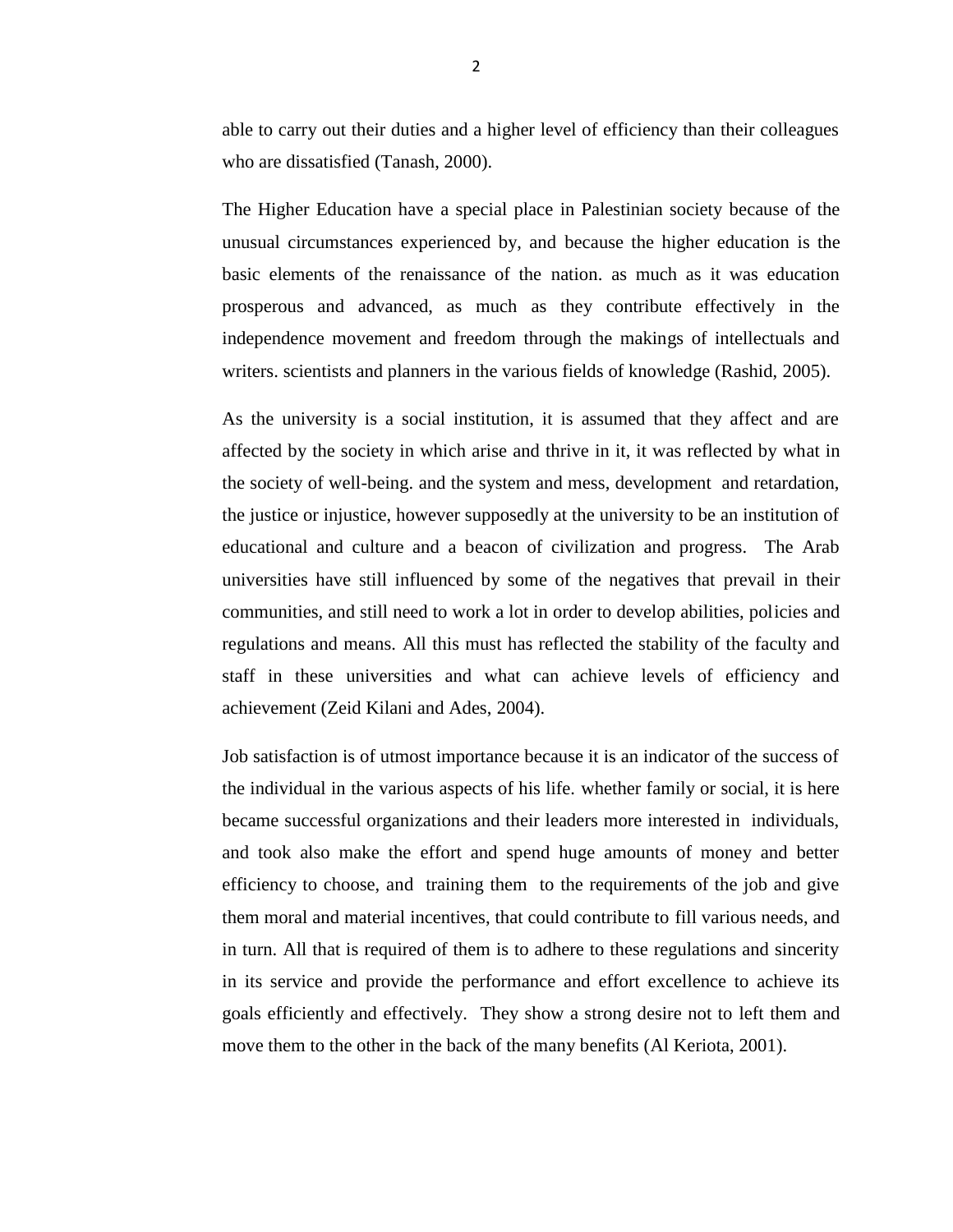Most of the studies conducted in the field of organizational commitment has been reported that the individuals are more committed to their institutions their few absence rates and have job satisfaction growing. Also the unrest in working are very few, and on this basis ability to achievement and innovation are necessary and inevitable result of the above, which most of the countries and institutions seek it . These things are necessary to increase production and the invasion of the markets and get the fame that is the goal of all institutions and organizations, and exceed more than that matter. Access to individual's commitment to their institutions leads to reduce the cost of production of goods and improve its quality and to provide appropriate ways that help the administration in the development of services provided to citizens (Almadhwn and Aldzrrari 1995).

The researcher he found that he should have been studying this subject, which is the goal of the first place to know the organizational level of commitment and job satisfaction among workers at the Palestine Technical College Ramallah to be an important source of information for decision-makers in Palestine moreover, to work hard to improve educational quality in Palestine for by strengthening the commitment and the satisfaction level of employees.

## **1.2 Problem Statement**

Given the importance of the role of the Academic staff and administrative support staff in the Palestinian college of the impact in the community, it was interest in the study factors related to their career and the problems they face. In order to ensure their giving and their devotion and dedication to the goals of the community and create effective educational environment which is the ultimate goal of higher education from here saw the researcher. that the study of organizational commitment and job satisfaction among academic staff and administrative support staff in the Palestinian college subject worthy of research and study, so it was necessary to conduct a scientific study based on clear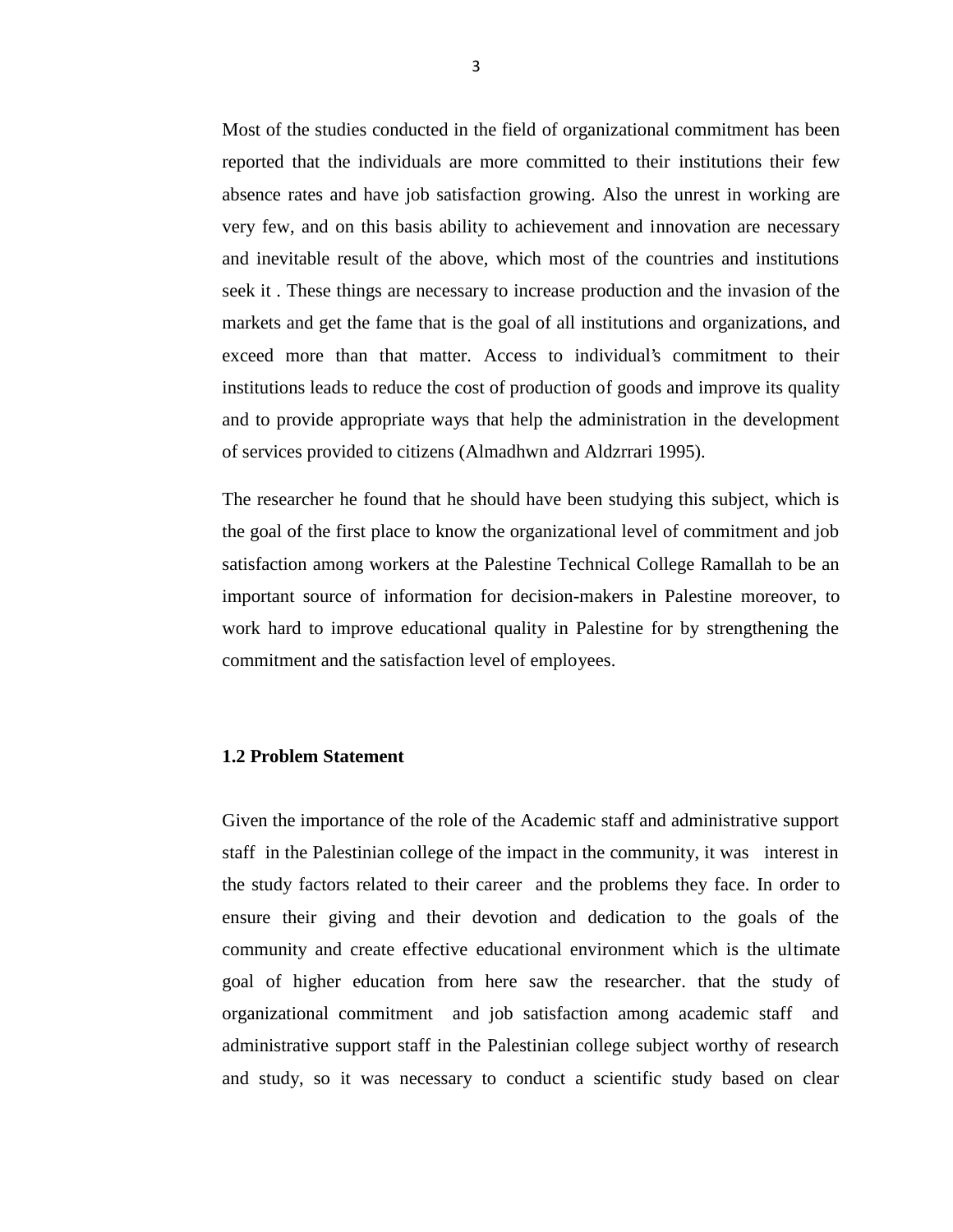methodology, and specifically the problem of the study is to answer the following questions:

1. What is the degree level of organizational commitment of academic in the Palestinian college?

2. What is the degree level of job satisfaction among academic members in the Palestinian college?

3. What is the degree level of organizational commitment of the administrative support staff in the Palestinian college?

4. What is the degree level of job satisfaction of the administrative support staff in the Palestinian college?

5. Is there a relationship between organizational commitment and job satisfaction among academic staff and administrative support staff in the Palestinian college?

6. What is the role of the variables: Gender, qualification, years of experience in the current job, years of experience in the sector, monthly salary, age, And marital status in influencing the organizational commitment and job satisfaction among academic staff and administrative support staff in the Palestinian college?

### **1.3 The Purpose of the Study**

### **The study Aims to Investigate the Following:**

Knowledge of the regulatory level of commitment and satisfaction among workers in the Palestinian colleges toward of their institution under study, by measuring the level of loyalty, responsibility, continue to work, and faith in the institution under study.

Determine the effect of individual differences for employees of the Palestinian college, on the functional level of commitment and satisfaction they have the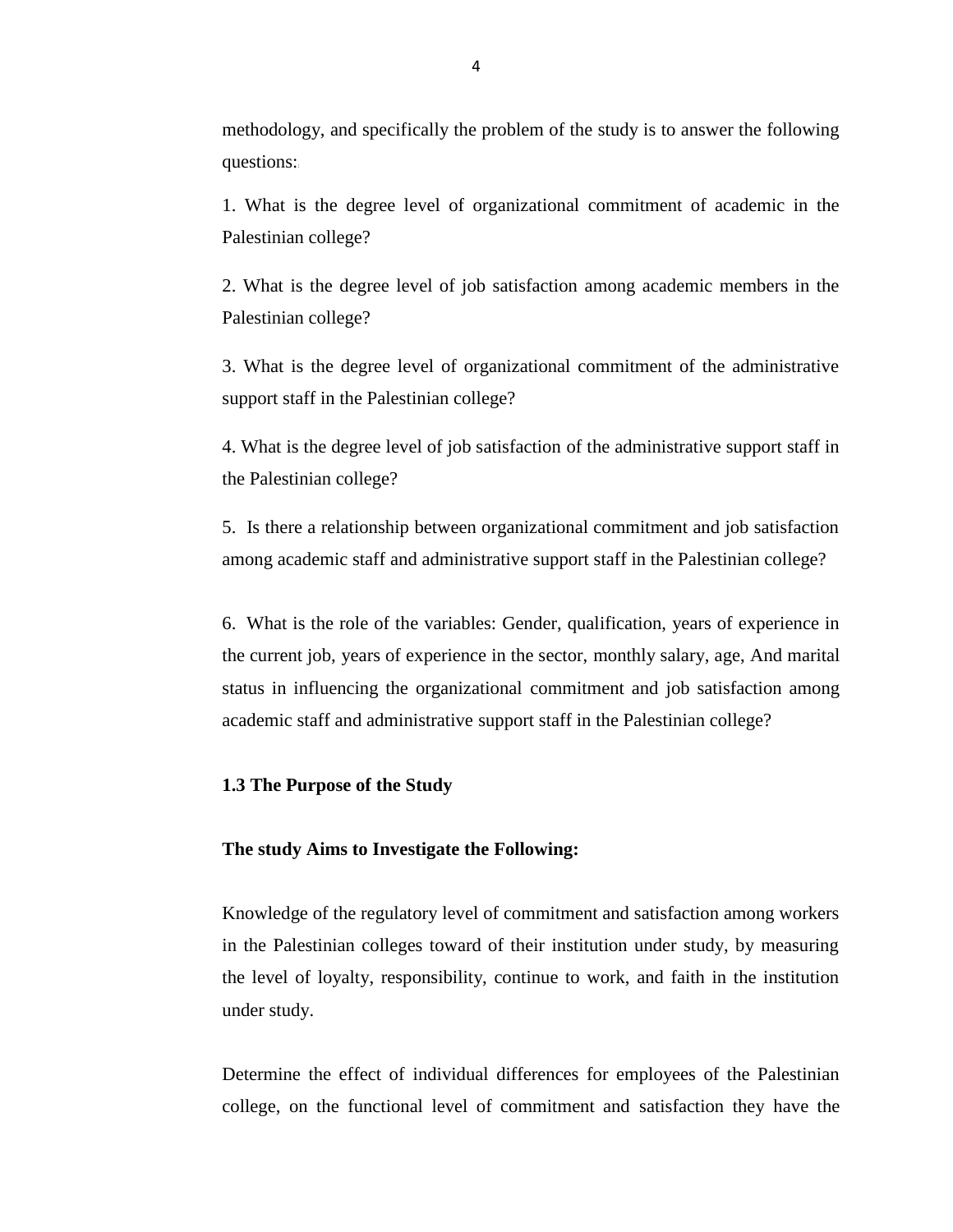direction of the institution in which they work and what is nature of this relationship in terms of positive and negative.

Provide decision makers in Palestinian college the facts and useful information about their employees.

Development of special proposals to improve the quality of organizational commitment and job satisfaction to employees of the Palestinian college.

To contribute development performance the administrative and academic in the Palestinian college through the promotion of the concept of organizational commitment and job satisfaction of personnel and decision-makers in these institution under study.

We can said - within the limits of researcher ideas - that the Arab intellectual output lacks studies directly related to the study of the relationship between job satisfaction and organizational commitment and there is an urgent need to conduct this type of study to meet the shortfall. First and find out the reality of job satisfaction for workers (academic staff and administrate support staff) in the Palestine technical College and the degree of impact in organizational commitment. Secondly, the researcher works in academic staff and administrative support staff in the Palestine Technical College a long time. She knows of the nature of the relationship between management and workers, particularly with regard to the relationship between job satisfaction and organizational commitment and its impact on workers, positively or negatively. The problem of the study is limited is the detection of the degree of job satisfaction and commitment Organizational and their relationship with the workers in the Palestine technical College in Palestine. and to detect how some intermediate variables, such as Gender, age , experience in the sector, and qualifications, monthly salary, experience in current job, impact on job satisfaction and organizational commitment to employees.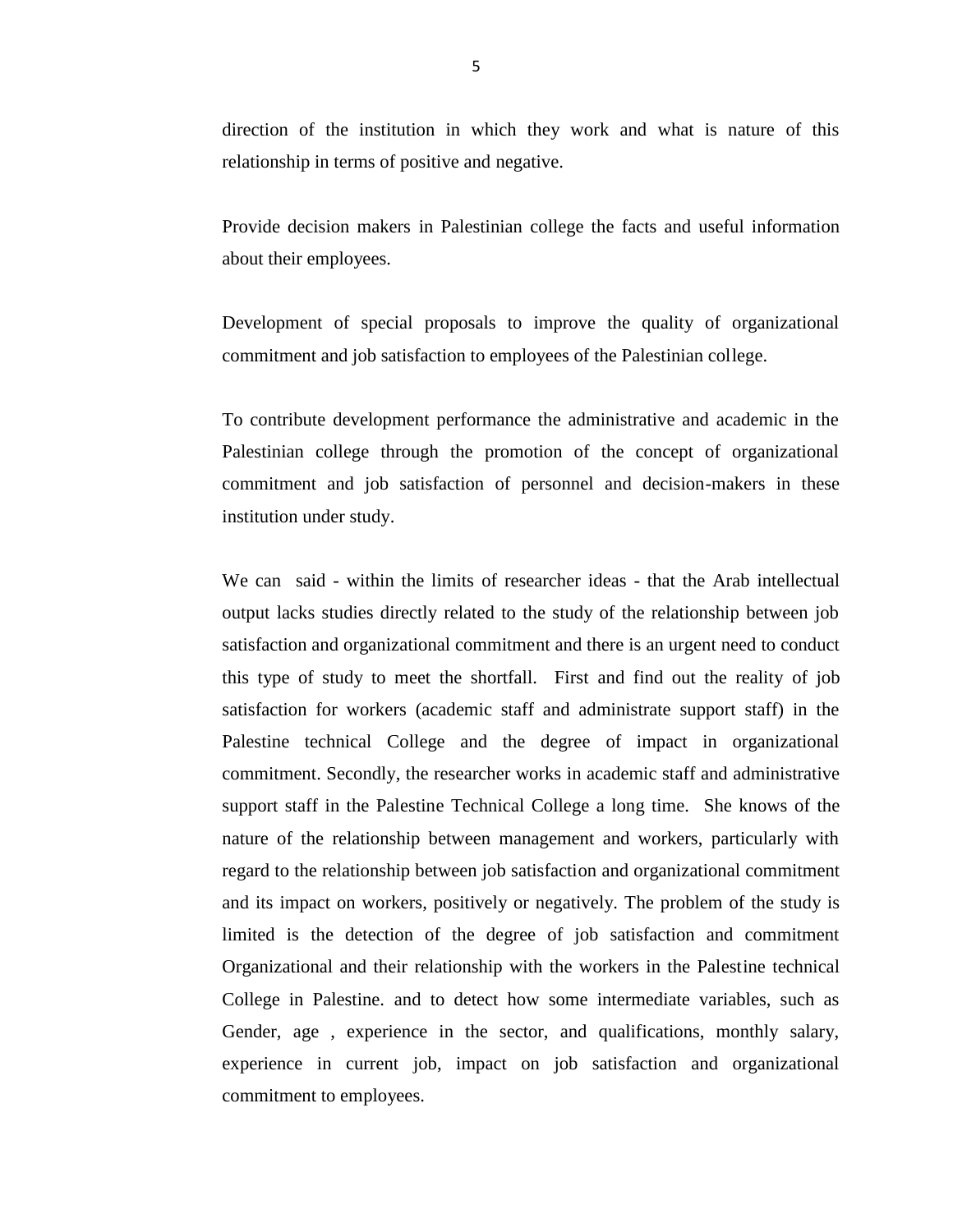## **1.4 Objectives of the Study**

Specifically, this study mainly seeks to achieve the following objectives:

- Determine the job satisfaction of the Academic staff in the Palestine Technical College Ramallah for Girls.

- Identify the level of job satisfaction of the administrative support staff in the Palestine Technical College Ramallah for Girls.

- Determine the organizational commitment of Academic staff in the Palestine Technical College, Ramallah for Girls.

- Determine the organizational Commitment of administrative support staff in the Palestine Technical College Ramallah for Girls.

-Determine the relationship between organizational commitment and job satisfaction.

- Comparative between job satisfaction and organizational commitment of Academic staff and administrative support staff at the Palestine Technical College Ramallah for Girls.

- Stand on the relationship of each of the organizational commitment and job satisfaction for some personal variables include: (gender, Age, Position, qualification, years of experience in the current job, years of experience in the sector, marital status) for employees at the Palestine Technical College.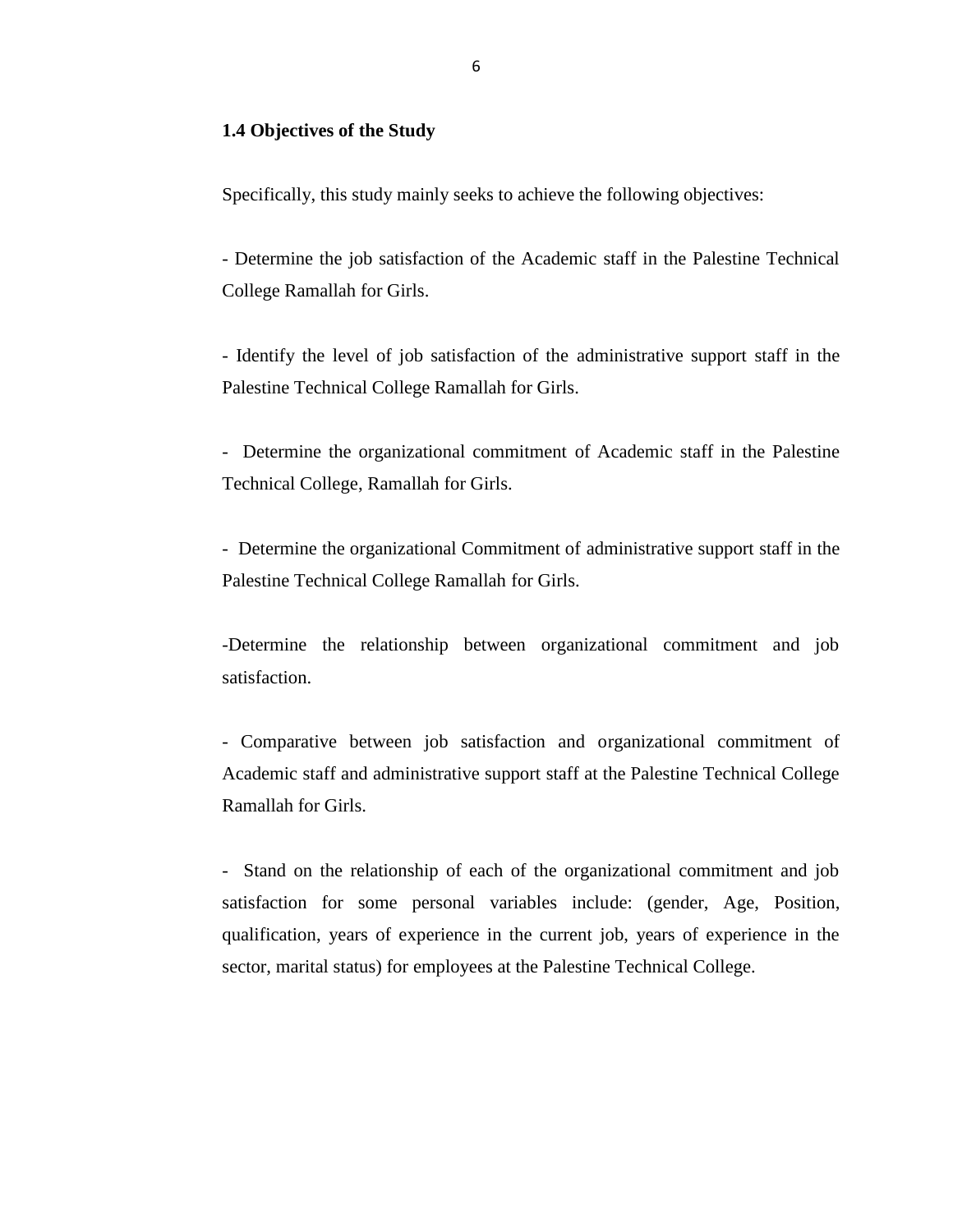### **1.5 Research Questions**

Based on the above, this study will work to provide answers to the following questions:

1. Does job satisfaction exist amongst Palestine Technical college Academics staff?

2. Does organizational commitment exist amongst Palestine Technical College Academics staff?

3. Does job satisfaction exist amongst Palestine Technical College administrative support staff?

4. Does organizational commitment exist amongst Palestine Technical college administrative support staff?

5. Is there any difference between job satisfaction and organizational commitment exists amongst Administrative support staff and Academic Staff at Palestine Technical College?

6. Does any significant differences exist in the level of job satisfaction and organizational commitment with regard to demographic characteristics?

## **1.6 Significance of the Study**

The significance of this study being combine two important elements of their presence is essential in any successful organization, or any organization puts success in prioritizing. It combines the organizational commitment on the one hand and between job satisfactions on the other. The importance of this study being specialty to decisions makers in this country, academic staff and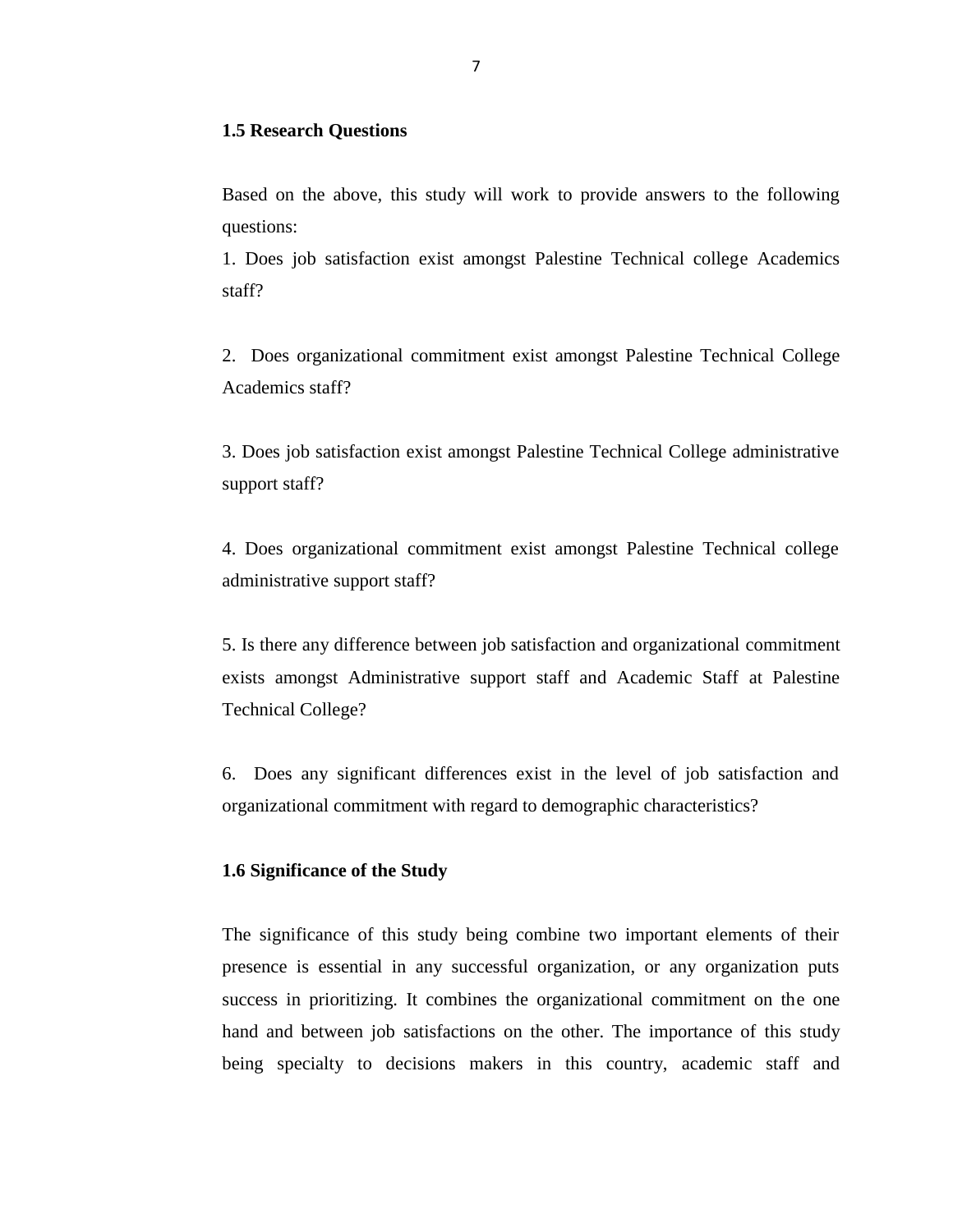administrative support staff in the Palestinian college who are the nucleus of this community and the backbone of this nation.

Despite the importance of organizational commitment and job satisfaction as the most important pillars on the administrative work, but studies on this subject a few in either the public domain or in Palestine in particular, so the importance of the subject and it was the birth of such a study.

Summarize the importance of this study are as follows:

1. The importance of the theme, which deals with the variables of organizational commitment, and job satisfaction And the relationship between them because of the importance of these two variables in the performance of faculty and administrative support staff members at the college.

2. This study is the first studies in Palestine, which addressed the issue of the relationship between job satisfaction and organizational commitment when academic staff and administrative support staff at the Palestine Technical College Ramallah.

3. To provide Palestinian university's decision makers useful facts and information about their employees.

4. Development of special suggestions to improve the quality of organizational commitment and job satisfaction of employees at universities Palestinian.

5. To contribute development performance the administrative and academic in the Palestinian college through the promotion of the concept of organizational commitment and job satisfaction of personnel and decision-makers in these institution under study.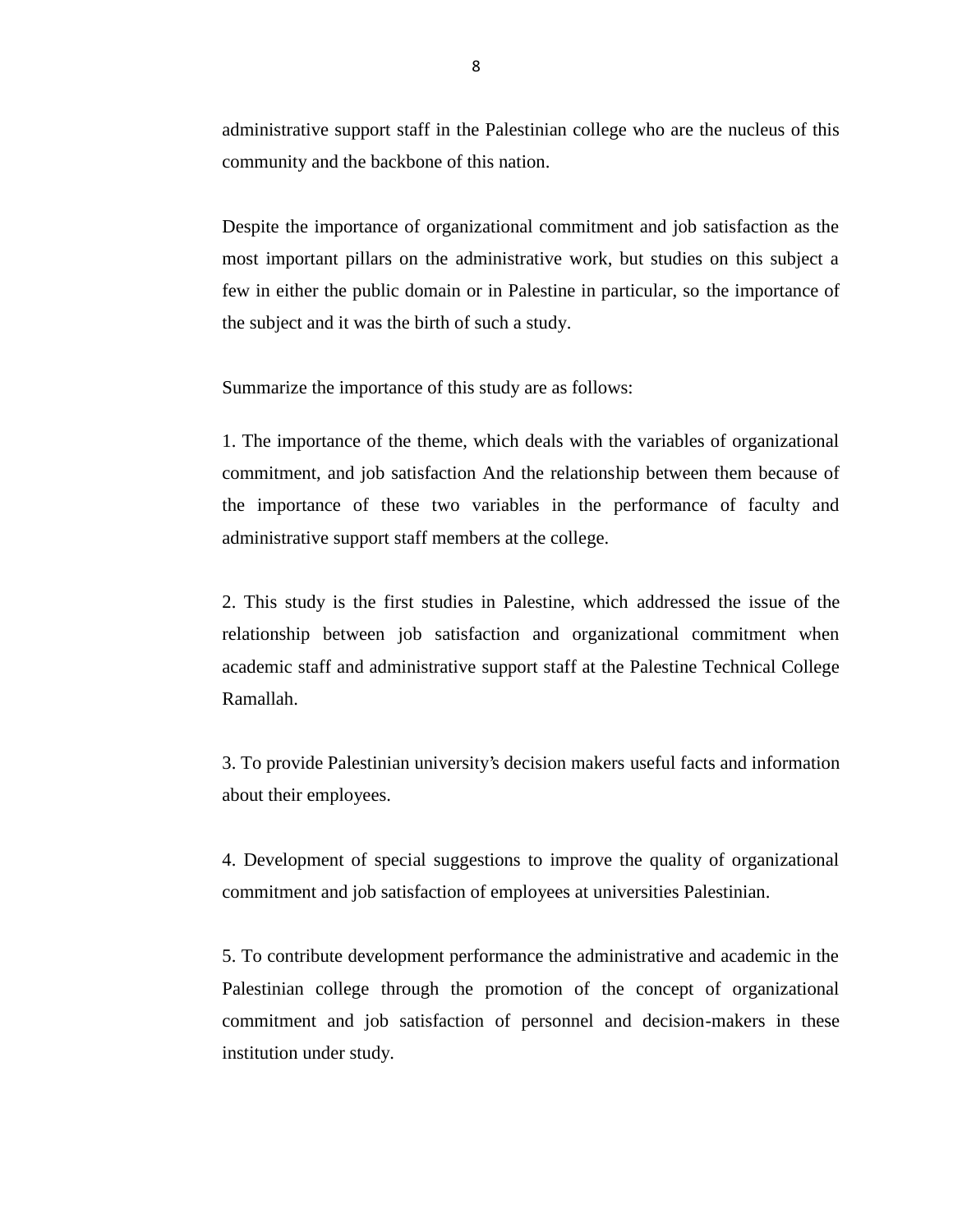## **1.7 Terminology of Study 1.7.1 Definition of Key Terms**

**1.7.1.1 Job Satisfaction:** Is a variable matter. It usually depends on the mind of the employee / worker. Positive attitude regarding to any work of a person has stated as job satisfaction. It is a mental condition of a person for any type of work. Someone may feel satisfaction to a work and in contrary; another person may feel unsatisfactory to the same work depending on his or her attitude regarding the work/job.

**1.7.1.2 Organizational Commitment:** may have viewed as an organizational member's psychological attachment to the organization. Organizational commitment plays a very large role in determining whether a member will stay with the organization and zealously work towards organizational goals.

- **Affective Organization Commitment:** The effective emotional attachment to identification with, and involvement in the organization (Allen & Meyer, 1990).
- **Continuance Organization Commitment:** The wish associated with leaving the organization (Allen & Meyer, 1990).
- **Normative Organization Commitment:** A feeling of obligation to continue employment (Allen & Meyer, 1990).

**1.7.1.3 Higher Education in Palestine:** Types of tertiary education institutions

According to the Law on Higher Education, HE institutions can be one of the following:

**- Universities:** consisting of no less than three colleges or faculties which confer Bachelor degrees or higher;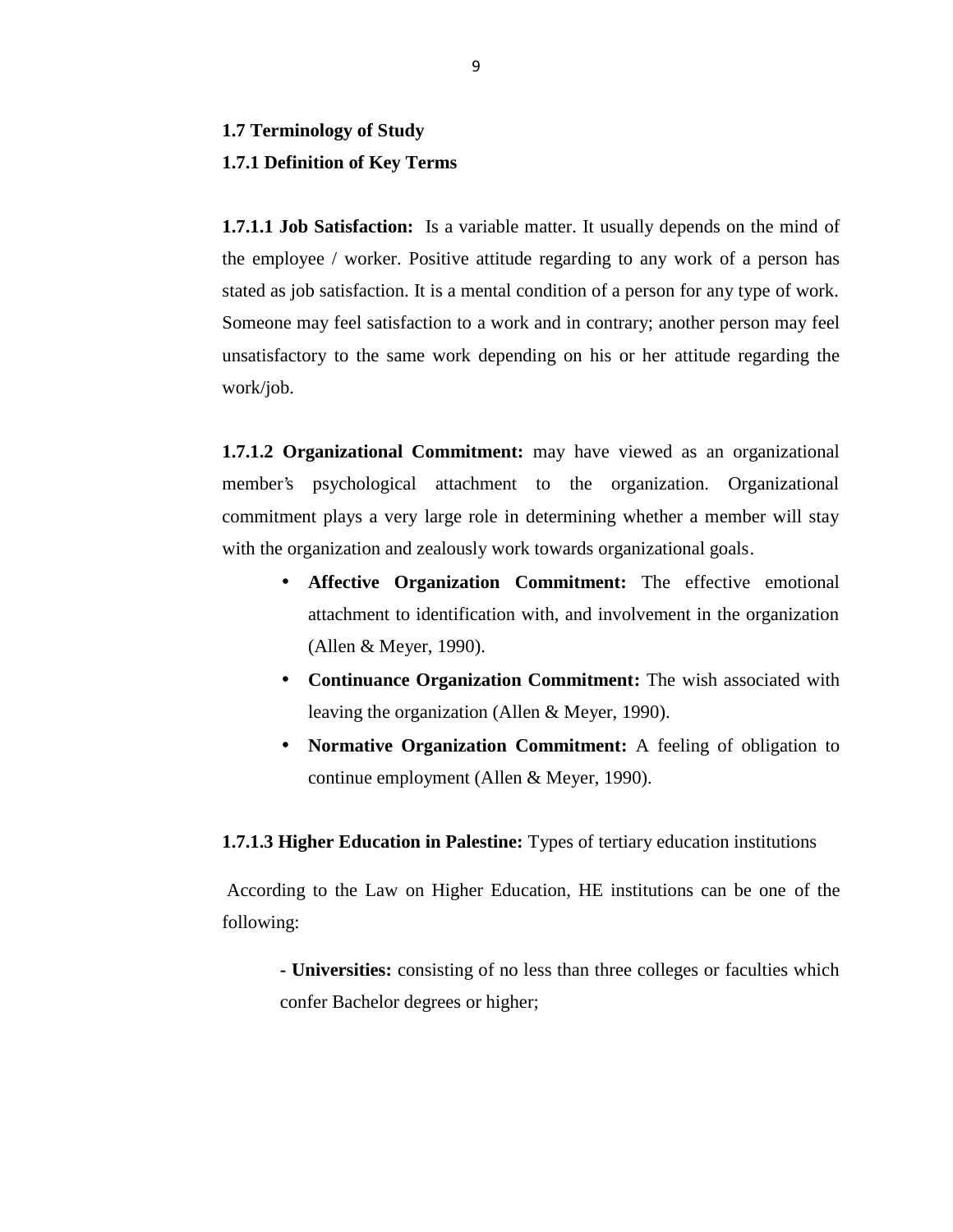**- University colleges:** offering academic, technical or professional programs and conferring two or three-year diplomas or ordinary or honors Bachelor degrees;

**- Polytechnics:** they confer diplomas or Bachelor. And higher degrees in professional and technical fields;

**- Community colleges:** offering academic, professional or technical programs of a minimum of one year's duration leading to diplomas in the respective programs. The community colleges offer programs aimed at preparing a middle-level labor force, which forms the link between specialized and skilled workers. The diploma programs (equivalent to an associate degree) consist of approximately 72 credit hours distributed over four semesters.

**1.7.1.4 Palestine Technical College Ramallah:** The **Palestine Technical College** Founded in 1956. as the first college to teach girls to become teachers in the schools and in 1996 was converted college from education college to a technical and professional, college because the labor market need this. the college granted two types of certificates the first diploma and second bachelor's degree start at 2004.

**1.7.1.5 Academic Staff:** They are those people who have masters and PhD work in Palestinian universities certificates campaign, in the field of teaching.

**1.7.1.6 Administration Support Staff:** responsible for the management of the administrative and operations staff and services or is a broad job category that designates an individual who provides various kinds of administrative to people and groups in the College.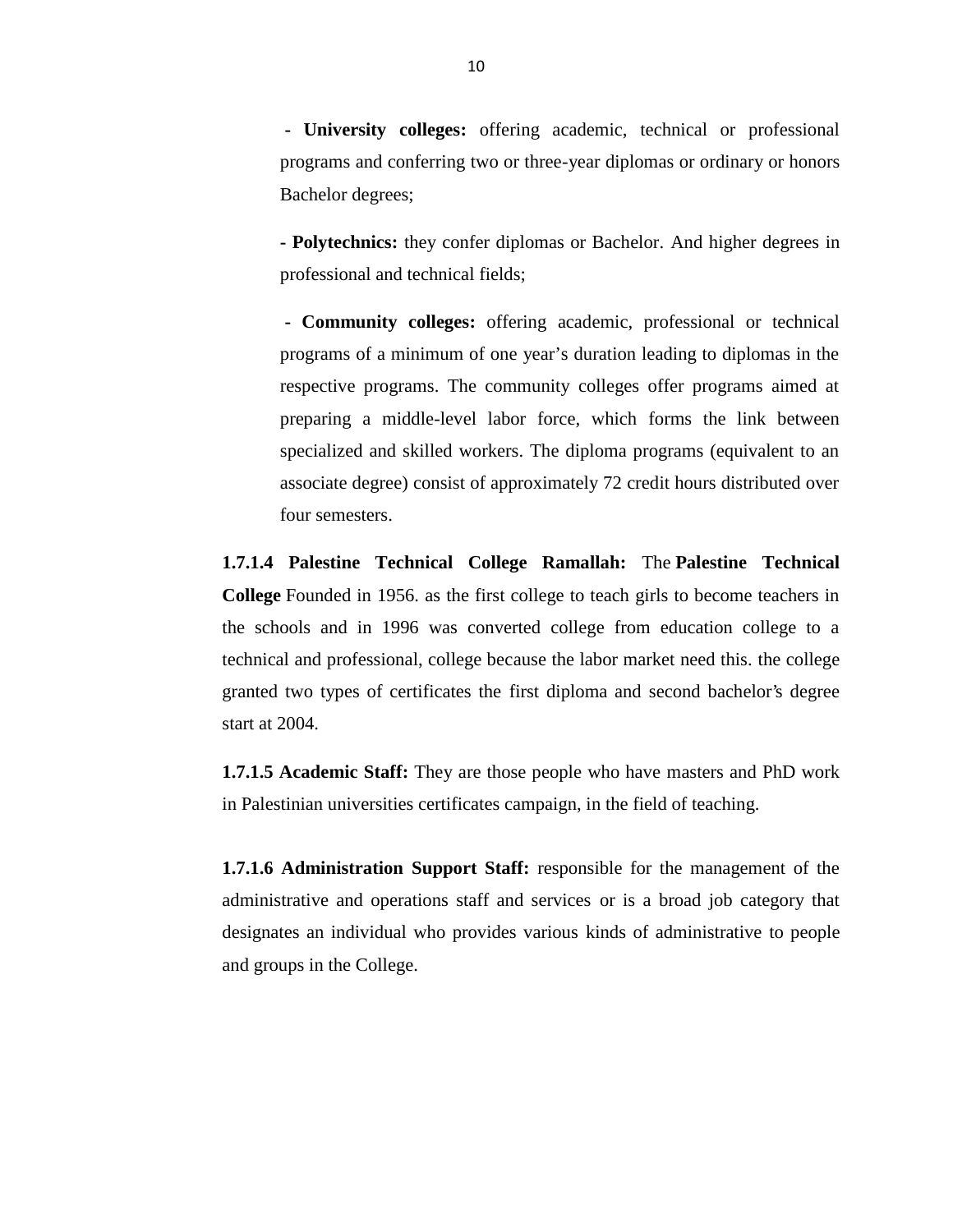## **1.8 The Limits of the Study**

- This study was limited to the Palestine Technical College of Ramallah in the West Bank without moving into the Gaza Strip, due to the difficulty of movement imposed by the Israeli occupation forces.

- The study is limited to measuring employee satisfaction and organizational commitment of Palestine Technical College staff in the public sector and not the private sector.

- It will be applied to study at all university employees totaling 168 employees.

-The study has conducted on workers in the Palestinian university of academics and administrative support stuff without working in the service department because of the differences in variables the study in terms of qualification and the nature of work in the service sector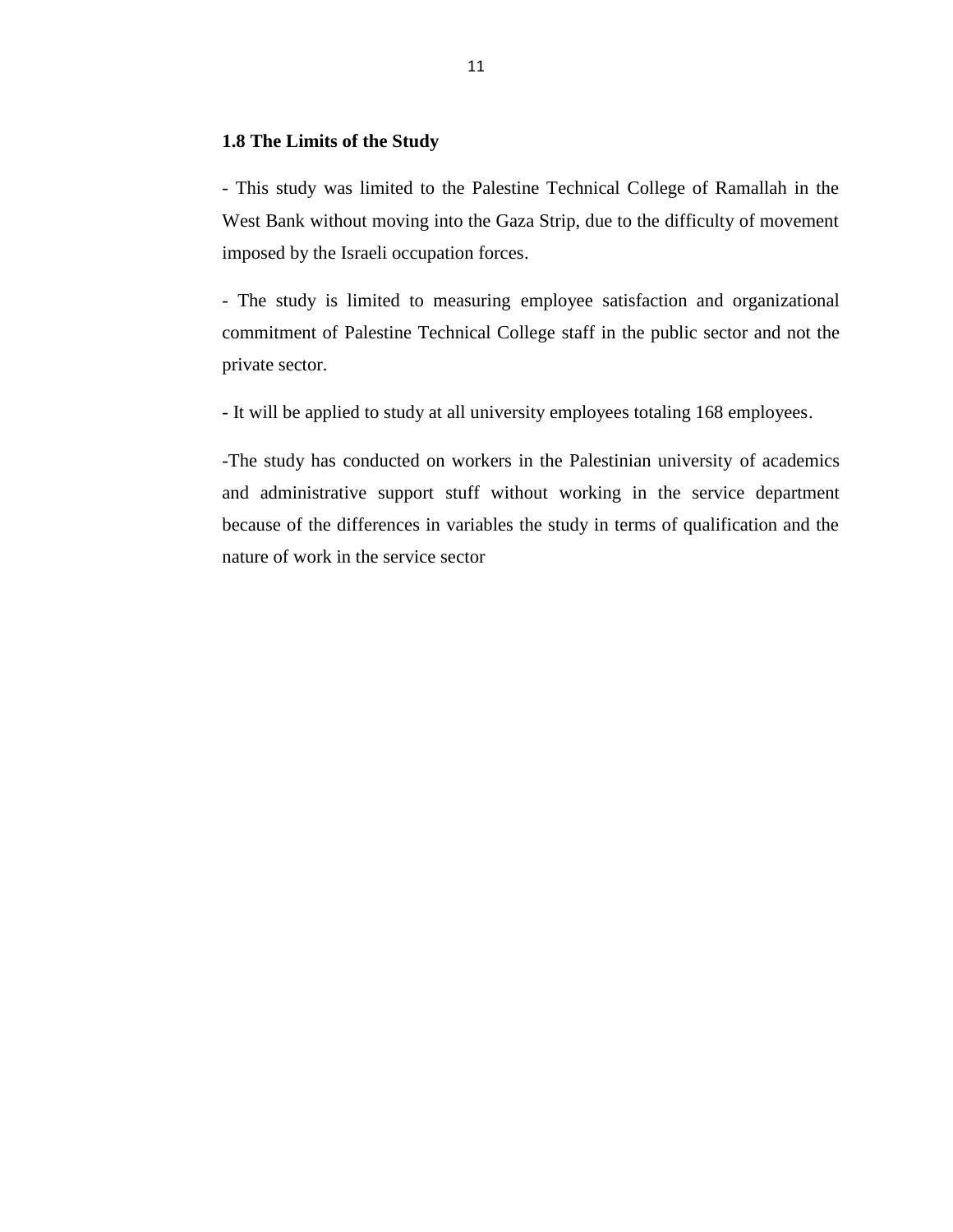# **CHAPTER 2 Literature Review**

## **2.1 Introduction**

The literature review consists of Forth parts. The first part describes the concept of organizational commitment, while the second part explains job satisfaction; Three Parts take about the link between the job satisfaction and organizational commitment, while the fourth and final part present studies in Job Satisfaction or Organization Commitment in Institutions of Higher Education.

#### **2.2 Organizational Commitment:**

Swailes's study (2002) Organization's commitment refers to the employee's emotional attachment to, identify with, and involvement in the organization. In essence, measuring organizational commitment is an assessment of the congruence between an individual's own values and beliefs and those of the organization.

Organizational commitment is characterized as employees' willingness to contribute to organizational goals. When employees are sure that they will grow and learn with their current employers, their level of commitment to stay with that particular organization is higher (Opkara, 2004).

Taqi's study (2002) entitled "Measuring the ability of demographic factors and work pressure in predicting the level of organizational commitment in the Kuwaiti health organizations, which aim to:

1) Identify the most important determinants, which prevent effective organizational commitment.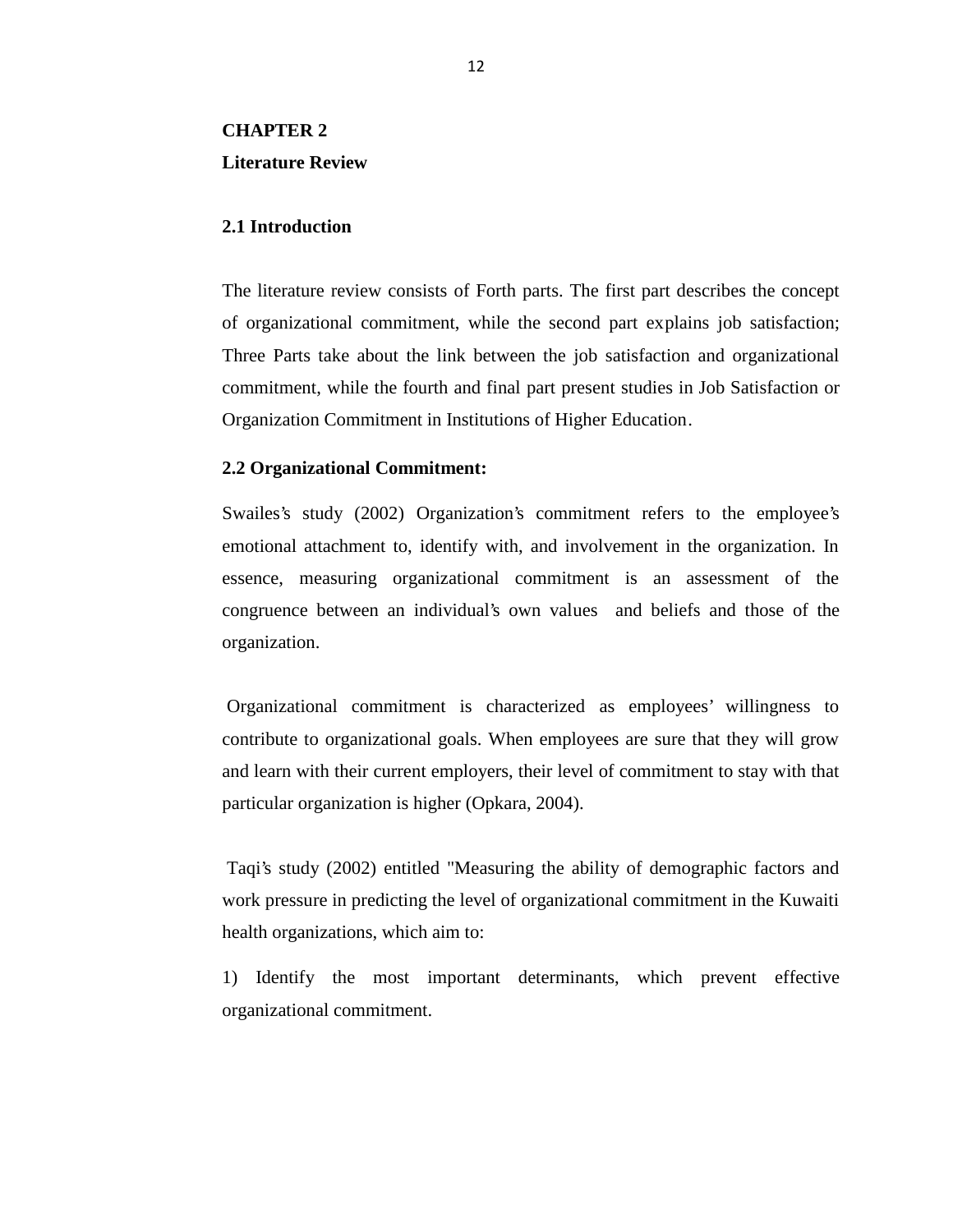2) To identify the nature of the work pressure in the target group and determine whether the pressure varies among individuals depending on variables which contributes to the work to mitigate them.

3) Make recommendations to help in the promotion of organizational commitment. This study was aim at health professional sector help in Kuwait. totaling 2293 employees and employee distributors on different functions, including health professionals, medical secretaries, nursing staff, and secretarial offices, was chosen as a random sample of 500 individuals representing 23% of the study population. It used the questionnaire consisting of two parts, the first of which relates to the measurement of organizational commitment, the second includes clauses to measure the pressure of work, and the main results are as follows:

(A) The presence of a statistically significant positive correlation between organizational commitment and all of the type of profession, educational qualification, age and number of years of service.

(B) There is no statistically significant inverse relationship between organizational commitment and work pressure.

The study recommended introducing organizational commitment theory in the health service sector in Kuwait, where it can be applied in fact through training program theory, it is necessary to clarify the concept of organizational commitment and its content and its features and how to strengthen it at all staff. As it should be linked to the organizational commitment to the standards and practices that are carefully designed and are built with incentives and control systems and must include the criteria used for justice and fair competition in the work as well as the production and effective achievement. As the researcher recommended the need to encourage, further field research to measure the pressures of work and organizational commitment in a variety of services-sectors to increase the credibility of the verification measures that could be reached during the search.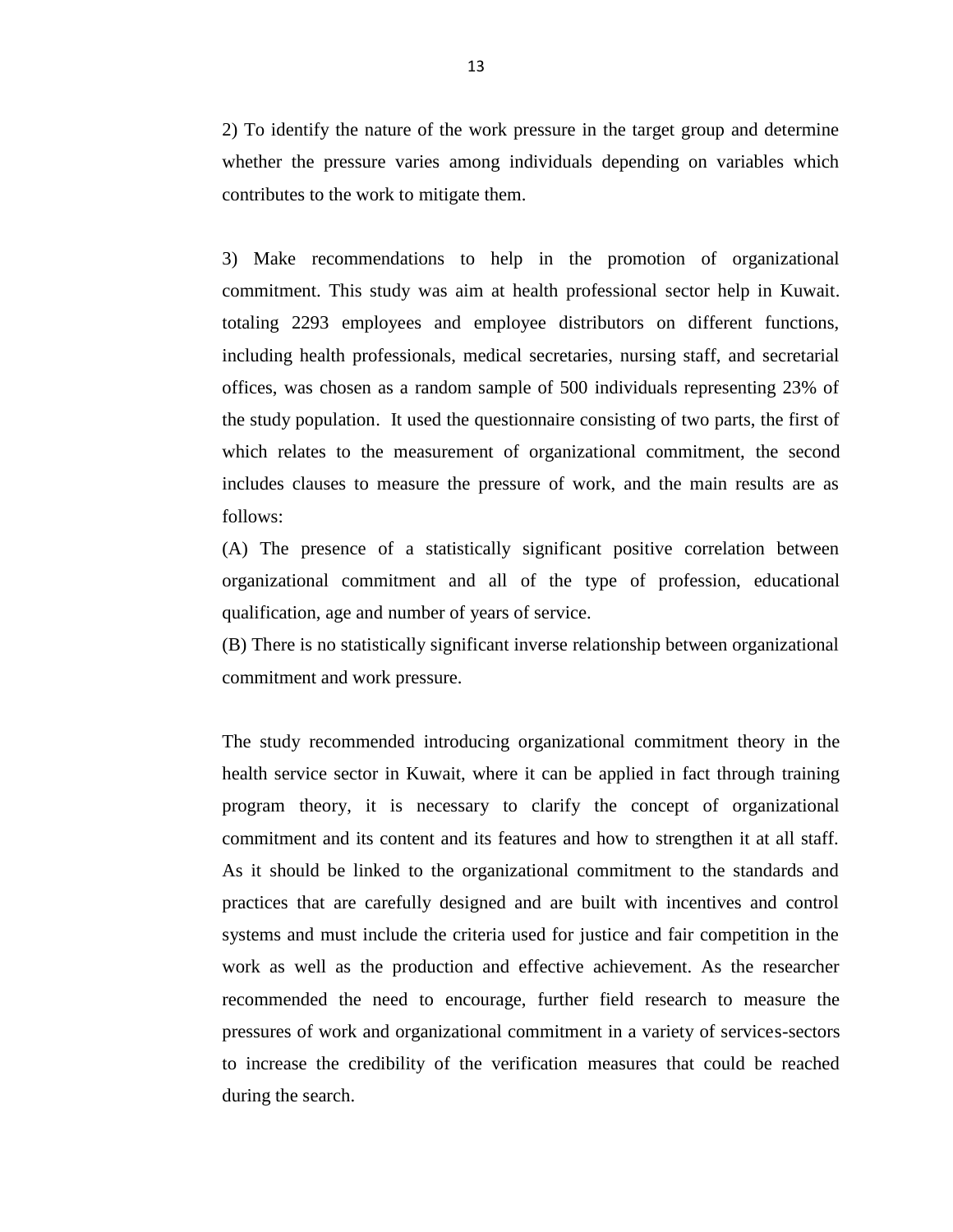In Yassin's study (2003) aimed to know the degree of organizational commitment and professional of teachers in public schools in the governorates of Ramallah and Al Bireh, so the population of the study (2424) teachers researcher of them chose a random sample size was (362) have been distributed a questionnaire composed of (50 ) items, and noted the results of the statistical analysis that the degree of organizational commitment when teachers about the school and the profession is high, and found statistically significant differences in the degree of organizational commitment attributed to the variable year of experience . Also, show that there were no statistically significant differences in the degree of organizational commitment of teachers attributed to the variable sex.

Carry's study (1986) Thinkers administration has pointed generally to the individual in the organization as a key element helps to achieve the objectives of the organization, and therefore has been focusing on this element and the study of behavior and try to influence this behavior, to comply with the behavior of the organization, and is no doubt that there are multiple variables significantly affect the behavior of the individual, and these variables differ from one person to another, and when searching in the professional or organizational affiliation, we find that there are many definitions and concepts interspersed type of difficulty because of differences in the multiplicity of variables that affect it, it has increased the attention of researchers in organizational commitment from the beginning of end of the sixties and early seventies.

Porter (1974) is and his companions of the most important researchers who were interested in clarifying and defining what organizational commitment, has focused on the individual. Who has shown commitment to the organization where he works. Show has a state of harmony and interacts with the organization and its employees. and noted specifications its specific impact in deviate organizational commitment of the individual and these qualities:

a. A strong belief to accept the organization's goals and values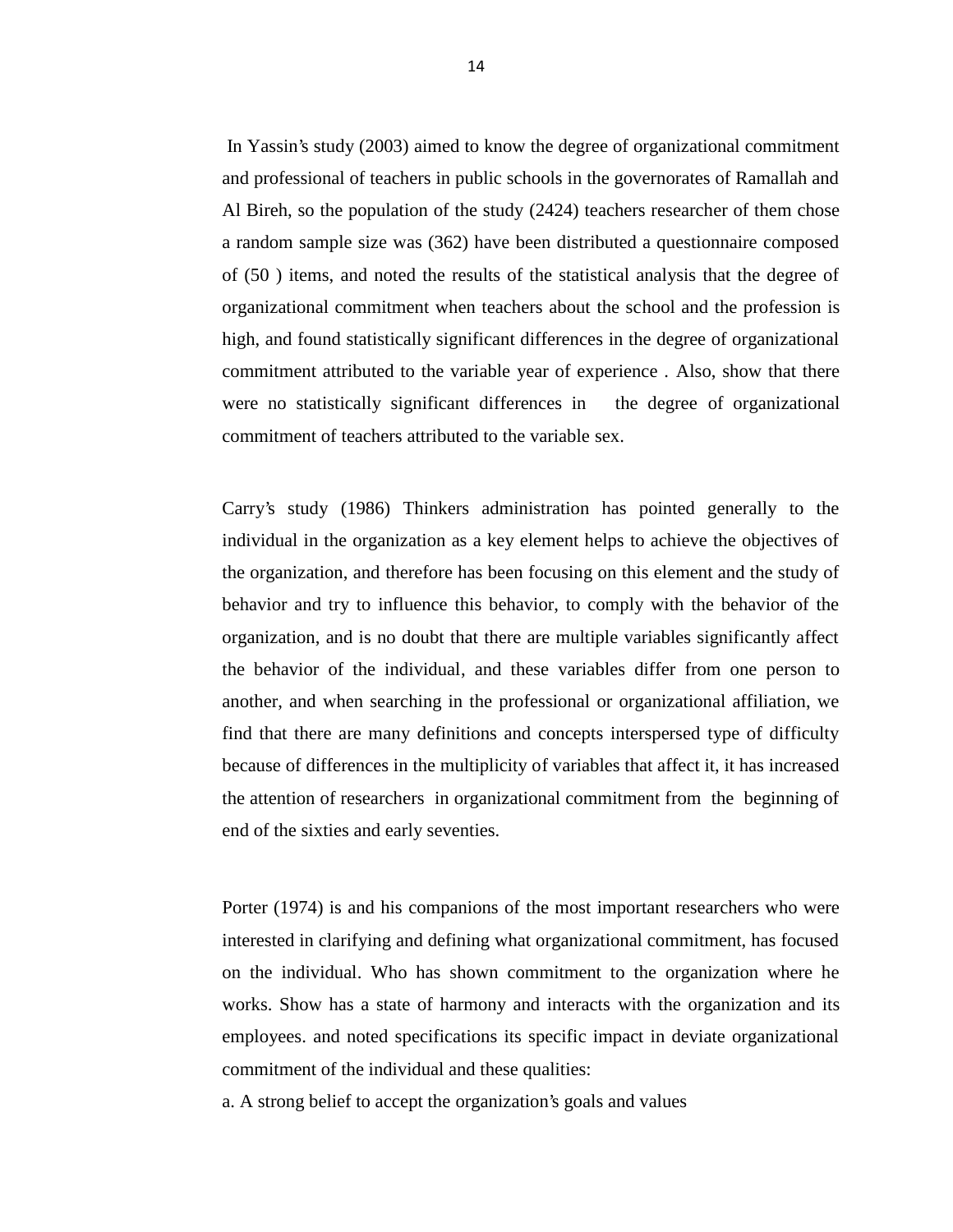B. Ready to make maximum efforts on behalf of the organization

C. The desire to continue to stay in his membership in the organization

Sherman and Morris's study (1981 ) But Morris and Sherman partners have focused on compatibility and Engagement of the individual in the organization or institution and the extent of his feelings safely which increases its effectiveness, which becomes more commitment (loyalty) of the regulation. They pointed out that the commitment is the individual's attitude toward his organization and identified the following characteristics an individual who enjoys a high commitment of the institution, and these qualities:

a. Compliance with the goals and values of the organization

B. A high link in its effectiveness at work

C. Loyalty to the organization

In addition, Meyer (2002) found antecedents that correlated with affective and continuance commitments, while no antecedents were found to correlate specifically with normative commitment. Therefore, the authors have suggested that the first component, affective commitment, should be used to analyze organizational commitment as it correlates the strongest with the underlying factors of organizational commitment, and has the strongest validity of the three components Ko, Price, & Mueller (1997). For that reason, affective organizational commitment has used for research purposes in this paper.

Ghannam's study (2005) aimed to identify the personality traits and organizational commitment to the basic school teachers in government schools in Nablus, and the study population consisted of all basic schoolteachers in the city of Nablus, bringing the number of women (1088) was selected sample number of members (183). The researcher used Gordon scale of personality included (39) items, and the measure of organizational commitment included (28) paragraph the study. found a range of results, including: that the regulatory commitment degrees was very large at female teachers, and lack of statistically significant differences in the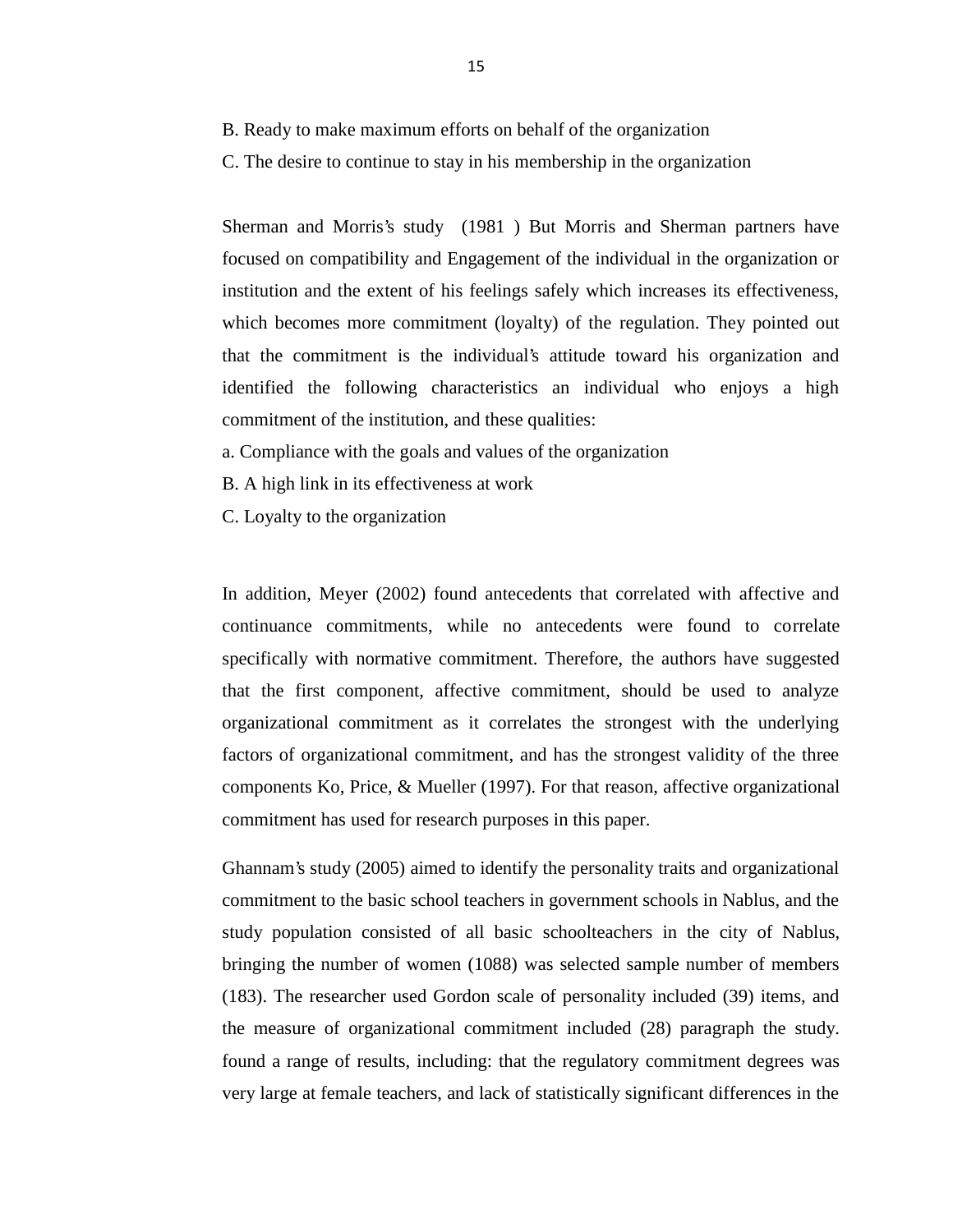degree of organizational commitment. Differences attributed to place work, Qualifications, place of residence , years of experience and the monthly of income.

Al-Khshali's study (2003) aimed to know the impact of the use of heads department in the Jordanian private universities for driving patterns on the organizational commitment of faculty members. The study sample consisted of (240) faculty member were distributed to them a questionnaire composed of three sections. According to results and a negative relationship between autocratic leadership style and organizational commitment, and results showed a positive relationship between the Democratic leadership and commitment organizational pattern.

#### **2.3 Job Satisfaction**

Gunnam Yousf's study (2007) aimed to investigate the relationship among organizational loyalty and job satisfaction among staff members at A Najah National University and the effect of gender, qualification, academic rank, college years of experience and age on the relationship among organizational loyalty and job satisfaction among staff members at Najah National University the Sample of (144). Staff member have chosen and measure tool of three parts is preferred to conduct the study. The first part included personal data about staff members. The second part consisted of the organizational loyalty measure, which contained items.

The third part is the job satisfaction measure, which consisted 53 items distributed on six axes. The results of the study show that the degree of organizational loyalty and job satisfaction is high among An Najah employee. There are differences with some statistical significance at the level of organizational loyalty attributed to gender and academic rank. The results, however, showing no difference with statistical significance in job satisfaction attributed to the variable of gender and,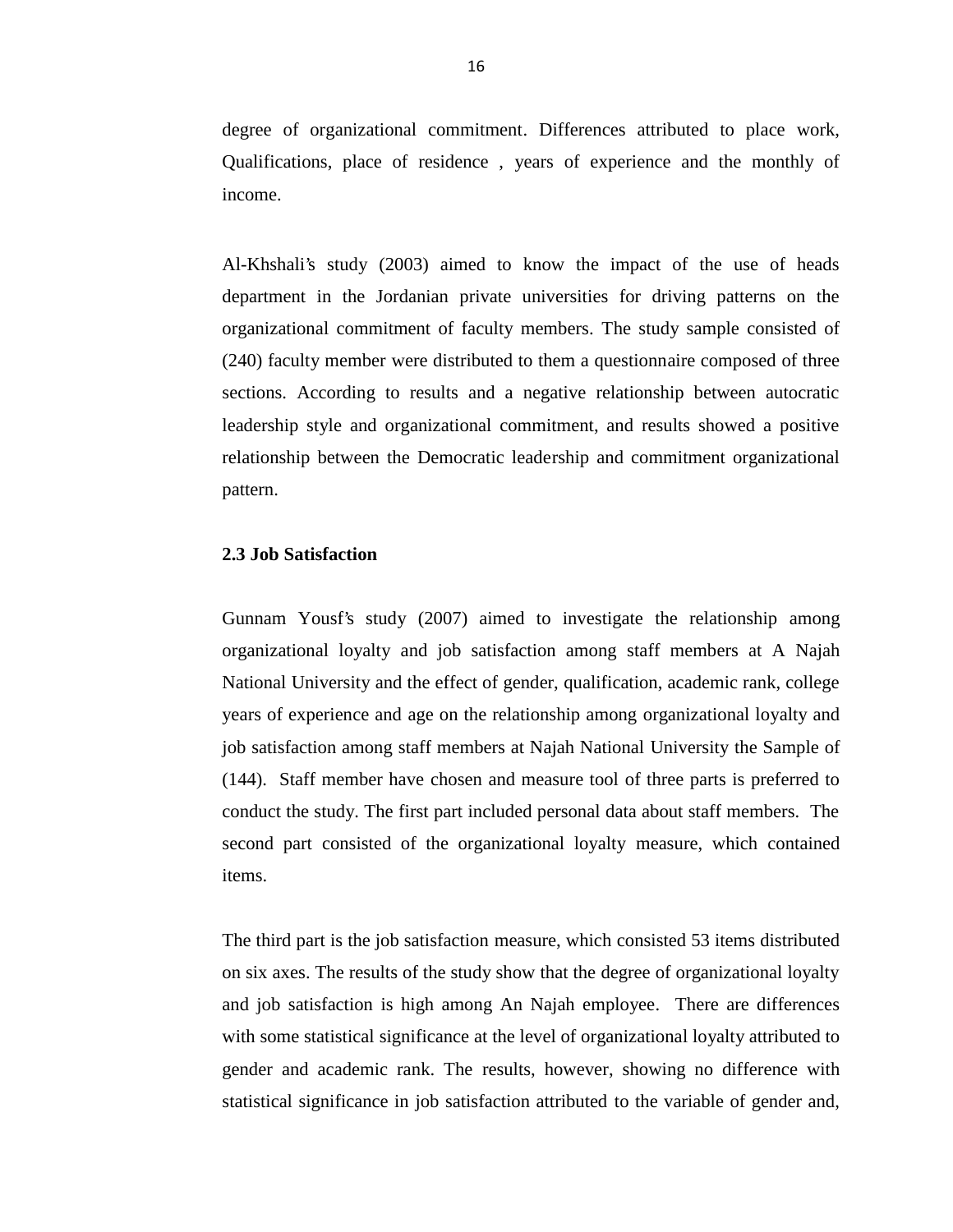there are no differences of statistical significance between the level of organizational loyalty and job satisfaction attributed to the variables of university experience, age, on income.

Jessie L. Grant study (2006) aimed to measure satisfaction or lack of job satisfaction among workers, Department of Student Affairs at the Union of American colleges. also aimed to determine the effect of the following factors: (recognition of the effort and promotion of good supervision and relationship with colleagues. and the policy laid down by the organization, working conditions and salary and safety) on satisfaction or lack of job satisfaction. The results showed that there are 83% of the staff members of the Union of American colleges (Satisfied with their work).

Karmelo Bezzin's study (2006) aimed to investigate the job satisfaction among nurses who work in long-term Maltese care institutions, and this study applied to the largest institution for the care of the elderly in Malta. The study found that there is a lack of satisfaction and a sense of bewilderment and low self-respect by nurses because of the hard work and challenges difficult to work, the study recommended the dissolution (The problem of shortage of nurses with a focus on their needs at work).

Ssesanga's study (2005) aimed to identify the level of job satisfaction among Academics University Ugandans, where the study was conducted an investigation into a test to examine the factors that contribute to and support the job satisfaction of employees in higher education in the developed world. a sample composed 182 individuals pre-selected in Uganda University. where he scored analysis of the most influential in satisfaction factors which everything is connected to the behavior of co-workers, supervision, and aspects of the real and fundamental education, and the motivation to create dissatisfaction was most external factors such as rewards and control, research, promotion and the work environment, also found that age and academic rank they indication of the effect in job satisfaction, while there was no indication of the effect of sex on job satisfaction.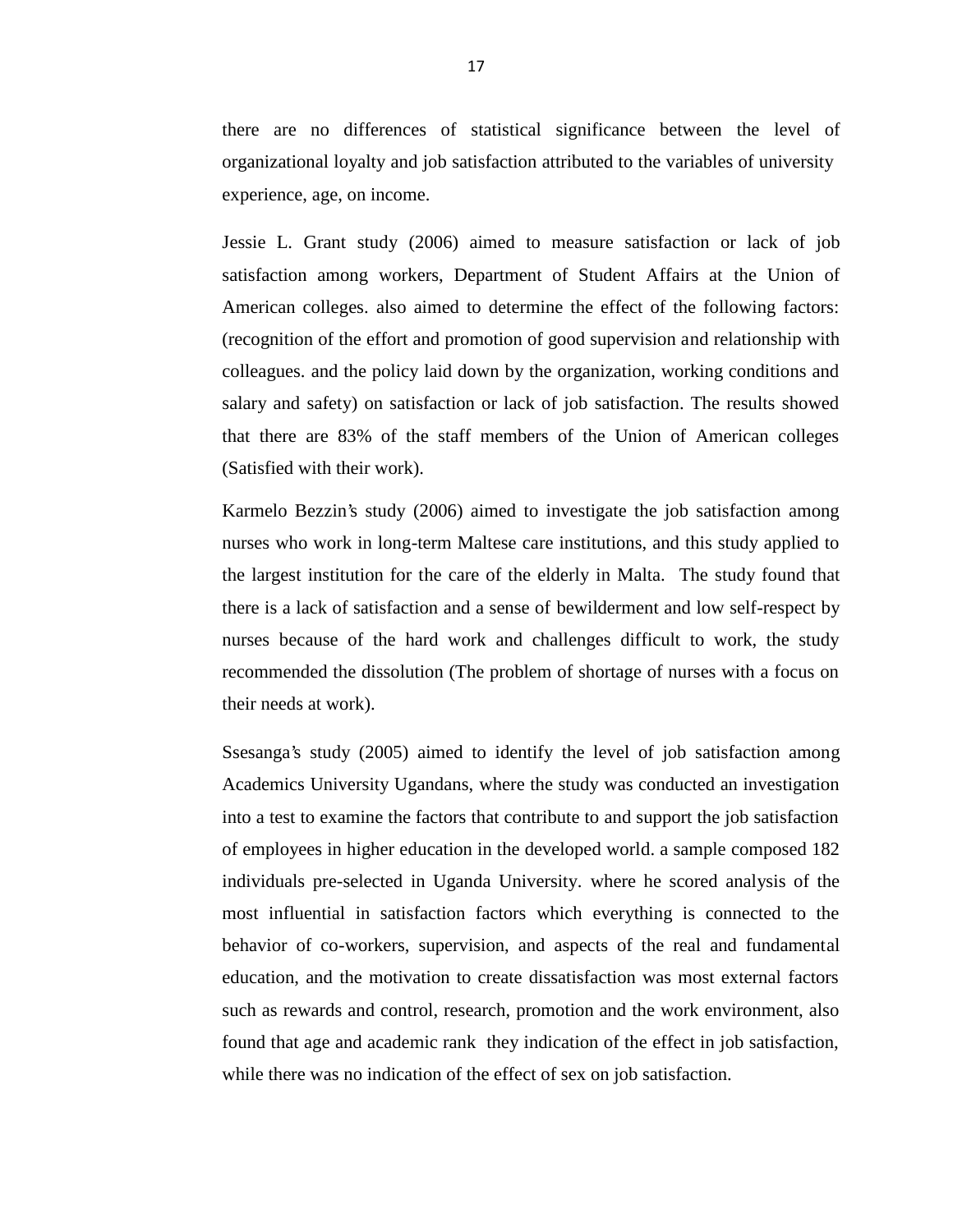Kristin L. Straiter's study (2004) aimed to investigate the relationship between the trust granted by superiors to subordinates and between job satisfaction and organizational commitment. This study applied to 117 sales managers working in a warehouse for drugs. The study found that there are significant differences between the confidence placed between superiors and subordinates and between job satisfaction relationships. also it found the results of this study indicated that there is a strong relationship between the confidence placed between superiors and subordinates and between organizational commitment.

Harem's study (2001) aimed to identify the job satisfaction among faculty members of the college's own community in Jordan. The study adopted descriptive and analytical approach and the study sample included 125 faculty members, have been distributed a questionnaire consisting of 40 items, The study results indicated varying levels of job satisfaction in the different fields of work, as well as the existence of differences in job satisfaction due to gender, age and years of experience.

#### **2.4 The Link between Job Satisfaction and Organizational Commitment**

Aydogdu and Asikgil study (2011): An Empirical Study of the Relationship among Job Satisfaction, Organizational Commitment and Turnover Intention. Aims to gain a better understanding of the relationships between job satisfaction, organizational commitment and turnover intention. This study is conducted from two organizations in Istanbul. Of these organizations are in private sector, one of these organizations is in production area, the other one is service provider. Data were collected through questionnaire.

The most important results of the study are:

a. Job Satisfaction has a significant and positive relationship with three dimensions of organizational commitment.

b. Turnover intention has a significant and negative relationship with job satisfaction and organizational commitment.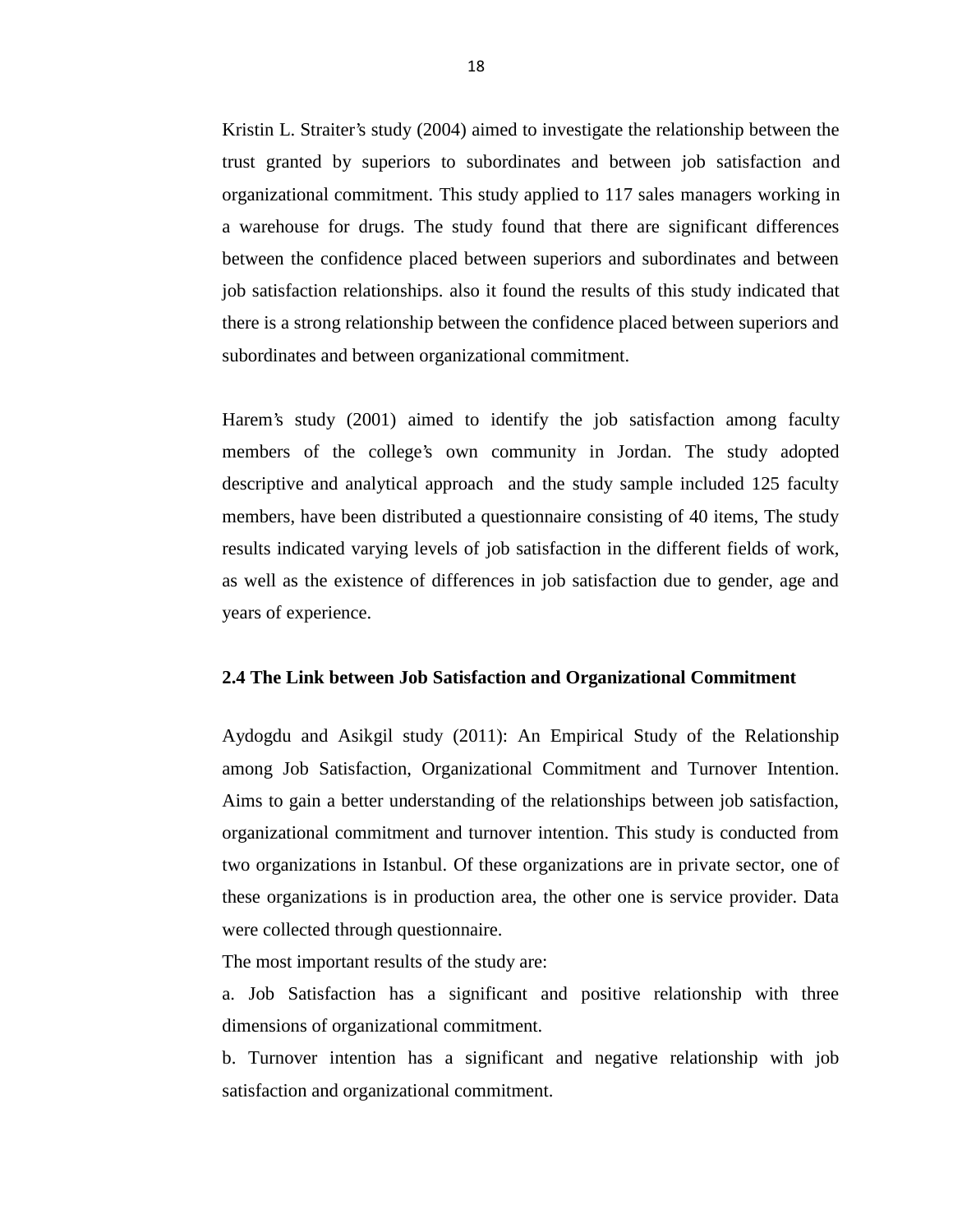c. High job satisfaction and organizational commitment will avoid turnover intention and actual turnover.

d. Every employee has different kinds of needs and expectations and it is impossible to satisfy every need and expectation of the employees.

The most important recommendations of the study are:

a. Employers should promote their employees by improving supervision styles that well treated employees develop a positive attitude towards supervision and the organization.

b. Involving more employees in decision making process, providing better working condition and providing flexible working hours and paying fairly, encouraging employees to use their own skills and abilities help them to have a sense of self pride and self confidence that increases job satisfaction.

c. Employees having a high job satisfaction are expected to be committed to the Organization, but it is important to know how these employees connect to the Organization in terms of membership status.

d. Both employee and employer should try to generate a working condition that they will work in a happy, motivated and productive atmosphere to reach the certain goals.

Ahmadi's study (2006) sought to determine job satisfaction levels and organizational commitment of workers in primary health care centers in the Kingdom of Saudi Arabia and the relationship between them and some of the personal and functional characteristics such as sex, qualification and experience. The results showed that there are substantial differences in job satisfaction and organizational commitment levels according to sex educational qualification and experience, as the results showed a positive relationship between job satisfaction and Organizational Commitment.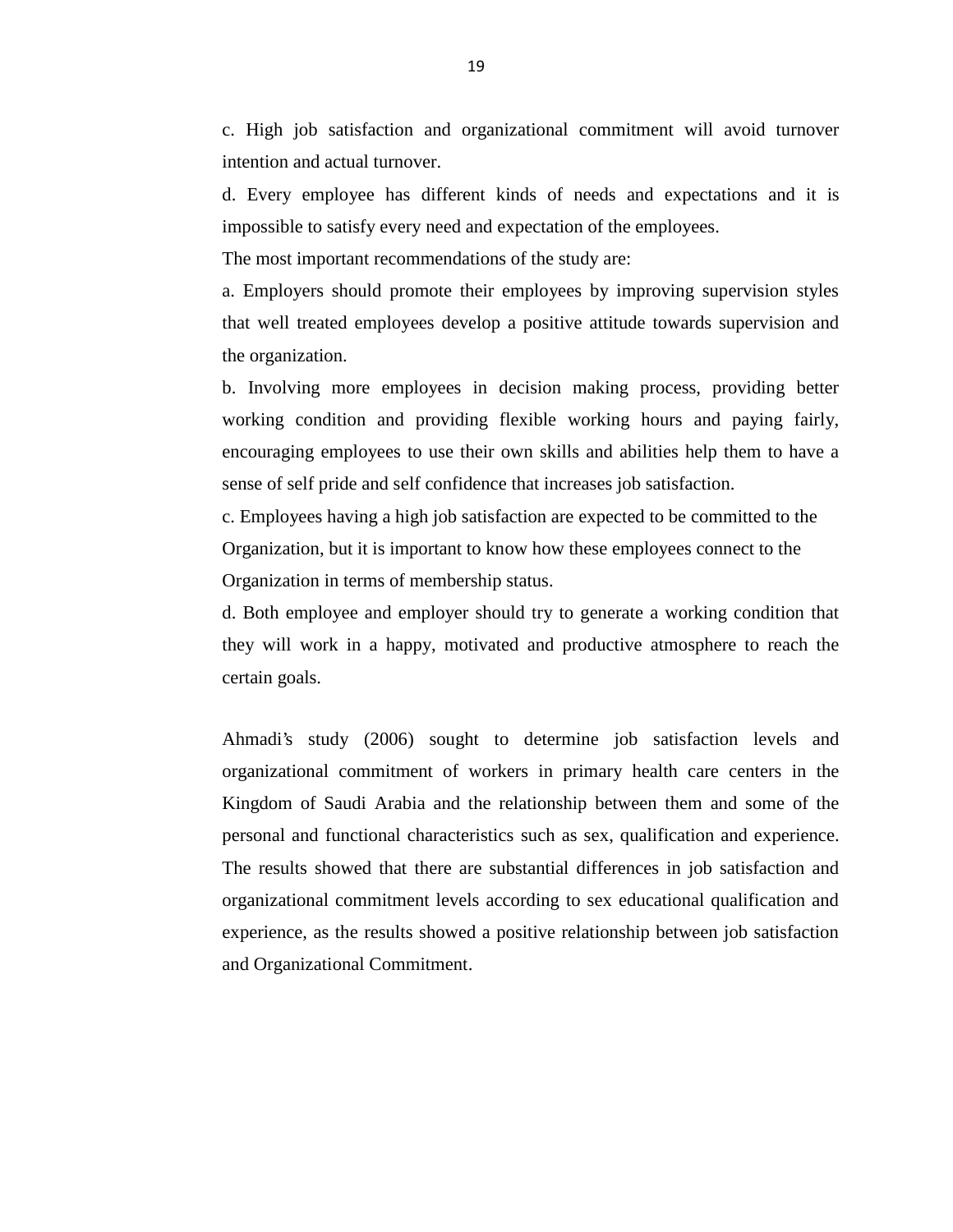Alawneh's study (2006) purposed to determine the level of job satisfaction and organizational commitment and the relationship between them when the teachers of private schools in the city of Nablus, and effect of the sex, qualification and years of experience and age in job satisfaction and to the organizational commitment of the teachers of private schools in the city of Nablus. The study population in private school teachers in the city of Nablus, chosen sample size was (126) teachers. To complete the study prepared, composed of three sections tool: Section I: personal information about teachers, and the second section: consisting of organizational commitment scale of (17) paragraph, third section measure for job satisfaction component of (53) items distributed on six axes. Results of the study showed that job satisfaction when teachers of private schools in Nablus was high level, and organizational commitment at the private school teachers in the Nablus city was high level. The results indicated that there were no statistically significant differences in the level of job satisfaction due to the variable gender, educational qualification and years of experience differences and age. as well as the lack of statistically significant differences in organizational commitment due to the variable educational qualification and years of experience, age, also found statistically significant differences in organizational commitment due to the variable Gender, as the results of the study indicated that there is a positive relationship between job satisfaction and organizational commitment.

# **2.5 Studies in Job Satisfaction or Organizational Commitment in Institutions of Higher Education**

NORIZAN ISMAIL's study (2014) "organizational commitment and job satisfaction among staff of higher learning education institutions in Kelantan" aims to found the relationship between organizational commitment and job satisfaction and he use the regression analysis to find the result. the result was there is no relationship between organizational commitment and job satisfaction.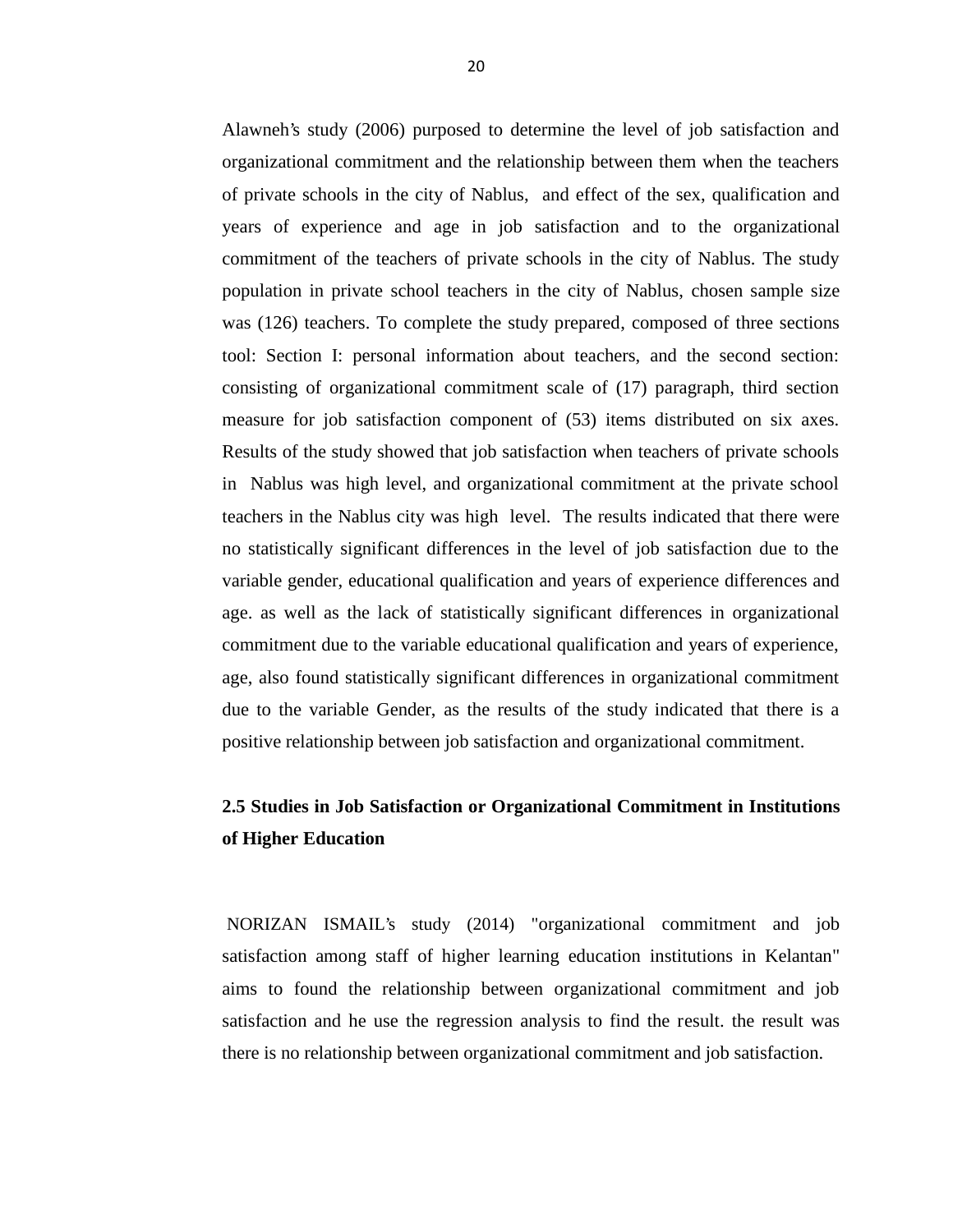Mwadiani (2002) the role of Universities in the provision and development of work force required for the social, economic and technological advancement of any nation cannot be overemphasized. By their unique nature universities are expected to be a repository of the most specialized and skilled intellectuals. They serve as storehouses of knowledge for nurturing the work force needs of the nation and hence for satisfying the aspirations of the people for a good and humane society. Central to the realization of University goals and objective are the academic and administrative staff whose roles are crucial and their number, quality and their effectiveness makes the difference in university education production function and to the wider society.

Pienaar (2008) the academic profession is fundamental to the functioning of any university. Without well-qualified and committed academic staff, no academic institution can really ensure sustainability and quality over the long haul. Higher education institutions are therefore more dependent on the intellectual and creative abilities and commitment of the academic staff than most other organizations. This therefore makes it critically important to retain this cadre of staff.

Al-Smadi, Qblan's study (2015) aimed to identify the impact of some variables (gender, Teaching experience and college type) on assessing the level of job satisfaction among faculty of Najran University. A survey was conducted in this study by a 23-item questionnaire, distributed to (262) male and female faculty members from various colleges. The questionnaire items distributed to four domains: Academic environment, salaries and financial support, psychological and social aspects, and interpersonal communication. The results showed a moderate degree of job satisfaction in general, and there are statistically significant differences due to (gender, teaching experience and college type), where the differences in favor of males, scientific colleges and more experienced.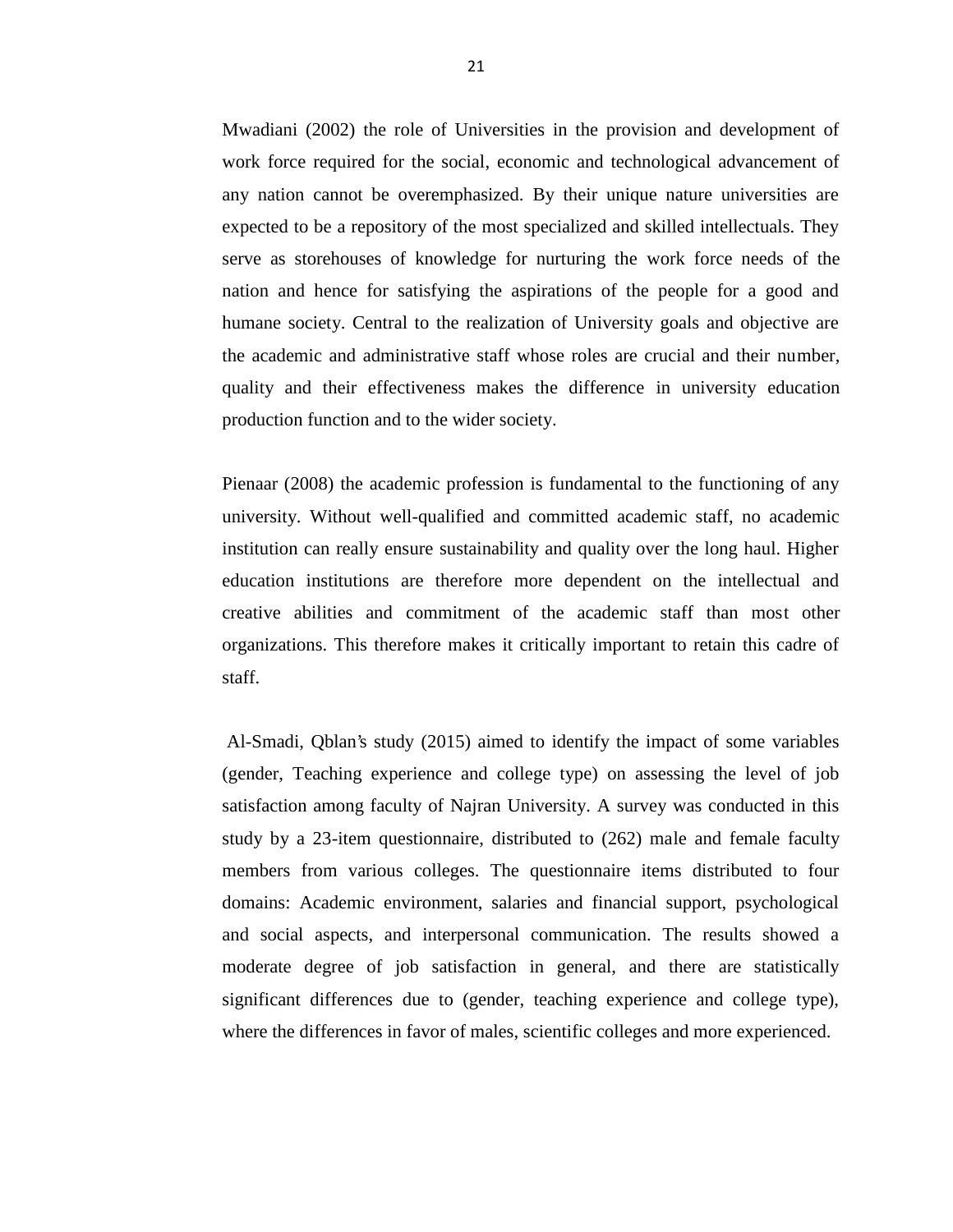Saner, Eyüpo lu's study  $(2012)$  aims to examine the age-job satisfaction relationship in higher education of academics in North Cyprus. The results show that 1) the job satisfaction levels of the older age groups of academics are overall higher than the younger age groups. 2) Overall job satisfaction and extrinsic satisfaction do not seem to indicate a linear relationship with age, 3) overall job satisfaction and extrinsic satisfaction levels varying for different age groups.

Saner, Eyupoglu's study (2012) aims to provide empirical evidence to establish whether gender differences exists in relation to the job satisfaction of male and female university teachers in Turkish universities in North Cyprus. The study will also demonstrate whether gender is a reliable predictor of their job satisfaction. The results indicate that 1) female university teachers, as compared to male university teachers, have a higher level of satisfaction with overall job satisfaction with this difference being statistically significant with gender.

Eyupoglu, Saner's study (2009) aims to provide empirical evidence as to the job satisfaction levels of academics in North Cyprus and to ascertain as to whether an academic rank is a reliable predictor of their job satisfaction. The result show that indicate the extent of the low to moderate satisfaction levels that exists among academics in North Cyprus.

Al-Masry's study (2009): "The Impact of Compensations on Employees' Satisfaction in Islamic University of Gaza" aims to investigate the effects of the compensation on the Islamic University of Gaza Employees satisfaction. Data were collected through questionnaires.

The most important results of the study are:

a. There is a positive relationship between salaries & compensations and employees' satisfaction.

b. There are significant differences in the sample of studies concerning the effects of the compensations to the employee satisfaction at the level of significance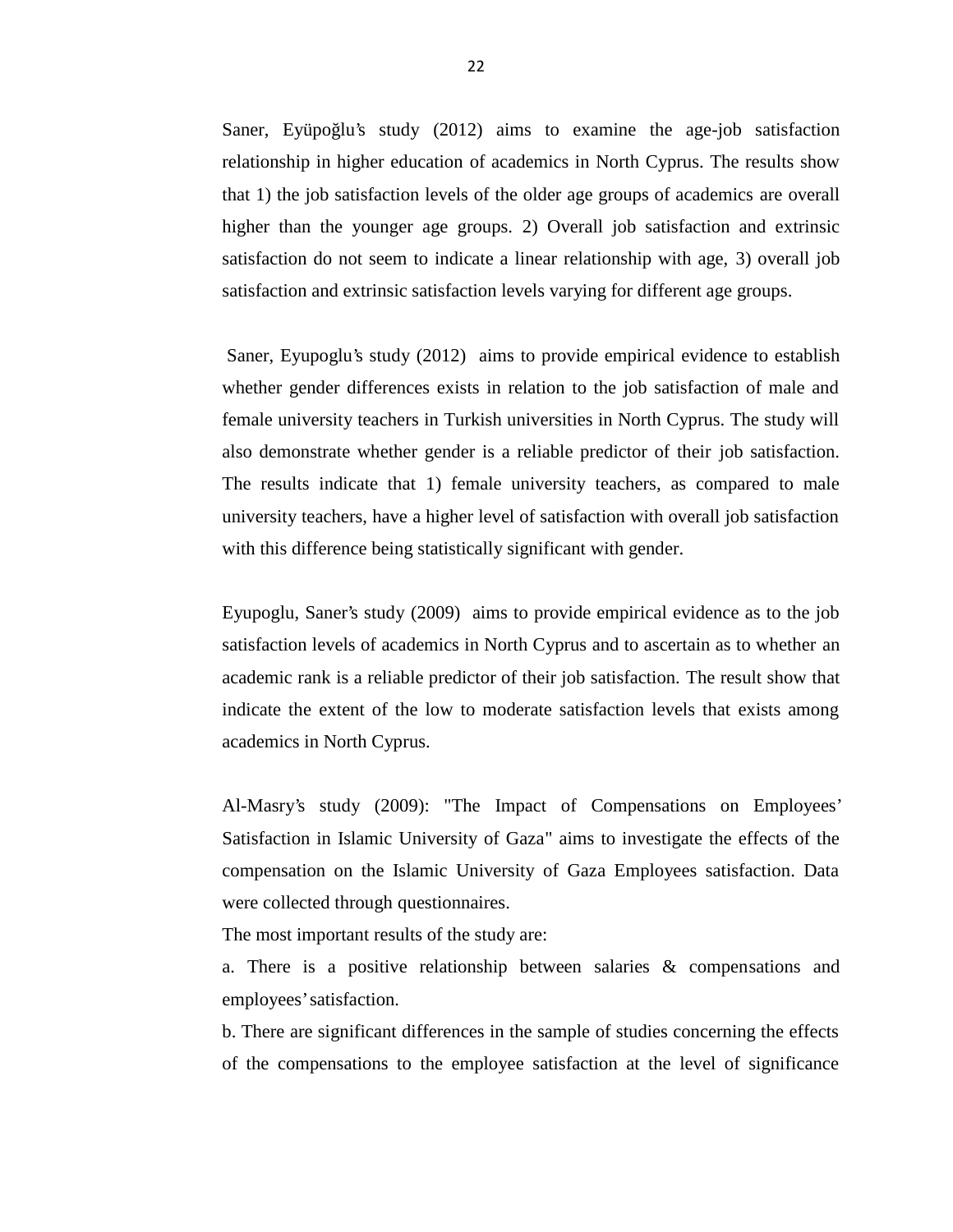a=0.05, which attributed to two personal characteristics only; the sex and the position type.

c. There are non- significant differences in the sample of research concerning the effects of the compensations to the employee satisfaction at the level of significance  $a = 0.05$ , which attributed to two personal characteristics only; the Scientific qualification, the social status, the number of dependent sons, the position grade and years of experience. The most important recommendation of the study is that more efforts should be exerted concerning all the components of the compensations, which will work on improving the employee compensations according to their labor and personal characteristics.

Abu-Nada's study (2007) aims to know Relationship Between Some Personal Variables and Leadership Types, on the one hand, and The Organizational Commitment and The Feeling of Organizational Justice, on the other, in Some Palestinian Ministries in Gaza Strip. to underscore the existence differences that have statistical significance in leadership types in these ministries, and to find out the effects of these types on organizational commitment among the employees and their feelings of organizational justice. The study has been applied on a random sample from the society of the study, which included largest six ministries in the Gaza Strip. Data were collected through questionnaires. The most important results of the study are:

a. There is an organizational justice in the Palestinian ministries in the Gaza Strip, but it is weak and close to average.

b. There are no differences between the respondents of the study sample (at 0.05 levels) about organizational justice attributable to the salary and incentives.

The most important recommendations of the study are:

a. Reconsidering the systems of rewards, promotions in the ranks and evaluations of performance, in a way that achieves subjectivity and justice in these systems

b. Reconsidering the employment conditions of the woman, and the legal rules concerning the compensations of civil service to guarantee higher degrees of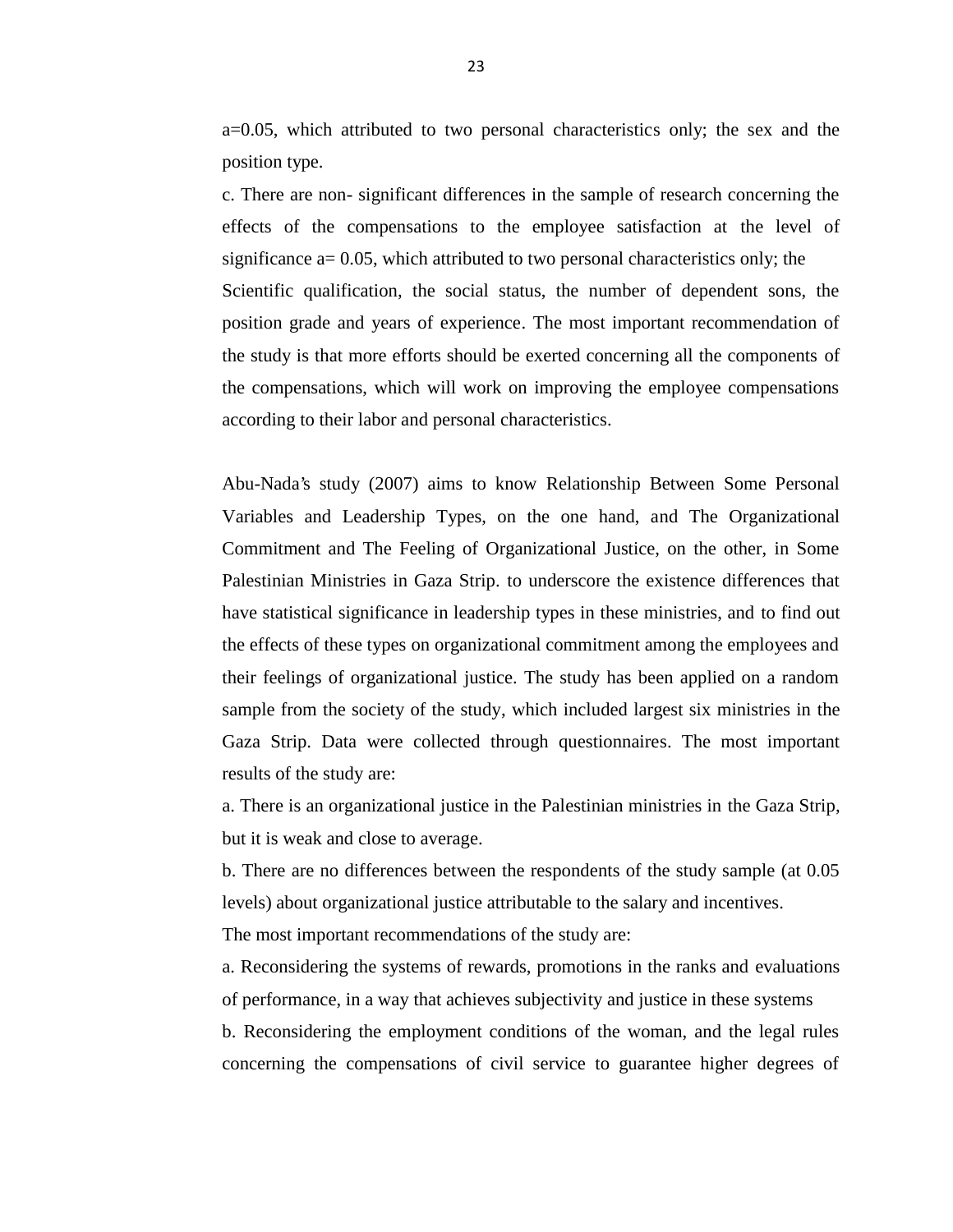organizational commitment and feeling of organizational justice among employed women

c. The importance of training leaders how to build up positive work relationships between themselves and their employees, taking into consideration the positive effects of these relationships on behavioral variables which affect in turn the organizational commitment and the levels of performance and productivity.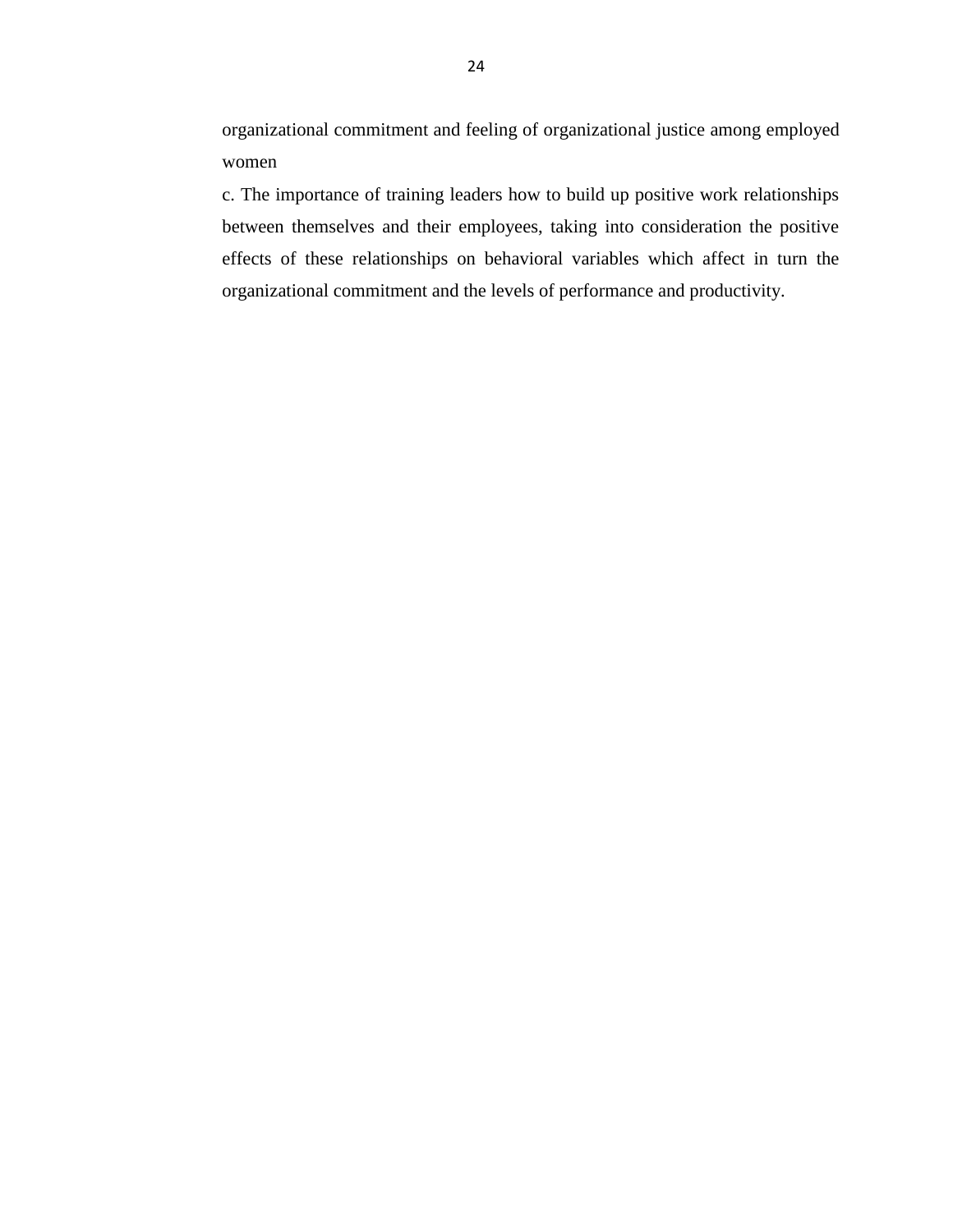#### **CHAPTER 3**

### **Methodology and Procedures of the Study**

#### **3.1 Introduction**

In this chapter, the researcher presents the procedures and steps that was use in the study, also explains and clarifies methodology of the study, the population of the study, selecting the sample of the study, tools and statistical methods that are used in the data analysis to get the results and the findings.

### **3.2 Methodology**

in this chapter the researcher used the analytical, descriptive approach that tries to answer the basic question. A chapter the researcher found that the questionnaire was most appropriate instrument to achieve the objectives of the study and statistical software (SPSS V 17) was used to analyses the data.

#### **3.4 Research Design**

#### **3.4.1 Data Collection Method**

The data was collecting using a structured questionnaire, which consisted of 52 items. The questions have written in English and Arabic. The questionnaire explains to the participant their roles in evaluating their job satisfaction in part 2, and to answer the personal information in part 1, then to evaluating the organizational commitment by the answer part 3 in the questionnaires. The respondents were giving one day to answer and return the questionnaire to the researcher by Email on the day after. On average, it took 7 minutes to answer the questionnaire**.**

#### **3.4.2 Questionnaire Design**

The descriptive research (Quantitative Research) method, which was primarily used to obtain the information need for the purpose of the study. The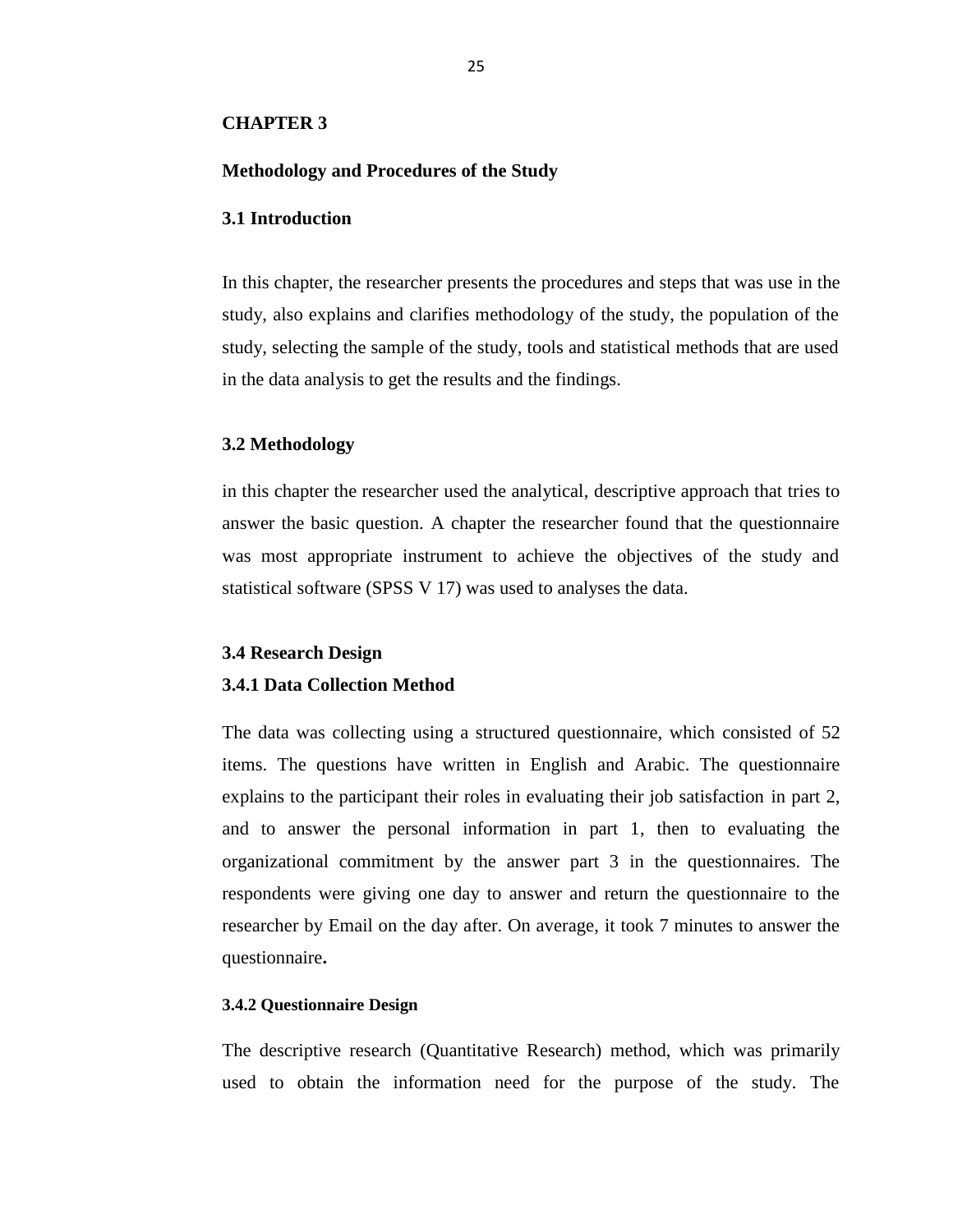questionnaire was divided into three parts to study the characteristics of the important variables in identifying the relationship between the relationship between organizational commitment and job satisfaction among employees.

Part 1 demographical information it consists of Age, Gender, marital status, position years of experience in your current job, years of experience in the sector, monthly salary, Qualification. Part 2 consists of 20 items about job satisfaction. Whereas part 3 consists of 24 items about organizational commitment.

**Table 3.1 Layout of the Questionnaire**

|                | Layout of the Questionnaire                                                                                                                                                                                       |             |
|----------------|-------------------------------------------------------------------------------------------------------------------------------------------------------------------------------------------------------------------|-------------|
| <b>Section</b> |                                                                                                                                                                                                                   | <b>Item</b> |
| Part 1         | Demographic<br>Age<br>Gender<br>٠<br><b>Marital Status</b><br>٠<br>Position<br>٠<br>Years of experience in your current job<br>year of experience<br>In the sector<br><b>Monthly Salary</b><br>٠<br>Qualification | 8           |
| Part 2         | Job satisfaction                                                                                                                                                                                                  | 20          |
| Part 3         | <b>Organizational Commitment</b>                                                                                                                                                                                  | 24          |
| 3.1            | Affective Commitment<br>٠                                                                                                                                                                                         | 8           |
| 3.2            | Continuance Commitment                                                                                                                                                                                            | 8           |
| 3.3            | Normative Commitment<br>٠                                                                                                                                                                                         | 8           |

#### **Table 3.2 Measurement Items**

| <b>Measurement Items</b>  |                                 |                               |                         |  |  |  |
|---------------------------|---------------------------------|-------------------------------|-------------------------|--|--|--|
| <b>Variables</b>          | Total<br>No. of<br><b>Items</b> | <b>Scales</b>                 | <b>Sources</b>          |  |  |  |
| <b>Job Satisfaction</b>   | 20                              | Five Point Likert Scale (1-5) | Minnesota, $(1967)$     |  |  |  |
| Affective<br>Commitment   | 8                               | Five Point Likert Scale (1-5) | Allen and Meyer, (1990) |  |  |  |
| Continuance<br>Commitment | 8                               | Five Point Likert Scale (1-5) | Allen and Meyer, (1990) |  |  |  |
| Normative<br>Commitment   | 8                               | Five Point Likert Scale (1-5) | Allen and Meyer, (1990) |  |  |  |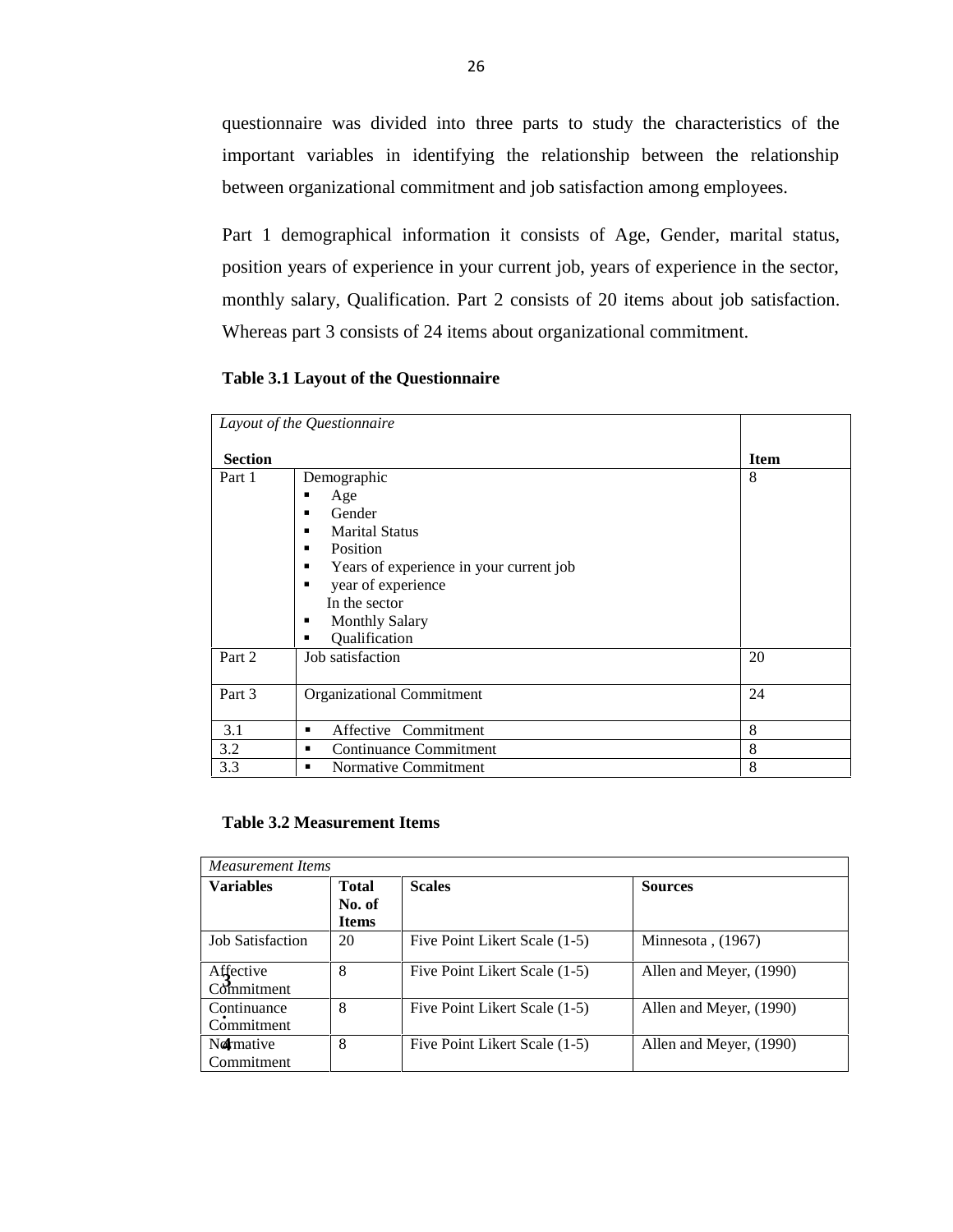#### **3.4.3 Study Population**

This study focuses on identifying the relationship between organizational commitment and job satisfaction among academic and administrative support staff in higher learning education institutions. Thus, the study population consists of all Palestine Technical College Ramallah Academics staff and administrative support staff in West Bank in 2016 -2017. The population of the study was (168) person. The following tables show the study population.

#### **Table 3.3 Study Population**

| Job                          | <b>Number</b> |
|------------------------------|---------------|
| Administrative support staff | 88            |
| Academic staff               | 80            |
| Total                        | 168           |

## **3.4.4 Study Sample**

The study was conducted on a sample of (164) employees who is answering the questionnaire from the academic staff and administrative support staff in the Palestine Technical College, equivalent to (97.6%) of the total number of employees at the college.

According to Roscoe (1975), sample sizes are larger than (30) and less than 500 are appropriate for most research. Within this limit (30 to 500), the use of sample about (10%) size of parent population was recommending. The following table shows the distribution of the sample according to the Demographical variables of the study.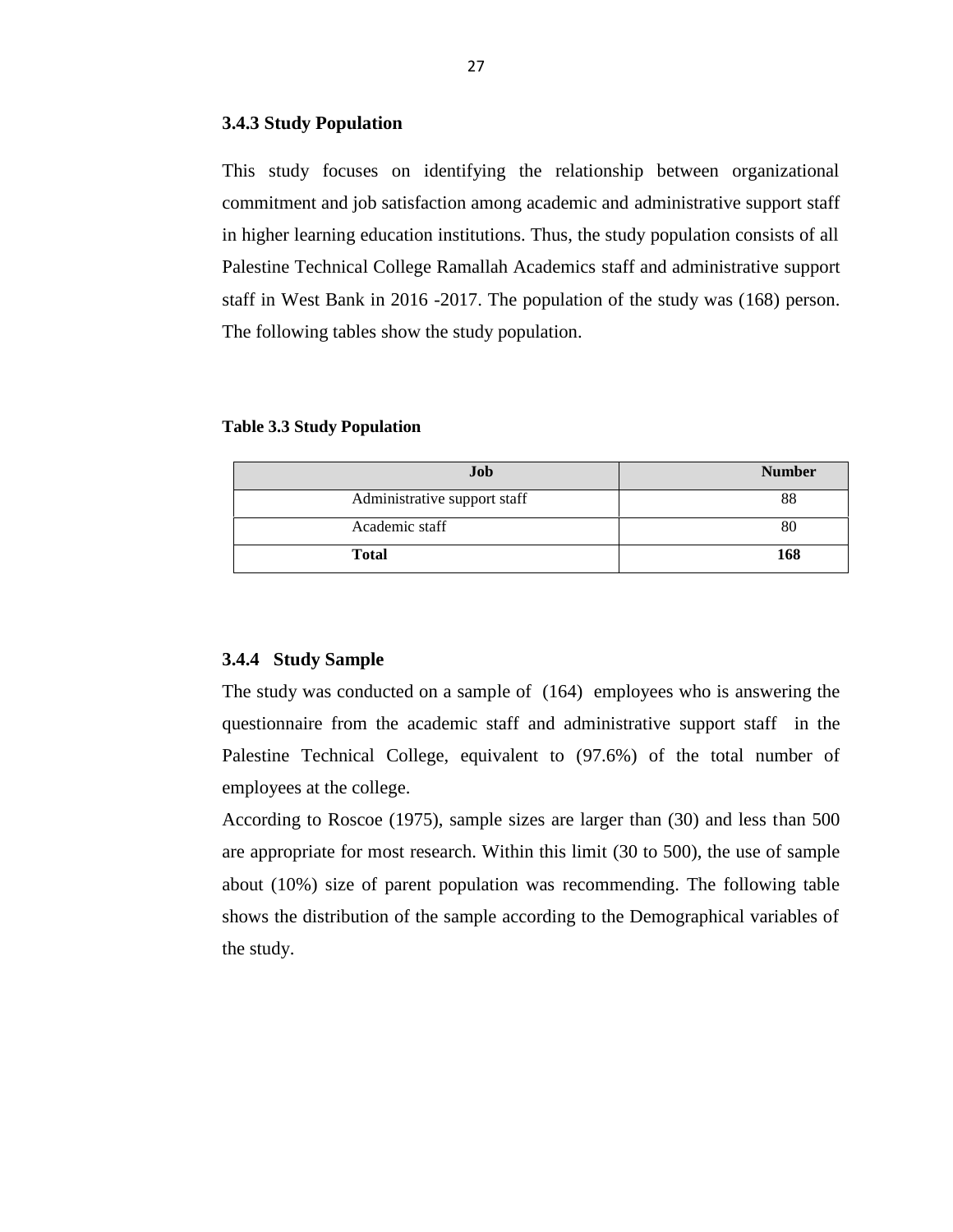|                     | <b>Position</b>                     |                         | <b>Number</b> |  |  |  |
|---------------------|-------------------------------------|-------------------------|---------------|--|--|--|
|                     | Administrative support staff        | 84                      |               |  |  |  |
|                     | Academic Staff                      | 80                      |               |  |  |  |
| <b>Total</b>        |                                     | 164                     |               |  |  |  |
|                     | <b>Gender</b>                       | <b>Number</b>           |               |  |  |  |
|                     | Female academic staff               | 40                      |               |  |  |  |
|                     | Female administrative support staff | 50                      |               |  |  |  |
|                     | <b>Female Total</b>                 | 90                      |               |  |  |  |
| Male academic staff |                                     | 35                      |               |  |  |  |
|                     | Male administrative support staff   | 39                      |               |  |  |  |
|                     | Male Total                          | 74                      |               |  |  |  |
| <b>Total</b>        |                                     | 164                     |               |  |  |  |
|                     | <b>Marital status</b>               | <b>Number</b>           |               |  |  |  |
|                     | Married                             | 110                     |               |  |  |  |
|                     | Not married                         | 54                      |               |  |  |  |
| <b>Total</b>        |                                     | 164                     |               |  |  |  |
| Qualification       | <b>Academic</b>                     | <b>Administrative S</b> | <b>Number</b> |  |  |  |
| PhD                 | 30                                  | 3                       | 33            |  |  |  |
| Master              | 40                                  | $\overline{35}$         | 75            |  |  |  |
| <b>BA</b>           | 10                                  | 40                      | 50            |  |  |  |
| Diploma             |                                     | 6                       | 6             |  |  |  |
| <b>Total</b>        | 80                                  | 84                      | 164           |  |  |  |
| Age                 | <b>Academic</b>                     | <b>Administrative S</b> | <b>Total</b>  |  |  |  |
| 20-29               | 8                                   | 12                      | 20            |  |  |  |
| 30-39               | 37                                  | 31                      | 68            |  |  |  |
| 40-49               | 20                                  | 25                      | 45            |  |  |  |
| More than 50        | 15                                  | 16                      | 31            |  |  |  |
| <b>Total</b>        | 80                                  | 84                      | 164           |  |  |  |

**Table 3.4 distribution of the sample according to the Demographical variables**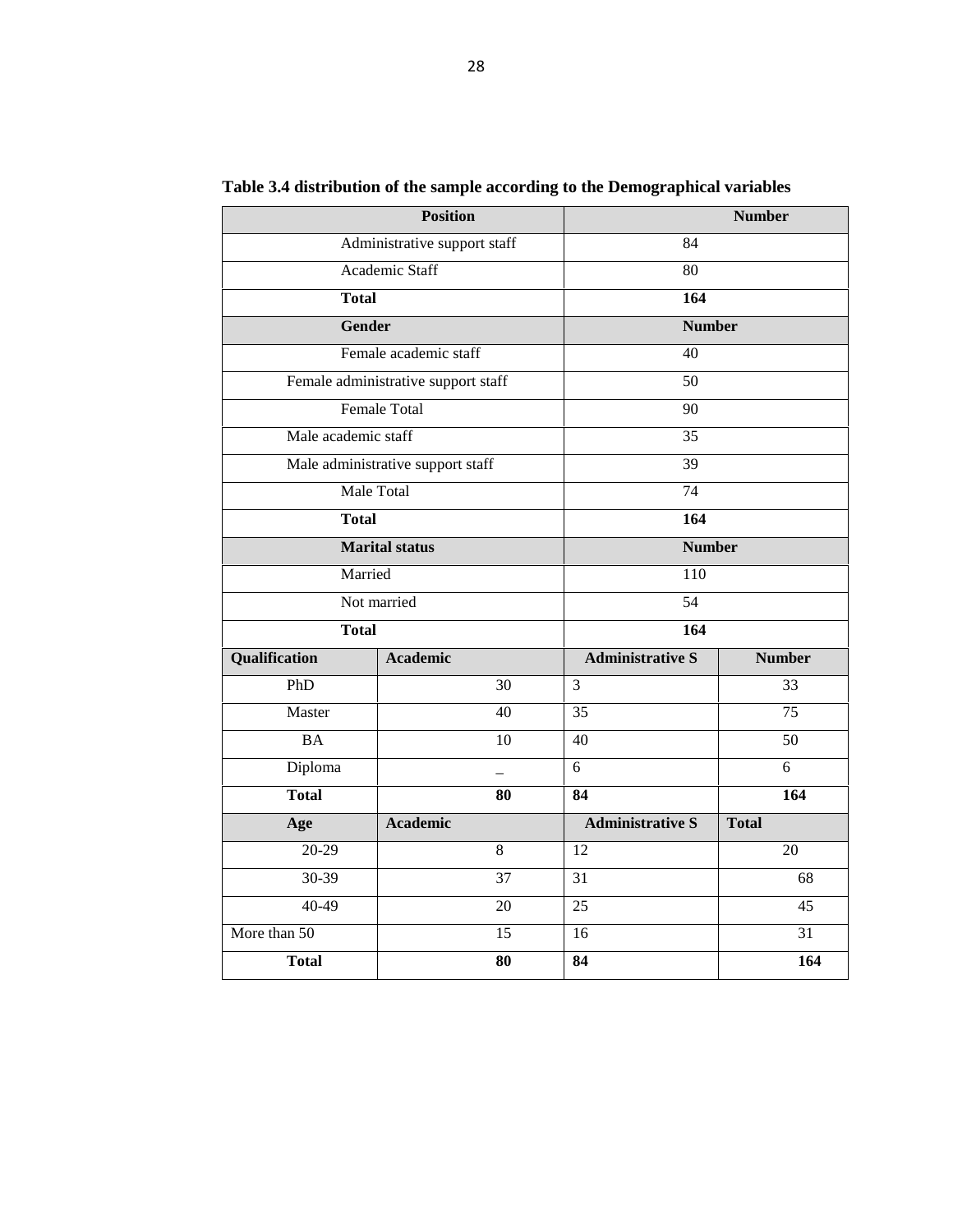| Years in current job       | Academic        | <b>Administrative</b>                   | <b>Total</b> |  |
|----------------------------|-----------------|-----------------------------------------|--------------|--|
|                            |                 | <b>Support</b>                          |              |  |
| Less than 1                | 9               | 10                                      | 19           |  |
| $1$ to $4$                 | 10              | 11                                      | 21           |  |
| 5 to 9                     | 20              | 18                                      | 38           |  |
| 10 to 14                   | 14              | 17                                      | 31           |  |
| 15 to 19                   | 16              | 13                                      | 29           |  |
| 20 or more                 | 11              | 15                                      | 26           |  |
| <b>Total</b>               | 80              | 84                                      | 164          |  |
| <b>Years in the sector</b> | <b>Academic</b> | <b>Administrative</b><br><b>Support</b> | <b>Total</b> |  |
| Less than 1                | 6               | 10                                      | 16           |  |
| $1$ to $4$                 | 10              | 8                                       | 18           |  |
| $\overline{5}$ to 9        | 15              | 17                                      | 32           |  |
| 10 to 14                   | 14              | 15                                      | 29           |  |
| 15 to 19                   | 15              | 13                                      | 28           |  |
| 20 or more                 | 20              | 21                                      | 41           |  |
| <b>Total</b>               | 80              | 84                                      | 164          |  |
| <b>Monthly Salary</b>      | <b>Academic</b> | <b>Administrative S</b>                 | <b>Total</b> |  |
| Less than \$1000           | 5               | 26                                      | 31           |  |
| \$1000 to \$1499           | 42              | 40                                      | 82           |  |
| \$1500 to \$1999           | 15              | 8                                       | 23           |  |
| \$2000 or more             | 18              | 10                                      | 28           |  |
| <b>Total</b>               | 80              | 84                                      | 164          |  |

It is seen from the above table, which shows the distribution of the sample depending on the variable position that the number of administrative support staff (84) member, and is a ratio (51.2%) of the sample size, and the number of academics staff (80) faculty members and accounts for (48.8%) of the sample size.

Seen from the table above, the number of holders PhD degree in college (33) members, as a percentage of (20.1%) of the sample size. Faculty members as (30)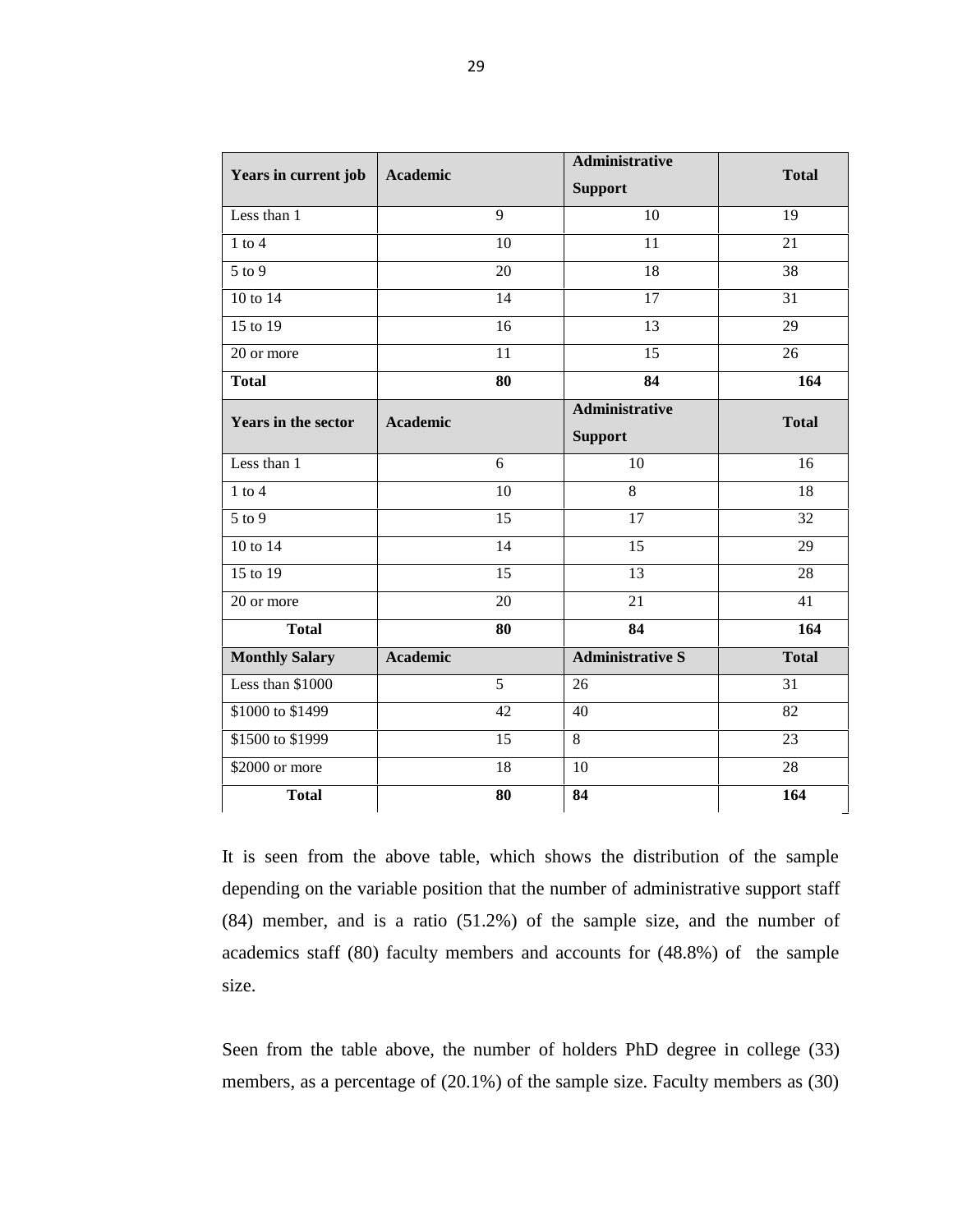members, a percentage (18.3%) and (3) of the administrative support staff as a percentage (1.8%). As well as Number of Master's degree, holders have numbered (75) at a rate (45.7%) The number of holders of a master's degree from the Academy of (40) members, a percentage (24.4%) while the number of administrative support staff (35) has been accounted for (21.3%). Whereas Number of BA degree holders have numbered (50) at a rate (30.5%) The number of holders of a BA degree from the Academy of (10) members, a percentage (6.1%) while the number of administrative support staff has been (40) accounted for (24.4%). At the end, Number of diploma degree holders have numbered (6) at a rate (3.7%) all of them from administrative support staff.

Seen from the above table, which shows the distribution of the sample according to gender, the number of Male (74) members, and is a ratio (45.2%) of the sample size, and the number of females (90) members, and a ratio (54.9%). The number of female workers in the academic field (40) members, and a ratio (24.4%) from the sample size.

While the number of female workers in the administrative support job amounted to( 50) members, at a rate (30.5%). While the number of male workers in the academic field of (35) members, at a rate (21.3%), while the number of male workers in the field of administrative support (39) members, at a rate (23.7%). Seen from the above table, which shows the sample distribution according to age variable, the number of employees of the (20-29) age group was (20) members, as a percentage of (12.2%) of the sample size, the number of workers in the academic field, including (8) members, as a percentage It amounted to (4.9%), while the number of administrative support staff by  $(12)$ , a percentage  $(7.3\%)$  of the sample size.

While the largest number of workers between the ages of (30 to 39) was (68) members, a percentage reached (41.5%) of the sample size, the number of workers in the academic field, including  $(37)$  member amounted to a rate of  $(22.5\%)$ , while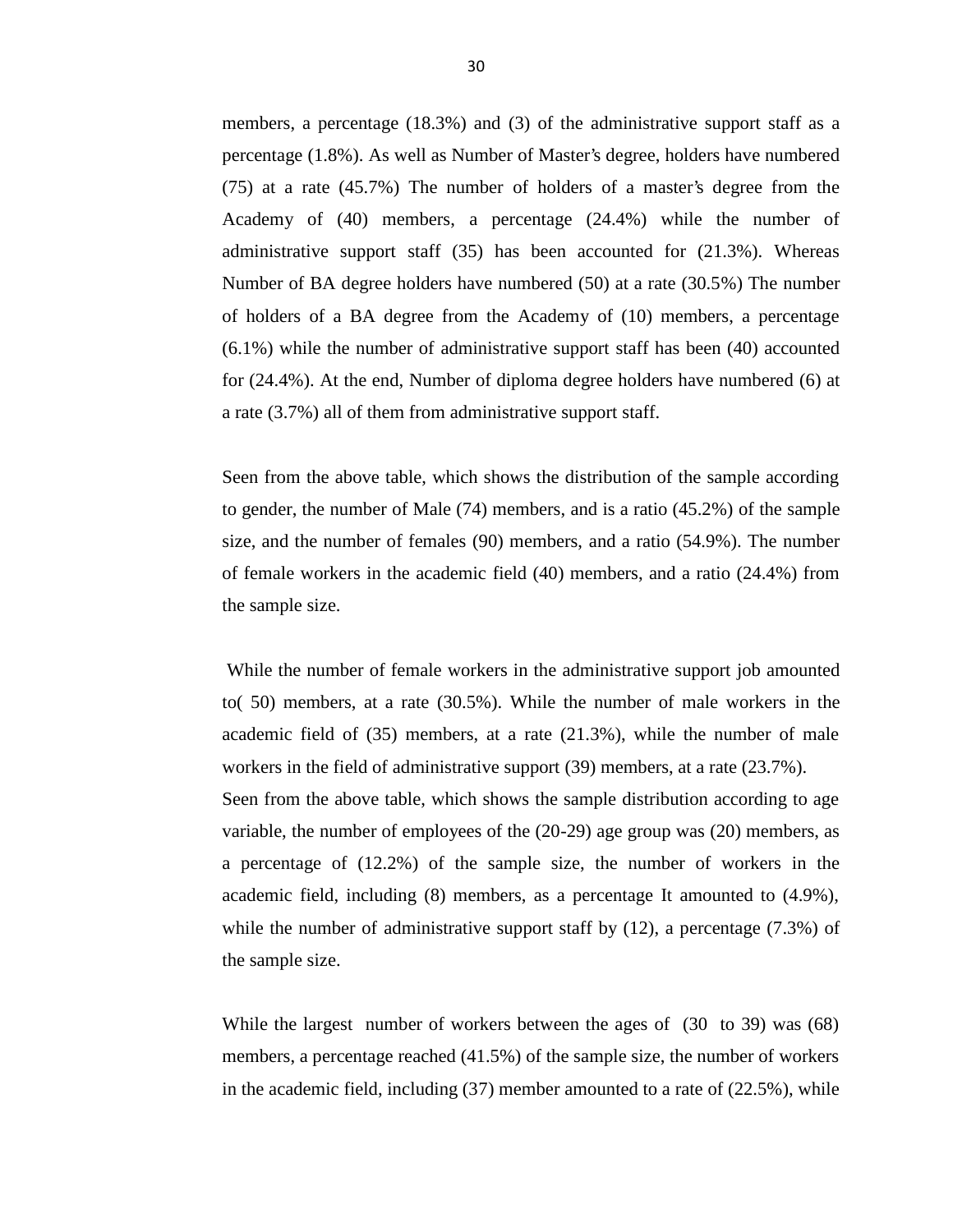the number of administrative support staff of (31) members, by percentage amounted to (19%) of the sample size.

Whereas the number of employees in the age group of (40 to 49), it was (45) members, a percentage of (27.4%) of the sample size. The number of faculty, staff (20) members, a percentage reached (12.2%) of the sample size. While the number of members of the administrative support staff of (25) members, at a rate of (15.2%) of the sample size.

Otherwise, the number of employees who have reached the age of (50 and more) was (31) a member of a percentage (19%), the number of (15) faculty members as a percentage (9.2%). While the number of administrative support staff of 16 members, as a percentage of (9.8%) of the sample size.

Seen from the table above, which shows the sample distribution depending on the variable years of experience in the current job, the number of employees who have the experience of a year or less was (19) employees, ratio a (11.6%) of the sample size. The number of employees who works with academic staff as (9) members, as a percentage (5.5%) from the sample size. While as the number of administrative support staff is (10) members, as a percentage (6.1%).

Furthermore the number of employees who have the experience of a (1 to 4) years was (21) employees, ratio a (13%) from the sample size. The number of employees who works with academic staff as (10) members, as a percentage (6%) from the size of the sample. However, the number of employees who works in administrative support staff is (11) members, as a percentage (7%).

As we have seen from the table the number of employees who have the experience of a (5 to 9) years was (38) employees, ratio a (23%) of the sample size. The number of employees who works with academic staff as (20) members, as a percentage (12%) from the size of the sample. Nevertheless, the number of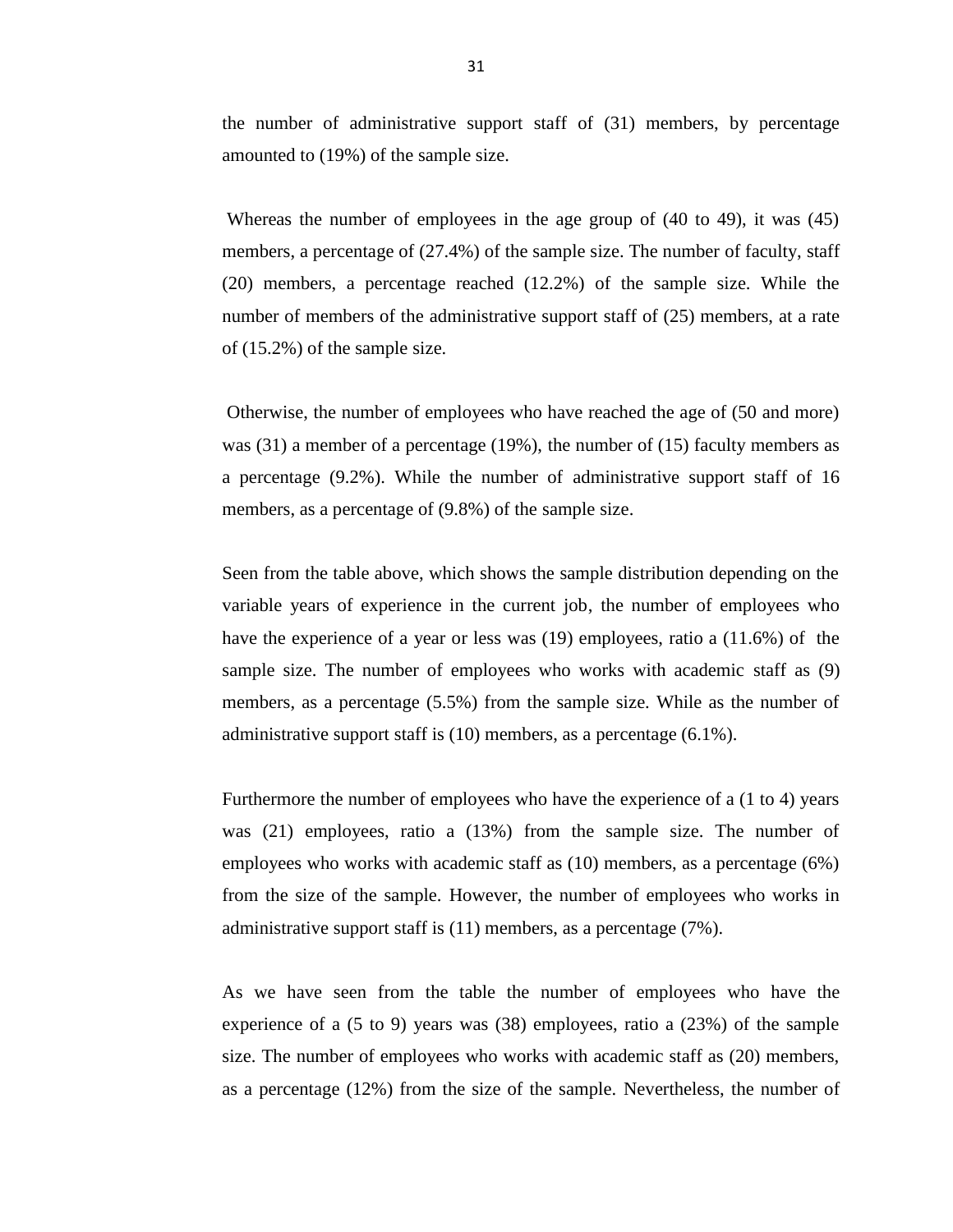employees who works in administrative support staff is (18) members, as a percentage (11%).

While as the number of employees who have the experience of a  $(10 \text{ to } 14)$  years was (31) employees, ratio a (19%) of the sample size. The number of employees who works with academic staff as (14) members, as a percentage (8.5%) from the size of the sample. However, the number of employees who works in administrative support staff is (17) members, as a percentage (10.5%).

Nevertheless, when we look to the staff who have years experience from (15 to 19) years we found the number was (29) members, as a ratio (18%) from the size of the sample. The administrative support number was (13) members, as a percentage (8%) from the sample size. While the number of academic was (16) members, as a percentage ratio (10%).

While as the number of employees who have the experience of a (two or more than) was (26) employees, ratio a (16%) from the sample size. The number of employees who works with academic staff as (11) members, as a percentage (7%) from the size of the sample. However, the number of employees who works in administrative support staff is (15) members, as a percentage (9%).

As we have seen in the table above we found the percentage of the married employees was (67%), while the percentage of not married employees was (33%).

Seen from the table above, which shows the sample distribution depending on the variable years of experience in the Sector, the number of employees who have the experience of a year or less was (16) employees, ratio a (10%) of the sample size. the number of employees who works in academic staff as (6) members, as a percentage (4%) from the sample size. While as the number of administrative support staff is (10) members, as a percentage (6%).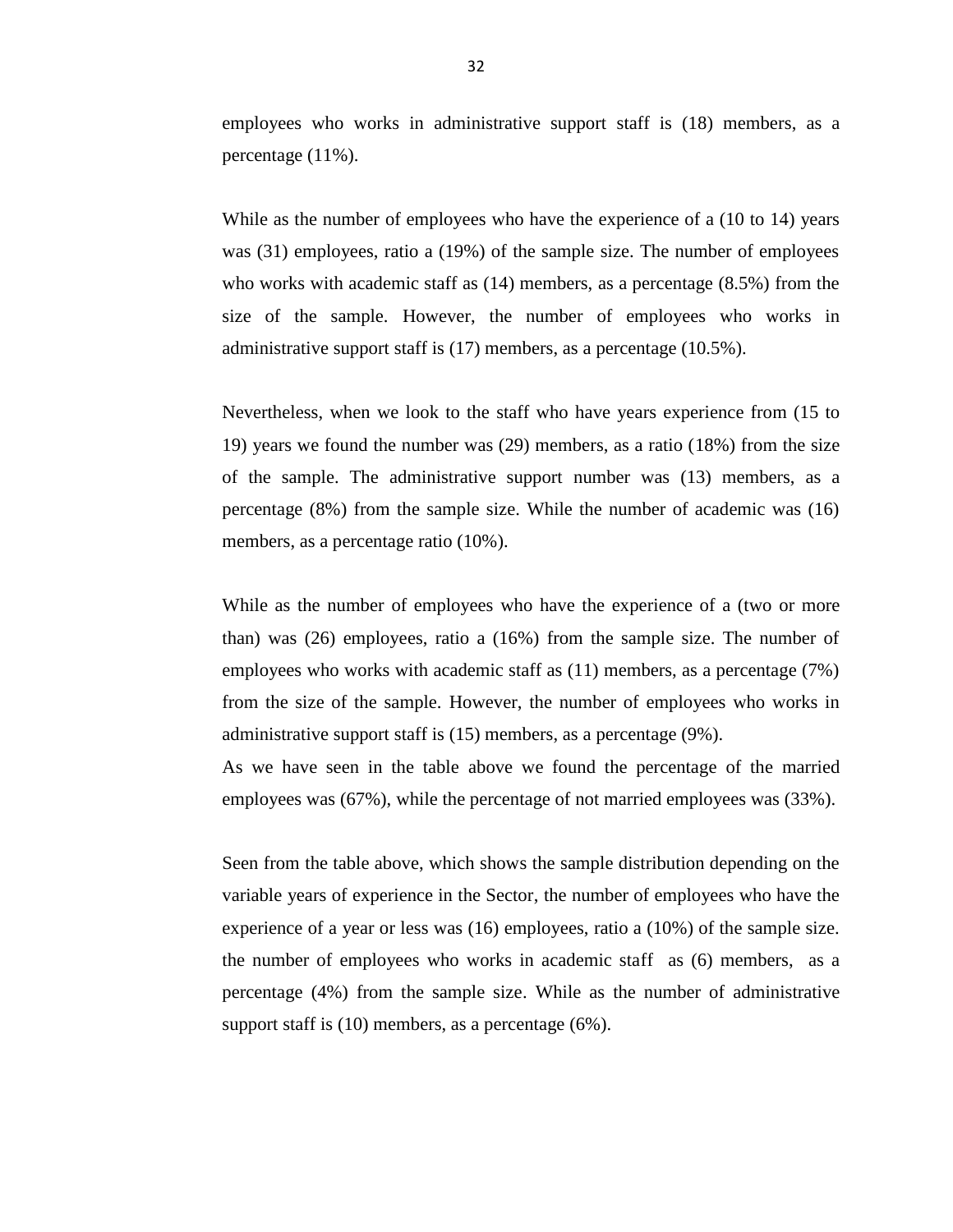Further the number of employees who have the experience of a (1 to 4) years was (18) employees, ratio a (11%) from the sample size. The number of employees who works in academic staff as (10) members, as a percentage (6%) from the size of the sample. but the number of employees who works in administrative support staff is (8) members, as a percentage (5%).

As we seen from the table (3.8), the number of employees who have the experience of a (5 to 9) years was (32) employees, ratio a (20%) from the sample size. The number of employees who works in academic staff as (15) members, as a percentage (9%) from the size of the sample. but the number of employees who works in administrative support staff is (17) members, as a percentage (11%).

While as the number of employees who have the experience of a (10 to 14) years was (29) employees, ratio a (18%) from the sample size. The number of employees who works in academic staff as (14) members, as a percentage (8.5%) from the size of the sample. but the number of employees who works in administrative support staff is (15) members, as a percentage (9.5%).

Nevertheless, when we look to the staff who have years experience from (15 to 19) years we found the number was (28) members, as a ratio (17%) from the size of the sample. The administrative support number was (13) members, as a percentage (8%) from the sample size. while the number of academic was (15) members, as a percentage ratio (9%).

While as the number of employees who have the experience of a (20 or more than) was (41) employees, ratio a (25%) from the sample size. The number of employees who works in academic staff as (20) members, as a percentage (12%) from the size of the sample. but the number of employees who works in administrative support staff is (21) members, as a percentage (13%).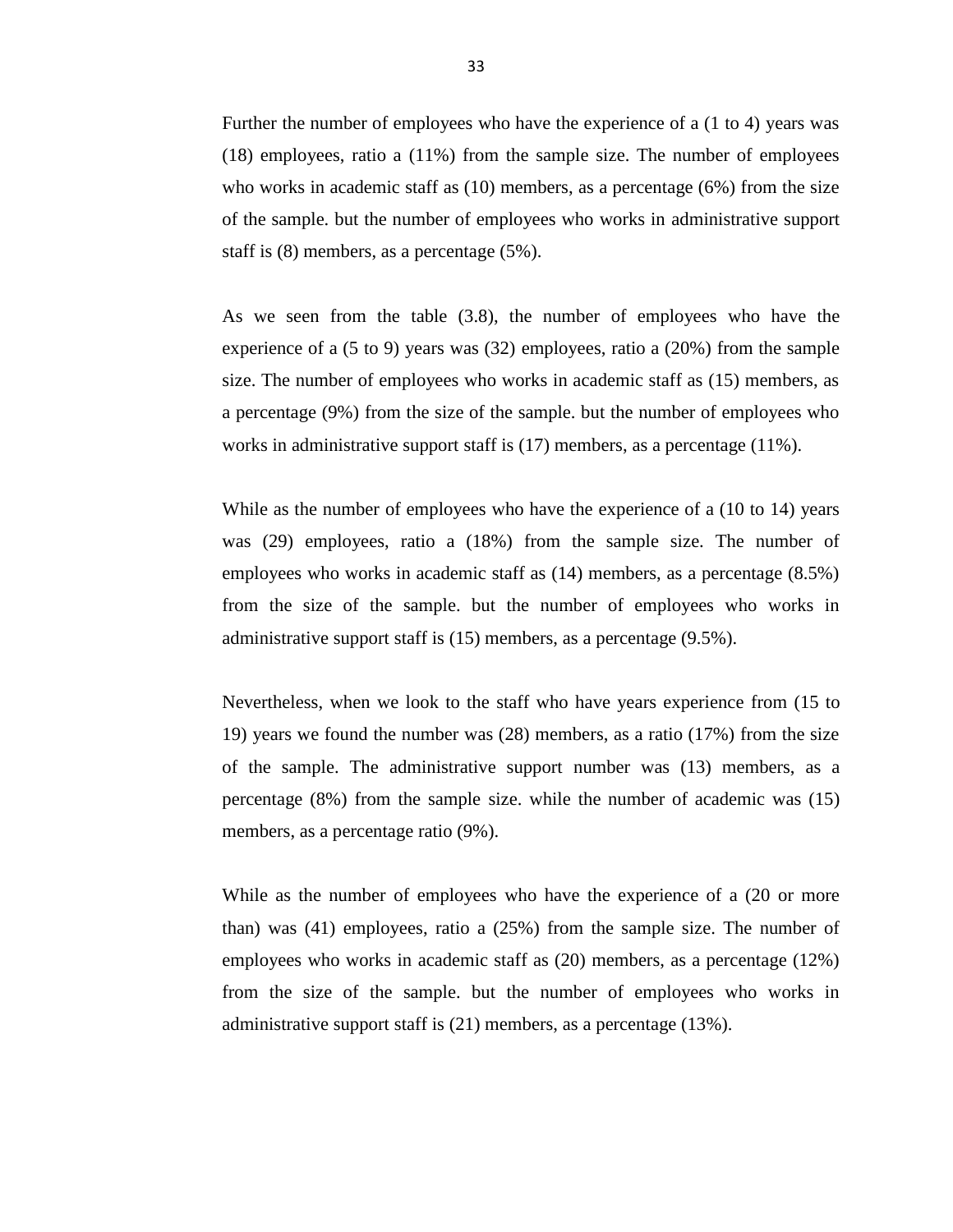Seen from the table above, which shows the sample distribution depending on the variable years of monthly salary, The number of employees who gets monthly salary less than \$1000 was( 31) members, was ratio (19% )from the sample size. The number of the academic staff was (5) as a percentage (3%) from the sample size. While as the number of the administrative support staff was (25) member, as a percentage (16%) from the size of the sample.

The employees who gets monthly salary between (\$1000 to \$1455) that the biggest number of categories, the number was (82) members, as the percentage (50%). The number of the academic staff was (42) members, as a percentage (26%). while the number of the administrative support staff was (40) members, as a percentage ( 24%) from the sample size.

Moreover we found the category of the monthly salary \$1500 to \$1999 have the number was (23) members, as the percentage (14%). The number of the academic staff was (15) members, as a percentage (9%). while the number of the administrative support staff was (8) members, as a percentage (5%) from the sample size.

Finally, we find that the (28) employees who gets salary \$2000 or more, as a percentage (17%) from the sample size. The number of the academic staff was (18) members, as a percentage (11%). while the number of the administrative support staff was 10 members, as a percentage (6%) from the sample size.

#### **3.5 Data Analysis Techniques**

From the questionnaires, a few procedures can be done such as checking the data for accuracy. Besides that, the questions were being code to enable for analysis using Statistical Packages for the Social Science (SPSS).Using the following statistical treatments:

-Averages, standard deviations, and percentages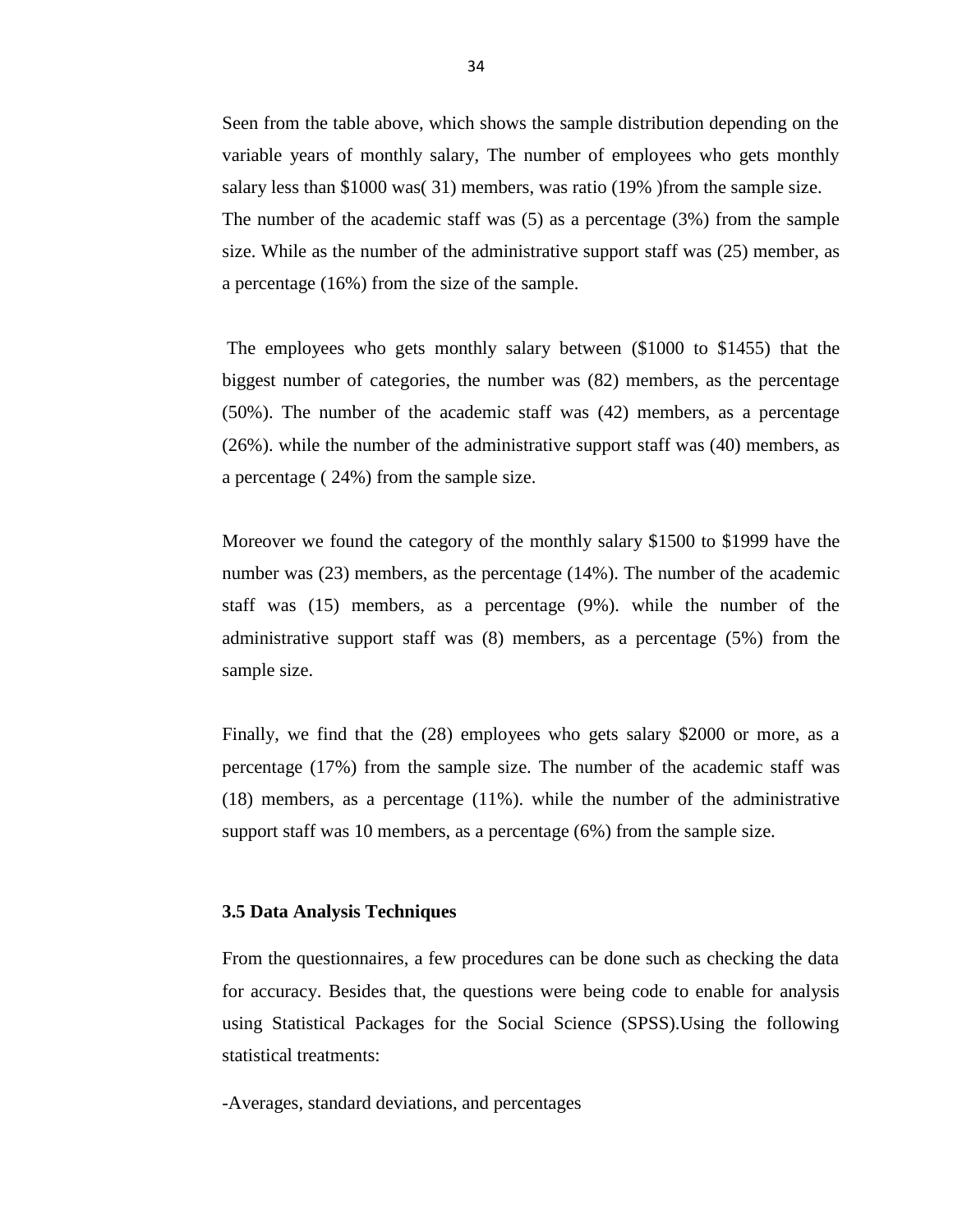-Independent-T-test

-One Way ANOVA - one-way analysis of variance test

- Fishers Least Significant Difference (LSD) test in Prism

This was following by the examination and presentation of demographic profile of respondents using Descriptive Statistic. According to Zikmund (2000), descriptive analysis refers to the transformation of the raw data into a form that will make them easy to understand and interpret.

Secondly, the Cronbach Alpha testing will be used as it is the most well accepted reliability test tools applied by social researcher Sekaran (2006). In Cronbach's Alpha reliability analysis, the closer Cronbach's Alpha to 1.0, the higher the internal consistency reliability. (Cronbach's Alpha; Cronbach, (1946)). Cronbach measures;

- 1. Reliability less than 0.6 considered poor.
- 2. Reliability in the range 0.7 considered acceptable.
- 3. Reliability more than 0.8 considered good

Third, in order to determine whether there are significant relationships among the independent variables and dependent variable, Pearson Correlation Coefficient analysis will be carry out. The scale model suggested by Davies (1971) used to describe the relationship between the independent variables and the dependent variable, are as shown below:

- 1. 0.7 and above very strong relationship,
- 2. 0.50 to 0.69 strong relationship,
- 3. 0.30 to 0.49 moderate relationship,
- 4. 0.10 to 0.29 low relationships and
- 5. 0.01 to 0.09 very low relationship.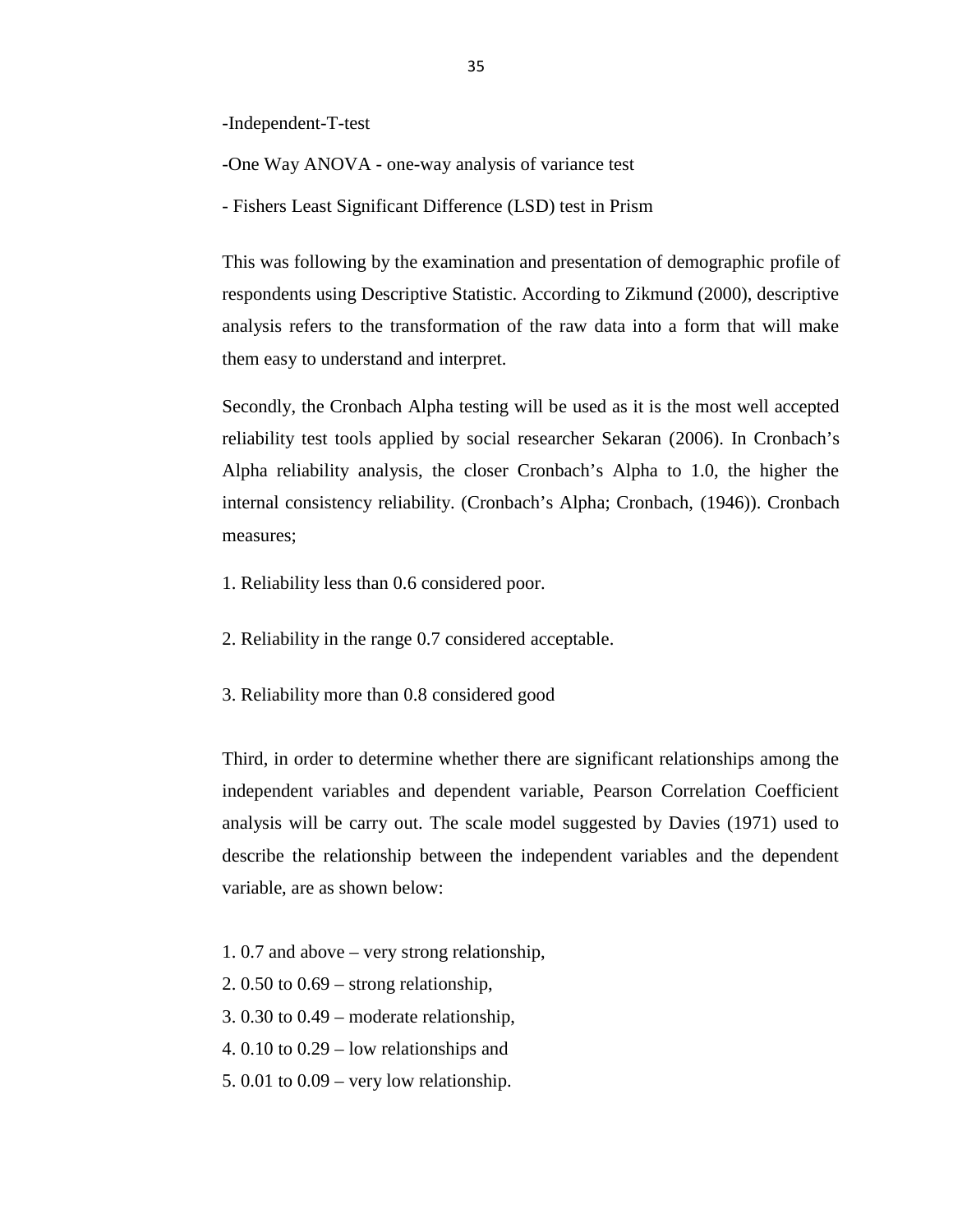## **CHAPTER 4**

### **RESULTS AND ANALYSIS**

#### **4.1 Introduction**

This chapter describes the results of the data analysis. The Statistical Package for Social Sciences Version 17 has used to explore the data. Reliability analysis and descriptive analysis have used to assess the goodness of the measures. Finally, the answer of the questions, using correlation analysis and ANOVAs test, T-test to analysis, LSD test are discussed.

## **4.2 Reliability Analysis**

The Cornbach's alpha reliability coefficient normally extends between 0 and 1, while there is no lower limit to the coefficient, the closer the Cronbach's alpha coefficients is to 1.0, the greater the internal coherence of the items in the scale. The following rules of thumb are provided for Cronbach's alpha values:  $>= 9$ Excellent,  $>= 0.8$  Good,  $>= 0.7$ , Acceptable  $>= 0.6$ , Questionable,  $>= 0.5$  Poor, and  $< 5$ Unacceptable.

Based on the output of the analysis, the Cronbach's alpha the reliability of all the measures was comfortably above 0.70, ranging from 0.72 to 0.84. In summary, the instrument used to measure each variable in this study is reliable.

**Table 4.1 Summary of Reliability Analysis**

| <b>Variables</b>            | Number of    | Number of              |       | <b>Reliability</b> |
|-----------------------------|--------------|------------------------|-------|--------------------|
|                             | <b>Items</b> | <b>Items Discarded</b> | Alpha |                    |
| Affective Commitment (AC)   | 8            |                        | .817  | Good               |
| Continuance Commitment (CC) | 8            |                        | .720  | Acceptable         |
| Normative Commitment (NC)   | 8            | 0                      | .760  | Acceptable         |
| Organizational commitment   | 24           | $\theta$               | .765  | Acceptable         |
| <b>Job Satisfaction</b>     | 20           | 0                      | .840  | Good               |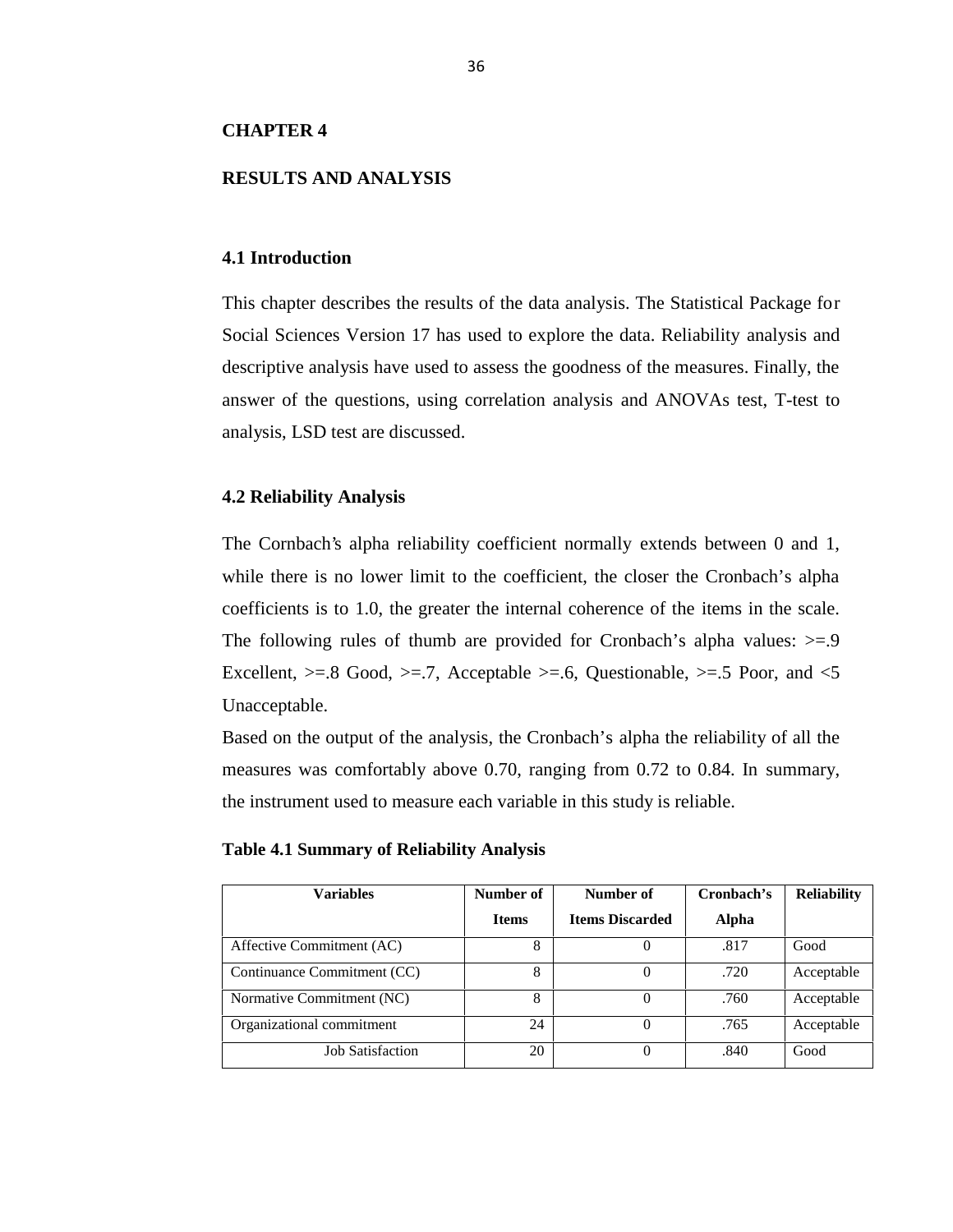## **4.3 Descriptive**

The summary of the descriptive statistics to all variables are evaluated depending on a 5-point scale (1 being very high disagree to 5 being very high agree). The results show that the mean on affective commitment was  $3.51$  with  $SD = 0.90$ , the mean for continuance commitment was  $3.61$  with  $SD = 0.99$ , the mean for normative commitment was  $3.55$  with SD = 0.76 but the mean if organizational commitment was 3.55 and with SD= .88 and the mean and standard deviation for job satisfaction was 3.54 and 0.76 respectively. The mean values of all the variables are slightly (moderately satisfied).

| Factor                    | N   | Min  | Max. | Mean | <b>SD</b> |
|---------------------------|-----|------|------|------|-----------|
| Job satisfaction          | 164 | 2.00 | 4.86 | 3.71 | 0.89      |
| Affective commitment      | 164 | 2.17 | 4.86 | 3.51 | 0.90      |
| Continuance commitment    | 164 | 1.65 | 4.43 | 3.61 | 0.99      |
| Normative commitment      | 164 | 2.33 | 4.67 | 3.55 | 0.76      |
| Organizational commitment | 164 | 2.05 | 4.65 | 3.55 | 0.88      |
| Valid N (list wise)       |     |      | 164  |      |           |

**Table 4.2 Overall Descriptive Statistics of the Study Variables**

## **4.4 The Study Analyzed Questions**

# **Q1: Does Job Satisfaction Exist amongst Palestine Technical College Academics staff?**

To answer the study question the researcher used the averages, standard deviations, and percentages and rating the degree of job satisfaction. The following ranking the degree of job satisfaction has adopted as follows: that based on the scale in terms of averages, as shown in the following rating:

| Level   | Below 3       | $3 - 3.49$       | $3.50 - 3.99$ | $4.00 - 4.49$ | 4.50 and above   |
|---------|---------------|------------------|---------------|---------------|------------------|
| Average | Not satisfied | Neutral (neither | Slightly      | Satisfied     | Highly satisfied |
|         |               | satisfied or     | moderately    |               |                  |
|         |               | dissatisfied     | satisfied     |               |                  |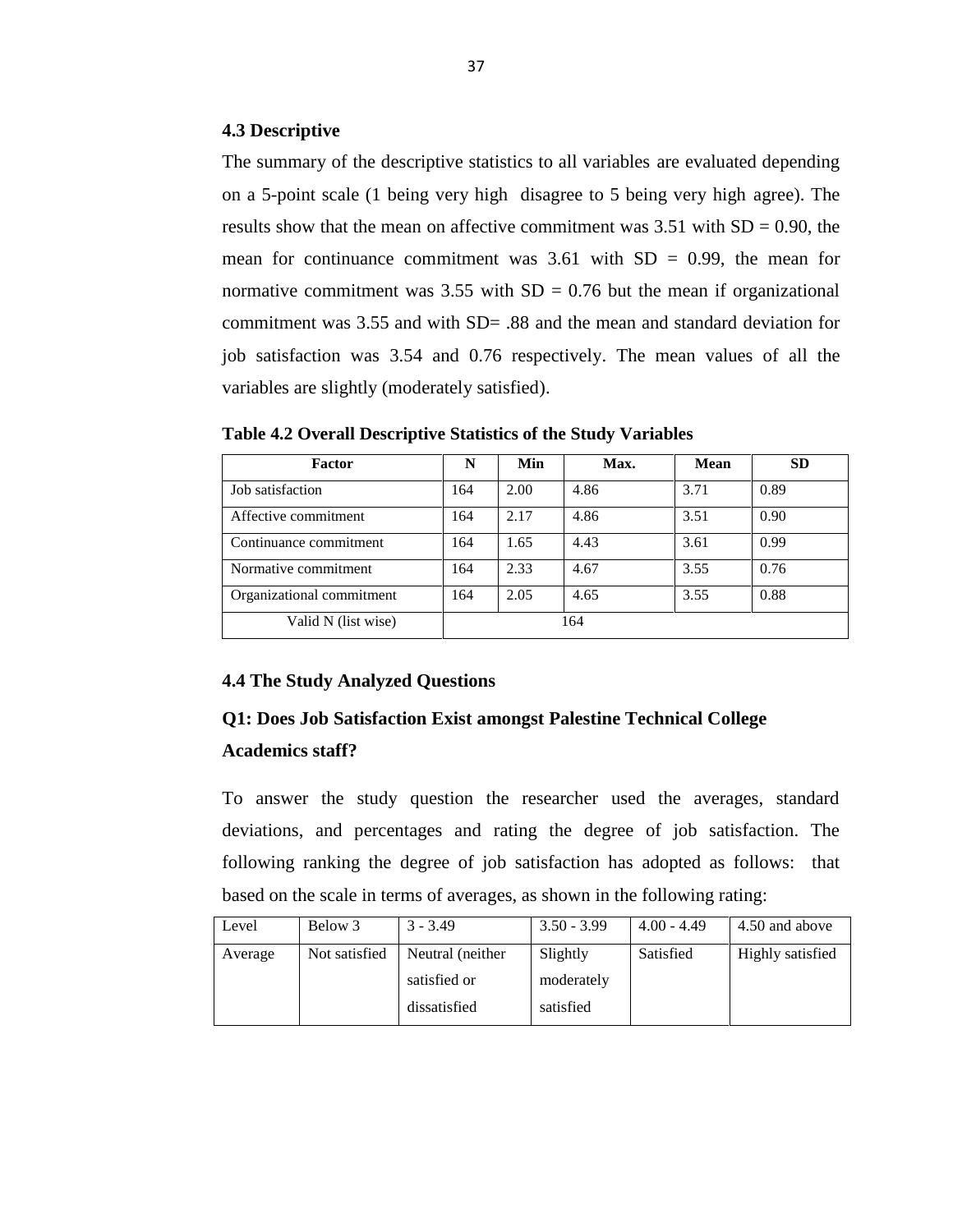| $\bf No$ | Paragraph                                            | Mean | <b>SD</b> | Percentage |
|----------|------------------------------------------------------|------|-----------|------------|
| 1.       | Being able to keep busy all the time (Activity)      | 3.05 | 1.16      | 61.0       |
| 2.       | The chance to work alone on the job (Independence)   | 3.47 | 1.16      | 69.1       |
| 3.       | The chance to do different things from time to time  | 4.28 | .64       | 85.6       |
|          | (Variety)                                            |      |           |            |
| 4.       | The chance to be somebody in the community (Social   | 4.13 | .82       | 82.6       |
|          | Status)                                              |      |           |            |
| 5.       | The way my boss handles his/her subordinates         | 3.96 | .81       | 79.3       |
|          | (Supervision/human relations)                        |      |           |            |
| 6.       | The competence of my supervisor in making decisions  | 4.02 | .93       | 80.4       |
|          | (Supervision/technical)                              |      |           |            |
| 7.       | Being able to do things that don't go against my     | 4.02 | .78       | 80.3       |
|          | conscience (Moral values)                            |      |           |            |
| 8.       | The way my job provides for steady employment        | 2.80 | 1.05      | 65.1       |
|          | (Security)                                           |      |           |            |
| 9.       | The chance to do things for other people (Social     | 3.77 | .87       | 75.5       |
|          | service)                                             |      |           |            |
| 10.      | The chance to tell people what to do (Authority)     | 4.43 | .57       | 86.1       |
| 11.      | The chance to do something that makes use of my      | 4.28 | .64       | 85.6       |
|          | abilities (Ability)                                  |      |           |            |
| 12.      | The way company policies are put into practice       | 3.02 | 1.14      | 60.3       |
|          | (Policies and practices)                             |      |           |            |
| 13.      | My pay and the amount of work I do (Compensation)    | 2.88 | 1.17      | 57.6       |
| 14.      | The chances for advancement in this job              | 3.15 | 1.14      | 63.0       |
|          | (Advancement)                                        |      |           |            |
| 15.      | The freedom to use my own judgment (Responsibility)  | 3.09 | .76       | 78.8       |
| 16.      | The chance to try my own methods of doing the job    | 4.45 | .57       | 88.9       |
|          | (Creativity).                                        |      |           |            |
| 17.      | The working conditions (Working conditions)          | 2.85 | 1.09      | 57.1       |
| 18.      | The way my colleagues get along with each other (Co- | 3.96 | .81       | 79.3       |
|          | workers)                                             |      |           |            |
| 19.      | The praise I get for doing a good job. (Recognition) | 3.34 | 1.11      | 68.7       |
| 20.      | The feeling of accomplishment I get from the job     | 4.02 | .78       | 80.3       |
|          | (Achievement)                                        |      |           |            |
|          | Total to all Paragraphs                              | 3.64 | .9        | 74.23      |

**Table 4.3 Averages, SD, depending on the Job Satisfaction of Academics Staff**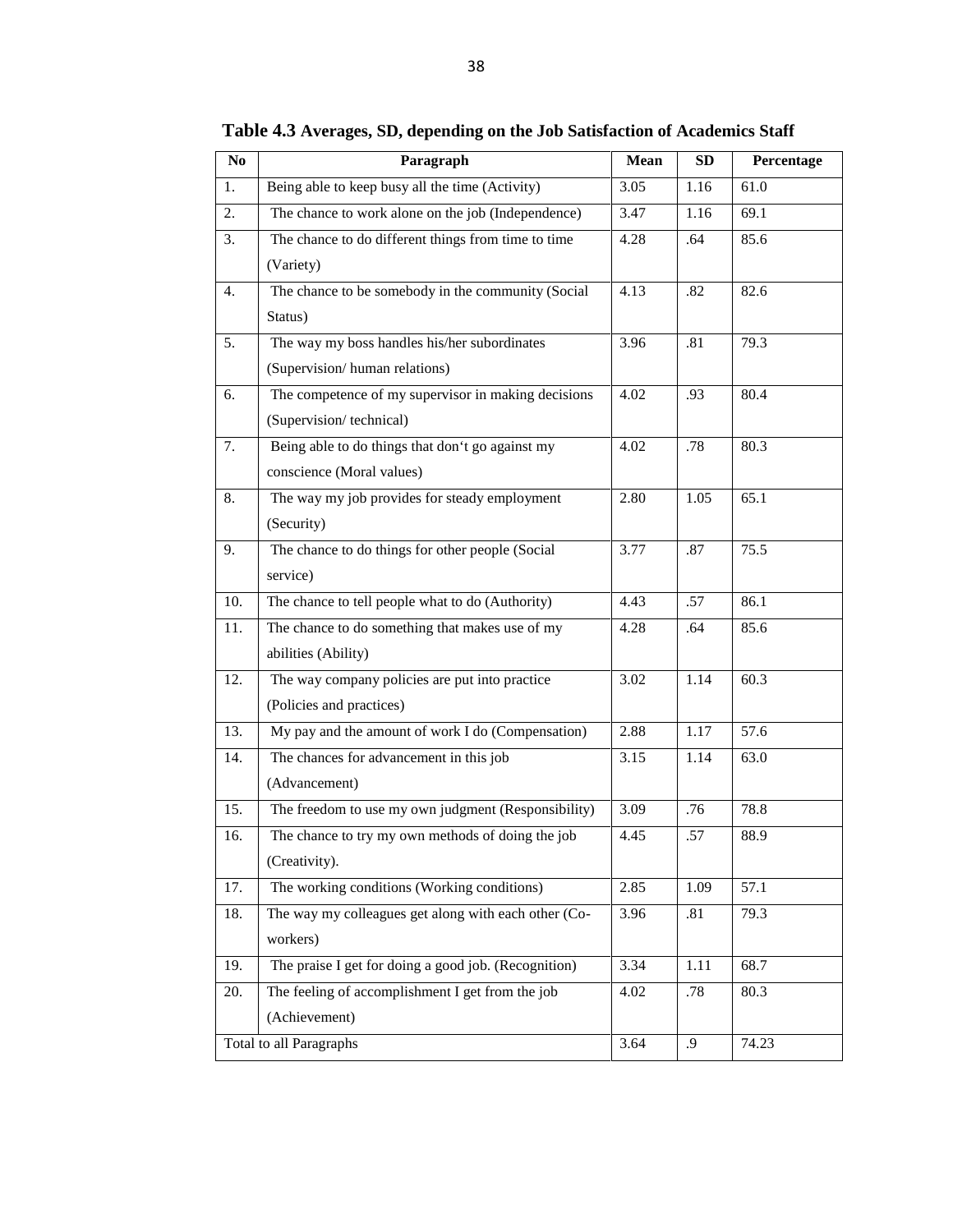It is noticeable that all the averages between (2.80 to 4.43) and this gives an indication that the statistical averages not in excess of (4.5 and above) indicate the presence of a high level of job satisfaction. As we seen from the above table that paragraphs (8,13,17) have got a not satisfied estimate, while as the paragraphs  $(1,2,12,14,15,19)$  have a Neutrals, and  $(5, 9, 18)$  have got a slightly estimate, while as  $(3, 4, 6, 7, 10, 11, 16, 20)$  have got a satisfied estimate. The total score of all paragraphs at job satisfaction for Academics staff have got slightly estimate.

# **Q2: Does Organizational Commitment Exist Amongst Palestine Technical College Academics Staff.**

| Table 4.4 Averages, SD, Depending on the Affective Commitment of Academics |  |
|----------------------------------------------------------------------------|--|
| <b>Staff</b>                                                               |  |

| No | Paragraph                                            | <b>Mean</b> | <b>SD</b> | Percentage |
|----|------------------------------------------------------|-------------|-----------|------------|
| 1. | I would be very happy to spend the rest of my        | 3.56        | .81       | 79.8       |
|    | career with this organization.                       |             |           |            |
| 2. | I enjoy discussing about my organization with        | 4.7         | .96       | 83.4       |
|    | people outside it.                                   |             |           |            |
| 3. | I really feel as if this organization's problems are | 3.6         | .69       | 79.8       |
|    | my own.                                              |             |           |            |
| 4. | I think that I could easily become as attached to    | 4.2         | .88       | 80.1       |
|    | another organization as I am to this one.            |             |           |            |
| 5. | I do not feel like 'part of the family' at my        | 3.4         | .78       | 79.4       |
|    | organization.                                        |             |           |            |
| 6. | I do not feel 'emotionally attached' to this         | 2.1         | 1.14      | 60.1       |
|    | organization.                                        |             |           |            |
| 7. | This organization has a great deal of personal       | 4.1         | .79       | 78.3       |
|    | meaning for me.                                      |             |           |            |
| 8. | I do not feel a 'strong' sense of belonging to my    | 1.6         | 1.01      | 58.1       |
|    | organization.                                        |             |           |            |
|    | <b>Total Paragraphs</b>                              | 3.51        | 0.88      | 74.87      |
|    |                                                      |             |           |            |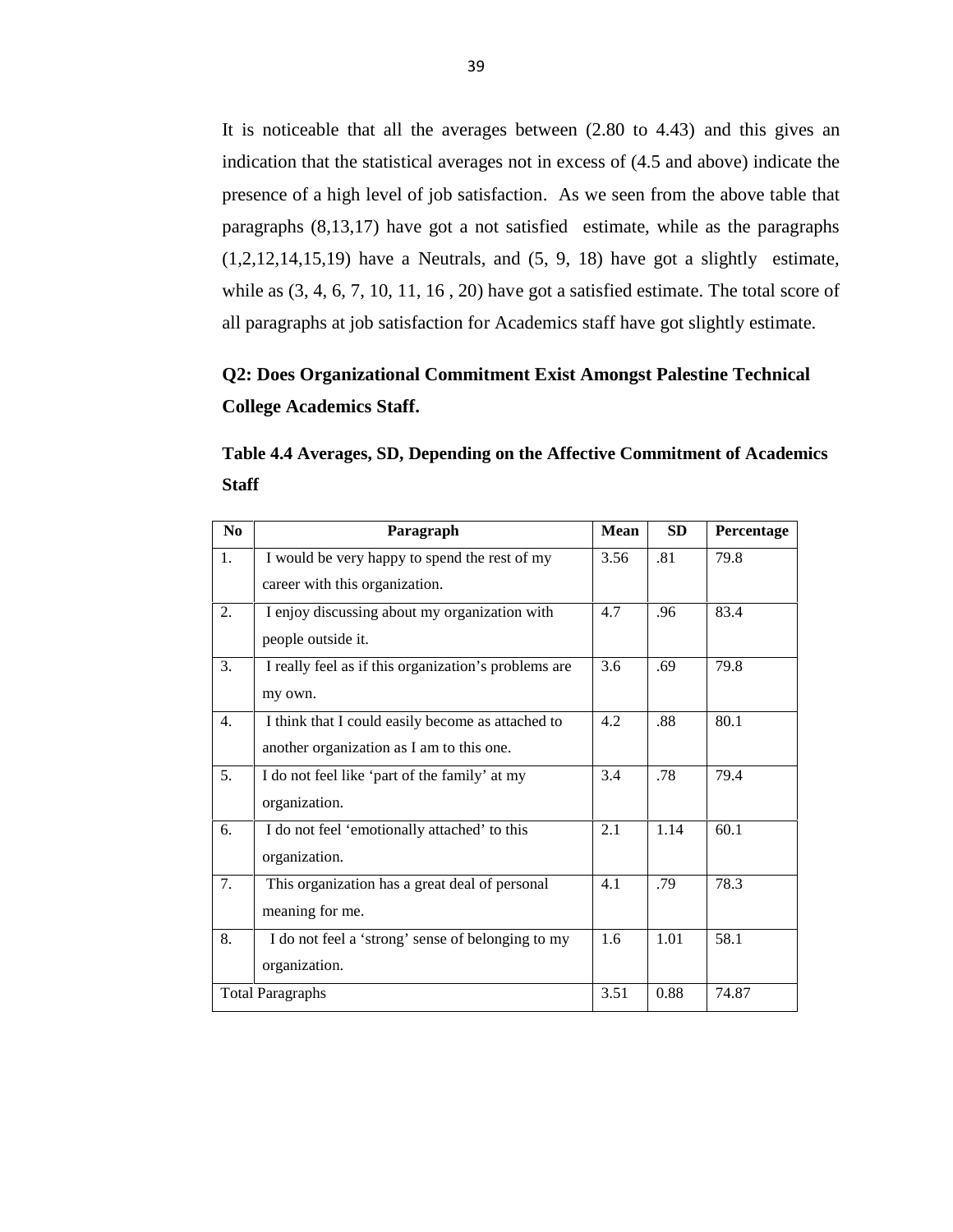It is noticeable that all the averages between (1.6 to 4.7) and this gives an indication that the statistical averages not excess of (4.5 and above) indicate the presence of a high level of affective commitment. As we seen from the above table that paragraph (2) have got a high estimate, while paragraph (5) have got Neutrals estimate, but the paragraphs $(6,8)$  have got not satisfied estimate, while as the paragraphs ( 1, 3) have got a slightly estimate, and paragraphs (4 ,7) have got a satisfied estimate. The total score of all paragraphs at affective commitment for academics staff have slightly estimate.

| No                      | Paragraph                                                 | <b>Mean</b> | <b>SD</b> | Percentage |
|-------------------------|-----------------------------------------------------------|-------------|-----------|------------|
| 9.                      | I am not afraid of what might happen if I quit my job     | 3.05        | 1.09      | 61.4       |
|                         | without having another one lined up.                      |             |           |            |
| 10.                     | It would be very hard for me to leave my organization     | 2.89        | 1.13      | 57.8       |
|                         | right now, even if I wanted to.                           |             |           |            |
| 11.                     | Too much in my life would be disrupted if I decided to    | 2.88        | 1.17      | 57.6       |
|                         | leave my organization now.                                |             |           |            |
| 12.                     | It would not be too costly for me to leave my             | 3.01        | 1.09      | 60.2       |
|                         | organization now.                                         |             |           |            |
| 13.                     | Right now, staying with my organization is a matter of    | 3.9         | 0.78      | 78.1       |
|                         | necessity as much as desire.                              |             |           |            |
| 14.                     | I feel that I have very few options to consider leaving   | 2.58        | 1.07      | 51.5       |
|                         | this organization.                                        |             |           |            |
| 15.                     | One of the few serious consequences of leaving this       | 2.9         | 0.73      | 58.1       |
|                         | organization would be the scarcity of available           |             |           |            |
|                         | alternatives.                                             |             |           |            |
| 16.                     | One of the major reasons I continue to work for this      | 2.80        | 1.05      | 56.1       |
|                         | organization is that leaving would require considerable   |             |           |            |
|                         | personal sacrifice another organization may not match the |             |           |            |
|                         | overall benefits I have here.                             |             |           |            |
| <b>Total Paragraphs</b> |                                                           | 3.20        | 1.01      | 60.1       |

**Table 4.5 Averages, SD Depending on the Continuance Commitment of Academic Staff**

It is noticeable that all the averages between (2.80 to 3.9) and this gives an indication that the statistical averages not excess of (4.5 and above) indicate the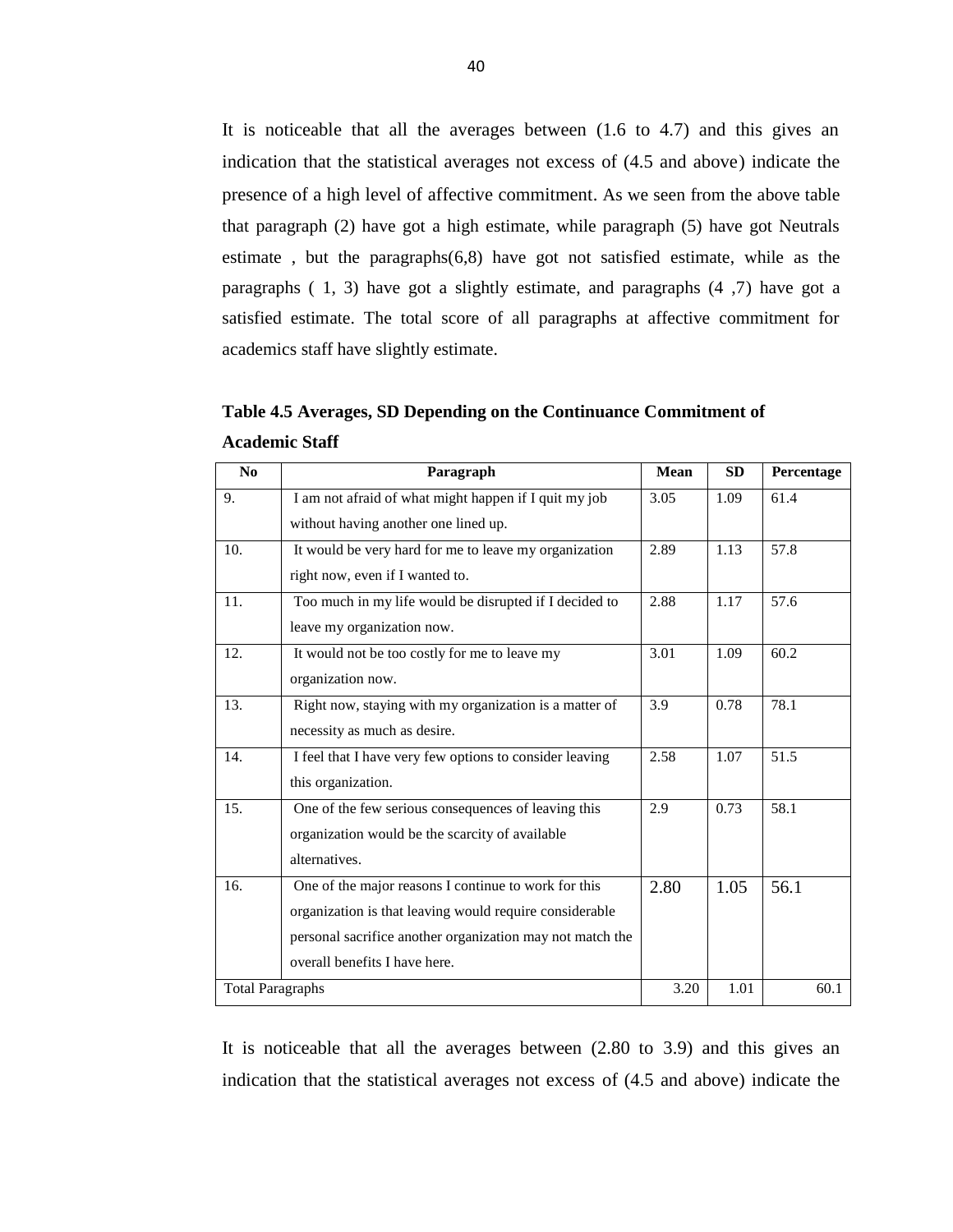presence of a high level of continuance commitment. As we seen from the above table that no paragraphs have got a high estimate, while paragraphs (5, 12) have got Neutrals estimate , but the paragraphs (10, 11, 14, 15, 16) have got not satisfied estimate, while as the paragraph ( 13) have got a slightly estimate, and no paragraphs have got a satisfied estimate. The total score of all paragraphs at continuance commitment for academics staff have Neutrals' estimate.

**Table 4.6 Averages, SD Depending on the Normative Commitment of Academics Staff**

| No  | Paragraph                                                 | <b>Mean</b> | <b>SD</b> | Percentage |
|-----|-----------------------------------------------------------|-------------|-----------|------------|
| 17. | I think that people these days move from company to       | 3.42        | .71       | 74.1       |
|     | company too often.                                        |             |           |            |
| 18. | I do not believe that a person must always be loyal to    | 3.66        | .65       | 76.3       |
|     | his or her organization.                                  |             |           |            |
| 19. | Jumping from organization to organization does not        | 3.56        | .56       | 78.1       |
|     | seem at all unethical to me.                              |             |           |            |
| 20. | One of the major reasons I continue to work in this       | 3.1         | .90       | 65.4       |
|     | organization is that I believe loyalty is important and   |             |           |            |
|     | therefore feel a sense of moral obligation to remain.     |             |           |            |
| 21. | If I got another offer for a better job elsewhere I would | 4.1         | .67       | 80.1       |
|     | not feel it was right to leave my organization.           |             |           |            |
| 22. | I was taught to believe in the value of remaining loyal   | 3.7         | .56       | 75.1       |
|     | to one organization.                                      |             |           |            |
| 23. | Things were better in the days when people stayed in      | 2.8         | 1.02      | 59.2       |
|     | one organization for most of their careers.               |             |           |            |
| 24. | I do not think that to be a 'company man' or 'company     | 3.0         | .96       | 63.4       |
|     | woman' is sensible anymore.                               |             |           |            |
|     | <b>Total Paragraphs</b>                                   | 3.41        | 0.75      | 71.46      |

It is noticeable that all the averages between (2.80 to 4.1) and this gives an indication that the statistical averages not excess of (4.5 and above) indicate the presence of a high level of normative commitment. As we seen from the above table that no paragraphs have got a high estimate, while paragraphs (17, 20, 24) have got Neutrals estimate , but the paragraph (23) have got not satisfied estimate, while as the paragraphs (18, 19, 22) have got a slightly estimate, and paragraph (21) have got a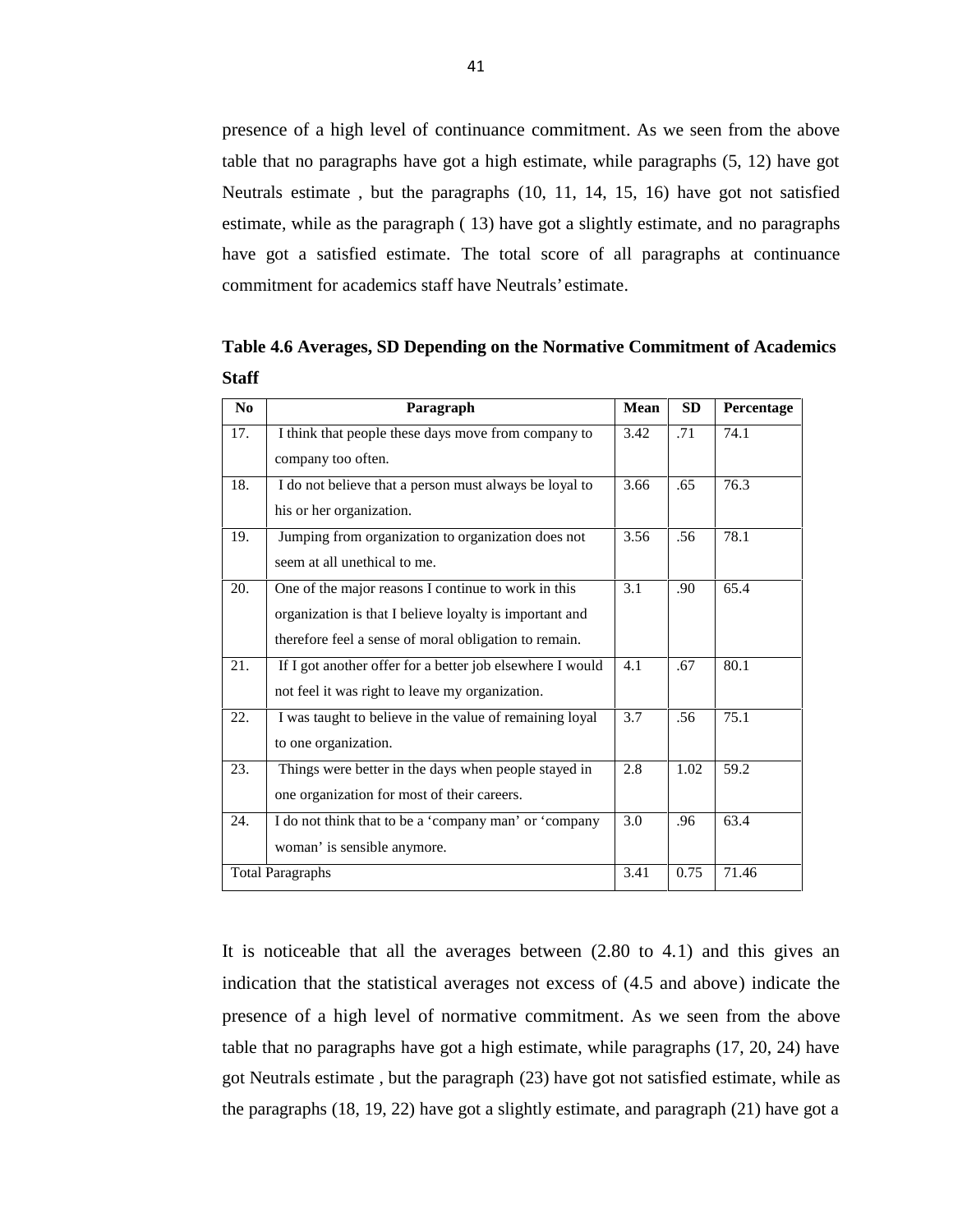satisfied estimate. The total score of all paragraphs at normative commitment for Academics staff have Neutrals' estimate.

**Table 4.7 Averages, SD Depending on the Organizational Commitment of Academics staff**

| No | Paragraph                 | <b>Mean</b> | <b>SD</b> | <b>Percentage</b> |
|----|---------------------------|-------------|-----------|-------------------|
|    | Affective commitment      | 3.51        | 0.88      | 74.87             |
|    | Continuance commitment    | 3.20        | 1.01      | 60.1              |
| 3. | Normative commitment      | 3.41        | 0.75      | 71.46             |
|    | Organizational commitment | 3.40        | 0.88      | 68.81             |

It is noticeable that all the averages between (3.2 to 3.51) and this give an indication that the statistical averages in excess of (3 to 3.49) indicate the presence of a neutrals level of organizational commitment.

## **Q3: Does Job Satisfaction Exist Amongst Palestine Technical College Administrative Support Staff?**

To answer the study question the researcher used the averages, standard deviations, and percentages and rating the degree of job satisfaction. The following ranking the degree of job satisfaction has adopted as follows: that based on the scale in terms of averages, as shown in the following rating:

| Level   | Below 3       | $3 - 3.49$       | $3.50 - 3.99$ | $4.00 - 4.49$ | 4.50 and above   |
|---------|---------------|------------------|---------------|---------------|------------------|
| Average | Not satisfied | Neutral (neither | Slightly      | Satisfied     | Highly satisfied |
|         |               | satisfied or     | moderately    |               |                  |
|         |               | dissatisfied     | satisfied     |               |                  |

# **Table 4.8 Averages, SD Depending on the Job Satisfaction of Administrative Support Staff**

| No       | Paragraph                                       | <b>Mean</b> | <b>SD</b> | <b>Percentage</b> |
|----------|-------------------------------------------------|-------------|-----------|-------------------|
| . .      | Being able to keep busy all the time (Activity) | 3.05        |           |                   |
| <u>.</u> | The chance to work alone on the job             | 3.3         | .12       | 65.2              |
|          | (Independence)                                  |             |           |                   |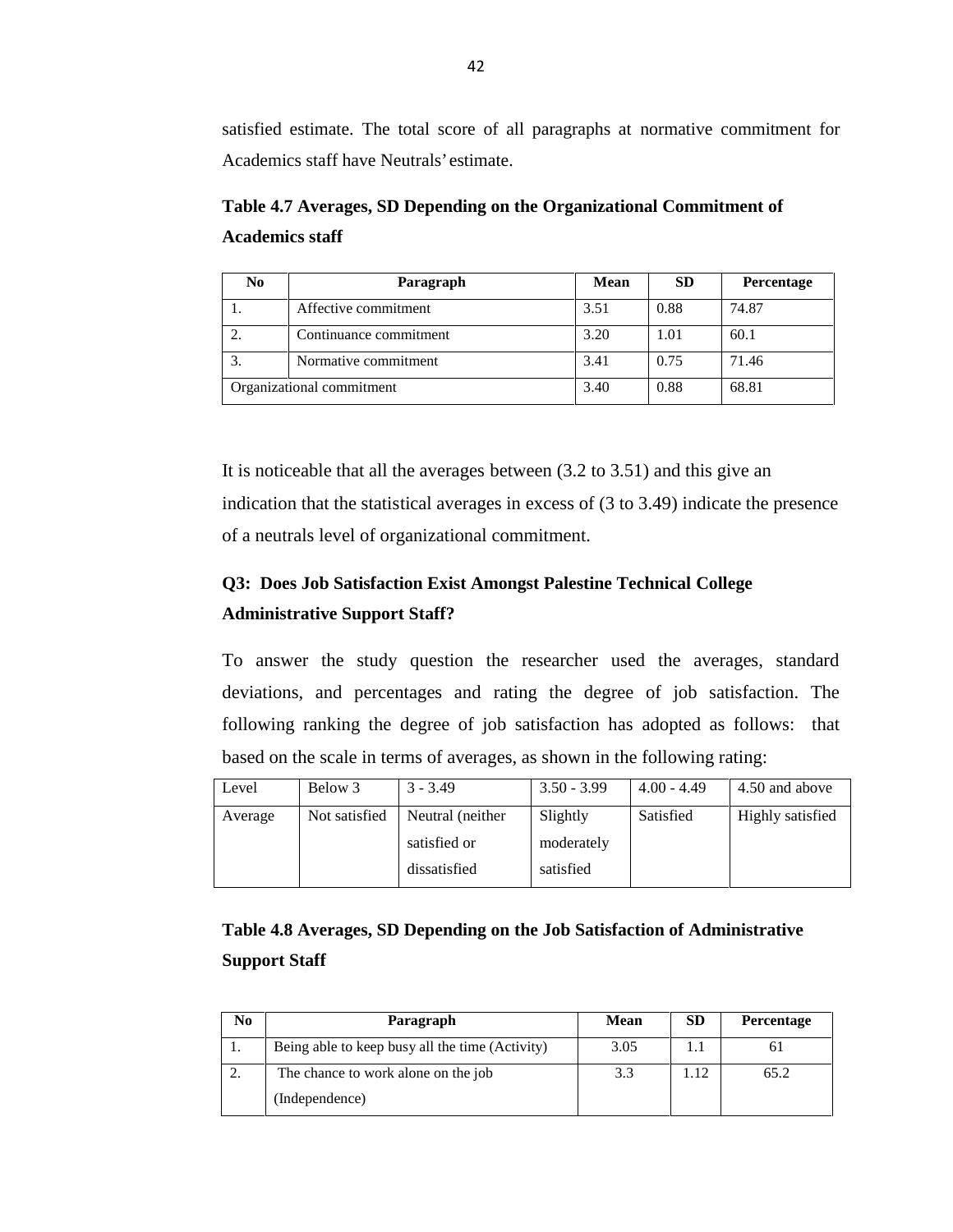| 3.  | The chance to do different things from time to   | 4.1            | 0.6  | 83.6  |
|-----|--------------------------------------------------|----------------|------|-------|
|     | time (Varieties)                                 |                |      |       |
| 4.  | The chance to be somebody in the community       | $\overline{4}$ | 0.79 | 80.3  |
|     | (Social Status)                                  |                |      |       |
| 5.  | The way my boss handles his/her subordinates     | 3.4            | 0.9  | 76.3  |
|     | (Supervision/human relations)                    |                |      |       |
| 6.  | The competence of my supervisor in making        | 3.93           | 1.01 | 78.9  |
|     | decisions (Supervision/technical)                |                |      |       |
| 7.  | Being able to do things that don't go against my | 3.86           | 0.75 | 78.2  |
|     | conscience (Moral values)                        |                |      |       |
| 8.  | The way my job provides for steady employment    | 2.5            | 1.12 | 63.2  |
|     | (Security)                                       |                |      |       |
| 9.  | The chance to do things for other people (Social | 3.56           | 0.84 | 75.2  |
|     | service)                                         |                |      |       |
| 10. | The chance to tell people what to do (Authority) | 4.12           | 0.57 | 85.7  |
| 11. | The chance to do something that makes use of     | 4.11           | 0.66 | 84.7  |
|     | my abilities (Ability)                           |                |      |       |
| 12. | The way company policies are put into practice   | 3              | 1.14 | 59.1  |
|     | (Policies and practices)                         |                |      |       |
| 13. | My pay and the amount of work I do               | 2.6            | 1.02 | 56.7  |
|     | (Compensation)                                   |                |      |       |
| 14. | The chances for advancement in this job          | 3.2            | 1.2  | 63    |
|     | (Advancement)                                    |                |      |       |
| 15. | The freedom to use my own judgment               | 3.01           | 0.78 | 78.5  |
|     | (Responsibility)                                 |                |      |       |
| 16. | The chance to try my own methods of doing the    | 4.02           | 0.6  | 85.9  |
|     | job. (Creativity)                                |                |      |       |
| 17. | The working conditions (Working conditions)      | 2.85           | 1.21 | 56.9  |
| 18. | The way my colleagues get along with each other  | 3.25           | 0.75 | 75.7  |
|     | (Co-workers)                                     |                |      |       |
| 19. | The praise I get for doing a good job.           | 3.01           | 1    | 65.7  |
|     | (Recognition)                                    |                |      |       |
| 20. | The feeling of accomplishment I get from the job | 3.78           | 0.74 | 78.1  |
|     | (Achievement)                                    |                |      |       |
|     | Total to all Paragraphs                          | 3.53           | 0.89 | 72.59 |

It is noticeable that all the averages between (2.5 to 4.12) and this gives an indication that the statistical averages not in excess of (4.5 and above) indicate the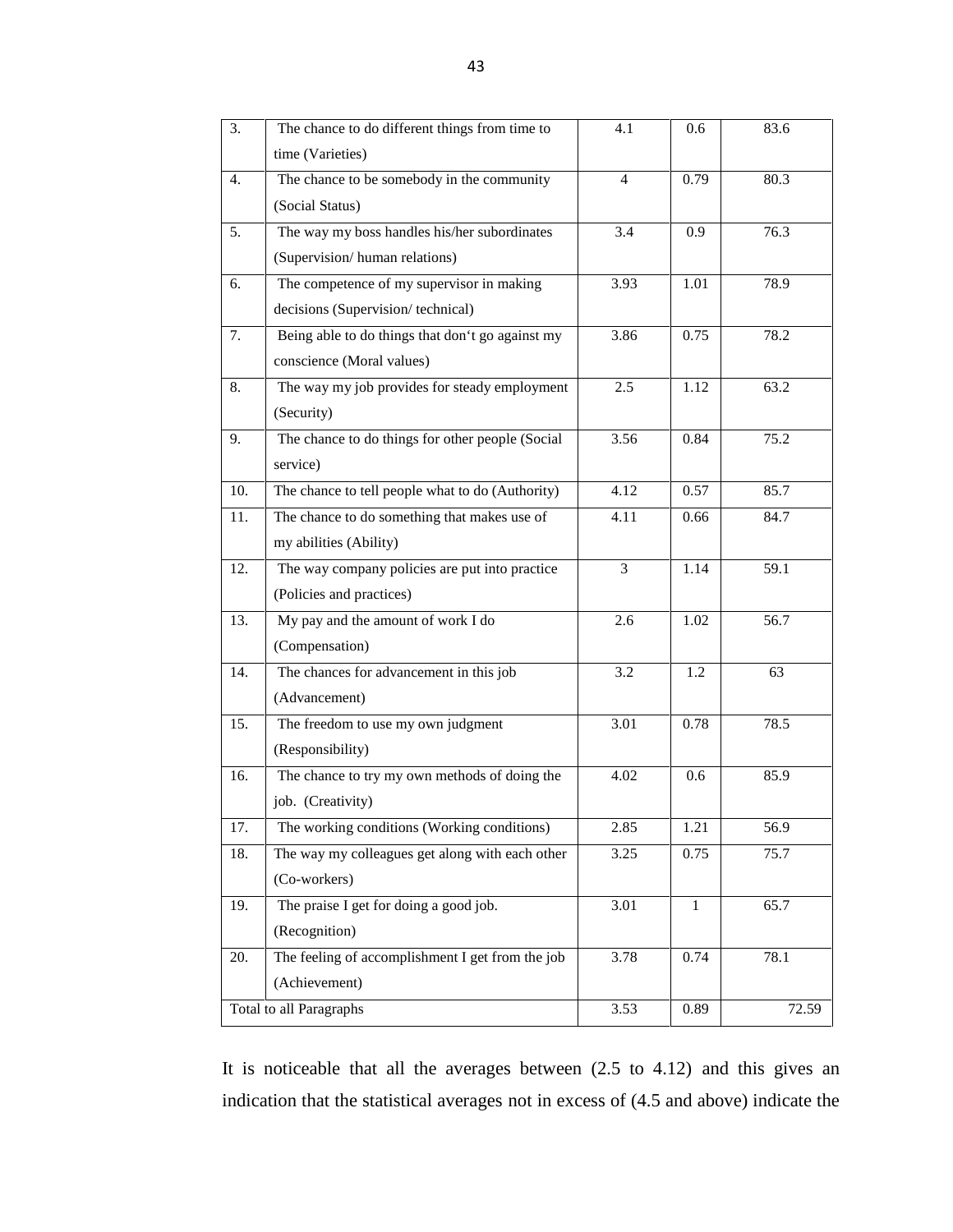presence of a high level of job satisfaction. As we seen from the above table that paragraphs (8,13,17) have got a not satisfied estimate, while as the paragraphs (1,2,5,12,14,15,18,19) have a Neutrals, and (6,7,9,20) have got a slightly estimate, while as (3, 4, 10, 11,16) have got a satisfied estimate. The total score of all paragraphs at job satisfaction for administrative support staff have slightly estimate.

## **Q4: Does Organizational Commitment Exist Amongst Palestine Technical College Administrative Support Staff.**

To answer the study question the researcher used the averages, standard deviations, and percentages and rating the degree of job satisfaction. The following ranking the degree of job satisfaction has adopted as follows: that based on the scale in terms of averages, as shown in the following rating:

| Level   | Below 3       | $3 - 3.49$       | $3.50 - 3.99$ | $4.00 - 4.49$ | 4.50 and above   |
|---------|---------------|------------------|---------------|---------------|------------------|
| Average | Not satisfied | Neutral (neither | Slightly      | Satisfied     | Highly satisfied |
|         |               | satisfied or     | moderately    |               |                  |
|         |               | dissatisfied     | satisfied     |               |                  |

# **Table 4.9 Averages, SD Depending on the Affective Commitment of Administrative Support Staff**

| N <sub>0</sub> | <b>Variables</b>                                            | <b>Mean</b>    | SD.  | Percentage |
|----------------|-------------------------------------------------------------|----------------|------|------------|
| 1.             | I would be very happy to spend the rest of my career with   | 3.2            | 0.9  | 78.2       |
|                | this organization.                                          |                |      |            |
| 2.             | I enjoy discussing about my organization with people        | 3.9            | 0.86 | 80.4       |
|                | outside it.                                                 |                |      |            |
| 3.             | I really feel as if this organization's problems are my     | 3.2            | 0.67 | 77.4       |
|                | own.                                                        |                |      |            |
| 4.             | I think that I could easily become as attached to another   | $\overline{4}$ | 0.92 | 79.3       |
|                | organization as I am to this one.                           |                |      |            |
| 5.             | I do not feel like 'part of the family' at my organization. | 2.9            | 1.02 | 69.4       |
| 6.             | I do not feel 'emotionally attached' to this organization.  | 2.3            | 1.11 | 59.3       |
| 7.             | This organization has a great deal of personal meaning      | 2.9            | 0.84 | 78.1       |
|                | for me.                                                     |                |      |            |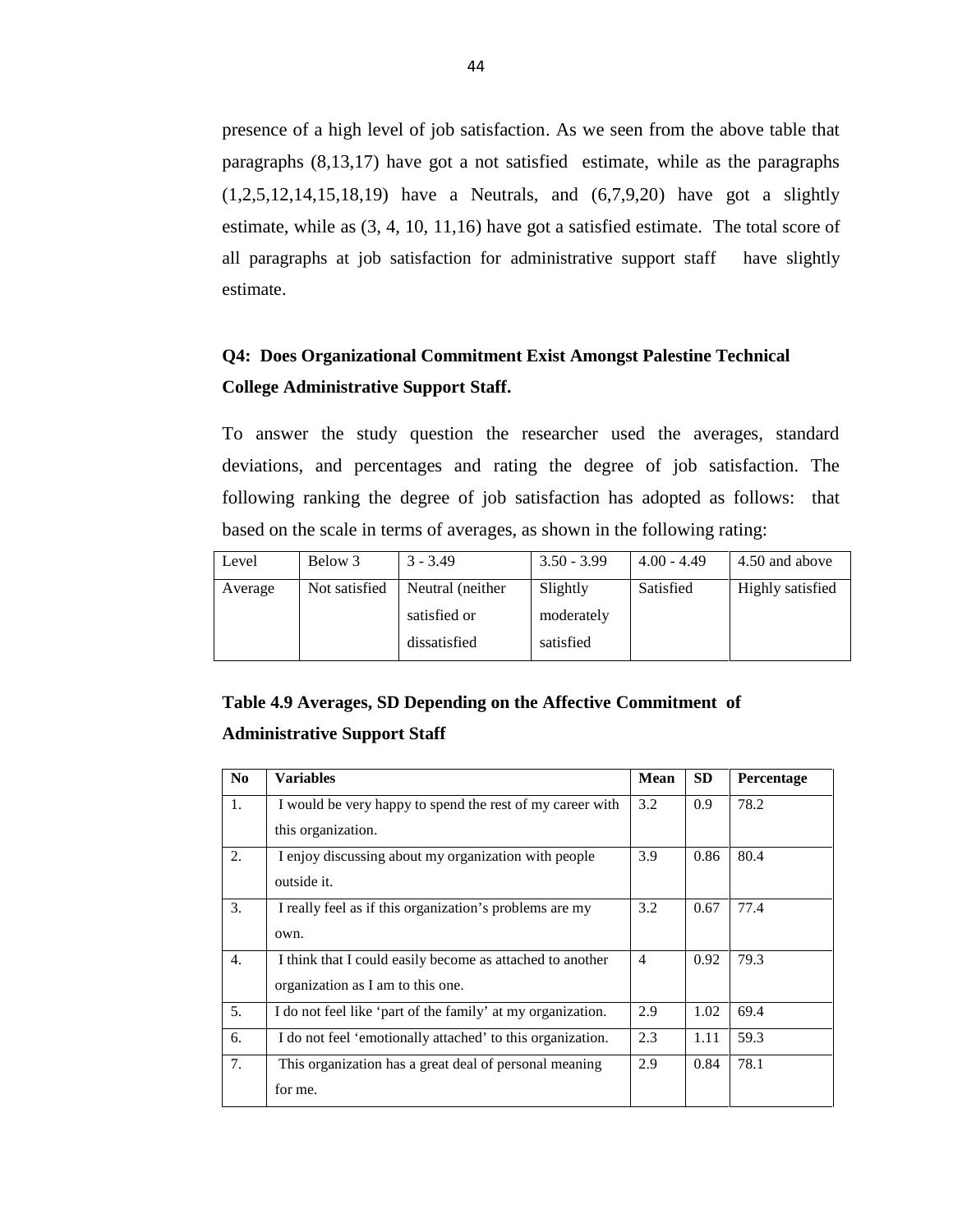| I do not feel a 'strong' sense of belonging to my | ن د               |      | 58.1  |
|---------------------------------------------------|-------------------|------|-------|
| organization.                                     |                   |      |       |
| <b>Total Paragraphs</b>                           | $\gamma$<br>ے . د | 0.91 | 72.52 |

It is noticeable that all the averages between (1.5 to 4) and this gives an indication that the statistical averages not excess of (4.5 and above) indicate the presence of a high level of affective commitment. As we seen from the above table that no paragraphs have got a high estimate, while paragraphs (1,3) have got Neutrals estimate , but the paragraphs (5,6,7,8) have got not satisfied estimate, while as the paragraph (2) have got a slightly estimate, and paragraph (5) have got a satisfied estimate. The total score of all paragraphs at affective commitment for administrative support staff have Naturals estimate.

## **Table 4.10 Averages, SD Depending on the Continuance Commitment of Administrative Support Staff**

| N <sub>0</sub> | <b>Variables</b>                                                                                                                                                                                                | <b>Mean</b> | <b>SD</b> | Percentage |
|----------------|-----------------------------------------------------------------------------------------------------------------------------------------------------------------------------------------------------------------|-------------|-----------|------------|
| 9.             | I am not afraid of what might happen if I quit my job<br>without having another one lined up.                                                                                                                   | 3.2         | 0.99      | 60.5       |
| 10.            | It would be very hard for me to leave my organization<br>right now, even if I wanted to.                                                                                                                        | 2.7         | 1.15      | 57.4       |
| 11.            | Too much in my life would be disrupted if I decided to<br>leave my organization now.                                                                                                                            | 2.67        | 1.05      | 55.7       |
| 12.            | It would not be too costly for me to leave my organization<br>now.                                                                                                                                              | 3.4         | 1.05      | 60.2       |
| 13.            | Right now, staying with my organization is a matter of<br>necessity as much as desire.                                                                                                                          | 3.7         | 0.76      | 77.5       |
| 14.            | I feel that I have very few options to consider leaving this<br>organization.                                                                                                                                   | 2.7         | 0.95      | 55.5       |
| 15.            | One of the few serious consequences of leaving this<br>organization would be the scarcity of available<br>alternatives.                                                                                         | 2.8         | 0.71      | 58.4       |
| 16.            | One of the major reasons I continue to work for this<br>organization is that leaving would require considerable<br>personal sacrifice another organization might not match<br>the overall benefits I have here. | 2.4         | 1.09      | 56.2       |
|                | <b>Total Paragraphs</b>                                                                                                                                                                                         | 2.92        | 0.96      | 60.17      |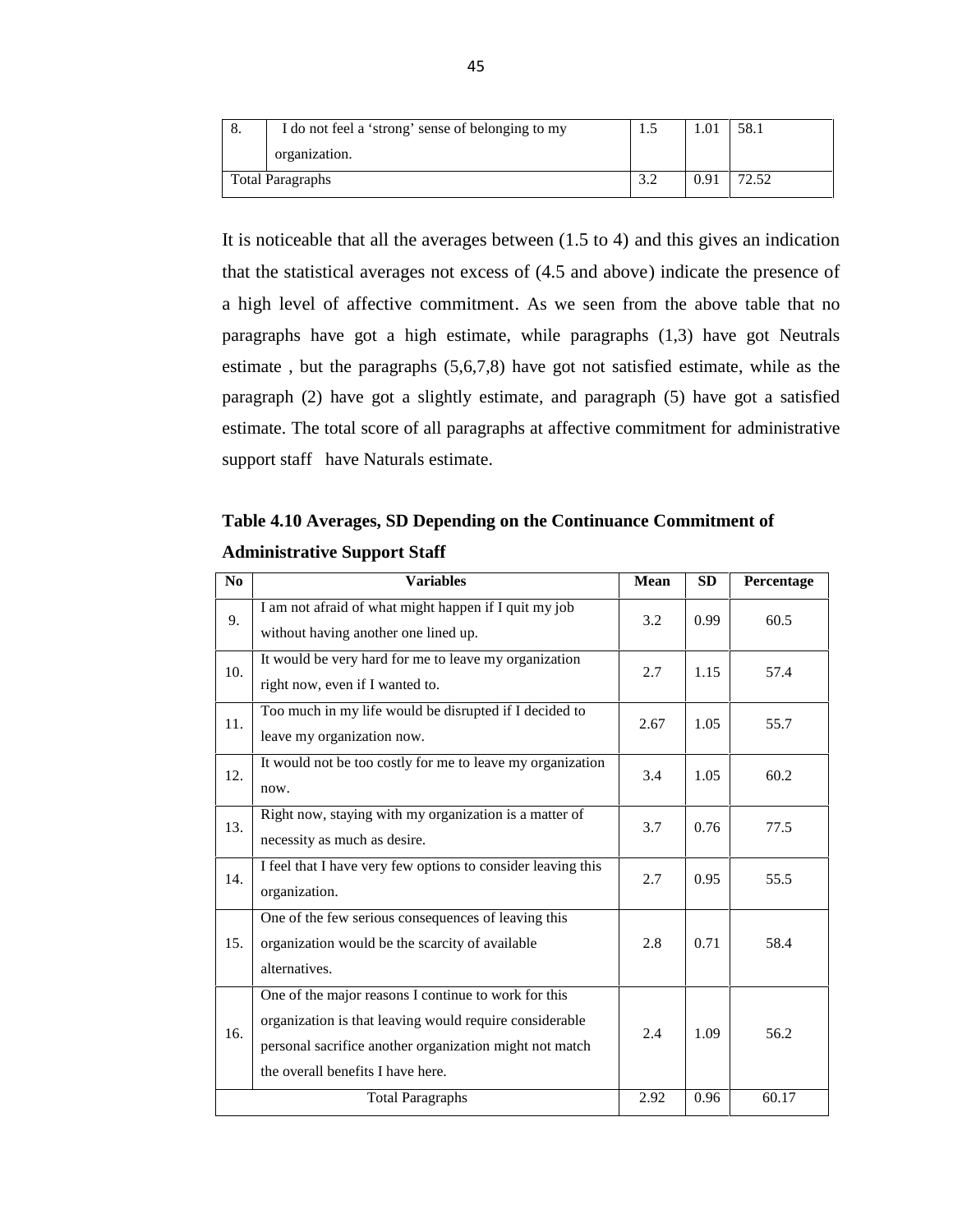It is noticeable that all the averages between (2.4 to 3.7) and this gives an indication that the statistical averages not excess of (4.5 and above) indicate the presence of a high level of a continuance commitment. As we seen from the above table that no paragraphs have got a high estimate, while paragraphs (9,12) have got Neutrals estimate , but the paragraphs (10,11,14,15,16) have got not satisfied estimate, while as the paragraphs (13) have got a slightly estimate, and no paragraphs have got a satisfied estimate. The total score of all paragraphs at Continuance commitment for administrative support staff have not satisfied estimate.

## **Table 4.11 Averages, SD Depending on the Normative Commitment of Administrative Support Staff**

| N <sub>0</sub>          | Paragraph                                            | Mean | <b>SD</b> | Percentage |
|-------------------------|------------------------------------------------------|------|-----------|------------|
| 17.                     | I think that people these days move from             | 3.7  | 0.69      | 73.9       |
|                         | company to company too often.                        |      |           |            |
| 18.                     | I do not believe that a person must always be        | 3.4  | 0.68      | 75.9       |
|                         | loyal to his or her organization.                    |      |           |            |
| 19.                     | Jumping from organization to organization does       | 3.5  | 0.62      | 78.3       |
|                         | not seem at all unethical to me.                     |      |           |            |
| 20.                     | One of the major reasons I continue to work in       | 3.2  | 0.92      | 65.1       |
|                         | this organization is that I believe loyalty is       |      |           |            |
|                         | important and therefore feel a sense of moral        |      |           |            |
|                         | obligation to remain.                                |      |           |            |
| 21.                     | If I got another offer for a better job elsewhere, I | 4.3  | 0.69      | 80.4       |
|                         | would not feel it was right to leave my              |      |           |            |
|                         | organization.                                        |      |           |            |
| 22.                     | I was taught to believe in the value of remaining    | 3.4  | 0.58      | 74.1       |
|                         | loyal to one organization.                           |      |           |            |
| 23.                     | Things were better in the days when people           | 2.8  | 1.12      | 59.1       |
|                         | stayed in one organization for most of their         |      |           |            |
|                         | careers.                                             |      |           |            |
| 24.                     | I do not think that to be a 'company man' or         | 3.6  | 0.92      | 64.1       |
|                         | 'company woman' is sensible anymore.                 |      |           |            |
| <b>Total Paragraphs</b> |                                                      | 3.5  | 0.77      | 71.36      |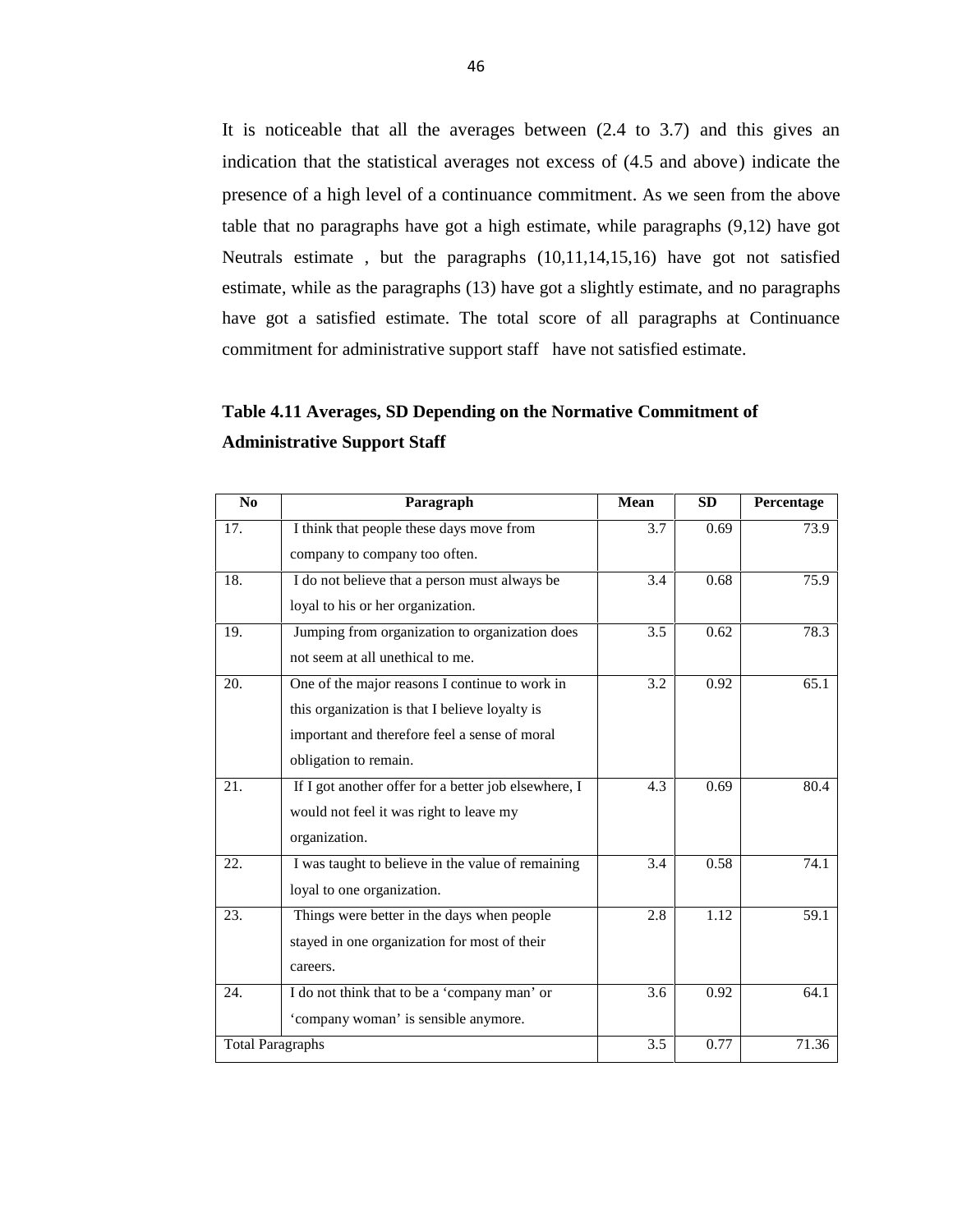It is noticeable that all the averages between (2.8 to 4.3) and this gives an indication that the statistical averages not excess of (4.5 and above) indicate the presence of a high level of normative commitment. As we seen from the above table that no paragraphs have got a high estimate, while paragraphs (18,20,22) have got Neutrals estimate , but the paragraph (23) have got not satisfied estimate, while as the paragraphs (17,19,24) have got a slightly estimate, and paragraph (21) have got a satisfied estimate. The total score of all paragraphs at normative commitment for administrative support staff have slightly estimate.

**Table 4.12 Averages, SD Depending on the Organizational Commitment of Administrative Support Staff**

| No | Paragraph                 | <b>Mean</b> | <b>SD</b> | Percentage |
|----|---------------------------|-------------|-----------|------------|
|    | Affective commitment      | 3.20        | 0.91      | 72.52      |
| 2. | Continuance commitment    | 2.92        | 0.96      | 60.17      |
| 3. | Normative commitment      | 3.50        | 0.77      | 71.36      |
|    | Organizational commitment | 3.20        | 0.88      | 68.02      |

As we seen from the table above it is noticeable that all the averages between (2.92 to 3.50) and this give an indication that the statistical averages in excess of (3 to 3.49) indicate the presence of a neutral level of organizational commitment.

# **Q4: Is there any Difference between Job Satisfaction and Organizational Commitment Exist amongst Administrative Support Staff and Academic staff at Palestine Technical College?**

#### *Correlation Analysis*

Inter-correlations coefficients (r) have calculated by the means of Pearson's Product Moment. According to Cohen (1988), r raging from 0.10 to 0.29 indicating a low degree of correlation, r 0.30 to 0.49 indicating a moderate degree of correlation and r raging from 0.50 to 1.00 a high degree of correlation. Table (4.13) shows the summary of the results. The result indicates that there are positive significant relationship between affective commitment, continuance commitment and normative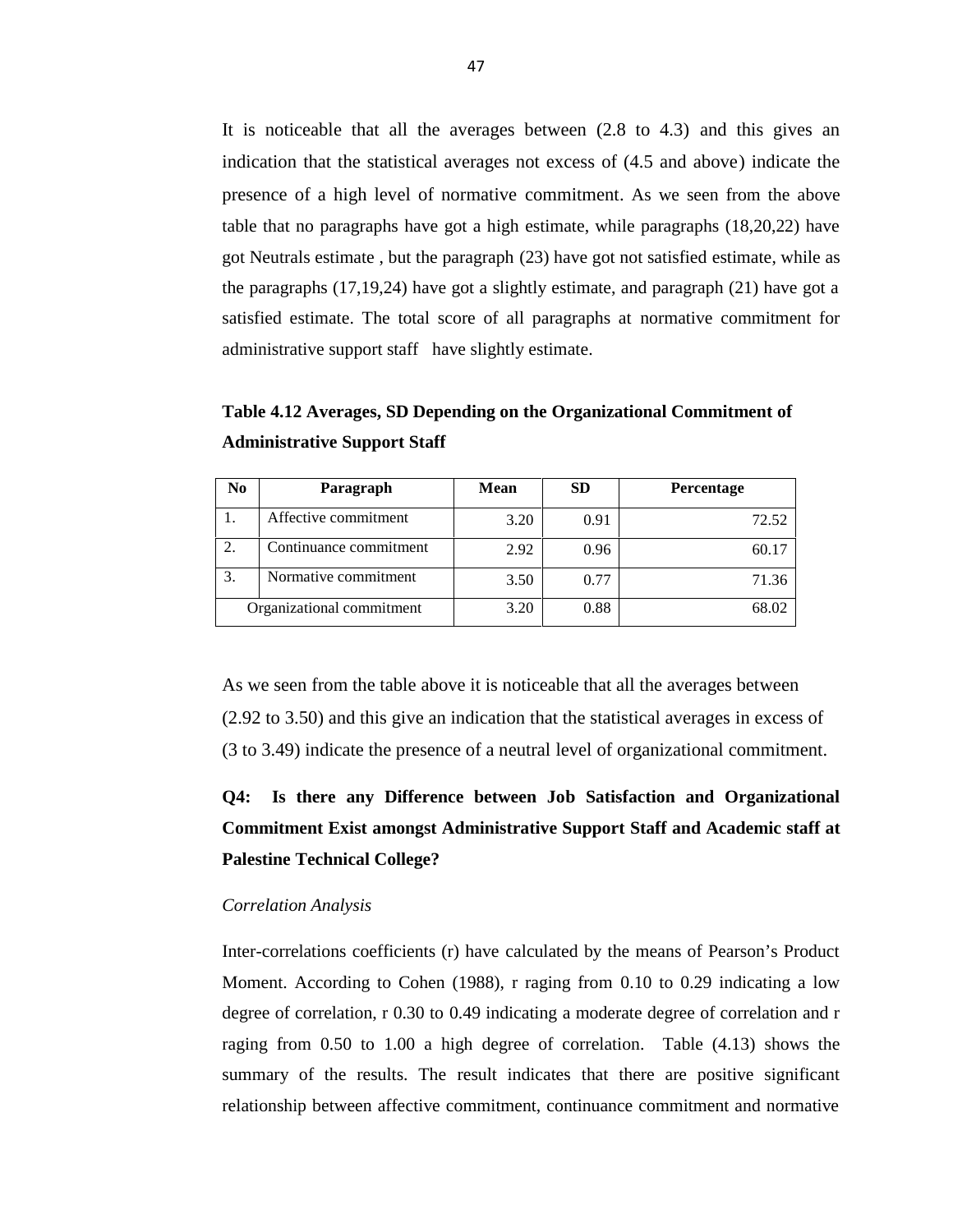commitment on job satisfaction that the greater the job satisfaction increased organizational commitment.

$$
(r=.389, n=164, p<.001; r=.318, n=164, p<.001, r=.332, n=164, p<.001)
$$

**Table 4.13 Pearson's Correlation Coefficients of the Study Variables (N=164)**

| The Field                        | <b>Person's Correlation</b> | <b>Significant</b> |
|----------------------------------|-----------------------------|--------------------|
| Affective commitment             | $0.389**$                   | .001               |
| Continuance commitment           | $0.318**$                   | .001               |
| Normative commitment             | $0.332**$                   | .001               |
| Job satisfaction                 | $0.390**$                   | .001               |
| <b>Organizational Commitment</b> | $0.357**$                   | .001               |

\*\* Correlation is significant at the 0.01 level

## **Q5: Does any Significant Differences Exist in the Level of Job Satisfaction and Organizational Commitment with Regard to Demographic Characteristics?**

*- Gender*

To find the results have been used Independent -t- test, Results illustrated in the following table (4.14)

#### **Table 4.14 Test results (T- test) depending on Gender**

| <b>The Field</b>                   | <b>Male</b> (74) |      | <b>Female</b> (90) |      | <b>T-value</b> | <b>Significant</b> |  |
|------------------------------------|------------------|------|--------------------|------|----------------|--------------------|--|
|                                    | <b>SD</b>        | Mean | <b>SD</b>          | Mean |                |                    |  |
| Job satisfaction                   | 0.60             | 3.41 | 0.49               | 3.43 | 0.45           | 0.88               |  |
| Affective commitment               | 0.55             | 3.77 | 0.46               | 3.75 | 0.57           | 0.85               |  |
| Continuance commitment             | 0.79             | 3.36 | 0.67               | 3.31 | 0.35           | 0.72               |  |
| Normative Commitment               | 0.78             | 3.18 | 0.57               | 3.33 | 0.68           | 0.26               |  |
| Total of Job satisfaction          | 0.60             | 3.41 | 0.49               | 3.43 | 0.32           | 0.88               |  |
| Total of organizational Commitment | 0.71             | 3.44 | 0.57               | 3.46 | 0.53           | 0.61               |  |

\* Statistically at the significance level (0.05)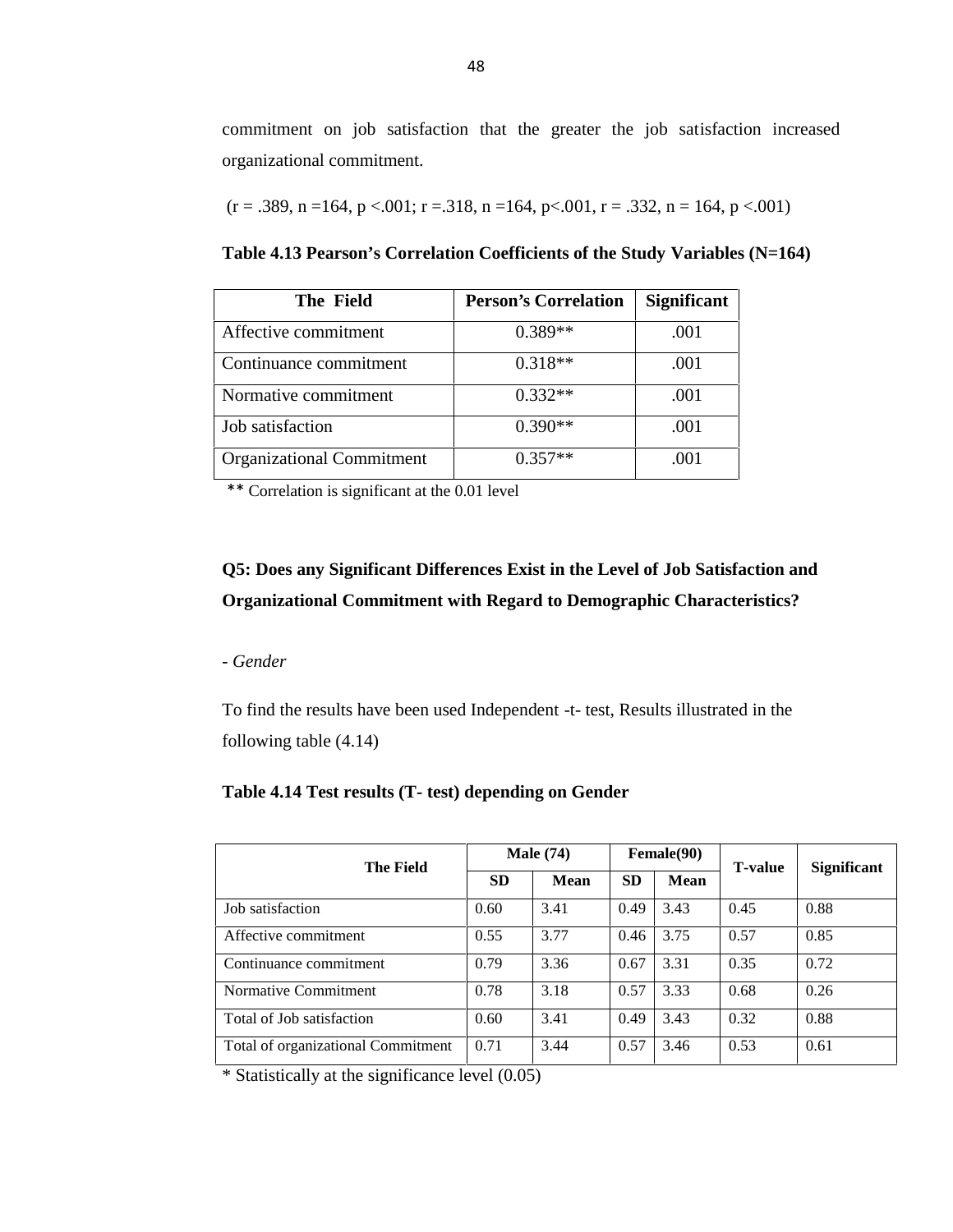It is seen from the above table that the value of (t) calculated less than the value (T) tabulated on job satisfaction and job commitment , that mean there are no statistically significant differences at  $\alpha$  (alpha = 0.05), because the differences between the average of male and female was very little significance level as It is shown in the table.

#### *- Qualification*

In order to answer the question researcher used the One Way ANOVA test and that the results shown in the table (4.16), While the table (4.15) show averages variable depending on the qualifications as follows:

|  | Table 4.15 Test Results (Mean and SD) Depending on Qualification |  |
|--|------------------------------------------------------------------|--|
|--|------------------------------------------------------------------|--|

| <b>The Field</b>                      | <b>PHD</b>  |           | <b>Master</b> |           | <b>BA</b>   |           | <b>Diploma</b> |           |
|---------------------------------------|-------------|-----------|---------------|-----------|-------------|-----------|----------------|-----------|
|                                       | <b>Mean</b> | <b>SD</b> | <b>Mean</b>   | <b>SD</b> | <b>Mean</b> | <b>SD</b> | <b>Mean</b>    | <b>SD</b> |
| Job satisfaction                      | 3.60        | 0.74      | 3.43          | 0.66      | 3.35        | 0.52      | 3.34           | 0.64      |
| Affective commitment                  | 3.92        | 0.55      | 3.68          | 0.51      | 3.73        | 0.47      | 3.74           | 0.87      |
| Continuance commitment                | 3.40        | 0.73      | 3.23          | 0.81      | 3.21        | 0.76      | 3.27           | 0.92      |
| Normative Commitment                  | 3.18        | 0.79      | 3.12          | 0.80      | 3.19        | 0.97      | 3.35           | .97       |
| Total of Job satisfaction             | 3.60        | 0.74      | 3.43          | 0.66      | 3.35        | 0.52      | 3.34           | 0.64      |
| Total of organizational<br>Commitment | 3.50        | 0.69      | 3.34          | 0.71      | 3.38        | 0.73      | 3.45           | 0.92      |

 $*$  Statistically at the significance level  $(0.05)$ 

| Table 4.16 Results One-Way ANOVAs depending Qualification |  |  |
|-----------------------------------------------------------|--|--|
|                                                           |  |  |

| <b>The Field</b>     |                       | Sum of         | DF  | Mean          | $\mathbf{F}$ | *Sig.   |
|----------------------|-----------------------|----------------|-----|---------------|--------------|---------|
|                      |                       | <b>Squares</b> |     | <b>Square</b> |              |         |
| Job satisfaction     | <b>Between Groups</b> | 1.593          | 3   | 0.398         | 1.142        | $0.10*$ |
|                      | Within Groups         | 83.572         | 160 | 0.349         |              |         |
|                      | Total                 | 85.165         | 163 |               |              |         |
| Affective commitment | <b>Between Groups</b> | 2.878          | 3   | 0.719         | 2.435        | 0.04    |
|                      | Within Groups         | 87.761         | 160 | 0.295         |              |         |
|                      | Total                 | 90.638         | 163 |               |              |         |
| Continuance          | <b>Between Groups</b> | 8.828          | 3   | 2.207         | 3.758        | 0.05    |
| commitment           | Within Groups         | 174.402        | 160 | 0.587         |              |         |
|                      | Total                 | 183.230        | 163 |               |              |         |
|                      |                       |                |     |               |              |         |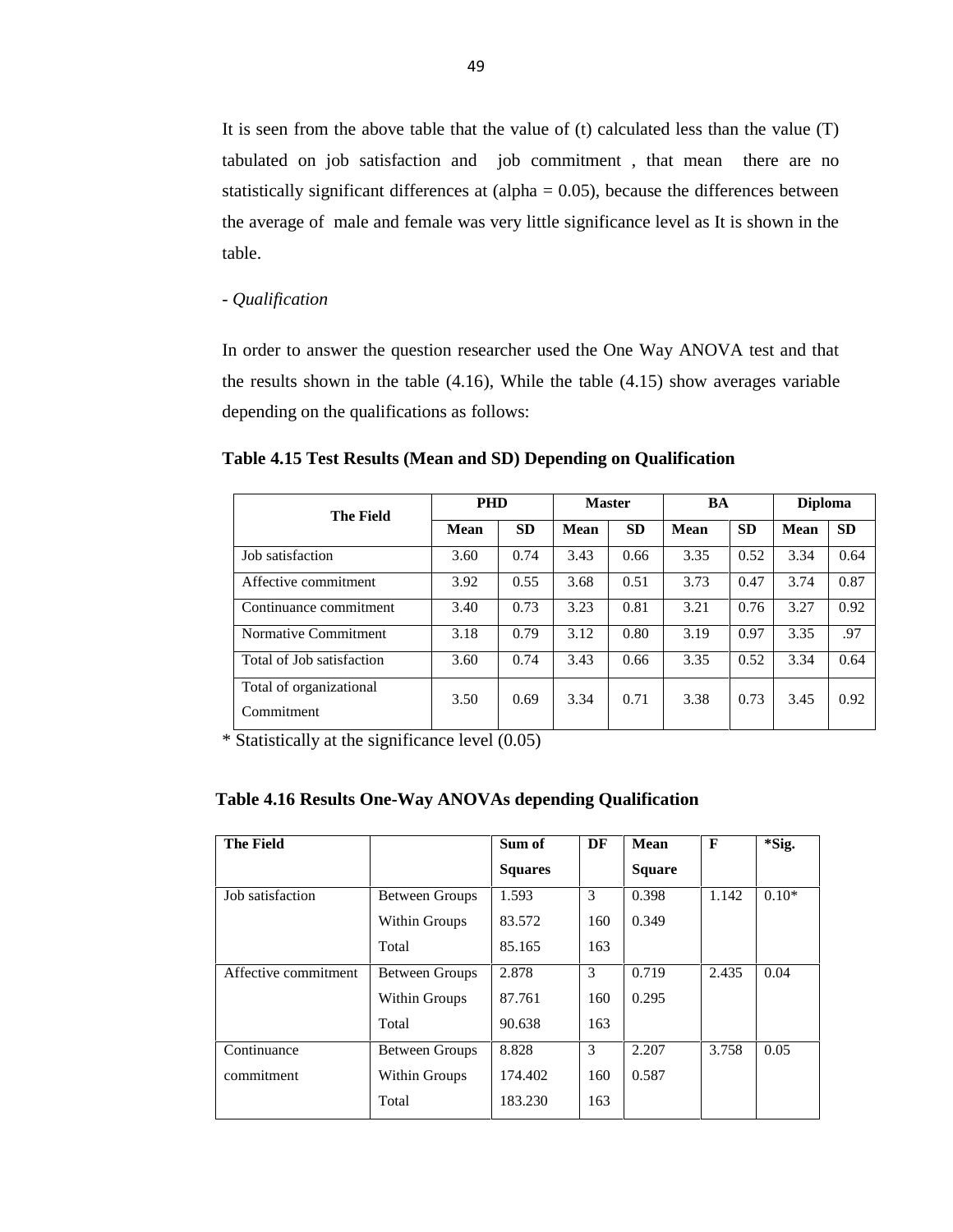| Normative               | <b>Between Groups</b> | 5.363   | 3   | 1.341 | 2.539 | $0.40*$ |
|-------------------------|-----------------------|---------|-----|-------|-------|---------|
| Commitment              | Within Groups         | 156.842 | 160 | 0.528 |       |         |
|                         | Total                 | 162.205 | 163 |       |       |         |
| Total of Job            | <b>Between Groups</b> | 1.593   | 3   | 0.398 | 1.142 | $0.10*$ |
| satisfaction            | Within Groups         | 83.572  | 160 | 0.349 |       |         |
|                         | Total                 | 85.165  | 163 |       |       |         |
| Total of organizational | Between Groups        | 1.597   | 3   | 0.399 | 1.289 | $0.27*$ |
| Commitment              | Within Groups         | 92.026  | 160 | 0.310 |       |         |
|                         | Total                 | 93.623  | 163 |       |       |         |

\* Statistically at the significance level  $(0.05)$ 

Seen from the above table that the value of (F) calculated less than the value of (F) Tabulated on job satisfaction but for the areas of organizational commitment, there were statistically significant differences the level of  $(0.05 = )$ .

To find out to whom of returning the differences, researcher used the test (LSD) to enables to make direct comparisons between two means from two individual groups. Any difference larger than the LSD has considered a significant result. The result shows in tables (17, 18, and 19).

**Table 4.17 (LSD) Test Depending on the Field Job Satisfaction**

| <b>The Field</b> | <b>PhD</b> | <b>Master</b> | BA     | <b>Diploma</b> |
|------------------|------------|---------------|--------|----------------|
| <b>PhD</b>       |            | $-.12$        | $-.11$ | $-.03*$        |
| <b>Master</b>    |            |               | $-.49$ | $-0.018*$      |
| BA               |            |               |        | $-.023*$       |
| <b>Diploma</b>   |            |               |        |                |

\* Statistically significant at  $= 0.05$ 

//Signal Negative means an inverse relationship

It has seen from the above table that there are statistically significant differences between the groups as follows:

- (PhD, Diploma) for Diploma

- (Mater, Diploma) for Diploma
- (BA, Diploma) for Diploma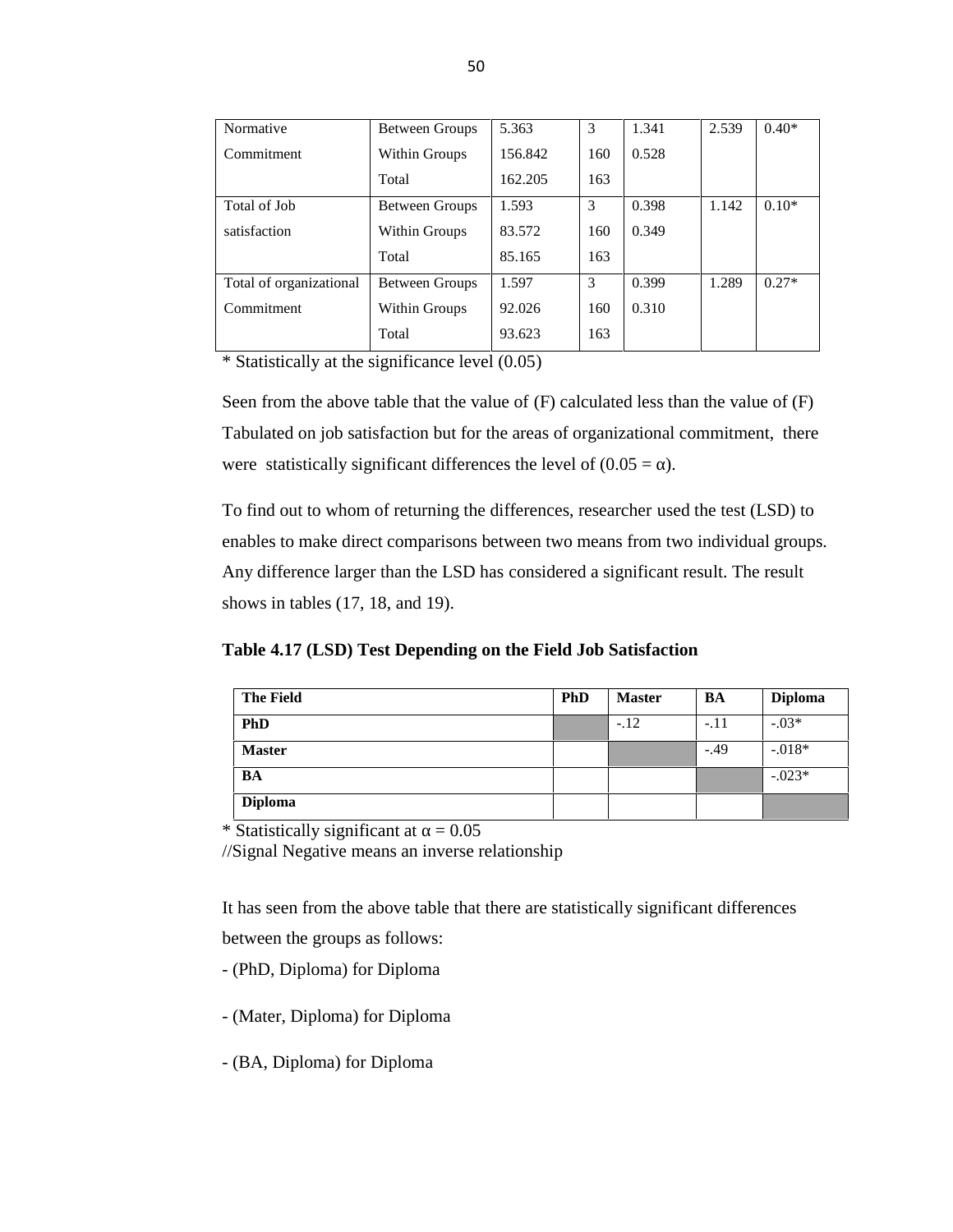| <b>The Field</b> | <b>PhD</b> | <b>Master</b> | BA     | <b>Diploma</b> |
|------------------|------------|---------------|--------|----------------|
| <b>PhD</b>       |            | .03           | $-.13$ | $-0.035*$      |
| <b>Master</b>    |            |               | $-.19$ | $-0.4*$        |
| BA               |            |               |        | $-.038*$       |
| <b>Diploma</b>   |            |               |        |                |

**Table 4.18 (LSD) Test Depending on the Field Normative Commitment**

//Signal Negative means an inverse relationship

It has seen from the above table that there are statistically significant differences between the groups as follows:

- (PhD, Diploma) in favor Diploma
- (Master, Diploma) in favor Diploma
- (BA, Diploma) in favor Diploma

#### **Table 4.19 (LSD) Test Depending on the Field Normative Commitment**

| <b>The Field</b> | <b>PhD</b> | <b>Master</b> | BA      | <b>Diploma</b> |
|------------------|------------|---------------|---------|----------------|
| <b>PhD</b>       |            | $.047*$       | $.032*$ | $.043*$        |
| <b>Master</b>    |            |               | .01     | .12            |
| BA               |            |               |         | .11            |
| <b>Diploma</b>   |            |               |         |                |

\* Statistically significant at  $= 0.05$ 

//Signal Negative means an inverse relationship

It has seen from the above table that there are statistically significant differences between the groups as follows:

- (PhD, Master) in favor PhD
- (PhD, BA) in favor PhD
- (PhD, Diploma) in favor PhD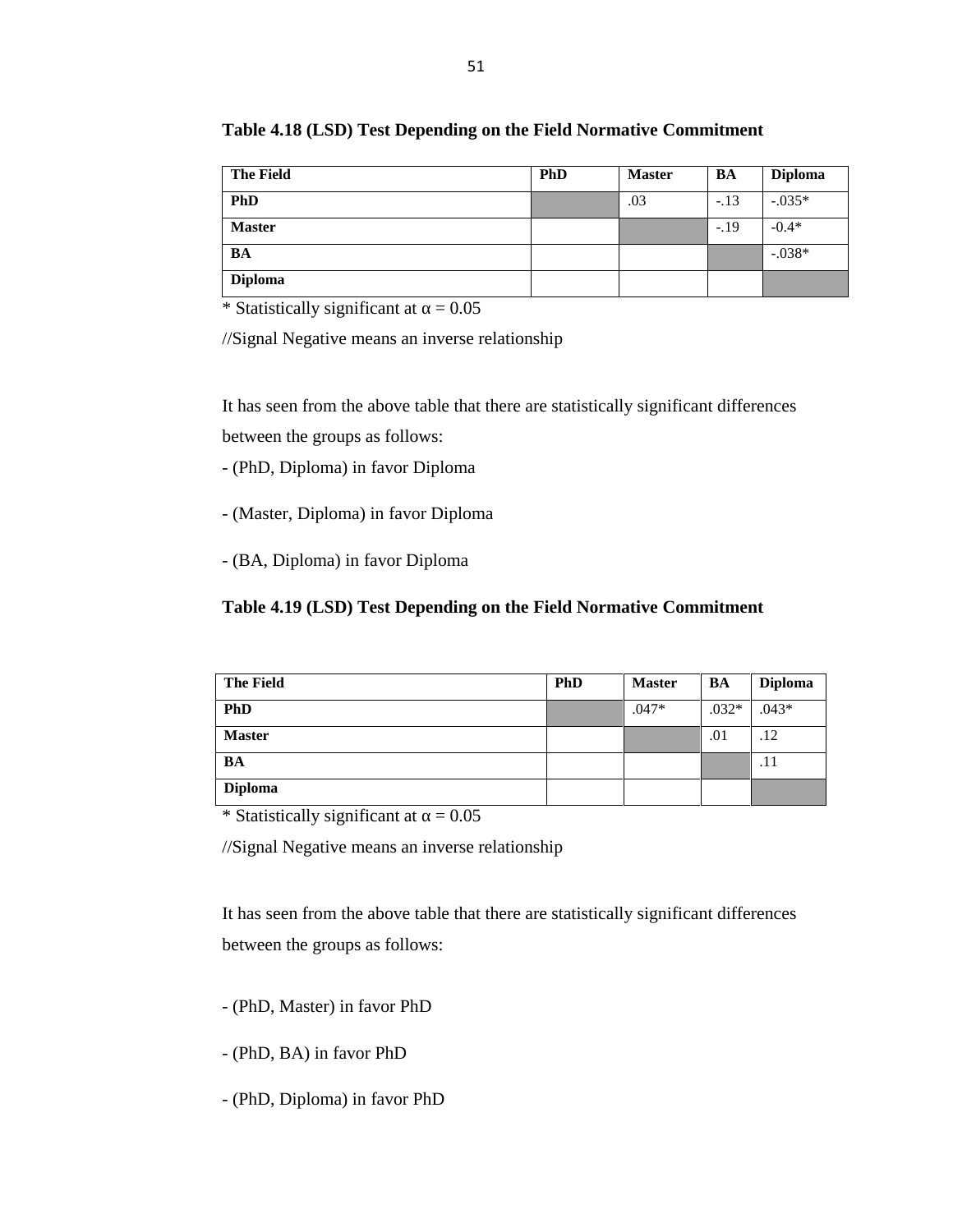*- Marital status*

To find the results have been used Independent -t- test, Results illustrated in the following table (4.20)

#### **Table 4.20 Test results (T- test) depending on marital status**

| <b>The Field</b>                   | Married(110) |             | Not Married (54) |             | <b>T-value</b> | Sig. |
|------------------------------------|--------------|-------------|------------------|-------------|----------------|------|
|                                    | <b>SD</b>    | <b>Mean</b> | <b>SD</b>        | <b>Mean</b> |                |      |
| Job satisfaction                   | 4.28         | .64         | 3.77             | 0.46        | 0.206          | 0.81 |
| Affective commitment               | 3.6          | .69         | 3.36             | 0.67        | 0.160          | 0.70 |
| Continuance commitment             | 4.2          | .88         | 3.18             | 0.57        | 0.311          | 0.65 |
| Normative Commitment               | 3.4          | .78         | 3.41             | 0.49        | .96            | 0.26 |
| Total of Job satisfaction          | 4.28         | .64         | 3.77             | 0.46        | 0.206          | 0.81 |
| Total of organizational Commitment | 3.73         | 0.78        | 3.31             | 0.57        | 0.47           | 0.53 |

\* Statistically significant at the significance level (0.05)

It is seen from the above table that the value of (t) calculated less than the value (T) tabulated on job satisfaction and job commitment , that mean there are not statistically significant differences at  $\alpha$  (alpha = 0.05), because the differences, between the average of married and not married was very little significance level as It is shown in the table.

#### *- Position*

To find the results have been used Independent -t- test, Results illustrated in the following table (4.21)

### **Table 4.21 Test Results (T- test) Depending on Position**

| <b>The Field</b> | Academic(80) |             |       | <b>Administrative</b> | <b>T-value</b> | Sig.    |
|------------------|--------------|-------------|-------|-----------------------|----------------|---------|
|                  | SD           | <b>Mean</b> | SD    | Mean                  |                |         |
| Job satisfaction | 0.602        | 3.41        | 0.496 | 3.43                  | $-0.148$       | $0.88*$ |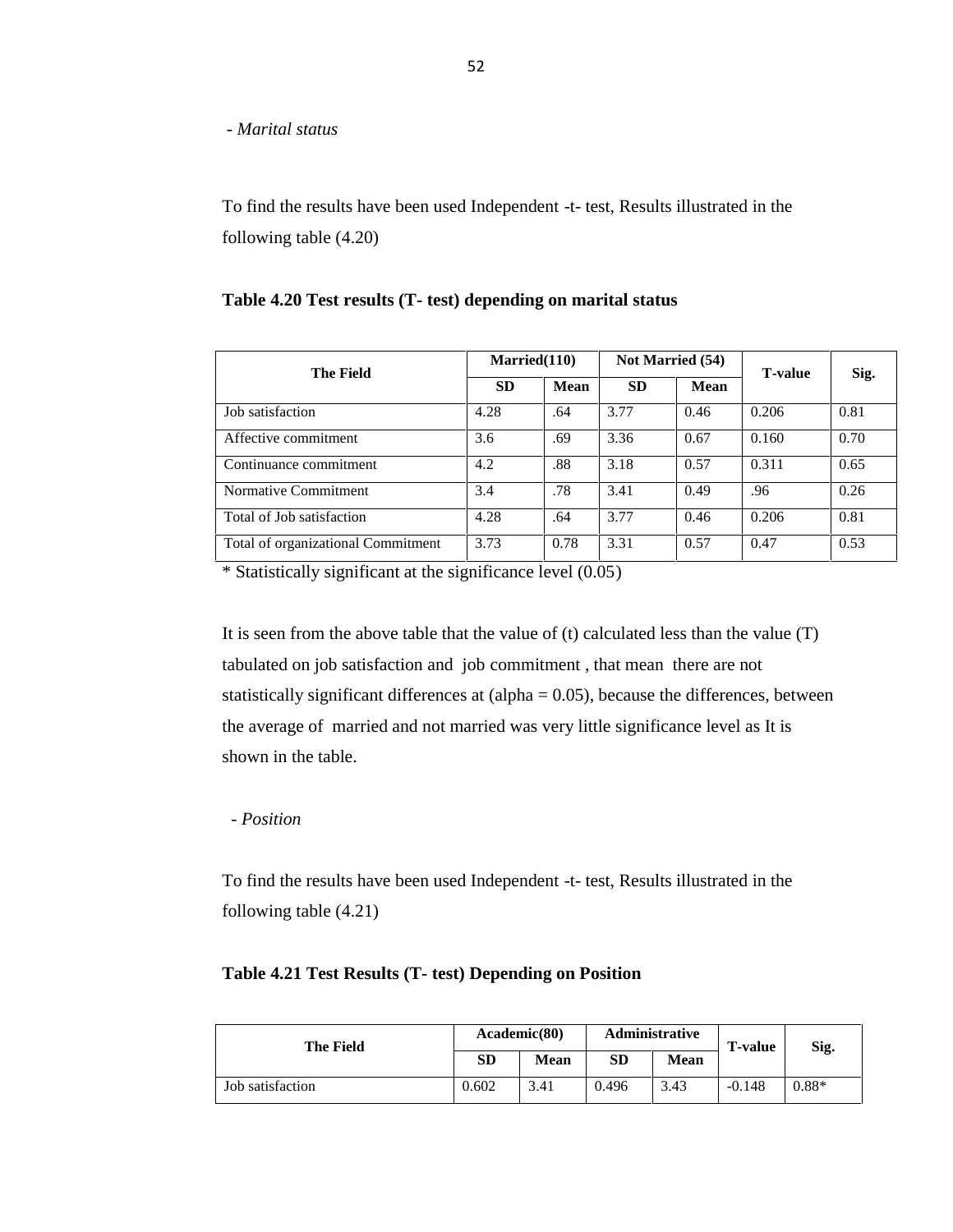| Affective commitment               | 0.559 | 3.77 | 0.463 | 3.75 | 0.188    | 0.85    |
|------------------------------------|-------|------|-------|------|----------|---------|
| Continuance commitment             | 0.793 | 3.36 | 0.674 | 3.31 | 0.353    | 0.72    |
| Normative Commitment               | 0.787 | 3.18 | 0.576 | 3.33 | $-1.109$ | $0.26*$ |
| Total of Job satisfaction          | 0.602 | 3.41 | 0.496 | 3.43 | $-0.148$ | $0.88*$ |
| Total of organizational Commitment | 0.68  | 3.43 | 0.55  | 3.45 | $-0.17$  | $0.67*$ |

\* Statistically significant at the significance level (0.05)

It has seen from the above table that the value of (t) calculated less than the value (T) tabulated on job satisfaction and job commitment , that mean there are statistically significant differences at  $\text{(alpha} = 0.05)$ , because the differences, between the average of Academic staff and administrative support staff significance level as It is shown in the table

#### *- Year of Experience in the Sector*

In order to answer the question researcher used the One Way ANOVA test and that the results shown in the table (4.23), While the table (4.22) show averages variable depending on the Experience in the sector as follows:

**Table 4.22 Test Results (Mean and SD) Depending on Year of Experience in the Sector**

| <b>The Field</b>                         | Less than 1 |           | $1$ to $4$  |           | 5 to 9      |           | 10 to 14    |      | 15 to 19    |           | 20 or more  |           |
|------------------------------------------|-------------|-----------|-------------|-----------|-------------|-----------|-------------|------|-------------|-----------|-------------|-----------|
|                                          | Mean        | <b>SD</b> | <b>Mean</b> | <b>SD</b> | <b>Mean</b> | <b>SD</b> | <b>Mean</b> | SD   | <b>Mean</b> | <b>SD</b> | <b>Mean</b> | <b>SD</b> |
| Job<br>satisfaction                      | 3.47        | 0.59      | 3.44        | 0.60      | 3.33        | 0.56      | 3.35        | 0.60 | 3.85        | 0.56      | 3.85        | 0.50      |
| Affective<br>commitment                  | 3.61        | 0.55      | 3.68        | 0.54      | 3.64        | 0.74      | 3.40        | 0.74 | 3.16        | 0.79      | 3.39        | 0.78      |
| Continuance<br>commitment                | 3.23        | 0.67      | 2.99        | 0.78      | 3.05        | 0.76      | 2.86        | 0.72 | 2.99        | 0.79      | 2.67        | 0.66      |
| Normative<br>Commitment                  | 2.72        | 0.69      | 3.13        | 0.54      | 3.38        | 0.56      | 3.90        | 0.53 | 3.98        | 0.32      | 3.56        | 4.01      |
| Total of Job<br>satisfaction             | 3.47        | 0.59      | 3.44        | 0.60      | 3.33        | 0.56      | 3.35        | 0.60 | 3.85        | 0.56      | 3.85        | 0.50      |
| Total of<br>organizational<br>Commitment | 3.19        | 0.64      | 3.27        | 0.62      | 3.36        | 0.69      | 3.39        | 0.66 | 3.38        | 0.63      | 3.21        | 1.82      |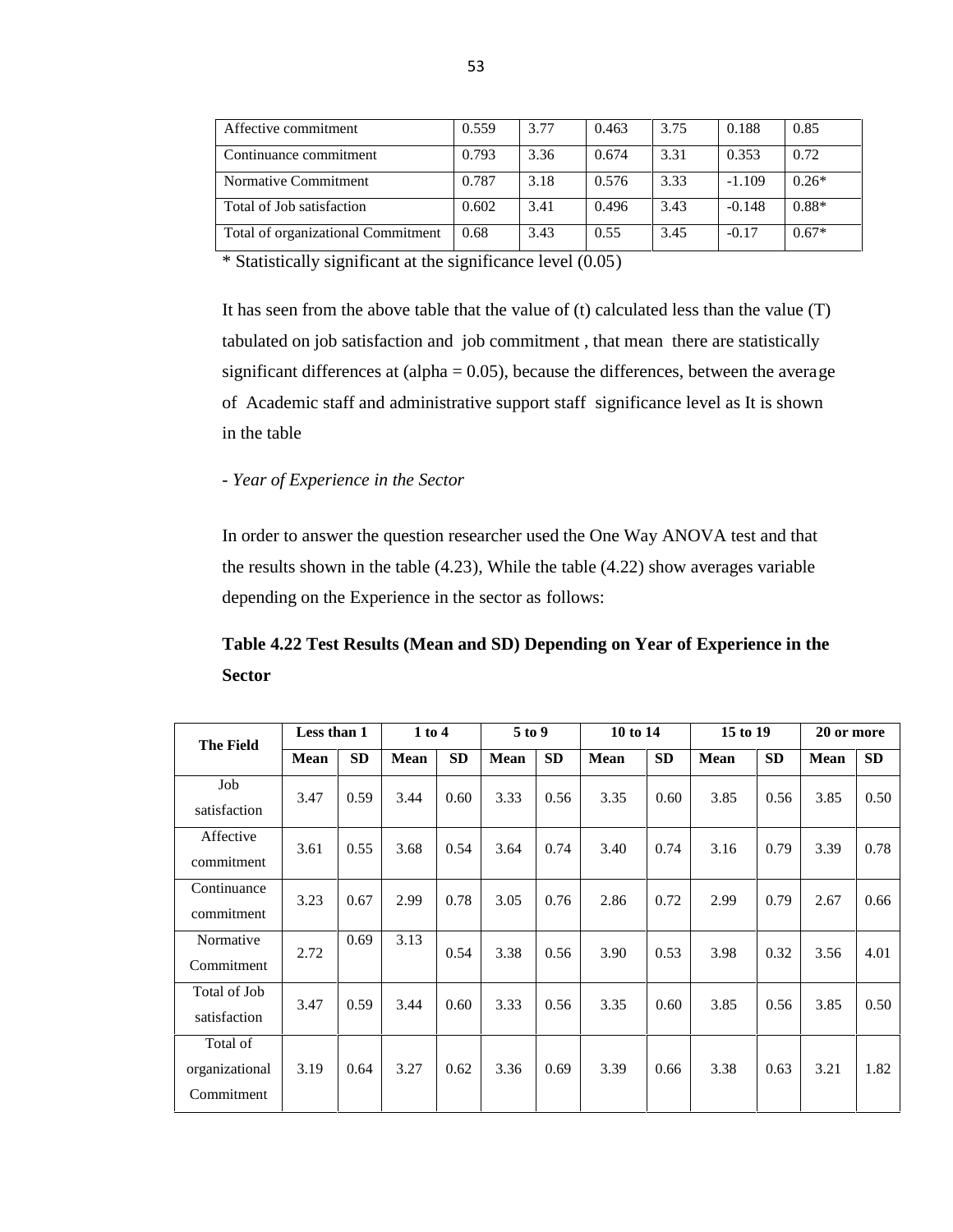|                       | Sum of         | DF             | <b>Mean</b>   | $\mathbf{F}$ | Sig.    |
|-----------------------|----------------|----------------|---------------|--------------|---------|
|                       | <b>Squares</b> |                | <b>Square</b> |              |         |
| <b>Between Groups</b> | 4.63           | $\overline{4}$ | 1.54          | 5.17         | $0.02*$ |
| Within Groups         | 88.99          | 159            | 0.29          |              |         |
| Total                 | 93.62          | 163            |               |              |         |
| <b>Between Groups</b> | 2.88           | $\overline{4}$ | 0.96          | 3.26         | $0.02*$ |
| Within Groups         | 87.75          | 159            | 0.26          |              |         |
| Total                 | 90.63          | 163            |               |              |         |
| <b>Between Groups</b> | 15.17          | $\overline{4}$ | 5.05          | 8.972        | $0.01*$ |
| Within Groups         | 168.05         | 159            | 0.56          |              |         |
| Total                 | 183.23         | 163            |               |              |         |
| <b>Between Groups</b> | 7.04           | $\overline{4}$ | 2.34          | 4.11         | $0.03*$ |
| Within Groups         | 170.10         | 159            | 0.57          |              |         |
| Total                 | 177.14         | 163            |               |              |         |
| <b>Between Groups</b> | 4.63           | $\overline{4}$ | 1.54          | 5.17         | $0.02*$ |
| Within Groups         | 88.99          | 159            | 0.29          |              |         |
| Total                 | 93.62          | 163            |               |              |         |
| <b>Between Groups</b> | 1.17           | $\overline{4}$ | 0.39          | 4.531        | $0.04*$ |
| Within Groups         | 25.75          | 159            | 0.086         |              |         |
| Total                 | 26.92          | 163            |               |              |         |
|                       |                |                |               |              |         |

**Table 14.23 Results One way ANOVAs Analysis Depending Year Experience in the Sector**

\* Statistically significant at the significance level (0.05)

Seen from the above table that the value of (F) calculated greater than the value of (F) Tabulated on job satisfaction and Affective commitment and continuance commitment and normative commitment (organizational commitment), there were statistically significant differences the level of  $(0.05 = )$ .

To find out to whom of returning the differences, researcher used the test (LSD) to enables to make direct comparisons between two means from two individual groups. Any difference larger than the LSD has considered a significant result. The result shows in tables (24, 25, 26, 27, and 28).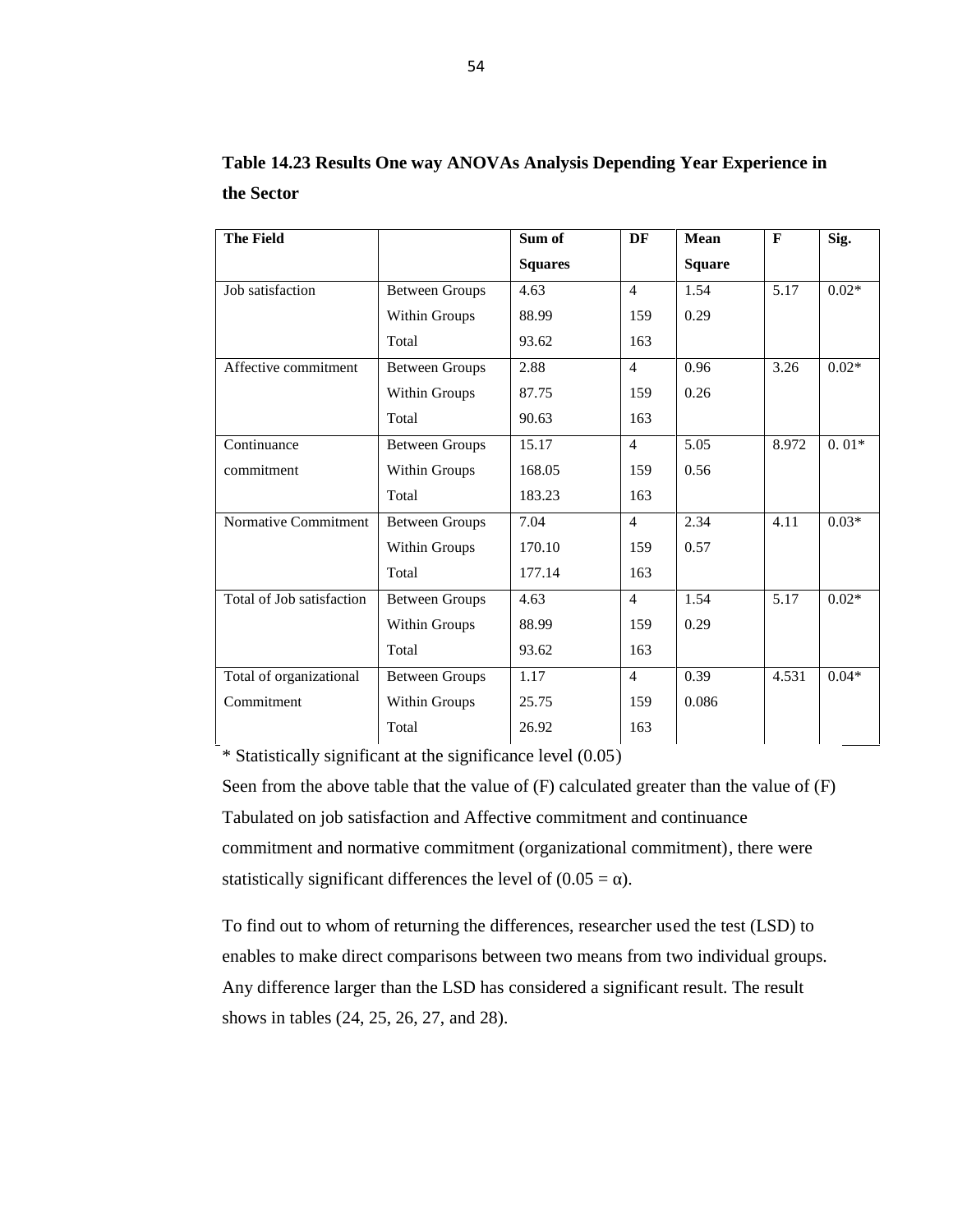| <b>The Field</b> | Less than 1 | 1 to 4 | 5 to 9    | 10 to 14  | 15 to 19 | More than 20 |
|------------------|-------------|--------|-----------|-----------|----------|--------------|
| Less than 1      |             | 0.05   | $0.031*$  | $0.025*$  | $0.027*$ | $-0.06$      |
| 1 to 4           |             |        | $-0.016*$ | $-0.013*$ | $-0.108$ | $-0.07$      |
| 5 to 9           |             |        |           | $-0.07$   | $.032*$  | $0.027*$     |
| 10 to 14         |             |        |           |           | 0.14     | .017         |
| 15 to 19         |             |        |           |           |          | 0.03         |
| More than 10     |             |        |           |           |          |              |

**Table 4.24 (LSD) Test Depending on the Field Job Satisfaction**

//Signal Negative means an inverse relationship

It has seen from the above table that there are statistically significant differences between the groups as follows:

- (less than 1, 5 to 9) in favor less than 1
- (less than 1, 10 to 14) in favor less than 1
- (less than 1, 15 to 19) in favor less than 1
- (1 to 4, 5 to 9) in favor (5 to 9)
- (1 to 4, 10 to 14) in favor (10 to 14)
- (5 to 9, 15 to 19) in favor (5 to 9)
- (5 to 9, more than 20) in favor (5 to 9)

**Table 4.25 (LSD) Test Depending on the Field Affective Commitment**

| <b>The Field</b> | Less than 1 | $1$ to $4$ | 5 to 9  | 10 to 14 | 15 to 19  | More than 20 |
|------------------|-------------|------------|---------|----------|-----------|--------------|
| Less than 1      |             | $-0.016*$  | $-0.07$ | $0.031*$ | $0.019*$  | 0.04         |
| 1 to 4           |             |            | 0.19    | $0.027*$ | $-0.12$   | $0.032*$     |
| 5 to 9           |             |            |         | $0.039*$ | 0.3       | $-0.15$      |
| 10 to 14         |             |            |         |          | $-0.019*$ | 0.18         |
| 15 to 19         |             |            |         |          |           | $-0.23$      |
| More than        |             |            |         |          |           |              |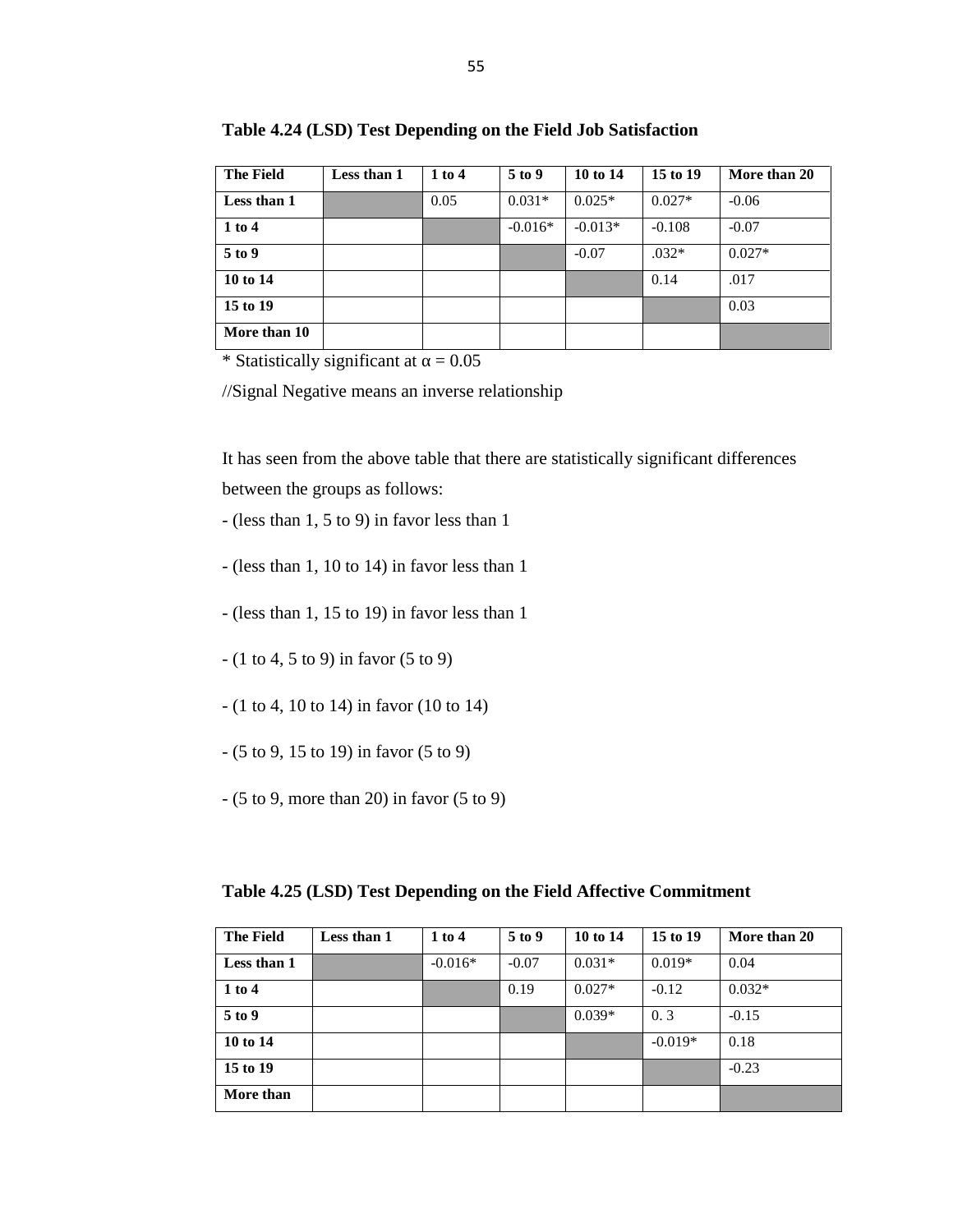//Signal Negative means an inverse relationship

It has seen from the above table that there are statistically significant differences between the groups as follows:

- **-** (less than 1, 1to4) in favor (1 to 4)
- (less than 1, 10 to 14) in favor less than 1
- (less than 1, 15 to 19) in favor less than 1
- (1 to 4, 10 to 14) in favor (1 to 4)
- $(1 to 4, More than 20)$  in favor  $(1 to 4)$
- (5 to 9, 10 to 14) in favor (5 to 9)
- (10 to 14, 15 to 19) in favor (15 to 19)

#### **Table 4.26 (LSD) Test Depending on the Field Continuance Commitment**

| <b>The Field</b> | Less than 1 | 1 to 4 | 5 to 9   | 10 to 14  | 15 to 19 | More than 20 |
|------------------|-------------|--------|----------|-----------|----------|--------------|
| Less than 1      |             | 0.15   | $0.039*$ | $0.033*$  | 0.24     | 0.18         |
| 1 to 4           |             |        | $-0.1$   | $-0.04*$  | $0.012*$ | 0.16         |
| 5 to 9           |             |        |          | $-0.022*$ | 0.30     | 0.12         |
| 10 to 14         |             |        |          |           | $0.03*$  | $-0.11$      |
| 15 to 19         |             |        |          |           |          | $-0.50$      |
| More than 10     |             |        |          |           |          |              |

\* Statistically significant at  $= 0.05$ 

//Signal Negative means an inverse relationship

It has seen from the above table that there are statistically significant differences between the groups as follows:

-(less than 1, 5 to 9) in favor less than 1

-(less than 1, 10 to 14) in favor less than 1

- (l to 4, 10 to 14) in favor (10 to 14)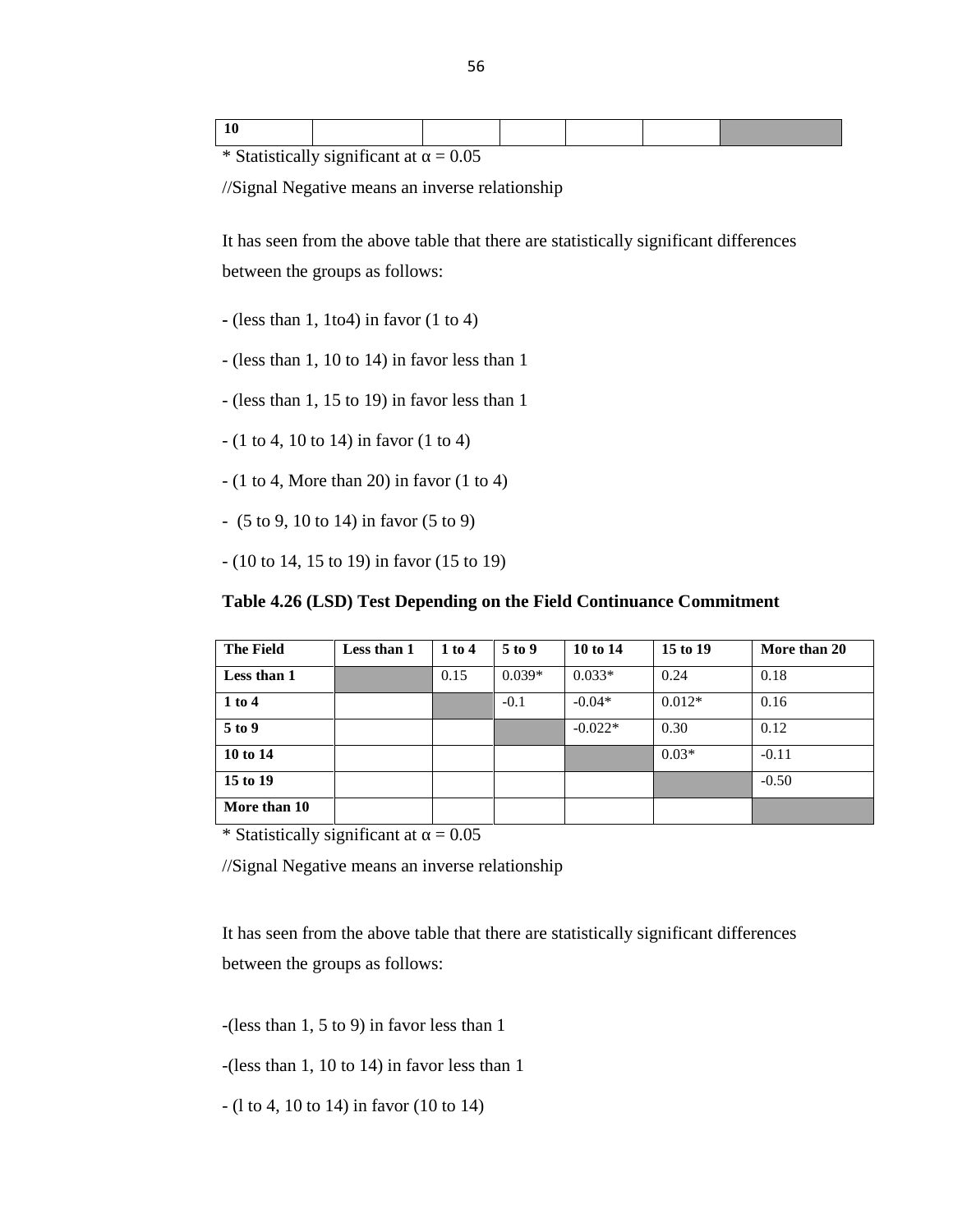- (1 to 4, 15 to 19) in favor (1 to 4)
- (5 to 9, 10 to 14) in favor (10 to 14)
- (10 to 14, 15 to 19) in favor (10 to 14)

**Table 4.27 (LSD) Test Depending on the Field Normative Commitment**

| <b>The Field</b> | Less than 1 | $1$ to $4$ | $5$ to 9 | 10 to 14 | 15 to 19 | More than 20 |
|------------------|-------------|------------|----------|----------|----------|--------------|
| Less than 1      |             | $0.023*$   | 0.2      | $-0.03*$ | 0.12     | $0.048*$     |
| 1 to 4           |             |            | $-0.11$  | $0.024*$ | 0.36     | $0.032*$     |
| 5 to 9           |             |            |          | $-0.03$  | $0.021*$ | $-.011$      |
| 10 to 14         |             |            |          |          | 0.12     | $-0.15$      |
| 15 to 19         |             |            |          |          |          | $-0.013*$    |
| More than 10     |             |            |          |          |          |              |

//Signal Negative means an inverse relationship

It has seen from the above table that there are statistically significant differences between the groups as follows:

-(less than 1, 1 to 4) in favor less than 1

-(less than 1, 10 to 14) in favor (10 to 14)

- (less than 1, More than 20) in favor less than 1
- (1 to 4, 10 to 14) in favor (1 to 4)
- $(1 to 4, More than 20)$  in favor  $(1 to 4)$
- (5 to 9, 15 to 19) in favor (5 to 9)
- (15to 19, More than 20) in favor more than 20

#### **Table 4.28 (LSD) Test Depending on the Field Organizational Commitment**

| <b>The Field</b> | Less than 1 | $1$ to $4$ | 5 to 9 | 10 to 14 | 15 to 19 | More than |
|------------------|-------------|------------|--------|----------|----------|-----------|
|                  |             |            |        |          |          | 20        |
| Less than 1      |             | $0.02*$    | 0.13   | $-0.03*$ | $0.06*$  | $0.034*$  |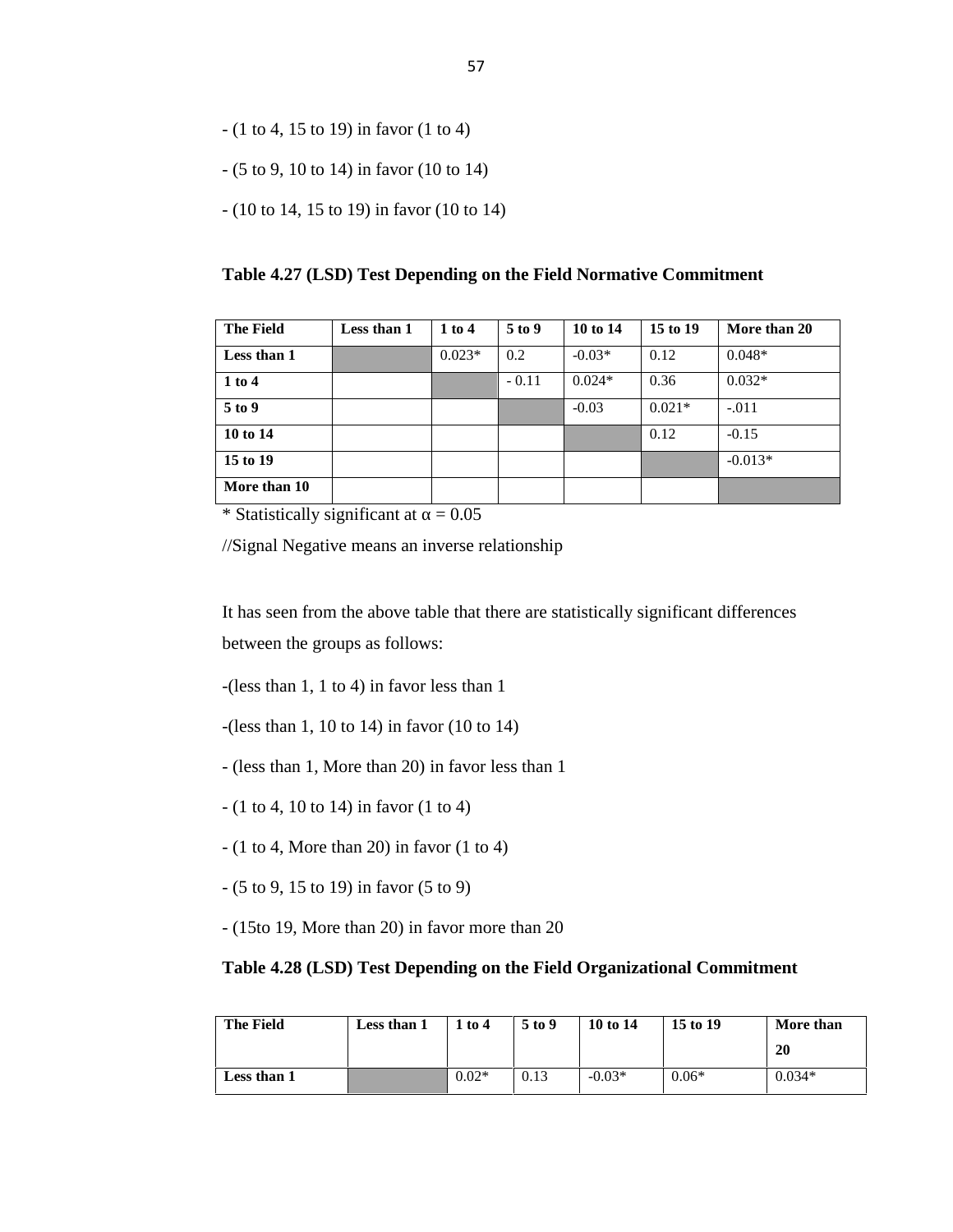| 1 to 4       |  | 0.11 | $-0.12$ | $0.05*$   | $0.051*$  |
|--------------|--|------|---------|-----------|-----------|
| 5 to 9       |  |      | 0.02    | $-0.041*$ | $-0.072*$ |
| 10 to 14     |  |      |         | 0.31      | $0.061*$  |
| 15 to 19     |  |      |         |           | 0.13      |
| More than 10 |  |      |         |           |           |

//Signal Negative means an inverse relationship

It has seen from the above table that there are statistically significant differences between the groups as follows:

- (less than 1, 1 to 4) in favor less than 1

 $-($ less than 1, 10 to 14) in favor 10 to 14

-(less than 1, 15 to 19) in favor less than 1

-(less than 1, More than 20) in favor less than 1

- (1 to 4, 15 to 19) in favor (1 to 4)
- (1to 4, more than 20) in favor (1 to 4)
- (5 to 9, 15 to 19) in favor (15 to 19)
- (5 to 9, more than 20) in favor more than 20
- (10 to 14, more than 20) in favor (10 to 14)
- *- Year of Experience in the Current Job*

In order to answer the question researcher used the One Way ANOVA test and that the results shown in the table (4.30), While the table (4.29) show averages variable depending on the Experience in the current job as follows: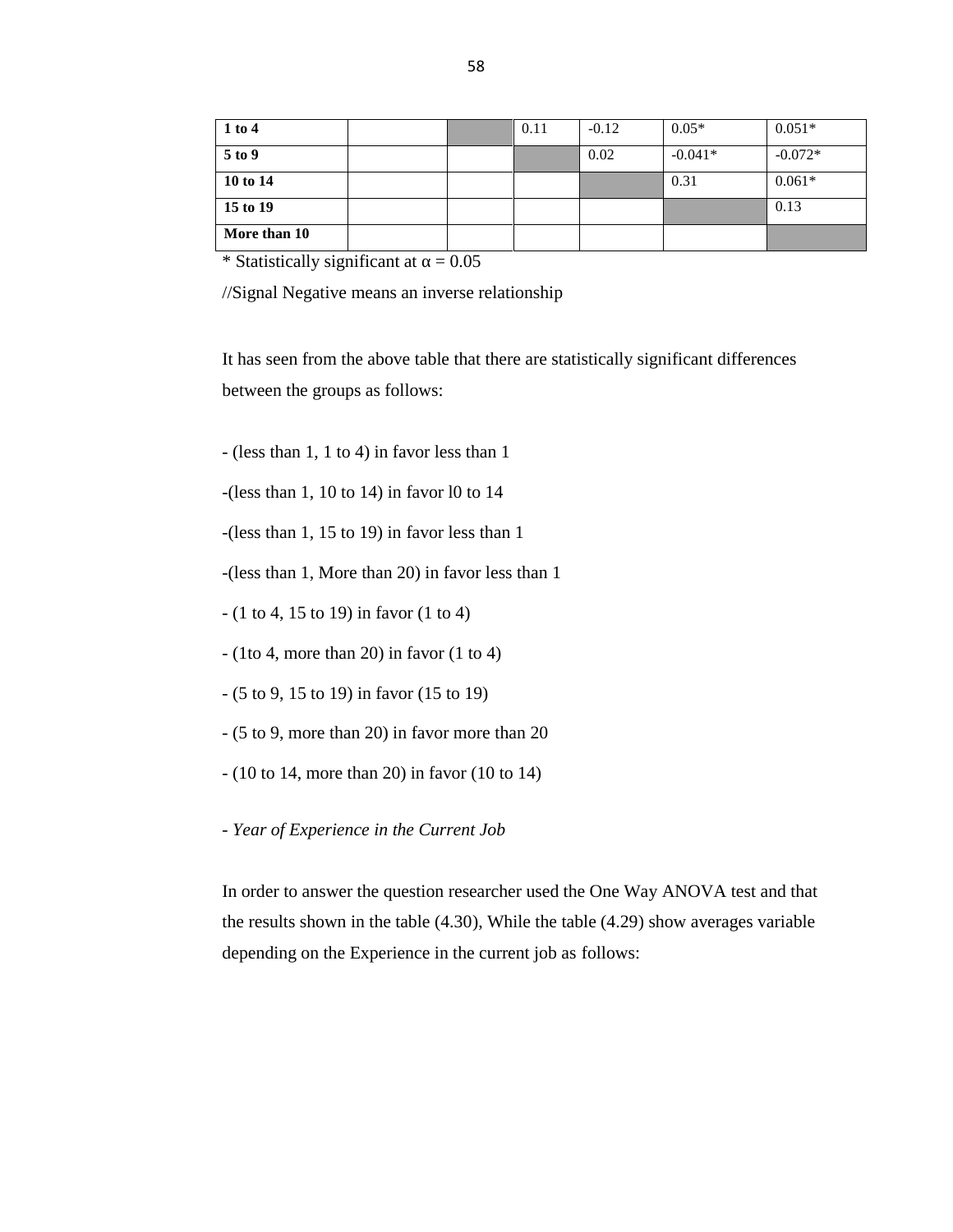| <b>The Field</b>                         | Less than 1 |           | $1$ to $4$  |           | 5 to 9      |           | 10 to 14 |           | 15 to 19 |           | 20 or more |           |
|------------------------------------------|-------------|-----------|-------------|-----------|-------------|-----------|----------|-----------|----------|-----------|------------|-----------|
|                                          | Mean        | <b>SD</b> | <b>Mean</b> | <b>SD</b> | <b>Mean</b> | <b>SD</b> | Mean     | <b>SD</b> | Mean     | <b>SD</b> | Mean       | <b>SD</b> |
| Job<br>satisfaction                      | 3.30        | 0.59      | 3.45        | 0.55      | 3.76        | 0.52      | 3.66     | 0.53      | 3.25     | 0.54      | 3.56       | 0.66      |
| Affective<br>commitment                  | 3.65        | 0.58      | 3.85        | 0.47      | 4.13        | 0.37      | 3.68     | 0.54      | 3.83     | 0.41      | 3.71       | 0.65      |
| Continuance<br>commitment                | 3.16        | 0.82      | 3.49        | 0.68      | 3.91        | 0.61      | 3.24     | 0.81      | 3.36     | 0.64      | 3.37       | 0.77      |
| Normative<br>Commitment                  | 2.95        | 0.76      | 3.33        | 0.69      | 3.71        | 0.61      | 3.01     | 0.74      | 3.23     | 0.63      | 3.44       | 0.84      |
| Total of Job<br>satisfaction             | 3.30        | 0.59      | 3.45        | 0.55      | 3.76        | 0.52      | 3.66     | 0.53      | 3.25     | 0.54      | 3.56       | 0.66      |
| Total of<br>organizational<br>Commitment | 3.25        | 0.72      | 3.56        | 0.61      | 3.92        | 0.53      | 3.31     | 0.70      | 3.47     | 0.56      | 3.51       | 0.75      |

**Table 4.29 Test Results (Mean and SD) Depending on Year of Experience in the Current Job**

# **Table 4.30 Results One way ANOVAs Analysis Depending Year Experience in the Current job**

| <b>The Field</b>     |                | Sum of         | DF             | <b>Mean</b>   | $\mathbf{F}$ | *Sig.   |
|----------------------|----------------|----------------|----------------|---------------|--------------|---------|
|                      |                | <b>Squares</b> |                | <b>Square</b> |              |         |
| Job satisfaction     | Between Groups | 9.21           | $\overline{4}$ | 1.84          | 6.46         | $0.01*$ |
|                      | Within Groups  | 84.40          | 159            | 0.285         |              |         |
|                      | Total          | 93.62          | 163            |               |              |         |
| Affective commitment | Between Groups | 6.43           | $\overline{4}$ | 1.28          | 3.86         | $0.02*$ |
|                      | Within Groups  | 98.72          | 159            | 0.33          |              |         |
|                      | Total          | 105.16         | 163            |               |              |         |
| Continuance          | Between Groups | 0.51           | $\overline{4}$ | 0.10          | 1.16         | 0.32    |
| commitment           | Within Groups  | 26.40          | 159            | 0.089         |              |         |
|                      | Total          | 26.91          | 163            |               |              |         |
| Normative Commitment | Between Groups | 18.93          | $\overline{4}$ | 3.78          | 7.08         | $0.01*$ |
|                      | Within Groups  | 158.21         | 159            | 0.56          |              |         |
|                      | Total          | 177.14         | 163            |               |              |         |
|                      |                |                |                |               |              |         |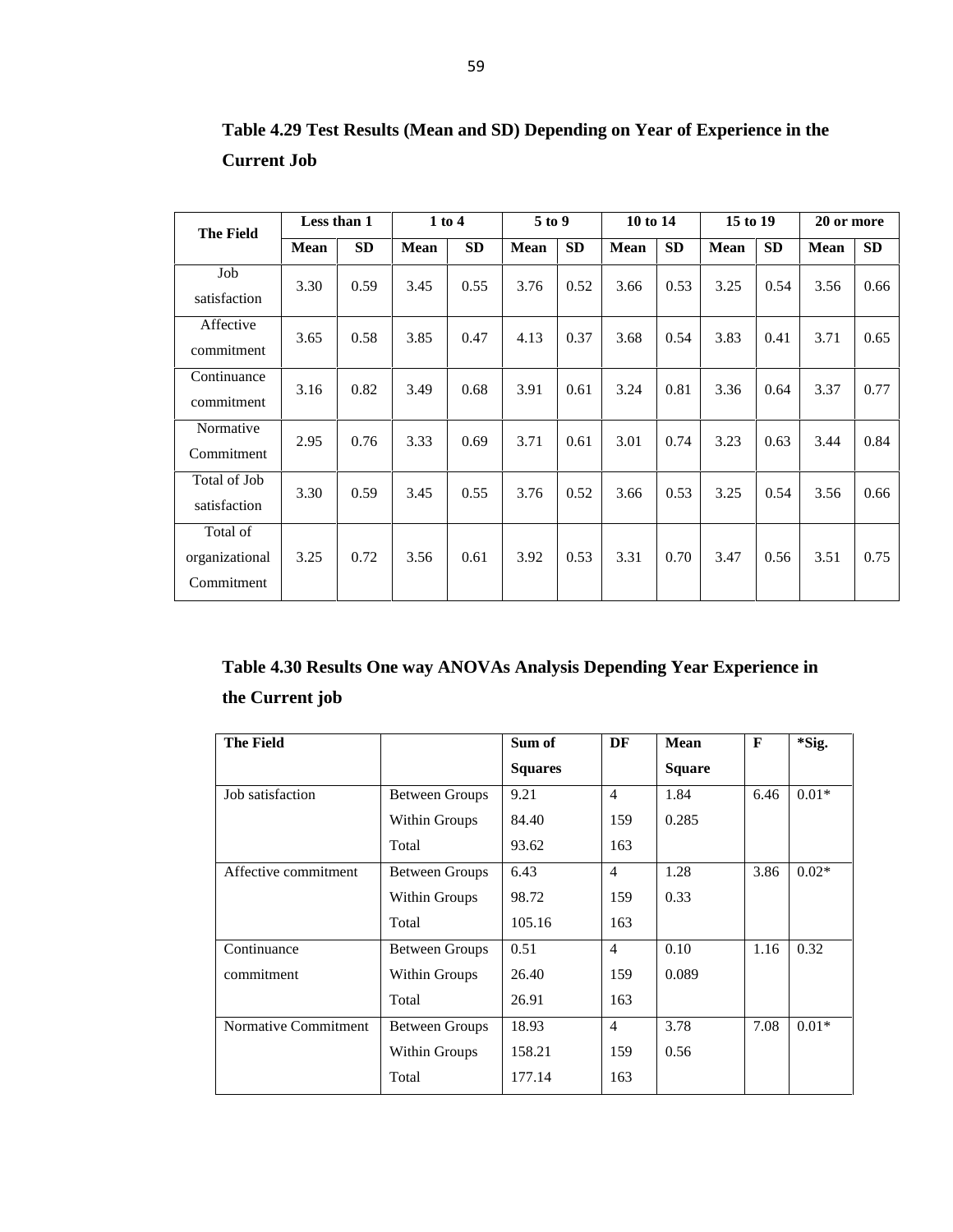| Total of Job satisfaction | Between Groups | 9.21   | $\overline{4}$ | 1.84  | 6.46 | $0.01*$ |
|---------------------------|----------------|--------|----------------|-------|------|---------|
|                           | Within Groups  | 84.40  | 159            | 0.285 |      |         |
|                           | Total          | 93.62  | 163            |       |      |         |
| Total of organizational   | Between Groups | 8.62   | 4              | 1.72  | 4.03 | $0.01*$ |
| Commitment                | Within Groups  | 94.44  | 159            | 0.32  |      |         |
|                           | Total          | 103.07 | 163            |       |      |         |

\* Statistically significant at the significance level (0.05)

Seen from the above table that the value of (F) calculated less than the value of (F) Tabulated on continuance commitment, While job satisfaction and Affective commitment and normative commitment (organizational commitment), there were greater than value of (F) Tabulated that mean's statistically significant differences the level of  $(0.05 = )$ .

To find out to whom of returning the differences, researcher used the test (LSD) to enables to make direct comparisons between two means from two individual groups. Any difference larger than the LSD has considered a significant result. The result shows in tables (31, 32, 33, and 34).

|  |  | Table 4.31 (LSD) Test Depending on the Field Job Satisfaction |  |
|--|--|---------------------------------------------------------------|--|
|--|--|---------------------------------------------------------------|--|

| <b>The Field</b> | Less than 1 | $1$ to $4$ | 5 to 9    | 10 to 14 | 15 to 19 | More than 20 |
|------------------|-------------|------------|-----------|----------|----------|--------------|
| Less than 1      |             | $-0.14$    | $-0.045*$ | $-0.06$  | 0.04     | $-0.026*$    |
| 1 to 4           |             |            | $-0.085*$ | 0.19     | 0.11     | 0.31         |
| 5 to 9           |             |            |           | $0.039*$ | $0.019*$ | $0.050*$     |
| 10 to 14         |             |            |           |          | 0.11     | $-0.20$      |
| 15 to 19         |             |            |           |          |          | $-0.020*$    |
| More than 10     |             |            |           |          |          |              |

\* Statistically significant at  $= 0.05$ 

//Signal Negative means an inverse relationship

It has seen from the above table that there are statistically significant differences

between the groups as follows:

 $-(\text{less than } 1, 5 \text{ to } 9)$  in favor  $(5 \text{ to } 9)$ 

-(less than 1, More than 20) in favor more than 20

 $- (1 to 4, 5 to 9)$  in favor  $(5 to 9)$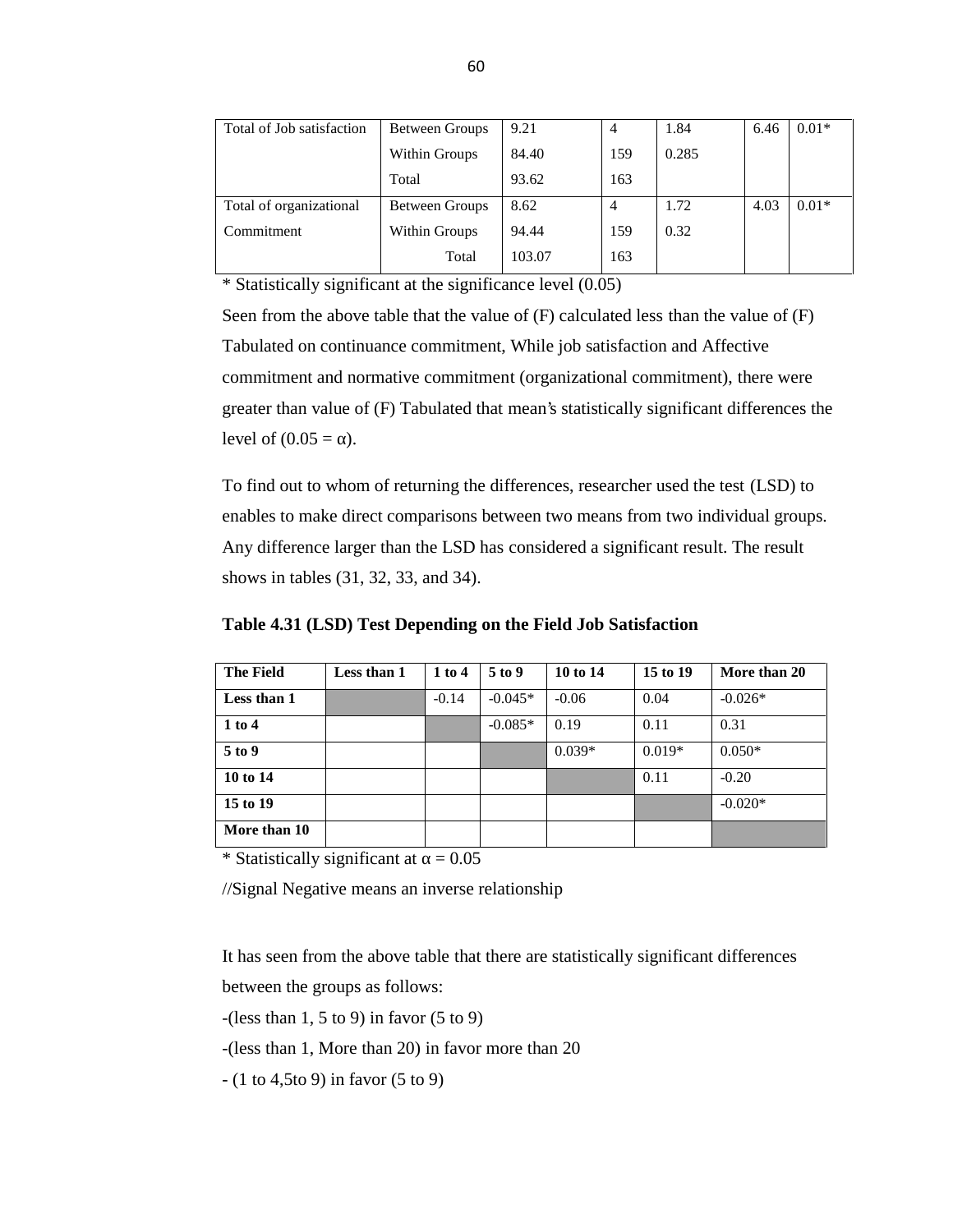- (5 to 9, 10 to 14) in favor (5 to 9)
- (5 to 9, 15 to 19) in favor (5 to 9)
- (5 to 9, More than 20) in favor (5 to 9)
- (15 to 19, More than 20) in favor more than 20

#### **Table 4.32(LSD) Test Depending on the Field Affective Commitment**

| <b>The Field</b> | Less than 1 | 1 to 4    | 5 to 9    | 10 to 14 | 15 to 19 | More than 20 |
|------------------|-------------|-----------|-----------|----------|----------|--------------|
| Less than 1      |             | $-0.019*$ | $-0.047*$ | $-0.25$  | $-0.18$  | $-0.6$       |
| 1 to 4           |             |           | $-0.027*$ | 0.17     | 0.015    | 0.13         |
| 5 to 9           |             |           |           | $0.045*$ | $0.029*$ | $0.041*$     |
| 10 to 14         |             |           |           |          | $-0.15$  | 0.3          |
| 15 to 19         |             |           |           |          |          | 0.11         |
| More than 10     |             |           |           |          |          |              |

\* Statistically significant at  $= 0.05$ 

//Signal Negative means an inverse relationship

It has seen from the above table that there are statistically significant differences between the groups as follows:

 $-(\text{less than } 1, 1 \text{ to } 4)$  in favor 1 to 4)

 $-(\text{less than}1, 5 \text{ to } 9)$  in favor  $(5 \text{ to } 9)$ 

 $- (1 to 4, 5 to 9)$  in favor  $(5 to 9)$ 

- (5 to 9, 10 to 14) in favor (5 to 9)

- (5 to 9, 15 to 19) in favor (5 to 9)
- (5 to 9, More than 20) in favor (5 to 9)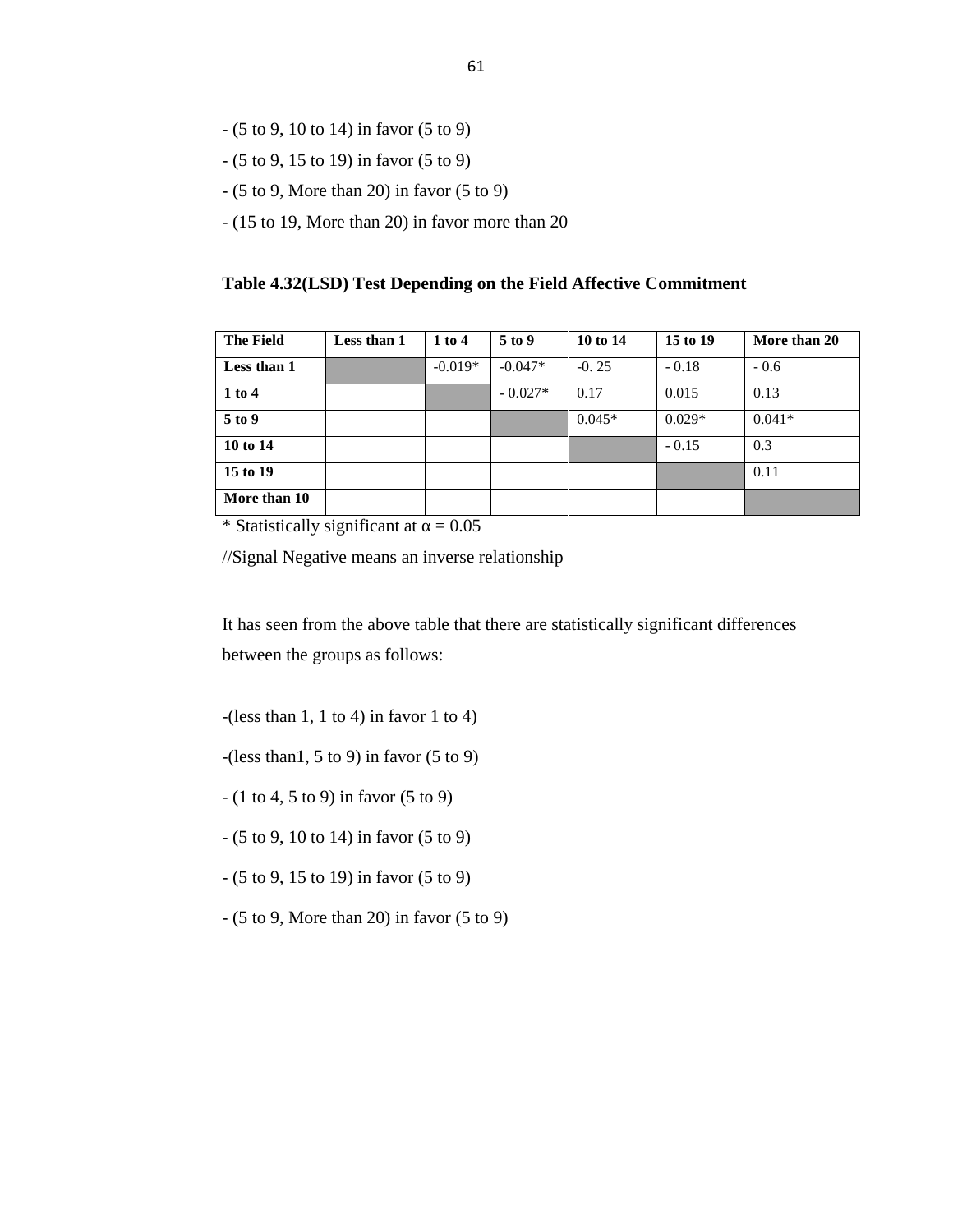| <b>The Field</b> | Less than 1 | 1 to 4    | $5$ to 9  | 10 to 14 | 15 to 19 | More than 20 |
|------------------|-------------|-----------|-----------|----------|----------|--------------|
| Less than 1      |             | $-0.033*$ | $-0.075*$ | $-0.07$  | $-0.19$  | $-0.20$      |
| 1 to 4           |             |           | $-0.045*$ | 0.25     | 0.13     | 0.12         |
| 5 to 9           |             |           |           | $0.067*$ | $0.055*$ | $0.054*$     |
| 10 to 14         |             |           |           |          | $-0.11$  | $-0.13$      |
| 15 to 19         |             |           |           |          |          | $-0.11$      |
| More than 10     |             |           |           |          |          |              |

### **Table (4.33) (LSD) Test Depending on the Field Normative Commitment**

\* Statistically significant at  $= 0.05$ 

//Signal Negative means an inverse relationship

It has seen from the above table that there are statistically significant differences between the groups as follows:

 $-(\text{less than } 1, 1 \text{ to } 4)$  in favor  $(1 \text{ to } 4)$ 

- $-(\text{less than } 1, 5 \text{ to } 9)$  in favor  $(5 \text{ to } 9)$
- $(1 to 4, 5 to 9)$  in favor  $(5 to 9)$
- (5 to 9, 10 to 14) in favor (5 to 9)
- (5 to 9, 15 to 19) in favor (5 to 9)
- (5 to 9, more than 20) in favor (5 to 9)

**Table 4.34** *(LSD) Test Depending on the Field Organizational Commitment*

| <b>The Field</b> | Less than 1 | 1 to 4    | 5 to 9    | 10 to 14 | 15 to 19 | More than 20 |
|------------------|-------------|-----------|-----------|----------|----------|--------------|
| Less than 1      |             | $-0.038*$ | $-0.076*$ | $-0.6$   | $-0.27$  | $-0.049*$    |
| 1 to 4           |             |           | $-0.037*$ | $0.031*$ | 0.10     | $-0.11$      |
| 5 to 9           |             |           |           | $0.69*$  | $0.048*$ | 0.26         |
| 10 to 14         |             |           |           |          | $-0.21$  | $-0.043*$    |
| 15 to 19         |             |           |           |          |          | $-0.20$      |
| More than 10     |             |           |           |          |          |              |

\* Statistically significant at  $= 0.05$ 

//Signal Negative means an inverse relationship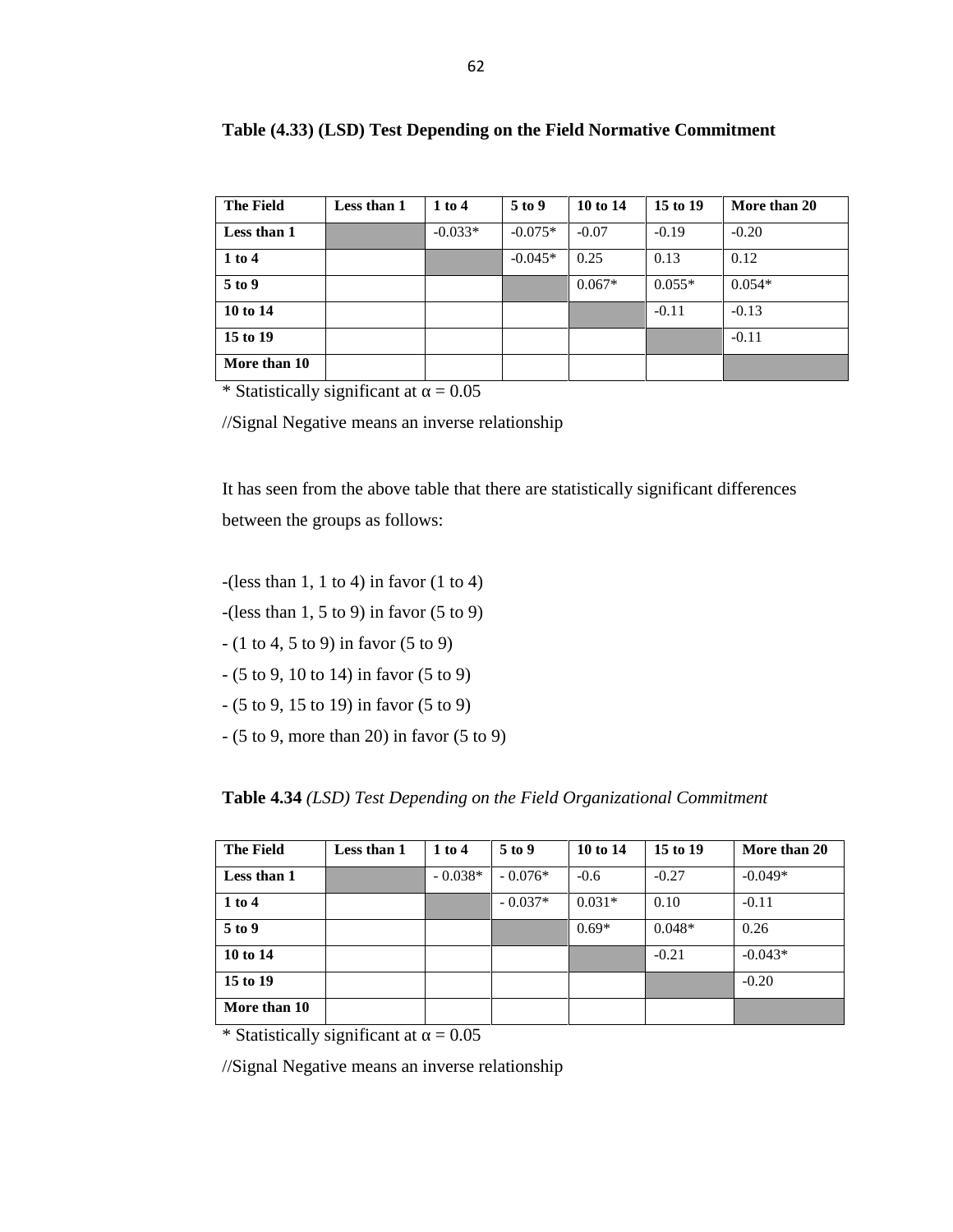It has seen from the above table that there are statistically significant differences between the groups as follows:

- $-(\text{less than } 1, 1 \text{ to } 4)$  in favor  $(1 \text{ to } 4)$
- $-(\text{less than } 1, 5 \text{ to } 9)$  in favor  $(5 \text{ to } 9)$

-(less than 1, More than 20) in favor (more than 20)

- (1 to 4, 5 to 9) in favor (5 to 9)
- (1 to 4, 10 to 14) in favor (1 to 4)
- (5 to 9, 10 to 14) in favor (5 to 9)
- (5 to 9, 15 to 19) in favor (5 to 9)
- (10 to 14, more than 20) in favor (more than 20)

*- Age*

In order to answer the question researcher used the One Way ANOVA test and that the results shown in the table (4.36), While the table (4.35) show averages variable depending on the Age as follows:

**Table 4.35** *Test Results (Mean and SD) Depending on Age*

| <b>The Field</b>                      | 20 to 29    |           | 30 to 39    |           | 40 to 49    |           | More than 50 |           |
|---------------------------------------|-------------|-----------|-------------|-----------|-------------|-----------|--------------|-----------|
|                                       | <b>Mean</b> | <b>SD</b> | <b>Mean</b> | <b>SD</b> | <b>Mean</b> | <b>SD</b> | <b>Mean</b>  | <b>SD</b> |
| Job satisfaction                      | 3.68        | 0.54      | 3.61        | 0.55      | 3.85        | 0.50      | 3.85         | 0.56      |
| Affective commitment                  | 3.64        | 0.74      | 3.40        | 0.74      | 3.04        | 0.79      | 3.16         | 0.74      |
| Continuance<br>commitment             | 3.39        | 0.78      | 3.23        | 0.67      | 2.99        | 0.78      | 3.05         | 0.78      |
| Normative Commitment                  | 2.86        | 0.72      | 2.99        | 0.79      | 2.67        | 0.66      | 2.72         | 0.69      |
| Total of Job satisfaction             | 3.68        | 0.54      | 3.61        | 0.55      | 3.85        | 0.50      | 3.85         | 0.56      |
| Total of organizational<br>Commitment | 3.44        | 0.54      | 3.38        | 0.56      | 3.13        | 0.53      | 3.19         | 0.54      |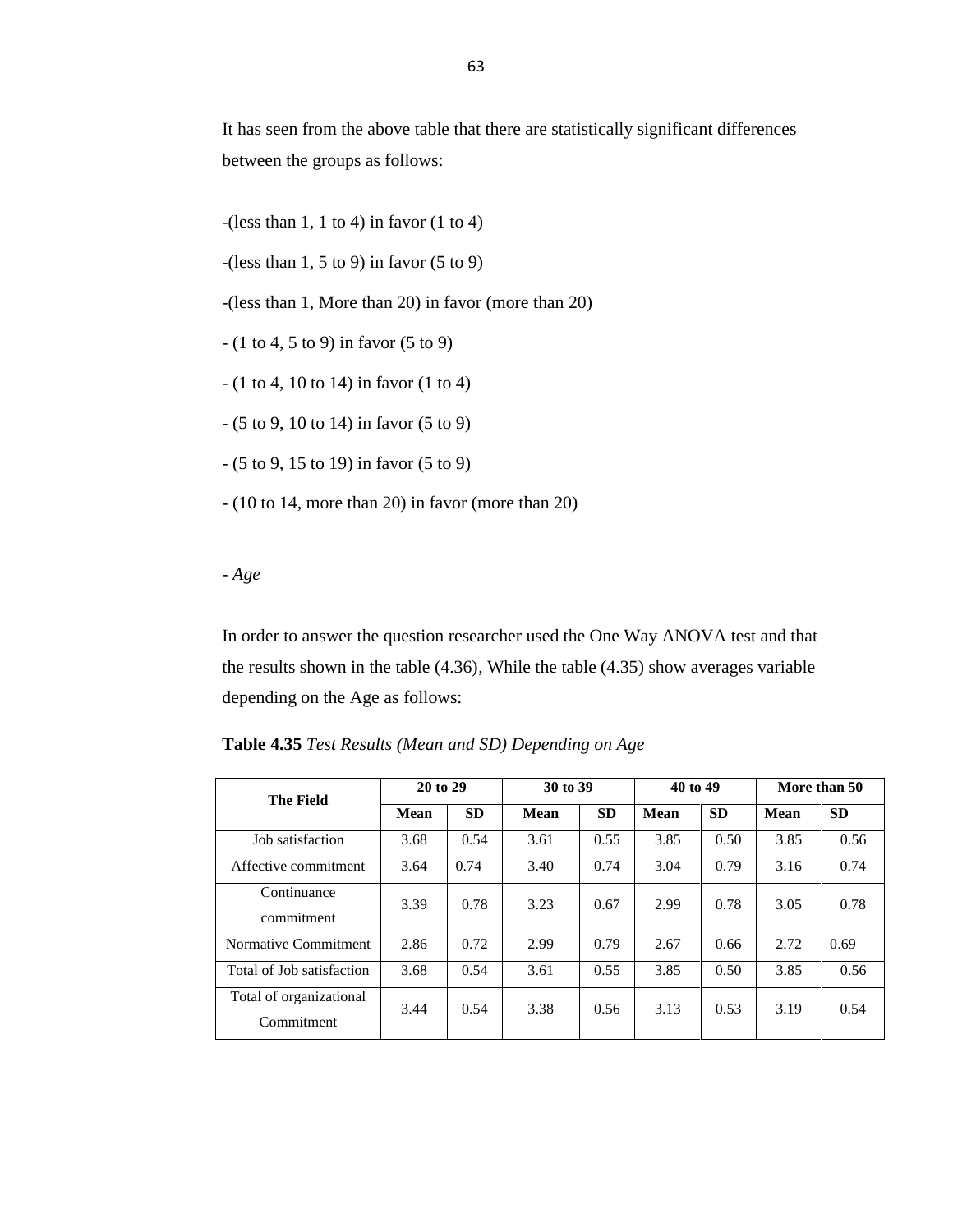| <b>The Field</b> |                       | Sum of         | DF             | Mean          | $\mathbf{F}$ | Sig.    |
|------------------|-----------------------|----------------|----------------|---------------|--------------|---------|
|                  |                       | <b>Squares</b> |                | <b>Square</b> |              |         |
| Job satisfaction | <b>Between Groups</b> | 1.63           | $\mathfrak{Z}$ | 0.40          | 0.693        | 0.59    |
|                  | Within Groups         | 175.50         | 160            | 0.59          |              |         |
|                  | Total                 | 177.13         | 163            |               |              |         |
| Affective        | <b>Between Groups</b> | 1.59           | 3              | 0.39          | 1.28         | 0.27    |
| commitment       | Within Groups         | 92.02          | 160            | 0.31          |              |         |
|                  | Total                 | 93.61          | 163            |               |              |         |
| Continuance      | <b>Between Groups</b> | 0.68           | 3              | 0.17          | 1.99         | $0.01*$ |
| commitment       | Within Groups         | 26.24          | 160            | 0.08          |              |         |
|                  | Total                 | 26.92          | 163            |               |              |         |
| Normative        | <b>Between Groups</b> | 5.36           | 3              | 1.34          | 2.539        | $0.04*$ |
| Commitment       | Within Groups         | 156.84         | 160            | 0.52          |              |         |
|                  | Total                 | 162.20         | 163            |               |              |         |
| Total of Job     | <b>Between Groups</b> | 1.63           | 3              | 0.40          | 0.693        | 0.59    |
| satisfaction     | Within Groups         | 175.50         | 160            | 0.59          |              |         |
|                  | Total                 | 177.13         | 163            |               |              |         |
| Total of         | <b>Between Groups</b> | 2.54           | 3              | 0.63          | 1.81         | 0.13    |
| organizational   | Within Groups         | 91.70          | 160            | 0.39          |              |         |
| Commitment       | Total                 | 94.24          | 163            |               |              |         |

**Table 4.36** *Results One way ANOVAs Analysis Depending Age*

\* Statistically significant at the significance level (0.05)

Seen from the above table that the value of (F) calculated less than the value of (F) Tabulated on job satisfaction and Affective commitment and organizational commitment, While normative commitment and continuance commitment there were greater than value of (F) Tabulated that mean's statistically significant differences the level of  $(0.05 = )$ .

To find out to whom of returning the differences, researcher used the test (LSD) to enables to make direct comparisons between two means from two individual groups. Any difference larger than the LSD has considered a significant result. The result shows in tables (37, 38)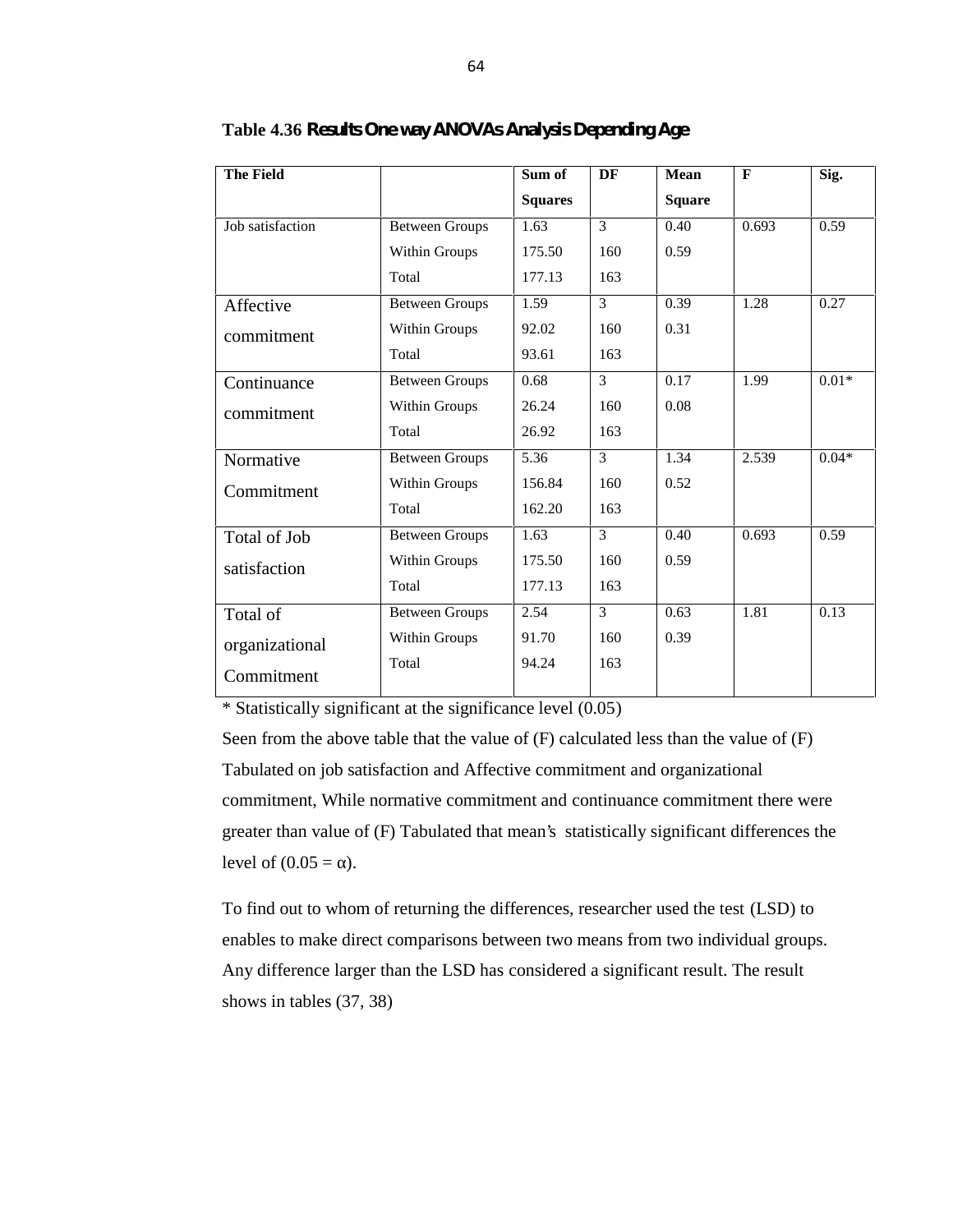| <b>The Field</b> | 20 to 29 | 30 to 39 | 40 to 49  | More than 50 |
|------------------|----------|----------|-----------|--------------|
| 20 to 29         |          | 0.23     | $0.056*$  | 0.12         |
| 30 to 39         |          |          | $-0.013*$ | 0.32         |
| 40 to 49         |          |          |           | 0.14         |
| More than 50     |          |          |           |              |

|  |  | Table 4.37 (LSD) Test Depending on the Field Continuance Commitment |  |
|--|--|---------------------------------------------------------------------|--|
|--|--|---------------------------------------------------------------------|--|

//Signal Negative means an inverse relationship

It has seen from the above table that there are statistically significant differences between the groups as follows:

- (20 to 29, 40 to 49) in favor (20 to 29)

- (30 to 30, 40 to 49) in favor (40 to 40)

#### **Table 4.38 (LSD) Test depending on the field Normative Commitment**

| <b>The Field</b> | 20 to 29 | 30 to 39 | 40 to 49 | More than 50 |
|------------------|----------|----------|----------|--------------|
| 20 to 29         |          | $0.023*$ | 0.12     | $0.016*$     |
| 30 to 39         |          |          | $-0.26$  | $-0.022*$    |
| 40 to 49         |          |          |          | $0.036*$     |
| More than 50     |          |          |          |              |

\* Statistically significant at  $= 0.05$ 

//Signal Negative means an inverse relationship

It has seen from the above table that there are statistically significant differences between the groups as follows:

- (20 to 29, 30 to 30) in favor (20 to 29)
- (20 to 29, more than 50) in favor (20 to 29)
- (30 to 39, more than 50) in favor (more than 50)
- (40 to 49, more than 50) in favor (40 to 49)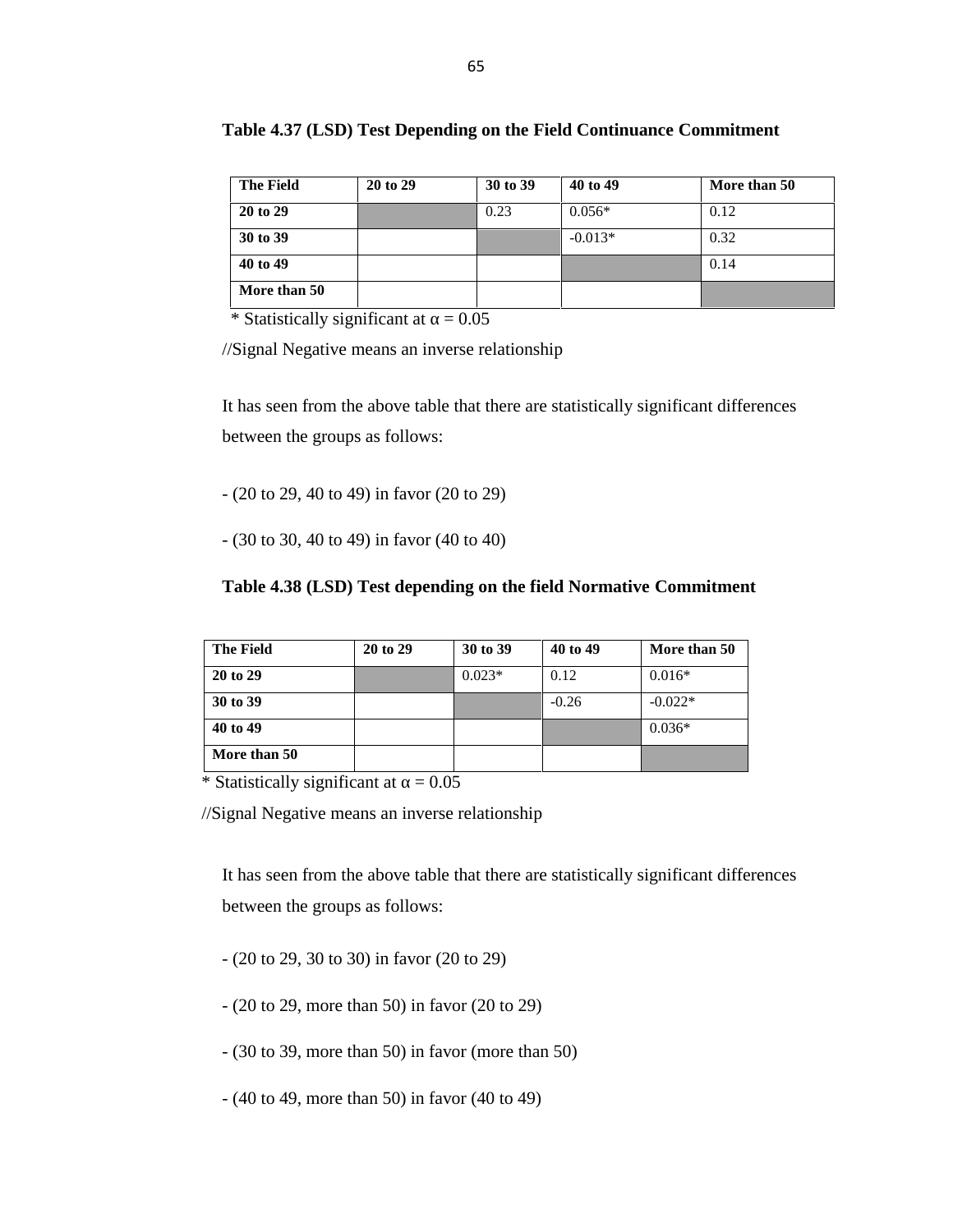### *- Monthly Salary*

In order to answer the question researcher used the One Way ANOVA test and that the results shown in the table (4.40), While the table (4.39) show averages variable depending on the Monthly salary as follows:

| <b>The Field</b>                         |             | Less than \$1000<br>\$1000 to \$1499 |             |           | \$1500 to \$1999 | \$2000 or more |             |           |
|------------------------------------------|-------------|--------------------------------------|-------------|-----------|------------------|----------------|-------------|-----------|
|                                          | <b>Mean</b> | <b>SD</b>                            | <b>Mean</b> | <b>SD</b> | Mean             | <b>SD</b>      | <b>Mean</b> | <b>SD</b> |
| Job satisfaction                         | 3.75        | .76                                  | 3.55        | .91       | 3.43             | .83            | 3.05        | .89       |
| Affective<br>commitment                  | 3.88        | .92                                  | 3.76        | .95       | 3.86             | .85            | 3.72        | .92       |
| Continuance<br>commitment                | 3.72        | .68                                  | 3.50        | .80       | 3.65             | .99            | 3.73        | .66       |
| Normative<br>Commitment                  | 3.49        | .82                                  | 3.79        | .73       | 3.51             | .93            | 3.30        | .86       |
| Total of Job<br>satisfaction             | 3.75        | .76                                  | 3.55        | .91       | 3.43             | .83            | 3.05        | .89       |
| Total of<br>organizational<br>Commitment | 3.70        | 0.81                                 | 3.68        | 0.83      | 3.67             | 0.92           | 3.58        | 0.81      |

|  |  | Table 4.39 Test Results (Mean and SD) Depending on Monthly Salary |
|--|--|-------------------------------------------------------------------|
|  |  |                                                                   |

### **Table 4.40 Results One-Way ANOVAs analysis depending Monthly Salary**

| <b>The Field</b> |                       | Sum of         | <b>DF</b> | <b>Mean</b>   | $\mathbf F$ | *Sig.   |
|------------------|-----------------------|----------------|-----------|---------------|-------------|---------|
|                  |                       | <b>Squares</b> |           | <b>Square</b> |             |         |
| Job satisfaction | <b>Between Groups</b> | 24.38          | 3         | 12.19         | 2.11        | $0.01*$ |
|                  | Within Groups         | 162.02         | 160       | .626          |             |         |
|                  | Total                 | 186.40         | 163       |               |             |         |
| Affective        | <b>Between Groups</b> | 11.20          | 3         | 5.60          | 2.15        | $0.02*$ |
| commitment       | Within Groups         | 191.89         | 160       | .741          |             |         |
|                  | Total                 | 203.09         | 163       |               |             |         |
| Continuance      | <b>Between Groups</b> | 25.71          | 3         | 12.85         | 1.99        | $0.02*$ |
| commitment       | <b>Within Groups</b>  | 203.37         | 160       | .785          |             |         |
|                  | Total                 | 203.37         | 163       |               |             |         |
|                  |                       |                |           |               |             |         |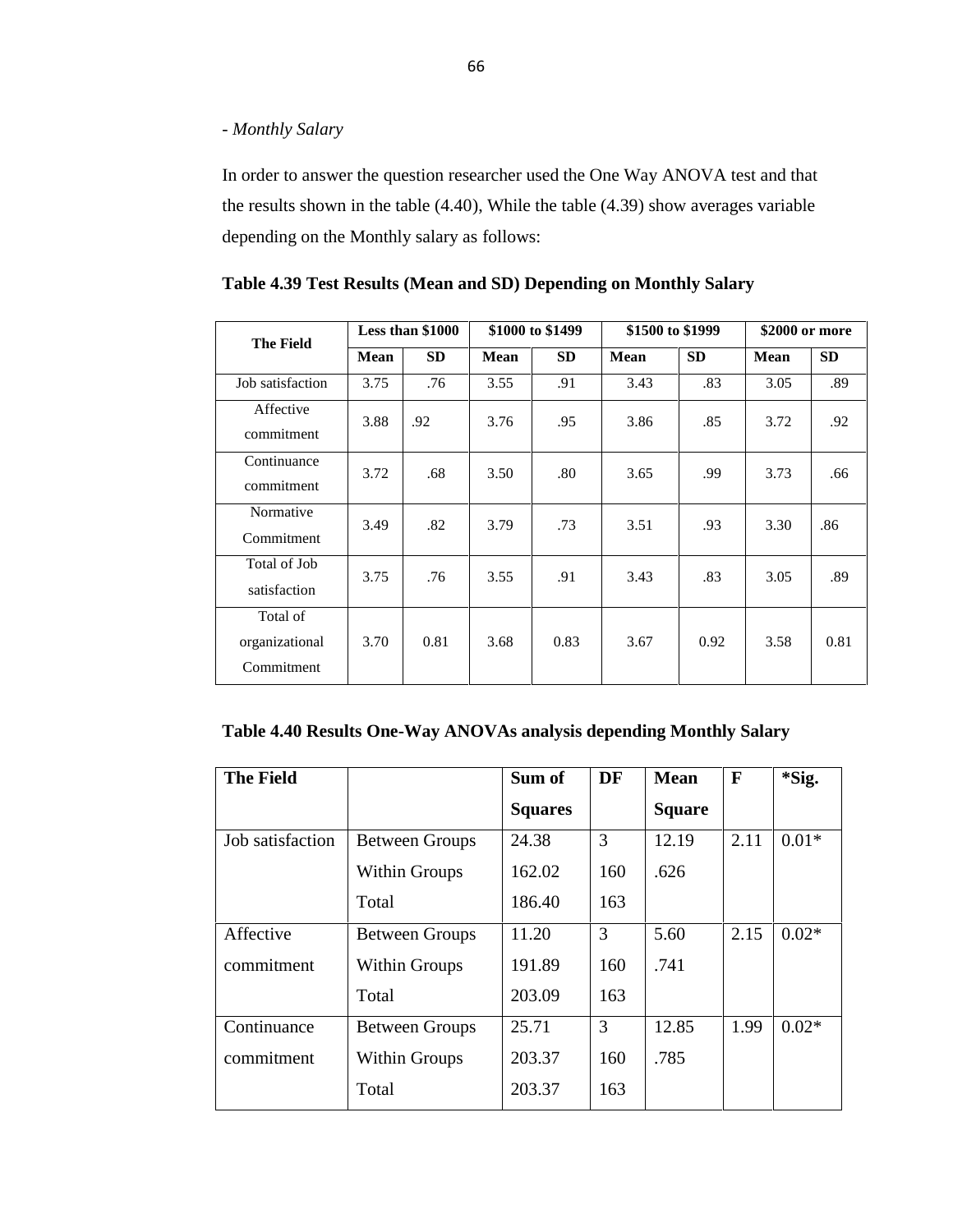| Normative      | <b>Between Groups</b> | 18.75  | 3   | 9.37  | 2.53 | $0.04*$  |  |
|----------------|-----------------------|--------|-----|-------|------|----------|--|
| Commitment     | Within Groups         | 186.28 | 160 | .719  |      |          |  |
|                | Total                 | 205.03 | 163 |       |      |          |  |
| Total of Job   | <b>Between Groups</b> | 24.38  | 3   | 12.19 | 2.11 | $0.015*$ |  |
| satisfaction   | Within Groups         | 162.02 | 160 | .626  |      |          |  |
|                | Total                 | 186.40 | 163 |       |      |          |  |
| Total of       | <b>Between Groups</b> | 18.55  | 3   | 9.72  | 2.40 | $0.044*$ |  |
| organizational | Within Groups         | 138.00 | 160 | .492  |      |          |  |
| Commitment     | Total                 | 156.56 | 163 |       |      |          |  |

\* Statistically significant at the significance level (0.05)

Seen from the above table that the value of (F) calculated greater than the value of (F) Tabulated on job satisfaction and Affective commitment and organizational commitment, and normative commitment and continuance commitment that mean's statistically significant differences the level of  $(0.05 = )$ .

To find out to whom of returning the differences, researcher used the test (LSD) to enables to make direct comparisons between two means from two individual groups. Any difference larger than the LSD has considered a significant result. The result shown in tables (41, 42, 43, 44, 45)

**Table 4.41 (LSD) Test Depending on the Field Job Satisfaction**

| <b>The Field</b> | Less than | \$1000 to \$1499 | \$1500 to \$1999 | \$2000 or |
|------------------|-----------|------------------|------------------|-----------|
|                  | \$1000    |                  |                  | more      |
| Less than \$1000 |           | $-0.13$          | $-0.016*$        | $-0.019*$ |
| \$1000 to \$1499 |           |                  | $-00.23*$        | $-0.016*$ |
| \$1500 to \$1999 |           |                  |                  | $-0.017*$ |
| \$2000 or more   |           |                  |                  |           |

\*Statistically significant at  $= 0.05$ 

//Signal Negative means an inverse relationship

It has seen from the above table that there are statistically significant differences between the groups as follows: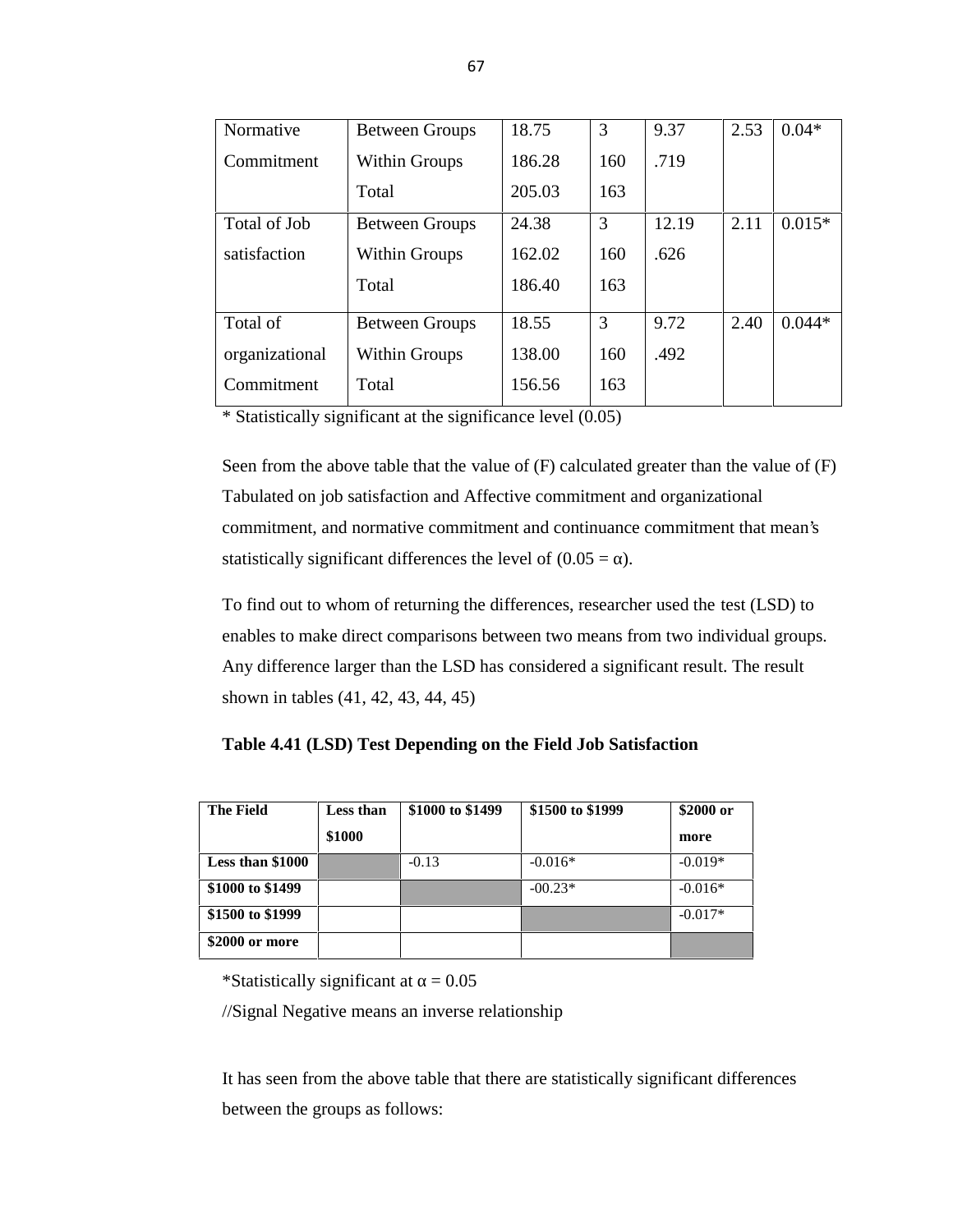- -(less than \$1000, \$1500 to 1999) in favor (\$1500 to 1999)
- -(less than \$ 1000, \$2000 or more) in favor (\$2000 or more)
- (\$1000 to \$1499, \$1500 to \$1999) in favor (\$1500 to \$1999)
- (\$1000 to \$1499, \$2000 or more) in favor (\$2000 or more)
- (\$1500 to \$1999, \$2000 or more) in favor (\$2000 or more)

#### **Table 4.42 (LSD) Test Depending on the Field Affective Commitment**

| <b>The Field</b> | Less than \$1000 | \$1000 to \$1499 | \$1500 to \$1999 | \$2000 or more |
|------------------|------------------|------------------|------------------|----------------|
| Less than \$1000 |                  | $-0.023*$        | $-0.021*$        | $-0.026*$      |
| \$1000 to \$1499 |                  |                  | $-0.011*$        | $-.023*$       |
| \$1500 to \$1999 |                  |                  |                  | $-0.060*$      |
| \$2000 or more   |                  |                  |                  |                |

\* Statistically significant at  $= 0.05$ 

//Signal Negative means an inverse relationship

It has seen from the above table that there are statistically significant differences between the groups as follows:

- (less than \$1000, \$1000 to \$1499) in favor (\$1000 to \$1499)
- (less than \$1000, \$1500 to \$1999) in favor (\$1500 to \$1999)
- (less than \$1000, \$2000 or more) in favor (\$2000 or more)
- (\$1000 to \$1499, \$1500 to \$1999) in favor (\$1500 to \$1999)
- (\$1000 to \$1499, \$2000 or more) in favor (\$2000 or more)
- (\$1500 to \$1999, \$2000 or more) in favor (\$2000 or more)

#### **Table 4.43 (LSD) Test depending on the Field Continuance Commitment**

| <b>The Field</b> | Less than \$1000 | \$1000 to \$1499 | \$1500 to \$1999 | \$2000 or more |
|------------------|------------------|------------------|------------------|----------------|
| Less than \$1000 |                  | $-0.23*$         | $-0.40*$         | $-0.51*$       |
| \$1000 to \$1499 |                  |                  | $-.11*$          | $-0.14$        |
| \$1500 to \$1999 |                  |                  |                  | $-0.42*$       |
| \$2000 or more   |                  |                  |                  |                |

\* Statistically significant at  $= 0.05$ 

//Signal Negative means an inverse relationship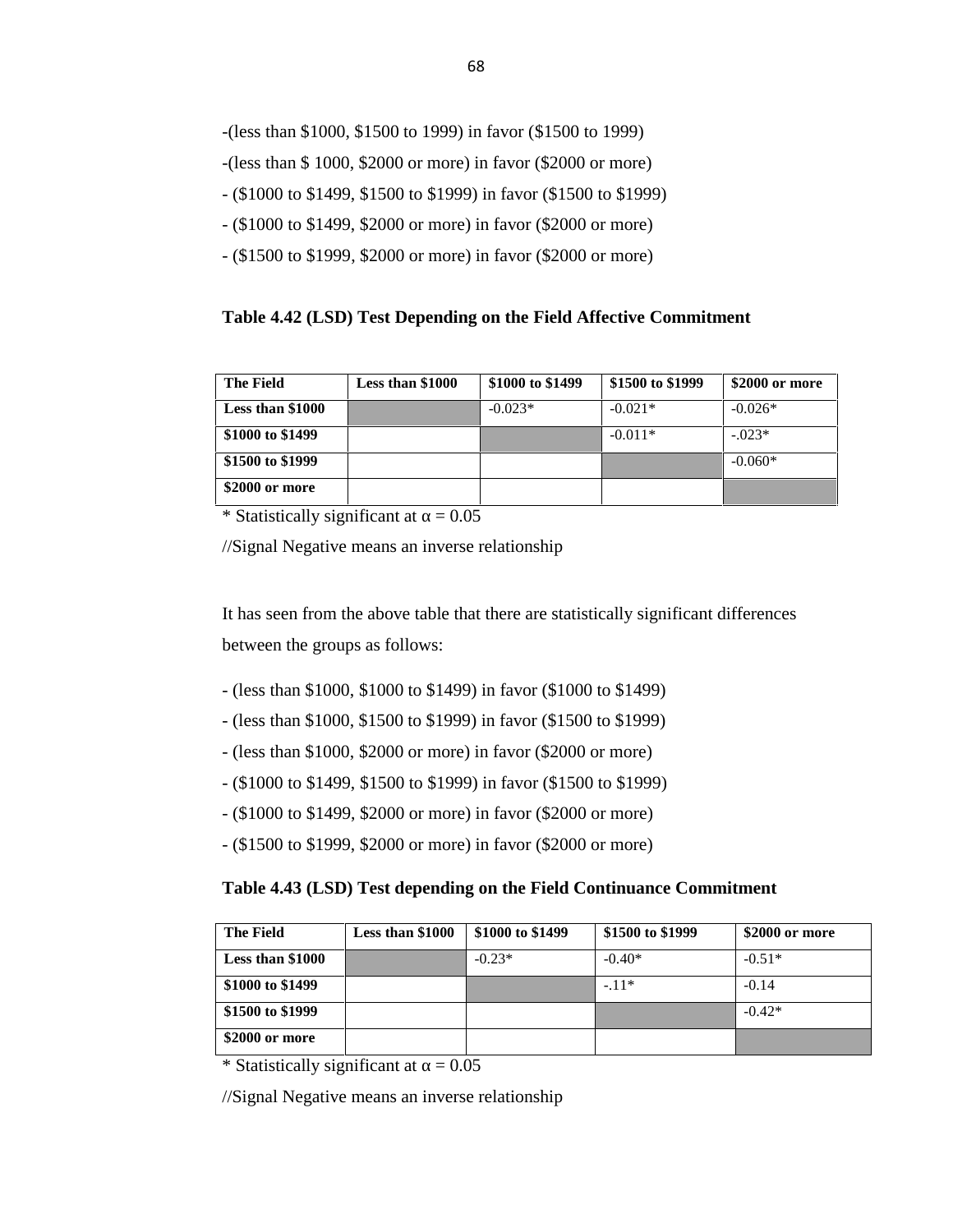It has seen from the above table that there are statistically significant differences between the groups as follows:

- (less than \$1000, \$1000 to \$1499) in favor (\$1000 to \$1499)
- (less than \$1000, \$1500 to \$1999) in favor (\$1500 to \$1999)
- (less than \$1000, \$2000 or more) in favor (\$2000 or more)
- (\$1000 to \$1499, \$1500 to \$1999) in favor (\$1500 to \$1999)
- (\$1500 to \$1999, \$2000 or more) in favor (\$2000 or more)

#### **Table 4.44 (LSD) Test Depending on the Field Normative Commitment**

| <b>The Field</b><br>$^{\ast}$ | Less than \$1000 | \$1000 to \$1499 | \$1500 to \$1999 | \$2000 or more |
|-------------------------------|------------------|------------------|------------------|----------------|
| Less than \$1000              |                  | $-0.023*$        | $-0.057*$        | $-0.012*$      |
| \$1000 to \$1499              |                  |                  | $-0.013*$        | $-0.034*$      |
| \$1500 to \$1999              |                  |                  |                  | $-0.057*$      |
| $\frac{1}{2}2000$ or more     |                  |                  |                  |                |

atistically significant at  $= 0.05$ 

//Signal Negative means an inverse relationship

It has seen from the above table that there are statistically significant differences between the groups as follows:

- (less than \$1000, \$1000 to \$1499) in favor (\$1000 to \$1499)
- (less than \$1000, \$1500 to \$1999) in favor (\$1500 to \$1999)
- (less than \$1000, \$2000 or more) in favor (\$2000 or more)
- (\$1000 to \$1499, \$1500 to \$1999) in favor (\$1500 to \$1999)
- (\$1000 to \$1499, \$2000 or more) in favor (\$2000 or more)
- (\$1500 to \$1999, \$2000 or more) in favor (\$2000 or more)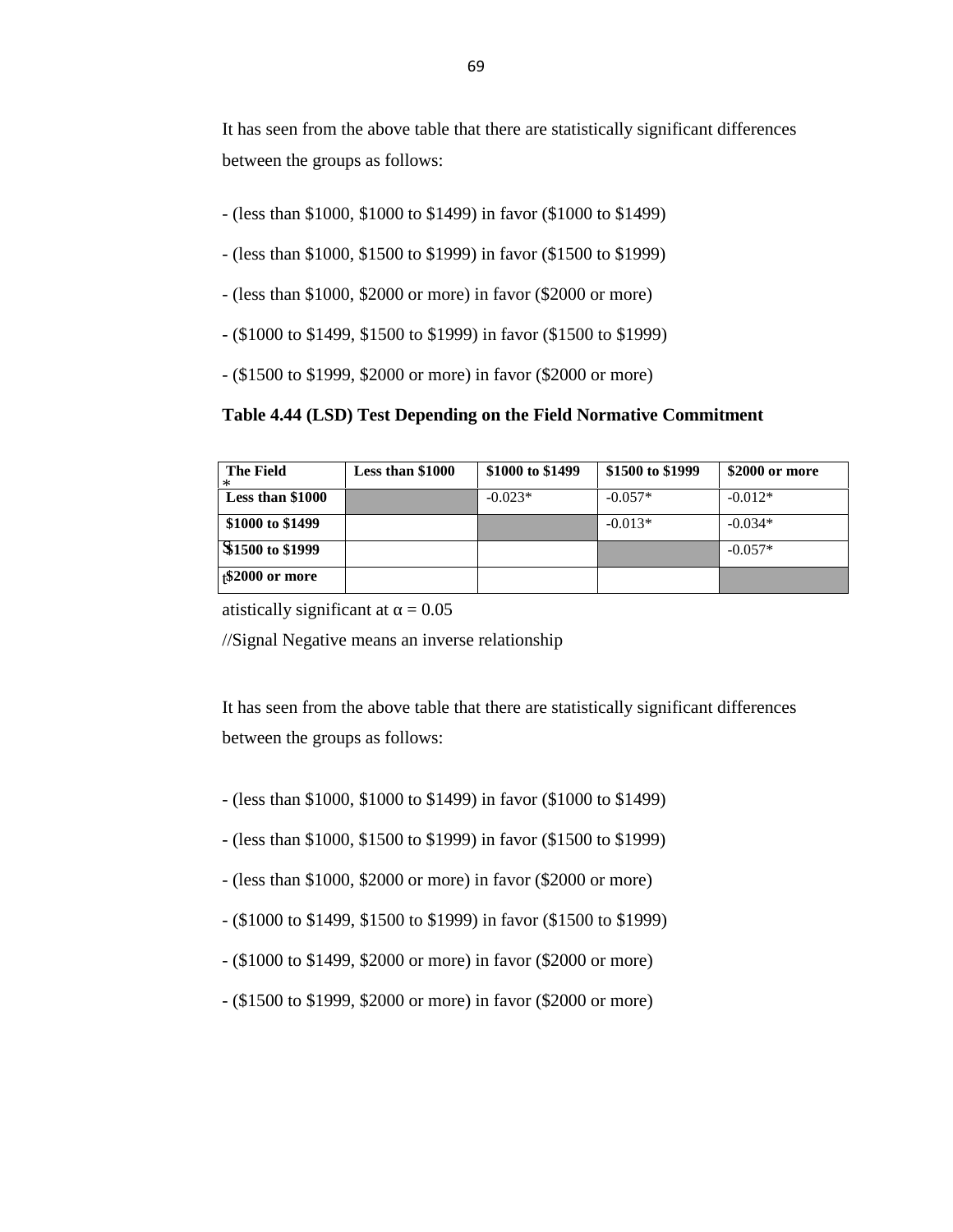| The Field        | Less than | \$1000 to \$1499 | \$1500 to \$1999 | \$2000 or more |
|------------------|-----------|------------------|------------------|----------------|
|                  | \$1000    |                  |                  |                |
| Less than \$1000 |           | $-0.025*$        | $-0.059*$        | $-0.015*$      |
| \$1000 to \$1499 |           |                  | $-0.013*$        | $-0.031*$      |
| \$1500 to \$1999 |           |                  |                  | $-0.017*$      |
| \$2000 or more   |           |                  |                  |                |

#### **Table 4.45 (LSD) Test Depending on the Field Organizational Commitment**

\* Statistically significant at  $= 0.05$ 

//Signal Negative means an inverse relationship

It has seen from the above table that there are statistically significant differences between the groups as follows:

- (less than \$1000, \$1000 to \$1499) in favor (\$1000 to \$1499)
- (less than \$1000, \$1500 to \$1999) in favor (\$1500 to \$1999)
- (less than \$1000, \$2000 or more) in favor (\$2000 or more)
- (\$1000 to \$1499, \$1500 to \$1999) in favor (\$1500 to \$1999)
- (\$1000 to \$1499, \$2000 or more) in favor (\$2000 or more)
- (\$1500 to \$1999, \$2000 or more) in favor (\$2000 or more)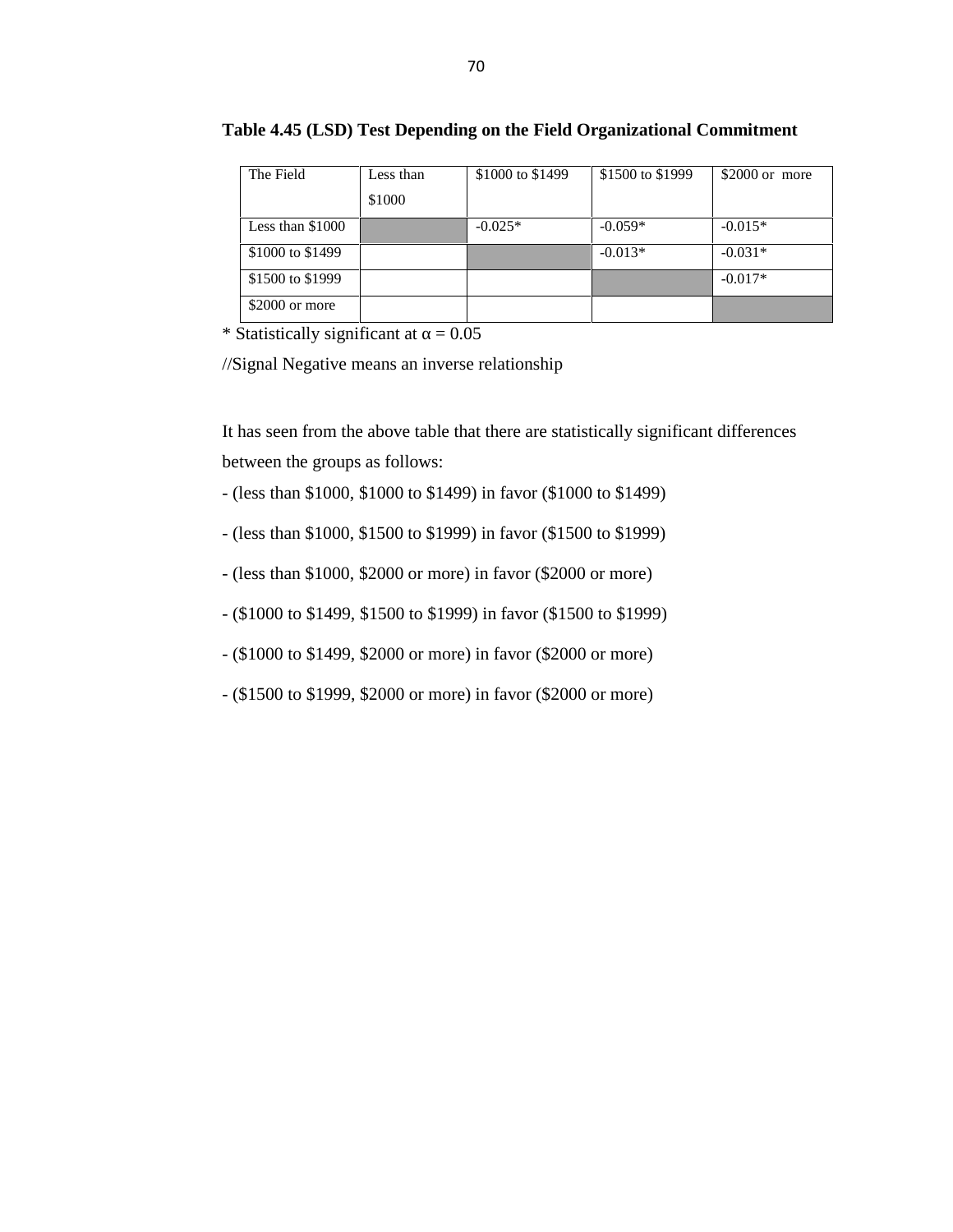#### **CHAPTER 5**

#### **DISCUSSION AND RECOMMENDATIONS**

#### **5.1 Introduction**

This chapter presents the discussions of the results and the findings based on the analysis conducted throughout the entire study. Recommendations have also presented in order to guide future researcher's determination the relationship between organizational commitment and job satisfaction among employee in the Palestine College.

#### **5.2 Discussion**

The main aim of this study is to investigate the relationship between organizational commitments on job satisfaction. This study attempts to answer the following objectives and questions:

### **5.2.1 Research Question 1: Does Job Satisfaction Exist Amongst Palestine Technical College Academics Staff?**

The mean scores (Mean) = 3.64 and standard deviations  $(SD)$  = .9 for the job satisfaction of academics in Palestine Technical college Ramallah. With a mean score of 3.64 academics, indicate a slightly (moderately satisfied) level of satisfaction for their job, "satisfaction-dissatisfaction" scale with mean scores above 3.50 being more on the "satisfied" side of the scale Pearson and Seiler (1983). In this respect, academics can be said to be satisfied with the most of aspect of their job, however indicating not satisfaction for "the way of my job provides for steady employment" ,"my pay and the amount of work I do" and "The working conditions". "Being able to keep busy all the time", "The chance to work alone on the job", " The way company policies are put into practice ", " The chances for advancement in this job", " The freedom to use my own judgment", and " The praise I get for doing a good job" indicated to neutral satisfied." The way my boss handles his/her subordinates ","The chance to do things for other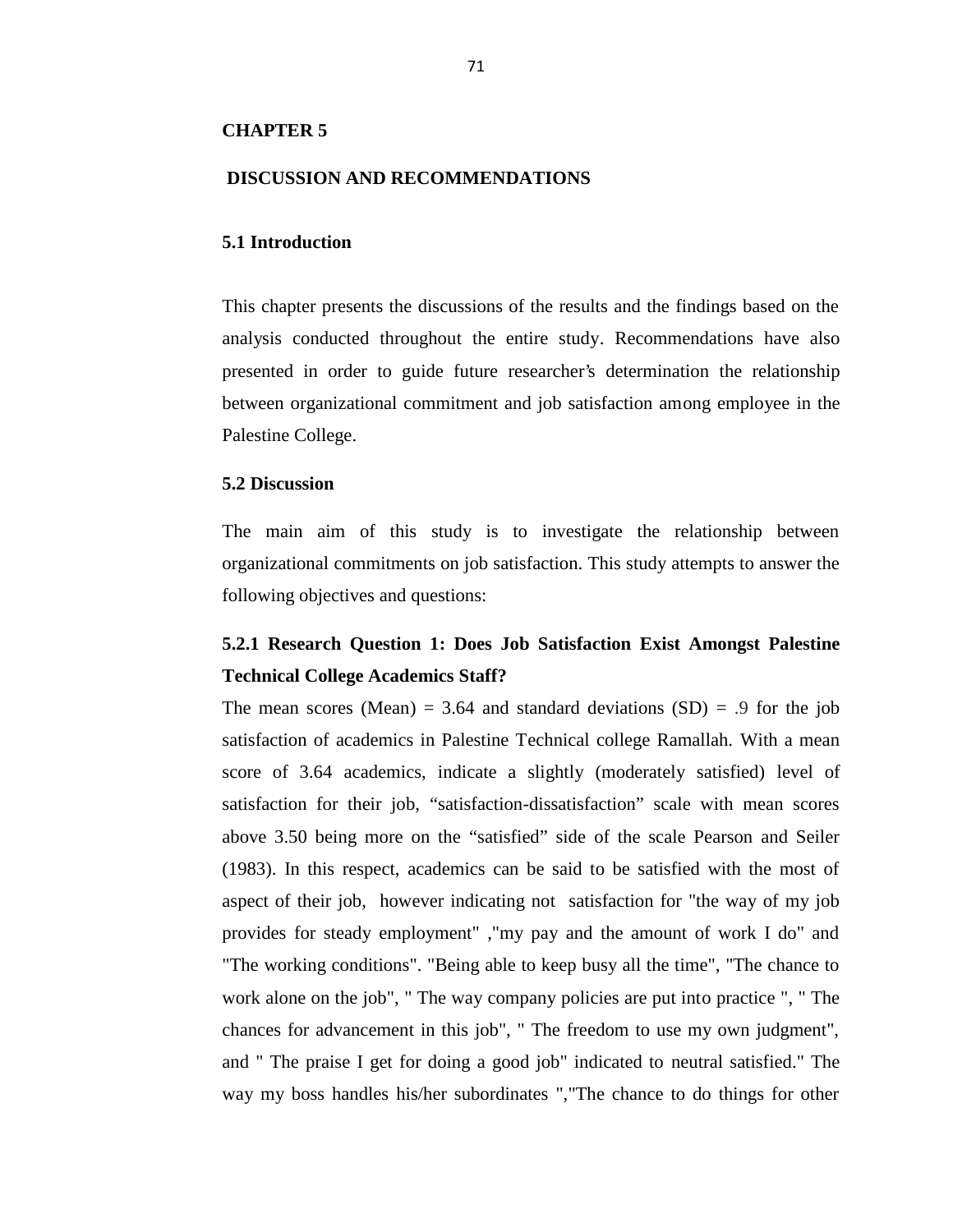people", and "The way my colleagues get along with each other" indicated to slightly satisfied. While "The chance to do different things from time to time", "The chance to be somebody in the community", "The competence of my supervisor in making decisions", "Being able to do things that don't go against my conscience", "The chance to tell people what to do", and "The chance to do something that makes use of my abilities". Indicated to satisfied. The overall job satisfaction level for academics staff (Mean  $= 3.64$ ) can be considered slightly (moderately satisfied).

This agrees with Jessie L. Grant study (2006). The results showed that there are 83% of the staff members of the Union of American colleges (moderately Satisfied with their work). In addition, agree with Harem's study (2001) aimed to identify the job satisfaction among faculty members at colleges own community in Jordan. The study results indicated varying levels of job satisfaction in the different fields of work.

## **5.2.2 Research Question 2: Does Organizational Commitment Exist Amongst Palestine Technical College Academics Staff.**

The mean scores (Mean)=3.3 and standard deviations (SD)=.88 for the organizational commitment of academics in Palestine Technical college Ramallah can be seen in Table (5.1) With a mean score of (3.30) academics indicate a Neutral satisfied level of organizational commitment for their job.

# **Table 5.1 Averages, SD Depending on the Organizational Commitment of Academic Staff**

| $\bf No$ | <b>Variables</b>          | Mean | <b>SD</b> | <b>Percentage</b> | <b>Estimate</b> |
|----------|---------------------------|------|-----------|-------------------|-----------------|
|          | Affective commitment      | 3.51 | 0.88      | 74.87             | Slightly        |
| 2.       | Continuance commitment    | 3.30 | 1.01      | 60.1              | Neutral         |
| 3.       | Normative commitment      | 3.41 | 0.75      | 71.46             | Neutral         |
|          | Organizational Commitment | 3.30 | 0.88      | 68.81             | Neutral         |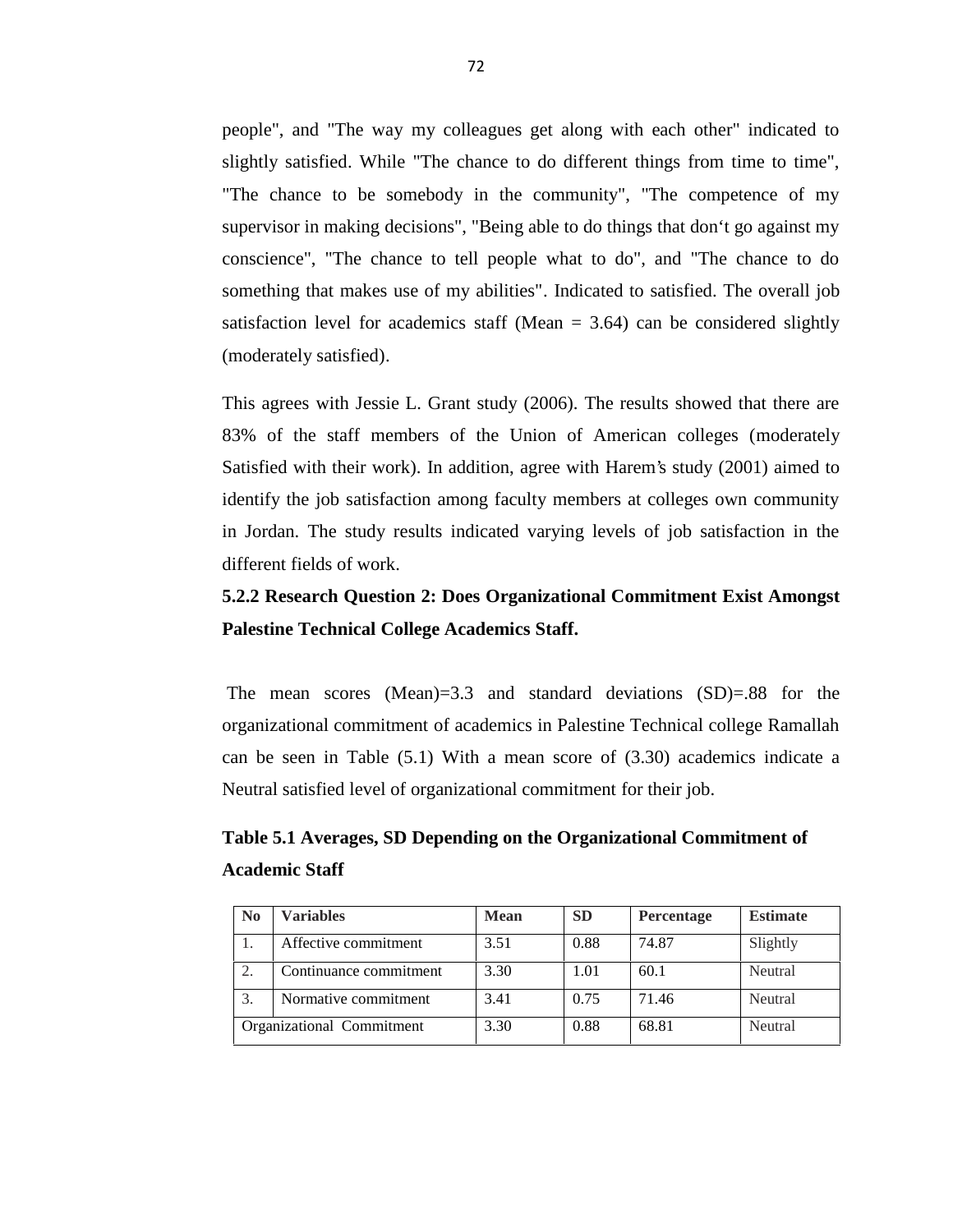When the 18 facets of the job analyzed individually in relation to academic organizational commitment, three of the facets are statistically significant with academic organizational commitment at a 0.05 significance level. These are Affective, Continuance and Normative and as the results indicates that Normative commitment mean  $= 3.41$ , SD=.75 and affective commitment mean=3.50 and SD =.88 and Continuance commitment mean =3.30 and SD=1.01 and the organizational commitment mean  $= 3.30$ , SD= 0.88. We found the paragraphs "I do not feel 'emotionally attached' to this organization" and "I do not feel a 'strong' sense of belonging to my organization," indicated to not satisfied paragraphs. While "I do not feel like 'part of the family' at my organization" indicated to neutral satisfied. "I would be very happy to spend the rest of my career with this organization", and "I really feel as if this organization's problems are my own," indicated to slightly satisfied. While as "I think that I could easily become as attached to another organization as I am to this one", and "This organization has a great deal of personal meaning for me," indicated to satisfied. "I enjoy discussing about my organization with people outside it," indicated to highly satisfied. The total of all paragraphs are 3.51, indicated to slightly satisfied. This is about affective commitment. In addition we found , "It would be very hard for me to leave my organization right now, even if I wanted to", "Too much in my life would be disrupted if I decided to leave my organization now", " I feel that I have very few options to consider leaving this organization", " One of the few serious consequences of leaving this organization would be the scarcity of available alternatives", and " One of the major reasons I continue to work for this organization is that leaving would require considerable personal sacrifice another organization may not match the overall benefits I have here" indicated to not satisfied paragraphs. While "I am not afraid of what might happen if I quit my job without having another one lined up", and "It wouldn't be too costly for me to leave my organization now" indicated to neutral satisfied. In addition, "Right now, staying with my organization is a matter of necessity as much as desire," indicated to slightly satisfied paragraph. The total of all paragraphs are 3.20, indicated to neutral satisfied. This is about continues commitment. As while as we found,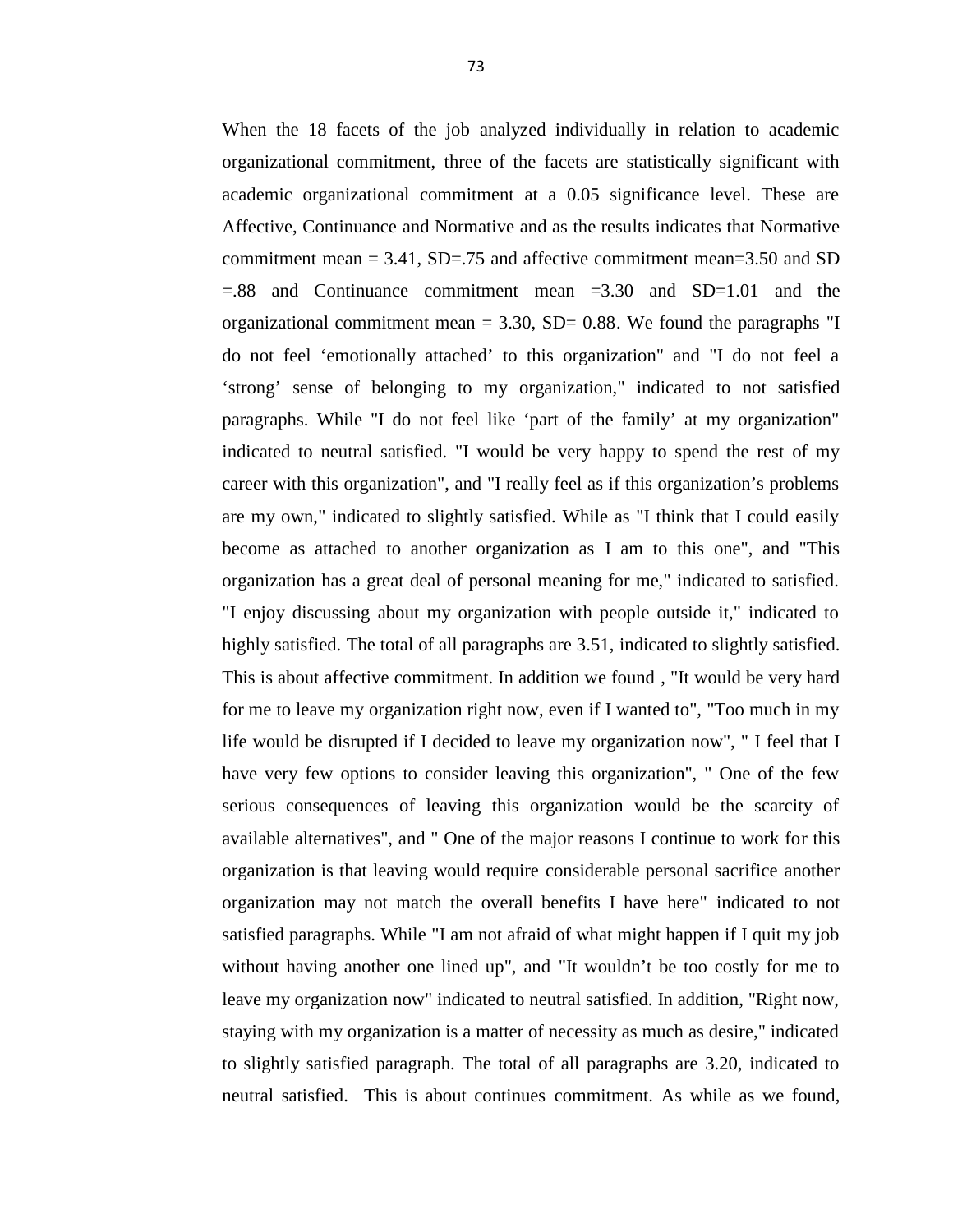"Things were better in the days when people stayed in one organization for most of their careers" indicated to not satisfied paragraph. While "I think that people these days move from company to company too often", "One of the major reasons I continue to work in this organization is that I believe loyalty is important and therefore feel a sense of moral obligation to remain", and "I do not think that to be a 'company man' or 'company woman' is sensible anymore". Indicated to neutral satisfied. In addition "I do not believe that a person must always be loyal to his or her organization", "Jumping from organization to organization does not seem at all unethical to me", and "I was taught to believe in the value of remaining loyal to one organization," indicated slightly satisfied. While "If I got another offer for a better job elsewhere I would not feel it was right to leave my organization", indicated to highly satisfied. The total of all paragraphs are 3.41, indicated to slightly (moderately satisfied). This is about normative commitment.

This agree with Yassin's study (2003), aimed to know the degree of organizational commitment and professional of teachers in public schools in Ramallah and Al Bireh city. The results of the statistical analysis that the degree of organizational commitment for teachers in the school and the profession is neutral, and found statistically significant differences in the degree of organizational commitment attributed to the variable year of experience. Also, show that there were no statistically significant differences in the degree of organizational commitment of teachers attributed to the variable sex.

## **5.2.3 Research Question 3: Does Job Satisfaction Exist Amongst Palestine Technical College Administrative Support Staff?**

The mean scores (Mean) = 3.53 and standard deviations  $(SD)$  = .89 for the job satisfaction of administrative support staff in Palestine Technical college Ramallah. With a mean score of 3.53 academics, indicate a slightly (moderately satisfied) level of satisfaction for their job. In this respect, administrative support staff can say to be satisfied with the most of aspect of their job. However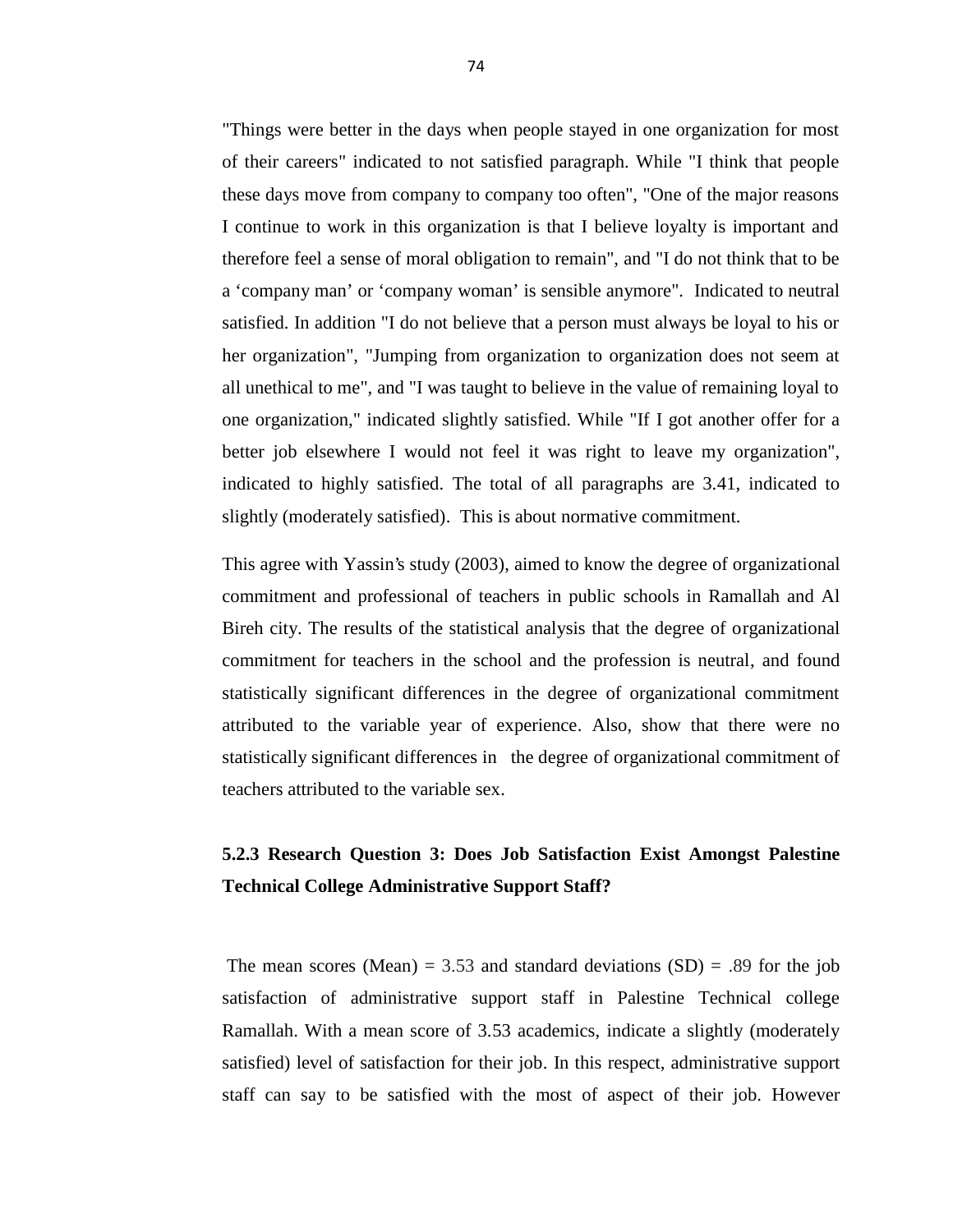indicating not satisfaction for "The way my job provides for steady employment", "My pay and the amount of work I do" and "The working conditions". While "Being able to keep busy all the time", "The chance to work alone on the job", "The way my boss handles his/her subordinates", "The way company policies are put into practice", "The chances for advancement in this job", "The freedom to use my own judgment"," The way my colleagues get along with each other", and "The praise I get for doing a good job". Indicated to neutral satisfied. In addition, "The competence of my supervisor in making decisions", "Being able to do things that don't go against my conscience", "The chance to do things for other people", and "The feeling of accomplishment I get from the job". Indicated slightly (moderately satisfied). Moreover "The chance to do different things from time to time", "The chance to be somebody in the community", "The chance to tell people what to do", "The chance to do something that makes use of my abilities", and "The chance to try my own methods of doing the job", indicated to satisfied paragraphs. The overall job satisfaction level for administrative support staff (Mean  $= 3.53$ ) can be considered slightly (moderately satisfied).

This agrees with Jessie L. Grant study (2006). The results showed that there are 83% of the staff members of the Union of American colleges (Satisfied with their work). In addition, agree with Harem's study (2001) aimed to identify the job satisfaction among faculty members at colleges own community in Jordan. The study results indicated varying levels of job satisfaction in the different fields of work.

This agree with Yassin's study (2003), aimed to know the degree of organizational commitment and professional of teachers in public schools in Ramallah and Al Bireh city. The results of the statistical analysis that the degree of organizational commitment for teachers in the school and the profession is neutral, and found statistically significant differences in the degree of organizational commitment attributed to the variable year of experience. Also, show that there were no statistically significant differences in the degree of organizational commitment of teachers attributed to the variable sex.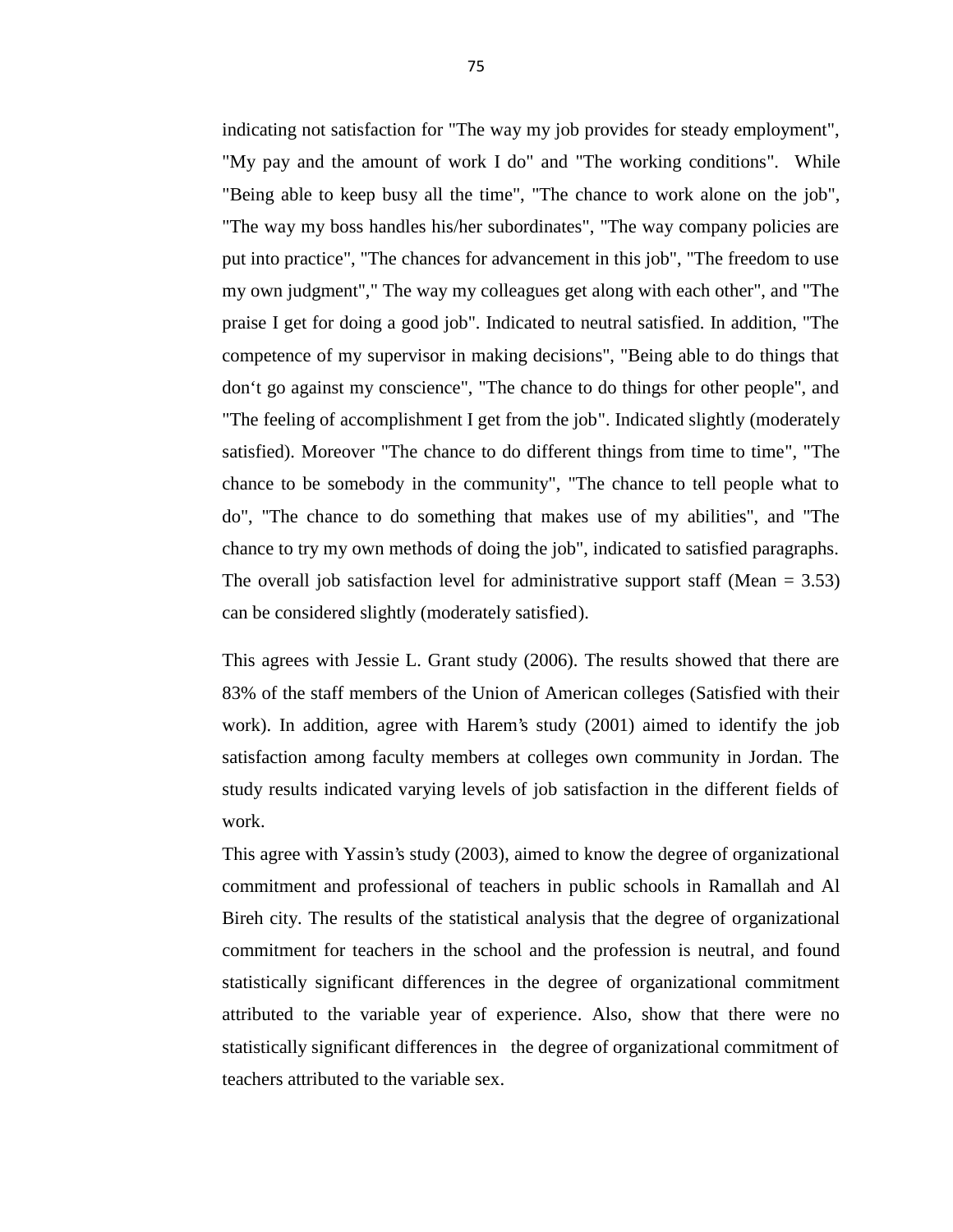## **5.2.4 Research Question 3: Does Organizational Commitment Exist Amongst Palestine Technical College Administrative Support Staff.**

The mean scores (Mean)  $=3.20$  and standard deviations (SD)  $=88$  for the organizational commitment of academics in Palestine Technical college Ramallah can be seen in Table(5.2) With a mean score of (3.20) administrative indicate a neutral level of organizational commitment for their job.

| N <sub>0</sub>            | Paragraph              | <b>Mean</b> | <b>SD</b> | <b>Estimate</b>                 |
|---------------------------|------------------------|-------------|-----------|---------------------------------|
|                           | Affective commitment   | 3.20        | 0.91      | Neutral                         |
|                           | Continuance commitment | 2.92        | 0.96      | Not satisfied                   |
|                           | Normative commitment   | 3.50        | 0.77      | Slightly (moderately satisfied) |
| Organizational commitment |                        | 3.20        | 0.88      | Neutral                         |

**Table 5.2 Averages, SD Depending on the Organizational Commitment of Administrative Support Staff**

When the 18 facets of the job analyzed individually in relation to administrative support staff organizational commitment, three of the facets are statistically significant with administrative support staff organizational commitment at a 0.05 significance level. These are Affective, Continuance and Normative and as the results indicates that Normative commitment mean=  $3.50$ ,  $SD = .77$  and affective commitment mean  $= 3.20$ ,  $SD = .91$  have high level but Continuance commitment mean  $= 2.92$ ,  $SD = .96$  have Moderate level. When we analyze Affective commitment variable, we found that the "I do not feel like 'part of the family' at my organization", "I do not feel 'emotionally attached' to this organization", "This organization has a great deal of personal meaning for me" and "I do not feel a 'strong' sense of belonging to my organization", indicated to not satisfied paragraphs. While "I would be very happy to spend the rest of my career with this organization" and "I really feel as if this organization's problems are my own," indicated to neutral satisfied. In addition, "I enjoy discussing about my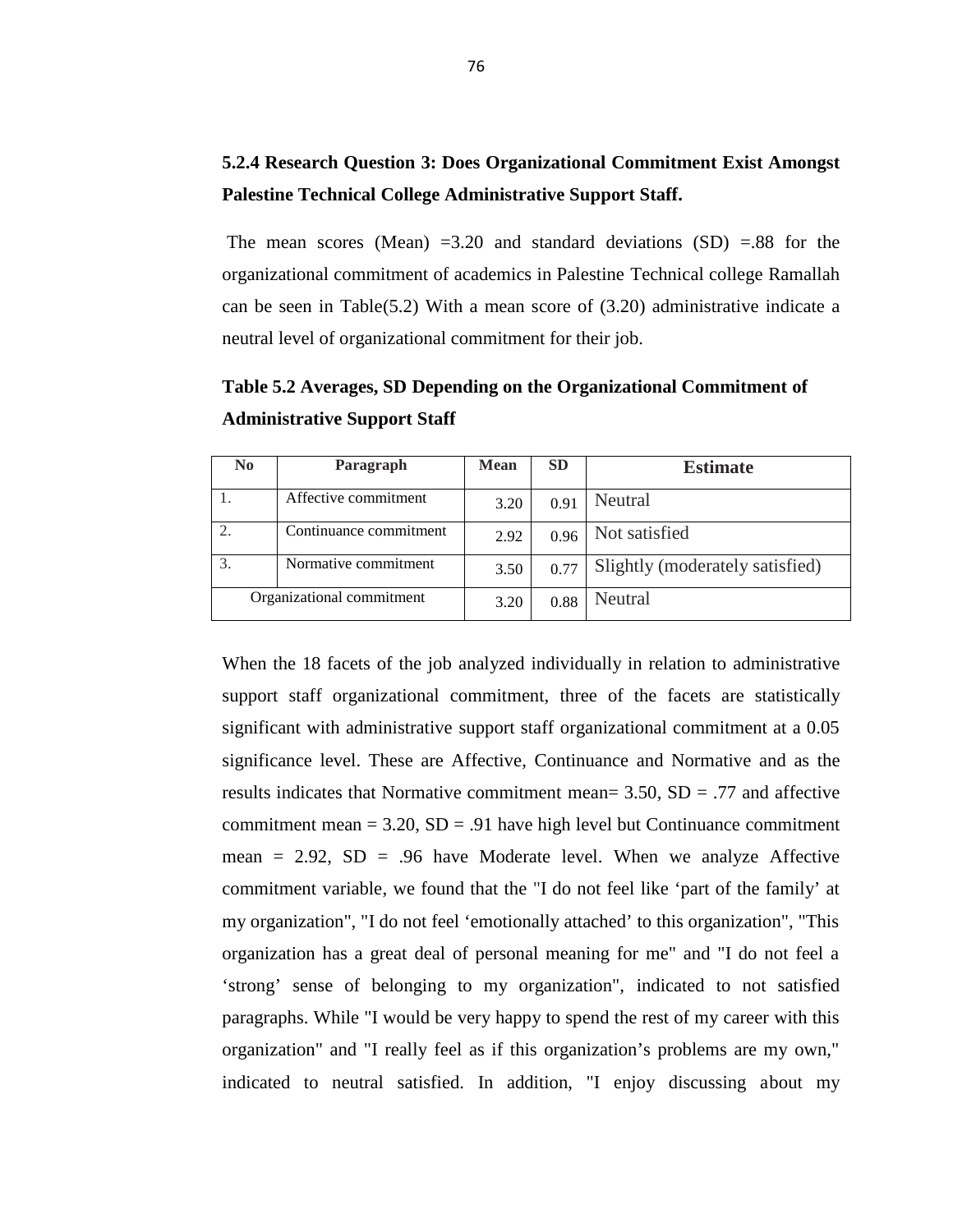organization with people outside it" indicated slightly (moderated satisfied). "I do not feel like 'part of the family' at my organization," indicated satisfied. The total of all paragraphs are 3.2, indicated to neutral satisfied. This is about affective commitment. About continues commitment we found "It would be very hard for me to leave my organization right now, even if I wanted to"," Too much in my life would be disrupted if I decided to leave my organization now", "I feel that I have very few options to consider leaving this organization", "One of the few serious consequences of leaving this organization would be the scarcity of available alternatives", and " One of the major reasons I continue to work for this organization is that leaving would require" indicated to not satisfied. While as "I am not afraid of what might happen if I quit my job without having another one lined up" and " It wouldn't be too costly for me to leave my organization now" indicated slightly. The total of all paragraphs are 2.29 indicated not satisfied. In addition, about continuance commitment we found "Things were better in the days when people stayed in one organization for most of their careers" indicated not satisfied. "I do not believe that a person must always be loyal to his or her organization", "One of the major reasons I continue to work in this organization is that I believe loyalty is important therefore feel a sense of moral obligation to remain", and "I was taught to believe in the value of remaining loyal to one organization" indicated neutral satisfied. While "I think that people these days move from company to company too often", "Jumping from organization to organization does not seem at all unethical to me", and "I do not think that to be a 'company man' or 'company woman' is sensible anymore," indicated slightly satisfied. "If I got another offer for a better job elsewhere I would not feel it was right to leave my organization," indicated satisfied. The total of all paragraphs 3.5 indicated slightly satisfied.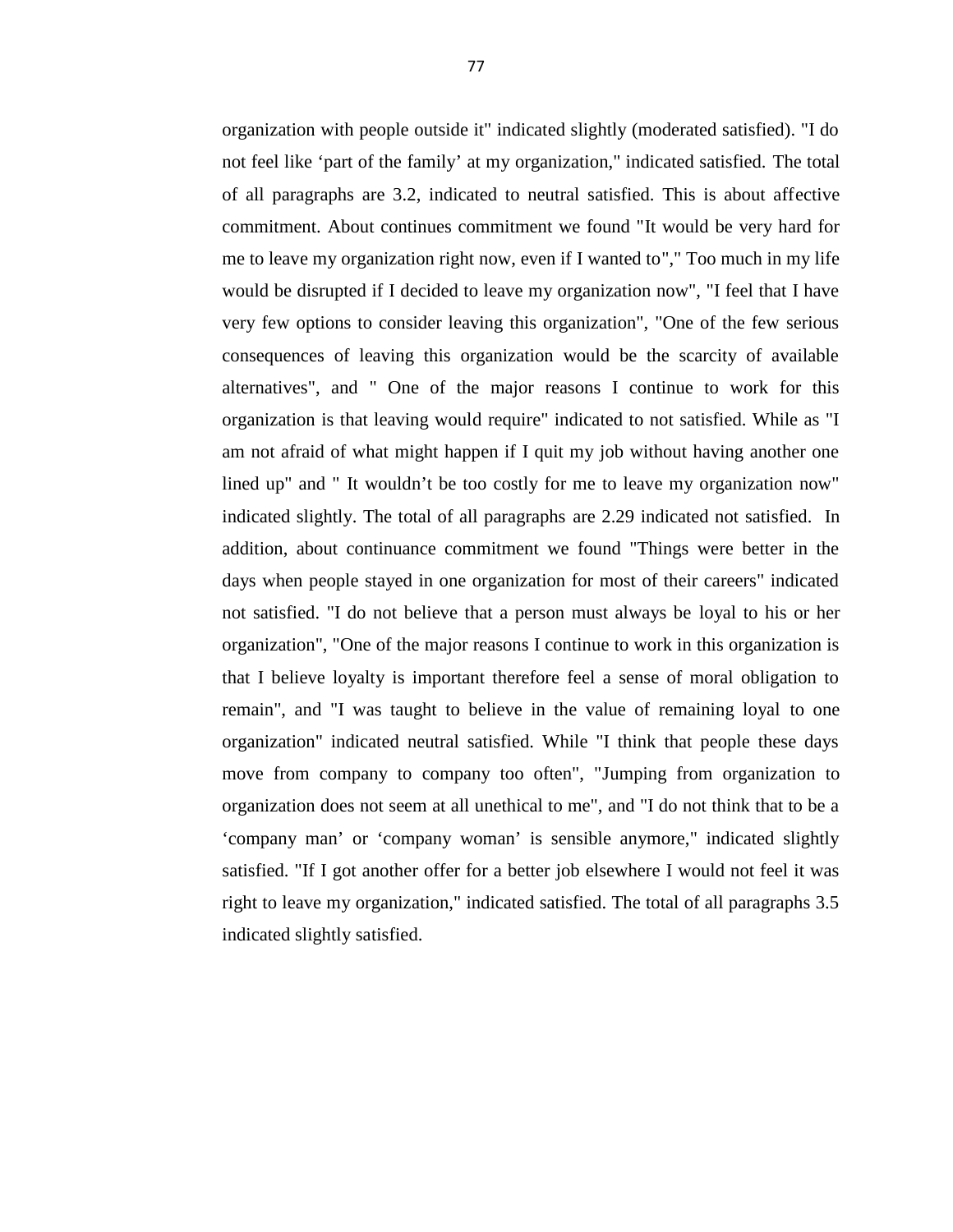**5.2.5 Research Question 5: Is There any Difference between Job Satisfaction and Organizational Commitment Exist Amongst Administrative Support Staff and Academic Staff at Palestine Technical College?**

To answer this question we use Pearson's Correlation Coefficients, The relationship between affective organizational commitment, continuance commitment, and normative organizational commitment were investigating against job satisfaction. Table (5.3) shows the summary of the results. The result indicates that there are positive significant relationship between affective commitment, continuance commitment and normative commitment on job satisfaction that the greater the job satisfaction increased organizational commitment.

$$
(r=.389, n=164, p<.001; r=.318, n=164, p<.001, r=.332, n=164, p<.001).
$$

| <b>The Field</b>          | <b>Person's Correlation</b> | <b>Significant</b> |
|---------------------------|-----------------------------|--------------------|
| Affective commitment      | $0.389**$                   | .001               |
| Continuance commitment    | $0.318**$                   | .001               |
| Normative commitment      | $0.332**$                   | .001               |
| Job satisfaction          | $0.390**$                   | .001               |
| Organizational Commitment | $0.357**$                   | 0.01               |

**Table 5.3 Pearson's Correlation Coefficients of the Study Variables (N=164)**

\*\* Correlation is significant at the 0.01 level

It was clear from the statistical findings that there is a direct positive correlation function statistical between job satisfaction and career commitment of the academics and administrative support staff in the Palestinian Technical College Ramallah. The findings of this study are the same to the study by Lok and Crawford (2001), who found that the variable closely to the commitment is job satisfaction.

This agree with Ahmadi's study (2006) the results showed a positive relationship between job satisfaction and Organizational Commitment.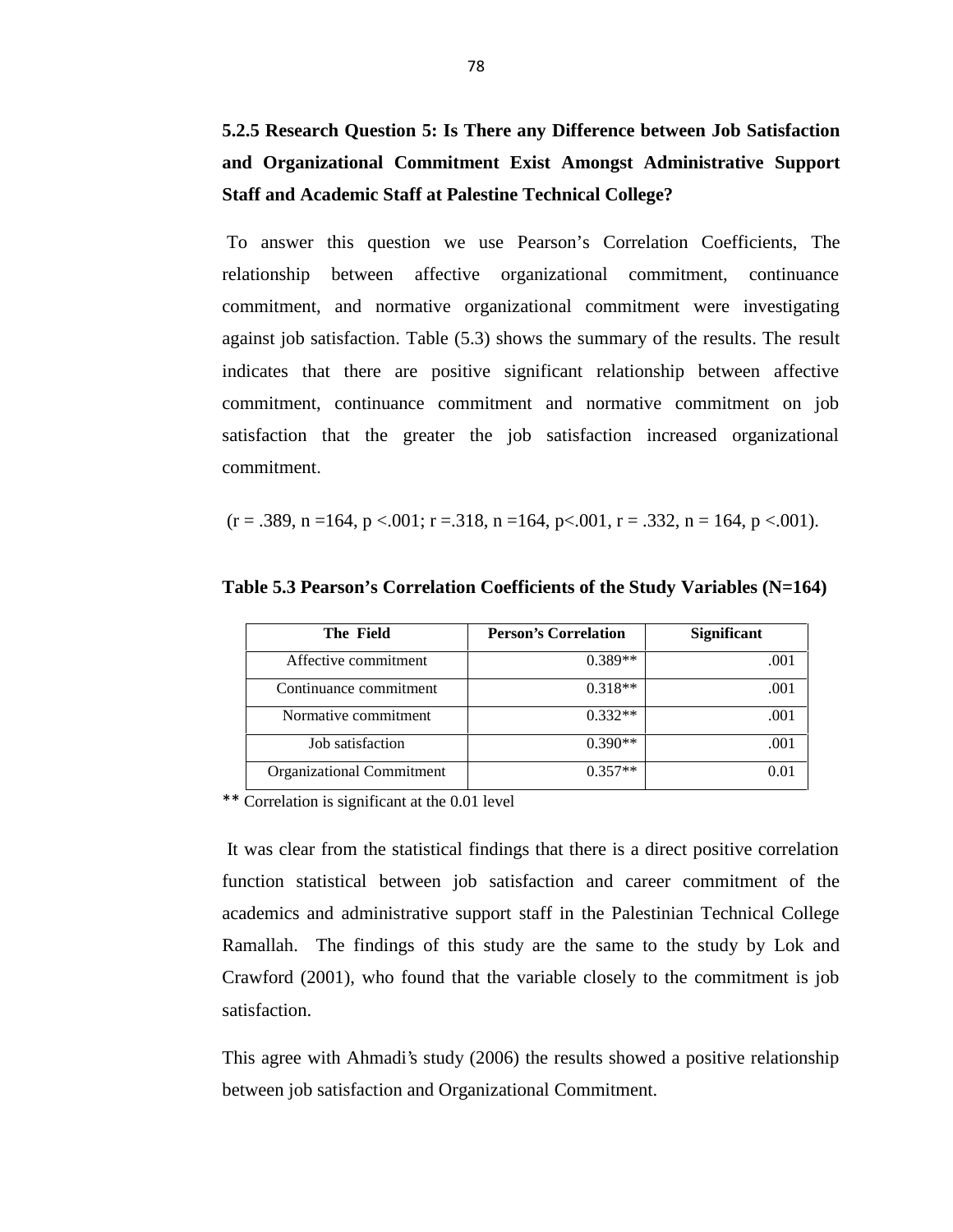This disagrees with NORIZAN ISMAIL's study (2014) the results indicated that there is no relationship between organizational commitment and job satisfaction among academic staff in higher education institutions.

# **5.2.6 Research Question 6: Does any Significant Differences Exist in the Level of Job Satisfaction and Organizational Commitment with Regard to Demographic Characteristics?**

#### *- Gender*

Very little statistically significant differences ( $= 5\%$ ) between organizational commitment and job satisfaction among Academics staff and administrative support staff at the Palestine Technical College for Girls Ramallah due to the variable Gender. To find the results have been used Independent Test (T- test) and the value of total job satisfaction was 56% while the total value of organizational commitment was 45%. Hence it is clear that the Gender variable does not affect the job satisfaction and organizational commitment to the

The researcher believes that the reason is due to the unification of the regulations and laws in the Palestinian universities, as well as the burden of academic, unified system of lectures, exams unified and promotions, and the conditions of the Palestinian community to make the commitment and satisfaction equal to some extent.

This is inconsistent with Muranekh (2004); which proved that there is a correlation between the following variables (qualification, sex, internal work environment, scope of work, some moral incentives, some laws of the Palestine labor, some external work environment) and the level of satisfaction. In addition, it is inconsistent with Hannouna (2006). Showed that there are statistically significant differences about the desire to continue working at the university due to the variable gender, where the differences were in favor of females, and this may be due to the desire that the females workers in the Palestinian universities.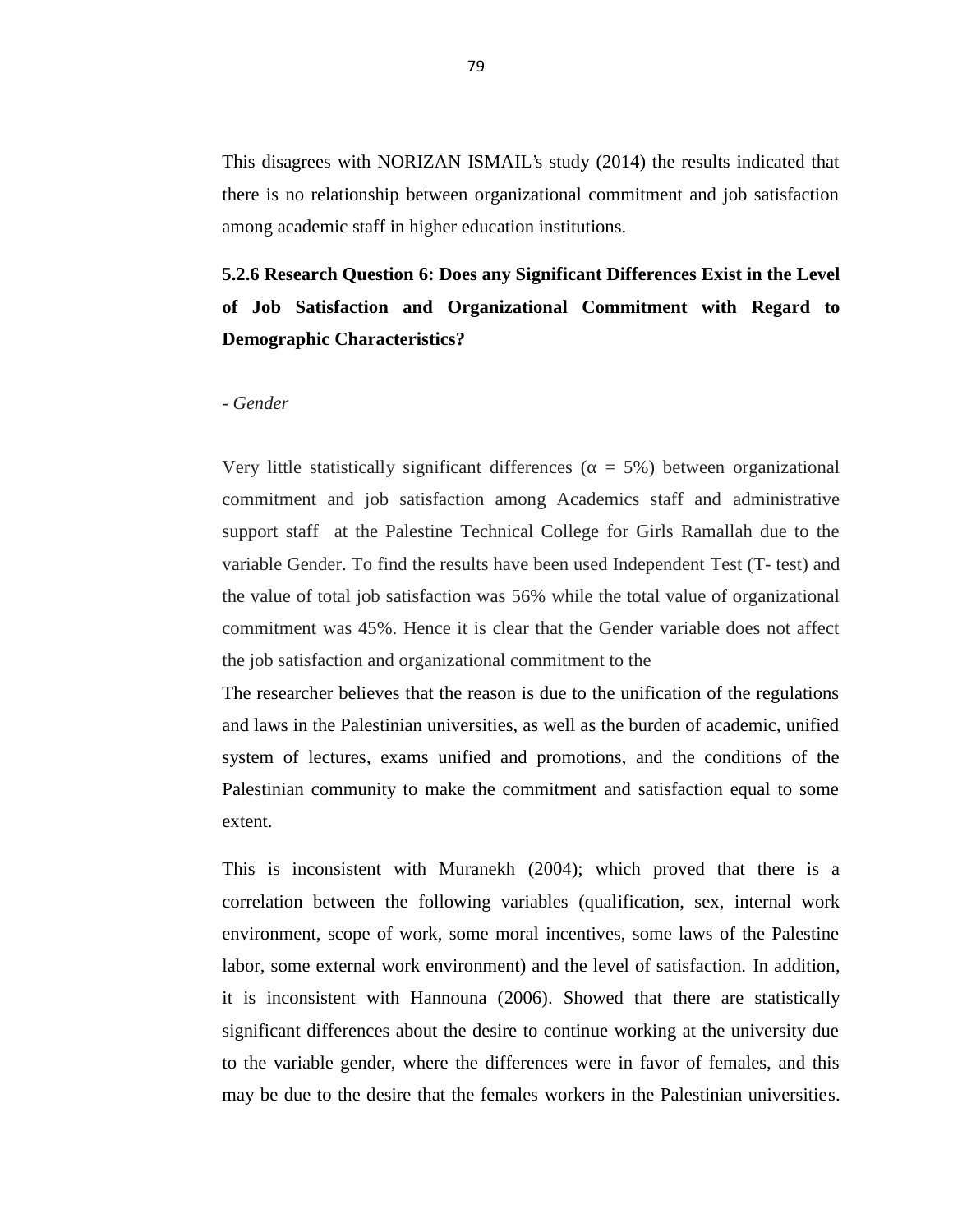This desire may be attributing to the nature of work at the university, which provides high stability and high position in social terms, in addition to the dearth of career opportunities in other business sector.

-*Age*

About Age variable the researcher found that the p-value smaller than the level of significance  $\approx$  = 0.05, then there is significant difference among the respondents toward each field due to age. This means that the personal characteristics' age has an effect on each field. For each field, the mean for the category "50 years or more" respondents have the highest among the other age, then it means that the category "50 years or more" respondents is agreed much more than the other age category. This is because employees with more than 50 years tend to stay at a secure job away from changing that young people prefer, also perhaps that those in the high ages achieved high social status at their jobs and they got high positions which granted them higher salaries with less risks and dangers. While employees less than 40 years still have the ambition to change their jobs especially after the experience they got which will qualify them to get better jobs elsewhere. This agrees with the study of Ghali (2015) which approved that there were statistically significant differences between organizational commitment level due to the variable age, where the employees with more than 55 years are most likely have the highest intention to stay at their work, and they are the most committed than others. In addition, it agrees with Kumar & Giri (2009) entitled "The effect of age and experience on job satisfaction and organizational commitment", which found that job satisfaction and organizational commitment among older workers are larger than the younger.

#### *Qualification*

About Qualification variable that  $P \le 0.05$  is smaller than the level of significance  $\approx$  = 0.05 for each field, then there is significant difference among the respondents toward each field due to educational qualifications. This means that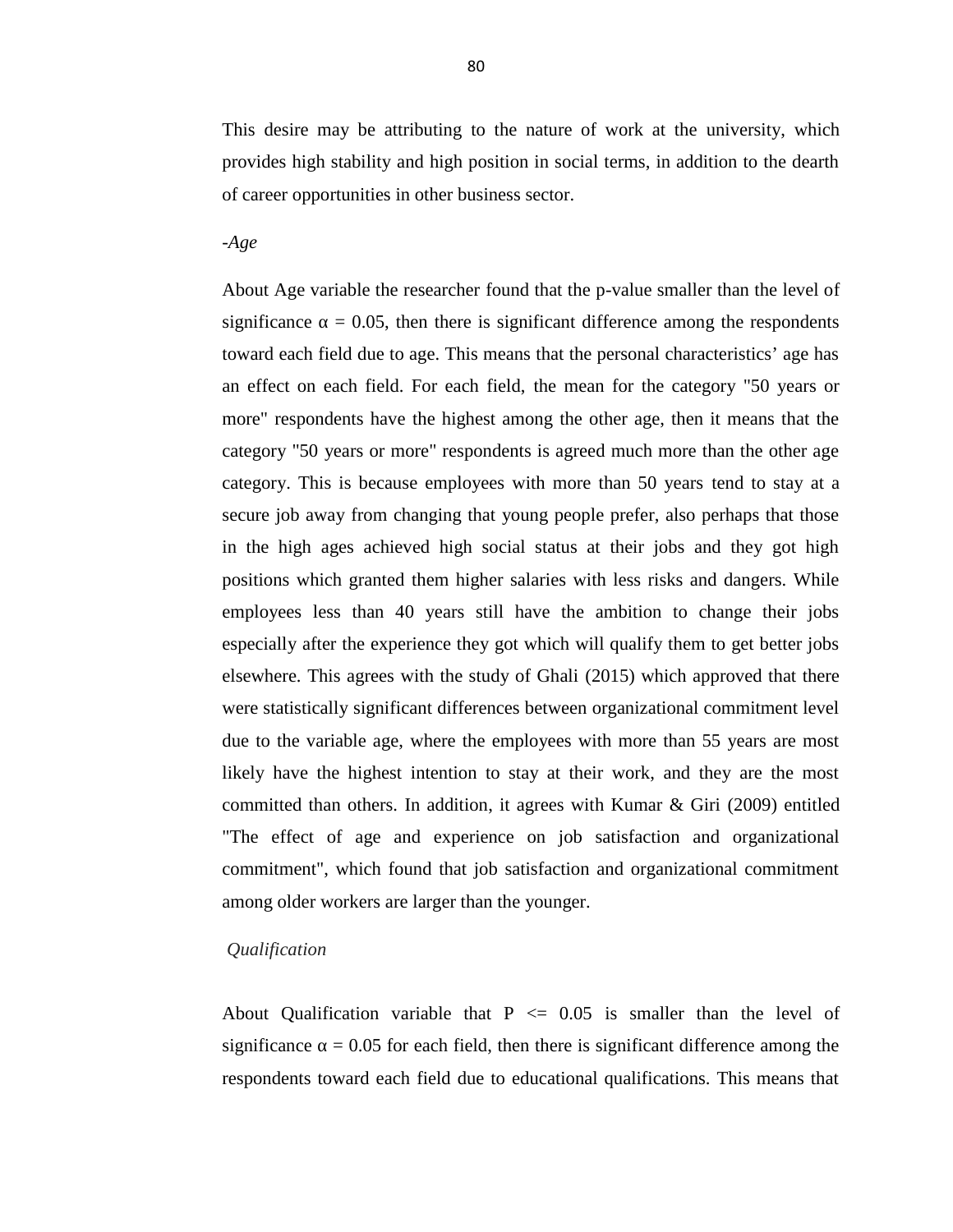the personal characteristics' educational qualifications have an effect on each field. For each field, The mean for the category "PHD" respondents have the highest among the other educational qualifications, then it means that the category "PHD" respondents is agreed much more than the other educational qualifications category. This is because of the social status, job level and the rate of the high salaries offered by the Palestinian universities lead to higher desire of intention to stay at the university, so that the employees with bachelor degree feel more responsible toward their job due to the opportunity of success that these institutions can offer. In addition to the ongoing competition between colleagues to get higher positions, also because, the university always encourages and supports them to complete their higher education. This agrees with Hannouna (2006) study and Abu-Nada (2007) study, which showed that the personal characteristics' educational qualification has an effect on field of study.

#### - *Position*

About the position variable, that  $P > 0.05$  is greater than the level of significance  $= 0.05$  for the fields "Affective commitment and Continuance commitment", then there is insignificant difference among the respondents toward these fields due to job category. This means that the personal characteristics' job category has no effect on these fields. For the other fields,  $P \le 0.05$  is smaller than the level of significance  $\approx$  = 0.05, then there is significant difference among the respondents toward these fields due to job category. This means that the personal characteristics' job category has an effect on the other fields. This may be attributing to the heavy tasks assigned to the academic administrative employees, where they have to work under pressure to achieve the goals; they give lectures, attend meetings, help students, and participate in administrative work at office. This all can push this category to feel more responsible and more commitment to stay at the university, where they feel more important, attain high social status, and get high experience and salaries. This study is inconsistent with Hannouna (2006) study, which approved that there are no statistically significant differences between employees' category in the Palestinian universities sector regarding the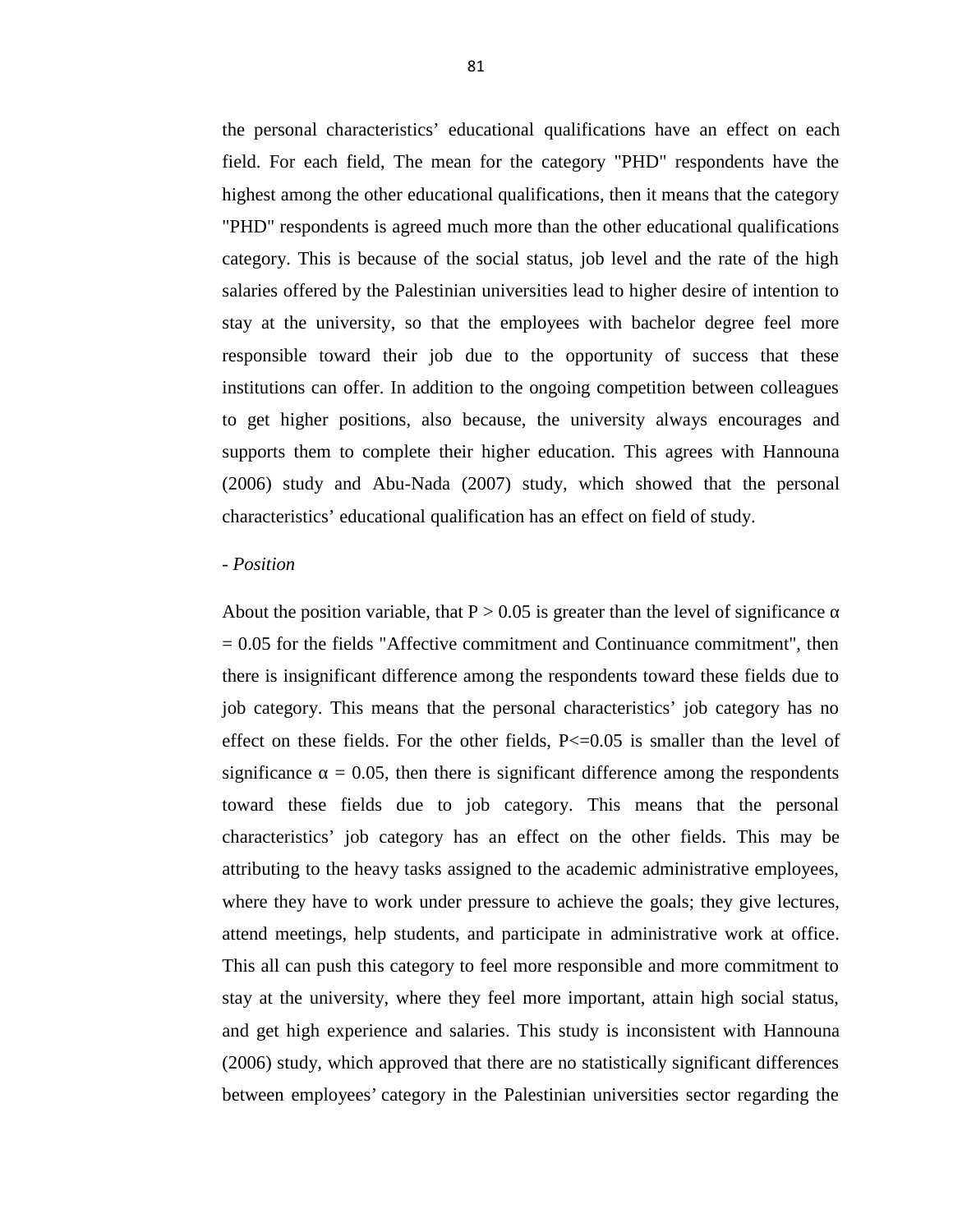field of the desire to continue working at the university. The researcher attributed this to that Palestinian universities have the most stable salary and social status in Palestinian society when compared to the jobs available in the local markets, as well as the university has a special status in the minds of the Palestinians, which gives a high degree of confidence of the university staff member, whether academic or administrative.

#### *-years of experience in the current job*

About the years of experience in the current job that  $P \leq 0.05$  is less than the level of significance  $= 0.05$  for each of the fields, then there is significant difference among the respondents toward each of fields due to years of service. The researcher concluded that the personal characteristics' years of service in the current for the each fields,  $P > 0.05$  is greater than the level of significance  $\equiv$ 0.05, then there is significant difference among the respondents toward these fields due to years of service in the current job. This means that the personal characteristics' years of service in the current job has an effect on the other fields. The mean for the category "20 years or more" respondents have the highest among the other years of service, then it means that the category "20 years or more" respondents is agreed much more than the other years of service category. This is because employees with more than 20 years of service are most likely to achieve the highest progress in their administrative functions, which will be reflected on their intention to stay at the same job and achieve higher and higher positions or to leave for a new job to start over, in addition they have the highest salaries due to their long experience at the university that leads them to adapt to the working conditions. This agrees with Ghali (2015) study which showed that there were statistically significant differences between organizational commitment level due to the variable years of service, where the employees who served more than 20 years at the university are most likely have the highest intention to stay at their work, and they are the most committed than others. However, it is inconsistent with Hannouna (2006) study, which indicated that employees who are serving less than 5 years have the highest intention to continue working at their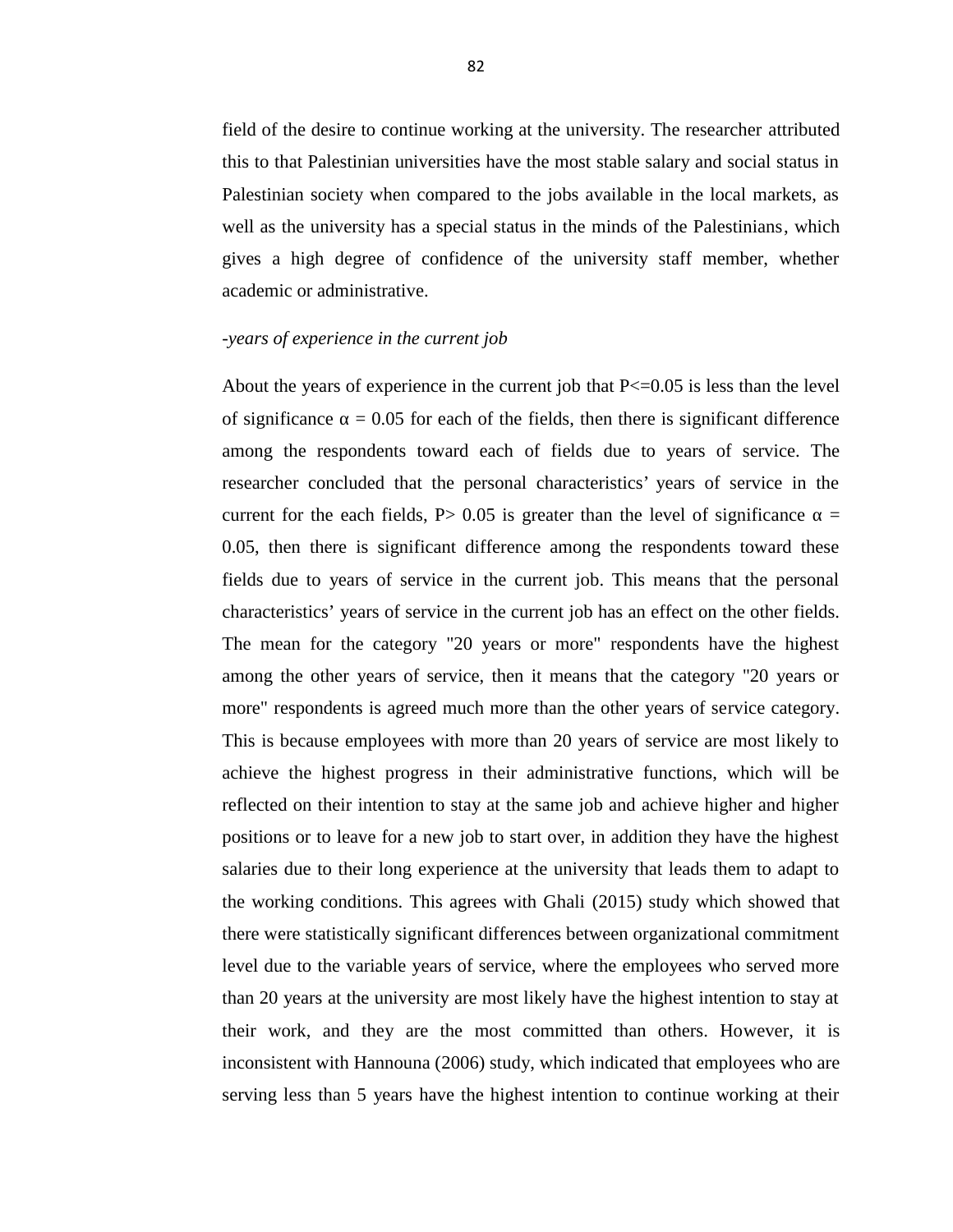jobs, the researcher attributed this to the high ambition that the young people have when starting in a good job, especially when looking at the other jobs available at the local market. Where working at university achieve high social status for employees. Contrary the desire to continue working at university is less for those who served more than 15 years due to the routine of work.

### *- Years of experience in the sector*

There are significant differences (P-value  $> 0.05$ ), between the means of job satisfaction degrees and organizational commitment (affective commitment, continuance commitment, normative commitment), for academics staff and administrative support staff in Palestine technical college toward the no. of service years (1 years and less, from 1 to 4 years, from 5 to 9, from 10 to 14, from 15 to 19, 20 or more). which means that all years of experiences in the sector have not the same levels of job satisfaction and organizational commitment.

There are statistical significant differences between the degrees of job satisfaction and organizational commitment among experiences in the sector, the test of LSD (Least Square Differences) was using to figure out the differences between the categories of number of experiences years in the sector. The test showed that service provider who have serviced 1 years and less have job satisfaction and organizational commitment less than the service provider who have serviced from all categories of number of experiences in the sector and these difference were significant differences, and the result showed that there statistical significant differences between other group.

# *-Monthly Salary*

About the years of monthly Salary that the P-value  $\leq$  = 0.05 is less than the level of significance  $\approx$  = 0.05 for each of the fields, then there is significant difference among the respondents toward each of fields due to monthly income. The researcher concluded that the personal characteristics' monthly salary for the each fields, the P-value  $0.05$  is greater than the level of significance  $= 0.05$ , then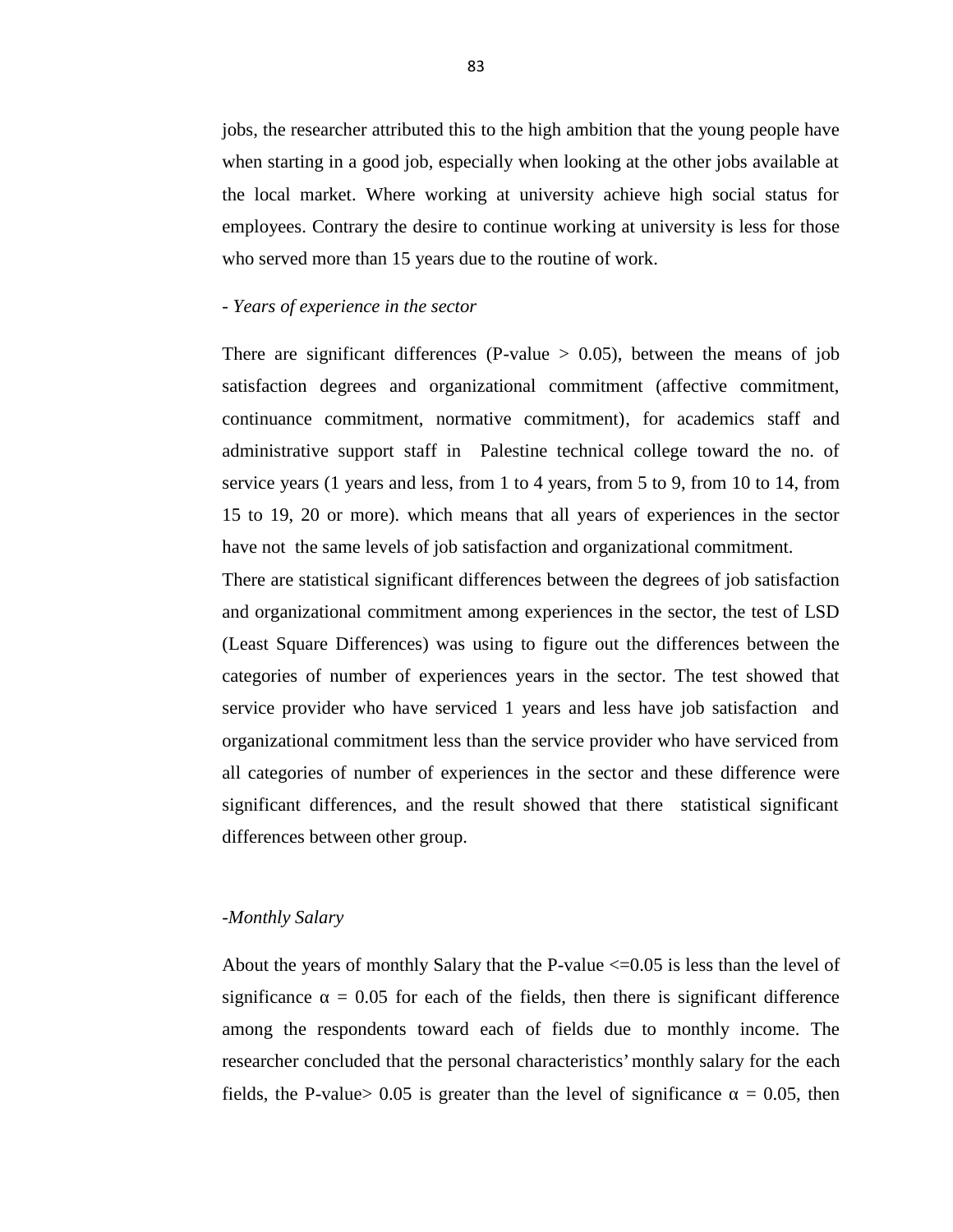there is significant difference among the respondents toward these fields due to monthly salary. This means that the personal characteristics' monthly salary has an effect on the other fields. The mean for the category "2000\$ or more" respondents have the highest among the other monthly income, then it means that the category "2000\$ or more" respondents is agreed much more than the other monthly salary category. This is because employees with more than 2000\$ are most likely to achieve the highest progress in their administrative function. Which will be reflecting on their intention to stay at the same job and achieve higher and higher positions or to leave for a new job to start over, in addition they have the highest salaries due to their long experience at the university that leads them to adapt to the working conditions.

## *-Marital status*

The marital status variable that there were no significant differences (P value>0.05) between the means of job satisfaction degrees and organizational commitment for academics staff and administrative support staff in Palestine technical college toward marital status (married, not married), which means that all marital status have the same levels of job satisfaction and organizational commitment.

The researcher can be explaining the result that all employees have the same rights even was married or any other marital status, all employees work the same hours and have the same rights from ministry of health. Also there is respecting between employees about this point, our religion determine that there is no difference between any person except in his initiatively to do good work and fear from Allah. In addition, because our society is Muslim, they work and believe in our religion instructions.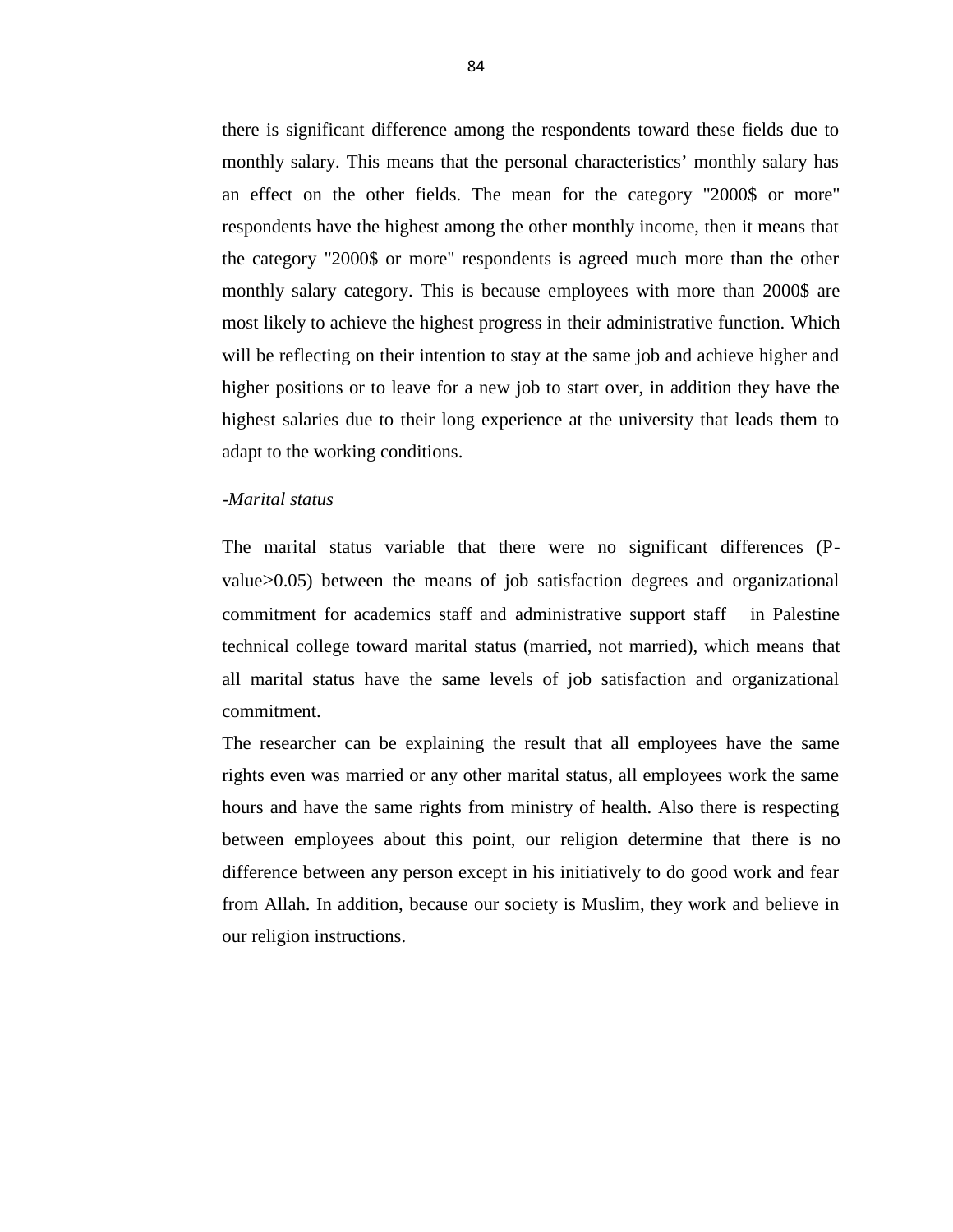#### **5.3 Recommendations**

The light of the results, which the researchers found, she recommends the following:

- the necessity that ministry of education adoption a plan for administrative planning , including the Palestinian college to ensure the satisfaction of urgent needs of the employees, which guarantees providing of stability job, security, justice and objectivity.

- Development of systems and motives promotion so as to satisfy the needs and ambitions of employees fairly to spread assurance, psychological rest of the employees, and also setting up of a system for promotions and motives of the teaching staff who obtain high academic qualifications and training courses.

-Support scientific research allocations, because that encourages academic staff to do local research useful to the community

-Work to increase the means of communication between the President and subordinates, and hold regular meetings to discuss development plans and taking the opinion of workers on programs and plans before they are issue in order to broaden the base of decision-making, programs and development plans.

- Increase and activate services provided to academic staff and administrative support staff in universities of amenities such as adjustment and heating, computers and others.

- Modifying the salaries system so that commensurate with the cost of living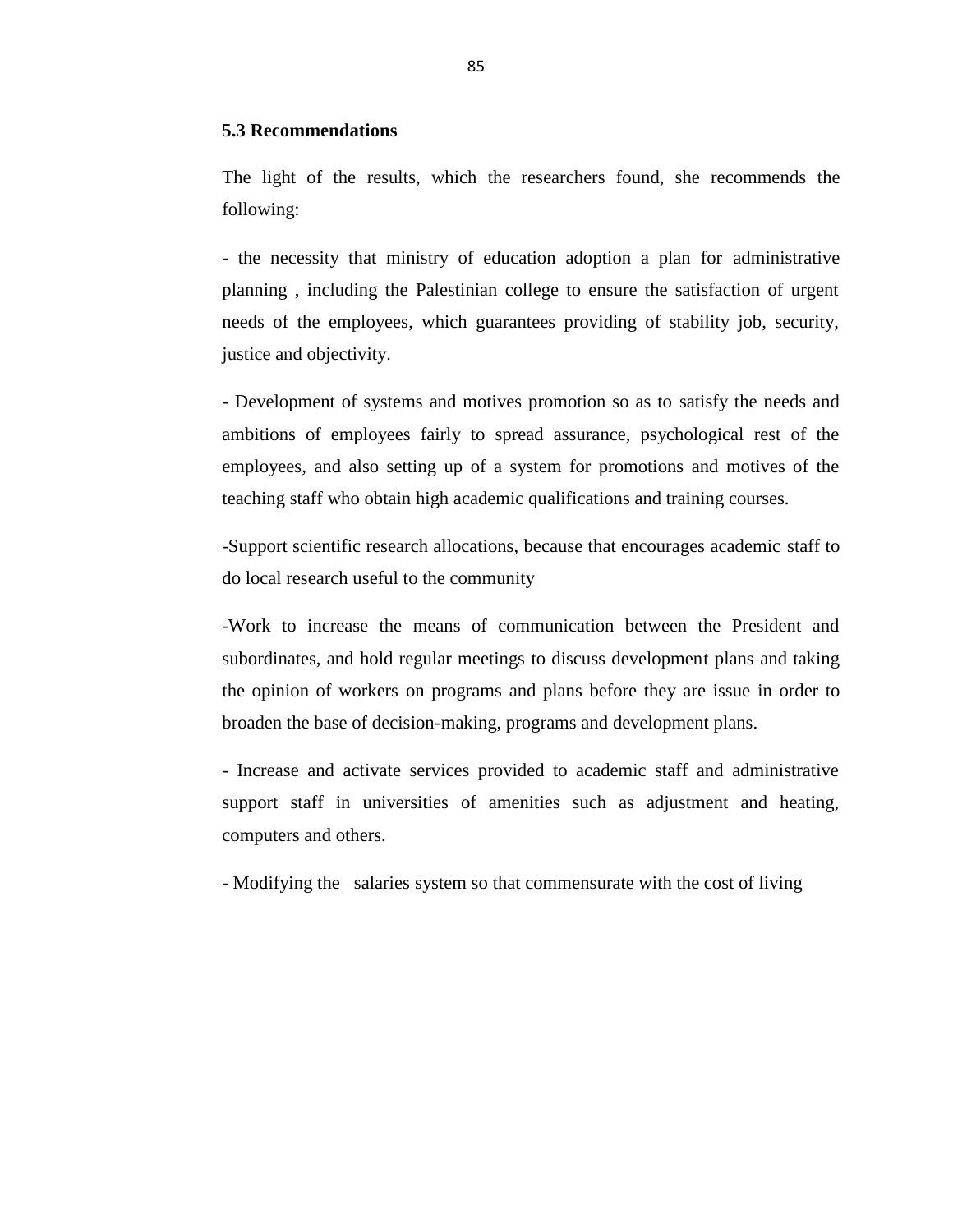# **5.3.1 Recommendation for Future Researchers**

- Do some studies concerned with the status of academic and administrative support staff in the Palestinian college, especially those studies that focus on the attention of the university management to increase interest in academic staff.

- A comparative study between the Arab universities and local universities in the organizational commitment and job satisfaction, and its relationship promotions systems

- Finally, we hope to increase that useful studies would be beneficial to the Higher Learning Education Institutions, academic research, as well as students